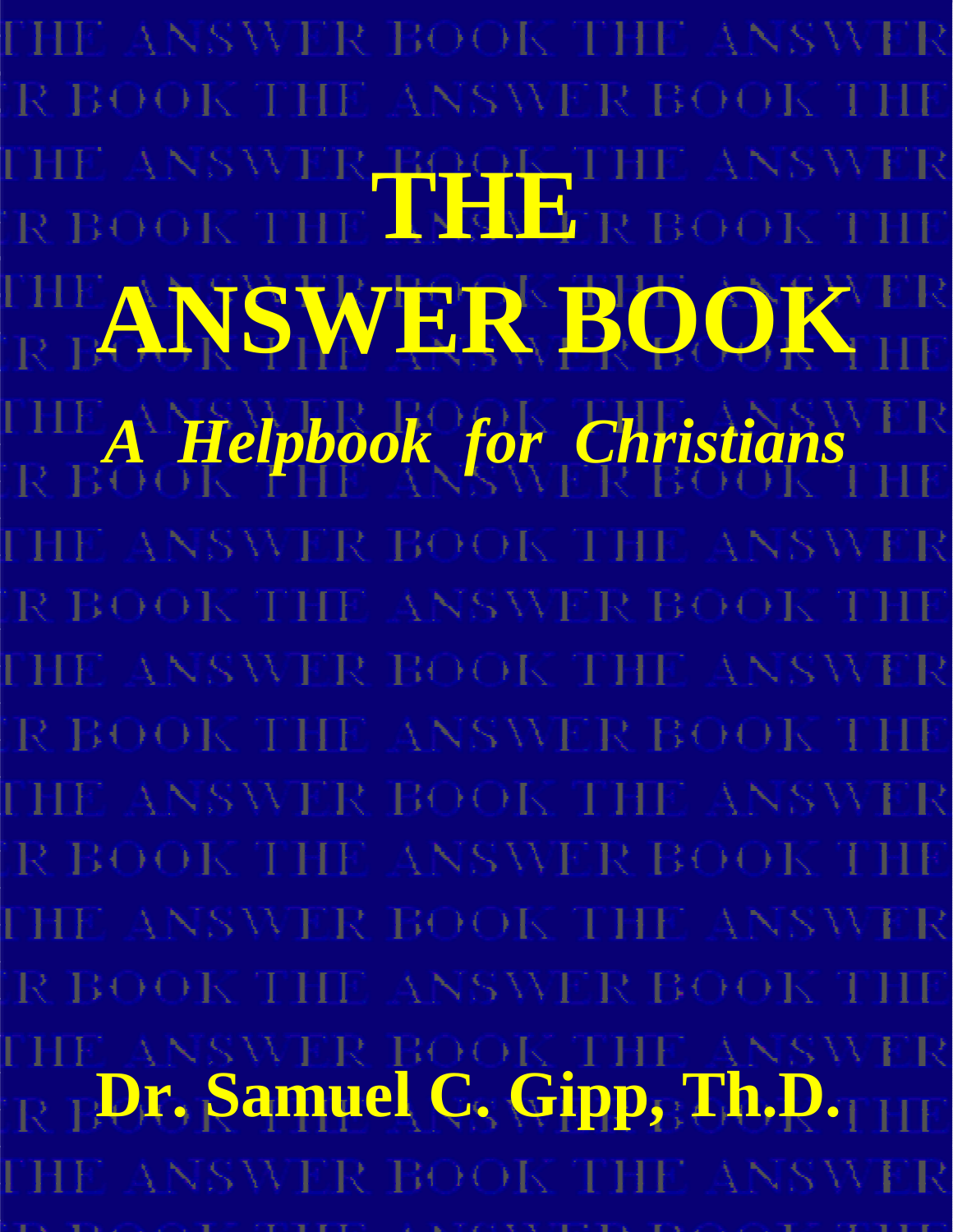## **The Answer Book**

by Rev. Samuel C. Gipp, Th.D.

#### <http://samgipp.com/>

© 1989 Samuel C. Gipp Reproduced by Permission

Dr. Samuel C. Gipp, author of [An Understandable History of the Bible,](http://www.chick.com/catalog/books/0157.asp) answers these questions asked concerning the King James Bible.

### **Author's Note**

All reference to "the Bible," "the Holy Bible," "God's Perfect Bible," "Holy Scripture," etc, are references to the Authorized Version of 1611, also known as the King James Bible, unless otherwise defined by the immediate context of a passage.

 *Also:* Although each question is handled individually, some of the later questions build on the answer of a previous question. For that reason it is advisable to read this book from start to finish rather than by skipping around to the questions that most interest you. Thank you,

*Dr. Samuel C. Gipp*

### *The Reason for This Book*

The reason for this book is two-fold.

 First, it was written to answer the raft of questions used by critics of the King James Bible to attack and destroy the faith of anyone who really BELIEVES that the Bible is infallible. The style is such that its arguments can be understood and advanced by one who has NOT had the benefit (or curse) of a Bible college education.

 This brings us to the second reason for its existence. Some time ago a leader of a large fundamental movement made the statement, "What really fires me is ... these guys with a High School education debating textual criticism."

 That is the second purpose of this book. For years those faithful folk who have not been to college have been bullied around for their lack of formal education by an arm load of D.D.'s who seek to keep them "in the dark." Many of these people have done more serious study of the Bible issue in the privacy of their homes than the honorarily doctored critics have in college classrooms. Yet the common man is often intimidated by the "trick" questions asked by his "educated" foe. The critic feels invincible in his armor of education.

 This book is written so that the ordinary Christian will be properly equipped to defend him or herself from the fiery darts of their pompous foes.

In fact, they may even punch a few holes in their armor.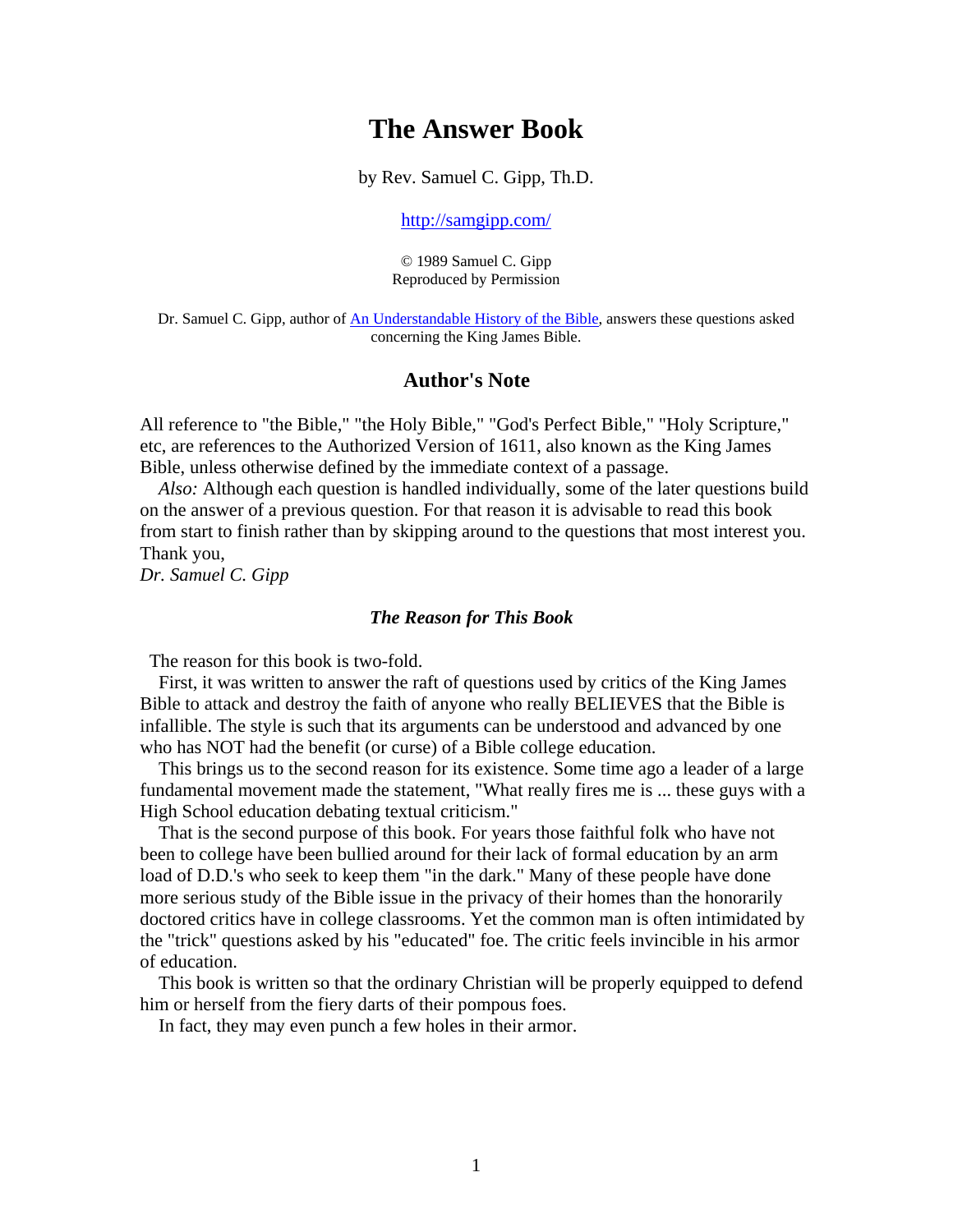## **Questions**

- <span id="page-2-0"></span>1. [Shouldn't We Be Loyal to the Originals?](#page-4-0)
- 2. [Isn't "Easter" a Mistranslation?](#page-5-0)
- 3. [Was King James a Homosexual?](#page-9-0)
- 4. [What About the Archaic Words?](#page-10-0)
- 5. [Hasn't the King James Bible Been Revised?](#page-12-0)
- 6. [Don't the Best Manuscripts Support the New Versions?](#page-22-0)
- 7. [Don't We Need Perfect Bibles in Other Languages?](#page-23-0)
- 8. [Where Do Bible Manuscripts Come From?](#page-25-0)
- 9. [What is the LXX?](#page-32-0)
- 10. [Was the King James Bible Good Enough for Paul?](#page-35-0)
- 11. [What About the Italicized Words?](#page-37-0)
- 12. [Aren't There Great Men Who Use Other Versions?](#page-41-0)
- 13. [Where Was the Bible Before 1611?](#page-42-0)
- 14. [Did the A.V. Translators Claim to be Inspired?](#page-43-0)
- 15. [Aren't Today's Scholars Better Equipped to Translate?](#page-45-0)
- 16. [How Did King James Authorize His Translation?](#page-46-0)
- 17. [Who Was the King James Bible Translated For?](#page-47-0)
- 18. [Is the King James Bible the Word of God Because I Got Saved Through It?](#page-50-0)
- 19. [Are King James Bible Believers Church Splitters?](#page-51-0)
- 20. [Aren't All King James Bible Believers Name Callers?](#page-52-0)
- 21. [Do King James Bible Believers Worship the Bible?](#page-53-0)
- 22. [Aren't King James Bible Believers a Cult?](#page-54-0)
- 23. [Is it Heresy to Believe the King James Bible is Perfect?](#page-55-0)
- 24. [Who Was Dean Burgon?](#page-56-0)
- 25. [What is Different Between a 'TR Man' and 'KJV Man?'](#page-57-0)
- 26. [Will a Bible Education Help Clear Up the Issue?](#page-58-0)
- 27. [Do People Who Use Other Versions Hate God?](#page-59-0)
- 28. [Is the King James Bible Inspired or Preserved?](#page-60-0)
- 29. [Can a Translation be Inspired?](#page-63-0)
- 30. [Can a Translation be as Good as the Originals?](#page-64-0)
- 31. [Can't We Find the Fundamentals in Other Bibles?](#page-66-0)
- 32. [How Can So Many People be Wrong About the KJV?](#page-67-0)
- 33. [Is it Wrong to Call the Holy Spirit "it?"](#page-68-0)
- 34. [Didn't the KJV Contain the Apocrypha at First?](#page-69-0)
- 35. [Can Someone Get Saved Using Another Version?](#page-70-0)
- 36. [What About the Testimony of the Dead Sea Scrolls?](#page-71-0)
- 37. [What About All the "Thees" and "Thous?"](#page-72-0)
- 38. [Is the New King James Version an Improvement?](#page-73-0)
- 39. [Is the New Scofield Bible a King James Bible?](#page-74-0)
- 40. [Is the New International Version Trustworthy?](#page-76-0)
- 41. [Do New Manuscripts Support the King James Bible?](#page-77-0)
- 42. [Aren't Modem Translations Easier to Understand?](#page-78-0)
- 43. [Is the Devil Behind the Confusion of Bible Versions?](#page-80-0)
- 44. [Who Were Wescott and Hort?](#page-82-0)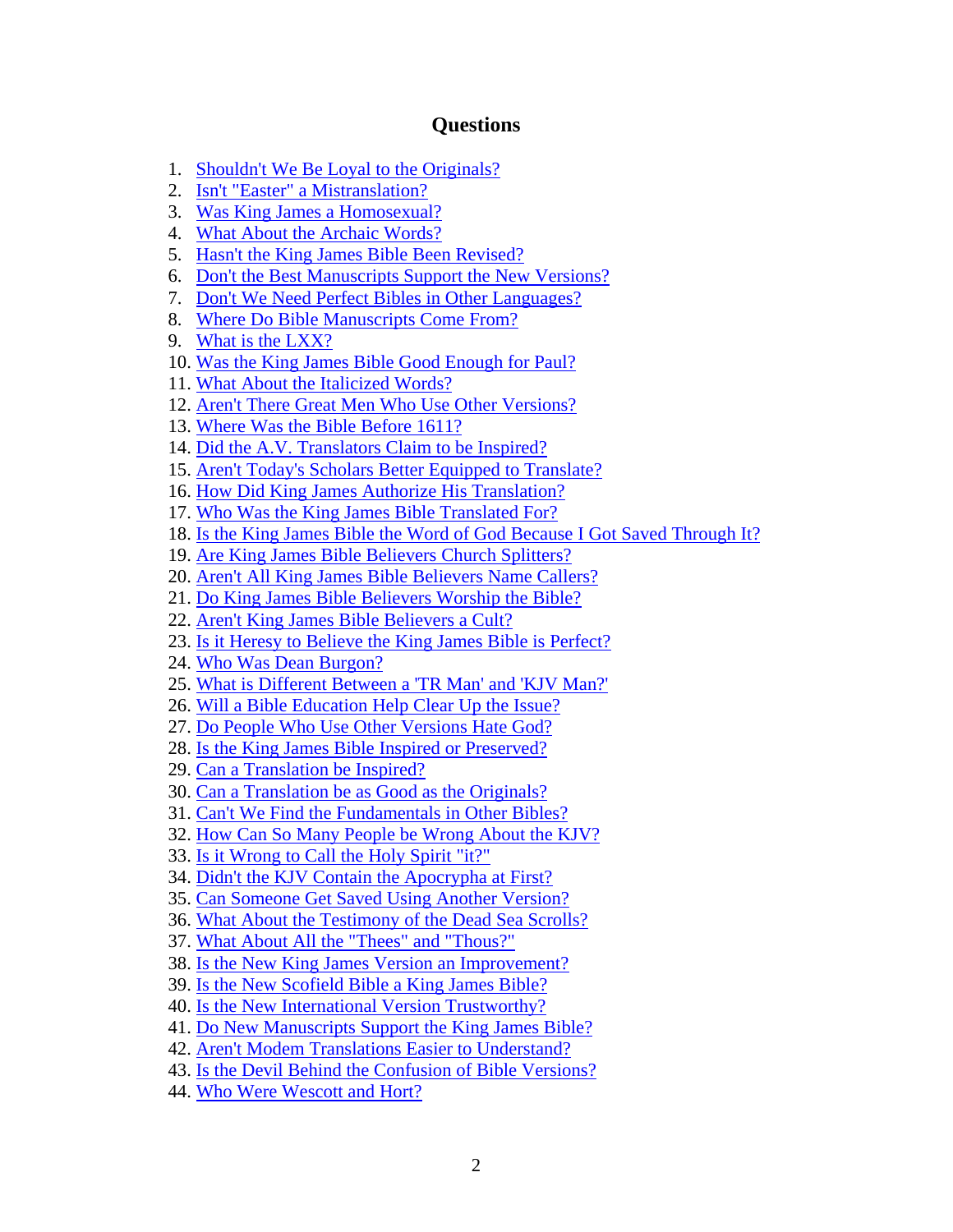- 45. [Can a Person of Greek Ethnic Origin Understand the Greek New Testament and](#page-83-0)  [English Bible Better?](#page-83-0)
- 46. [What is a Ruckmanite?](#page-84-0)
- 47. [What About the Nuggets Found Only in the Greek?](#page-85-0)
- 48. [Wasn't the Textus Receptus Named After 1611?](#page-90-0)
- 49. [Were the KJV Translators Baby Sprinklers?](#page-91-0)
- 50. [If Believing the King James Bible is Contrary to the Stand My Alma Mater Takes](#page-92-0)  [What Should I Do?](#page-92-0)
- 51. [What is Progressive Revelation?](#page-94-0)
- 52. [Is Believing the KJV the Historic Position?](#page-95-0)
- 53. [Should We Make An Issue Out of Bible Translations?](#page-96-0)
- 54. [Shouldn't We Respect the Education of the Many Drs. in the Issue of the Bible?](#page-97-0)
- 55. [Shouldn't We Emphasize the Love of Jesus?](#page-98-0)
- 56. [What About When My Lexicon and Bible Contradict?](#page-100-0)
- 57. [Was Erasmus a Good Roman Catholic?](#page-101-0)
- 58. [How Many Mistakes Are in the King James Bible?](#page-104-0)
- 59. [What About My Friends and Future If I Stand for the King James Bible?](#page-105-0)
- 60. [What About a Contradiction That Can't be Explained?](#page-106-0)
- 61. [What If There Really Are Mistakes in the King James Bible?](#page-107-0)
- 62. [I'm Convinced That the King James Bible is the Infallible Word of God. Now](#page-110-0)  [What Should I Do?](#page-110-0)

[Appendix #1](#page-109-0) [Appendix #2](#page-112-0)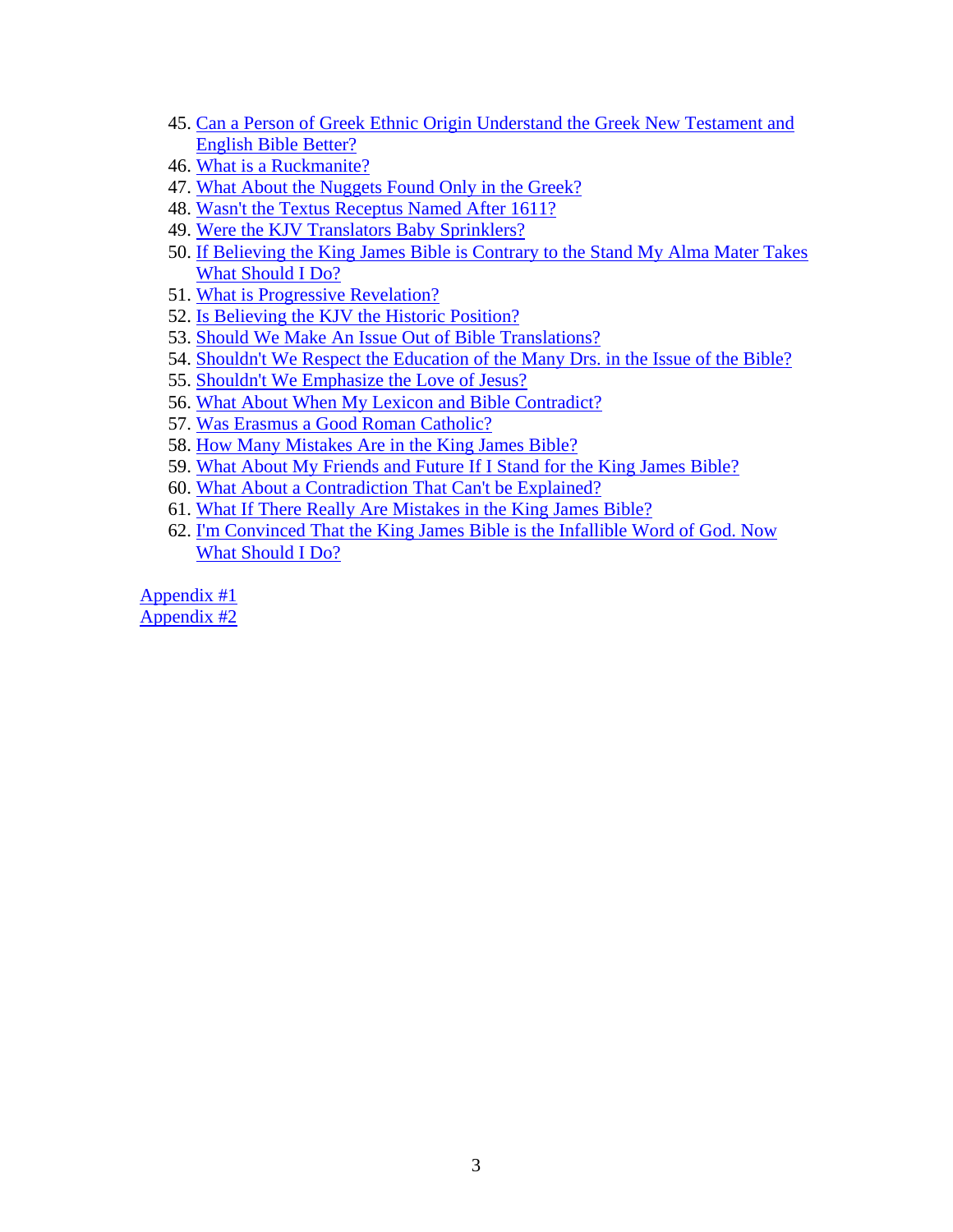<span id="page-4-0"></span> **QUESTION:** Shouldn't we be loyal to the "original autographs" and not a mere translation?

**ANSWER:** We should put as much value on the "originals" as God does.

**EXPLANATION:** It is impossible to be true to the originals because the originals have long been lost. This **well established fact** should be enough to make the sincere student of Scripture realize that an affirmative answer to the question is an impossibility.

 But it does not explain the above answer. Just how much value **does** God put on the originals?

 To get the answer we must explore several chapters in the book of Jeremiah beginning with the famous passage in chapter 36 concerning the roll that Jeremiah had written.

 In verse 21 the roll is brought before King Jehoiakim and read by his servant Jehudi. According to verse 23 Jehudi read three or four leaves and King Jehoiakim cut it up with a penknife and cast it into the fire on the hearth until it was destroyed.

Thus ends ORIGINAL #1 !

 Then the Lord moved Jeremiah to rewrite the roll adding some words to it. (Jeremiah 36:32)

Thus ORIGINAL #2 is born.

We are shown the text of this second original in Jeremiah 45-51 where it is reproduced for our benefit.

 Jeremiah told Seraiah to read this roll when he came into Babylon. (Jeremiah 51:59- 61) Then Jeremiah instructed Seraiah, after he finished reading the roll, to **bind a stone** 

**to it and cast it into the Euphrates river** (Jeremiah 51:63)!

Thus ends ORIGINAL #2!

 But wait! We have a copy of the text of the roll in chapters 45-51. Where did it come from? It came from a **copy** of original #2 which we can only call ORIGINAL #3!

So there are two very big problems for those who overemphasize the "originals".

 (1) Every Bible ever printed with a copy of Jeremiah in it has a text in chapters 45-51 which is translated from a copy of the "second" original, or ORIGINAL #3. (2) Secondly, NO ONE can overlook the fact that God didn't have the **least** bit of interest in **preserving** the "original" once it had been copied and its message delivered. So WHY should we put more of an emphasis on the originals than **God** does? An emphasis which is **plainly** unscriptural.

 Thus, since we have the text of the "originals" preserved in the King James Bible we have no need of the originals,even if they **were** available.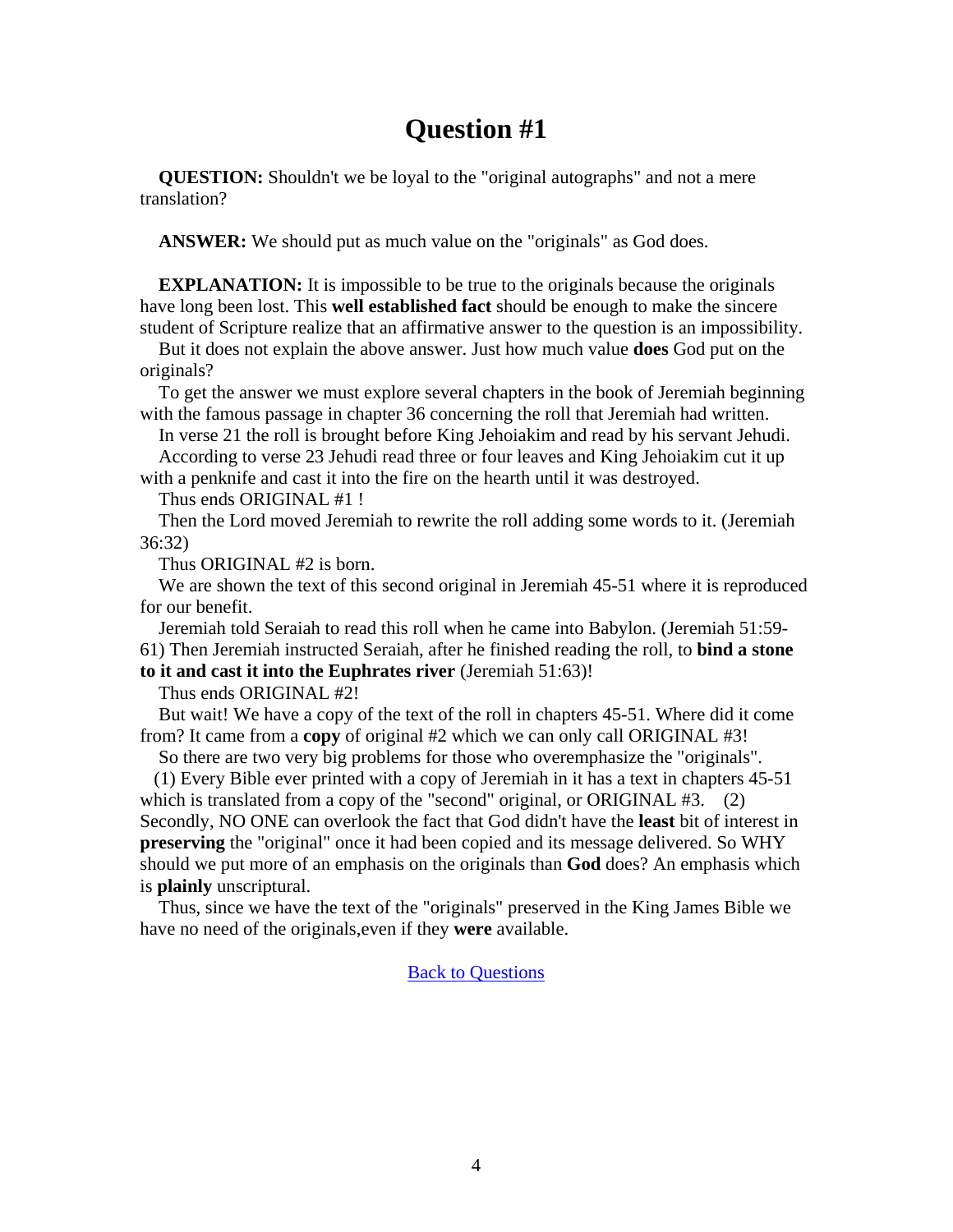<span id="page-5-0"></span> **QUESTION:** Isn't "Easter" in Acts 12:4 a mistranslation of the word "pascha" and should it be translated as "passover"?

 **ANSWER:** No, "pascha" is properly translated "Easter" in Acts 12:4 as the following explanation will show.

 **EXPLANATION:** The Greek word which is translated "Easter" in Acts 12:4 is the word "pascha". This word appears twenty-nine times in the New Testament. Twentyeight of those times the word is rendered "Passover" in reference to the night when the Lord passed over Egypt and killed all the firstborn of Egypt (Exodus 12:12), thus setting Israel free from four hundred years of bondage.

 The many opponents to the concept of having a perfect Bible have made much of this translation of "pascha".

 Coming to the word "Easter" in God's Authorized Bible, they seize upon it imagining that they have found proof that the Bible is not perfect. Fortunately for lovers of the word of God, they are wrong. Easter, as we know it, comes from the ancient pagan festival of Astarte. Also known as Ishtar (pronounced "Easter"). This festival has always been held late in the month of April. It was, in its original form, a celebration of the earth "regenerating" itself after the winter season. The festival involved a celebration of **reproduction**. For this reason the common symbols of Easter festivities were the **rabbit** (the same symbol as "Playboy" magazine), and the **egg**. **Both** are known for their reproductive abilities. At the center of attention was Astarte, the female deity. She is known in the Bible as the "queen of heaven" (Jeremiah 7:18; 44:17-25). She is the **mother** of Tammuz (Ezekiel 8:14) who was also her **husband!** These perverted rituals would take place at sunrise on Easter morning (Ezekiel 8:13-16). From the references in Jeremiah and Ezekiel, we can see that the true Easter has **never** had **any** association with Jesus Christ.

 Problem: Even though the Jewish passover was held in mid April (the fourteenth) and the pagan festival Easter was held later the same month, **how** do we know that Herod was referring to Easter in Acts 12:4 and not the Jewish passover? If he was referring to the passover, the translation of "pascha" as "Easter" is incorrect. If he was indeed referring to the pagan holyday (holiday) Easter, then the King James Bible (1611) must truly be the very word and words of God for it is the only Bible in print today which has the correct reading.

 To unravel the confusion concerning "Easter" in verse 4, we must consult our **FINAL** authority, **THE BIBLE**. The key which unlocks the puzzle is found **not** in verse 4, but in verse 3. (**Then** were the days of unleavened bread... ") To secure the answer that we seek, we must find the relationship of the passover to the days of unleavened bread. We must keep in mind that Peter was arrested **during** the "days of unleavened bread" (Acts 12:3).

 Our investigation will need to start at the **first** Passover. This was the night in which the LORD smote all the firstborn in Egypt. The Israelites were instructed to kill a lamb and strike its blood on the two side posts and the upper door post (Exodus 12:4,5). Let us now see what the Bible says concerning the first passover, and the days of unleavened bread.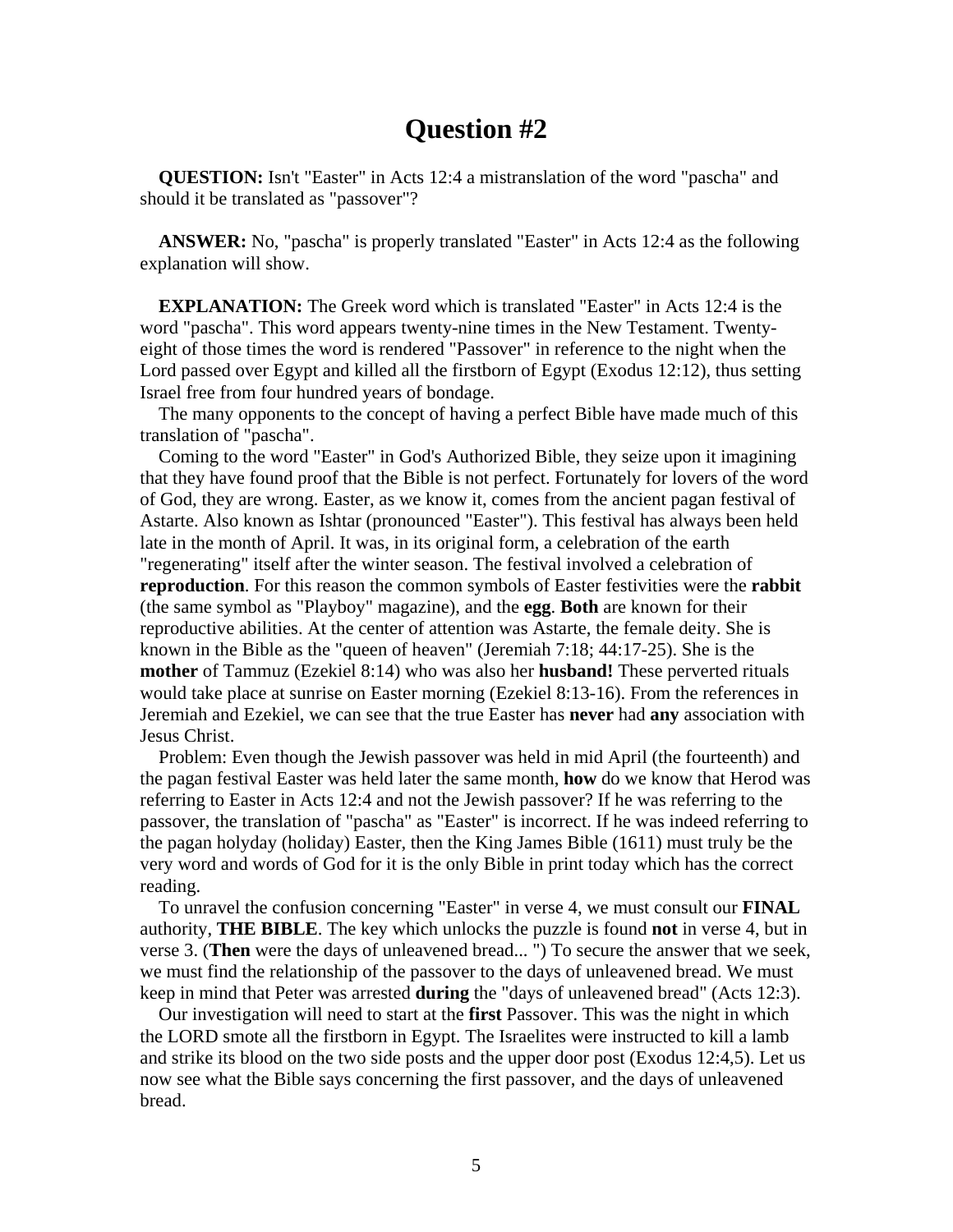**Exodus 12:13-18:** *"And the blood shall be to you for a token upon the houses where ye are: and when I see the blood, I will pass over you, and the plague shall not be upon you to destroy you, when I smite the land of Egypt.* 

 14 *And this day shall be unto you for a memorial; and ye shall keep it a feast to the LORD throughout your generations; ye shall keep it a feast by an ordinance for ever.* 

 15 *Seven days shall ye eat unleavened bread; even the first day ye shall put away*  leaven out of your houses: for whosoever eateth leavened bread from the first day until *the seventh day, that soul shall be cut off from Israel.* 

 16 *And in the first day there shall be an holy convocation to you; no manner of work shall be done in them, save that which every man must eat, that only may be done of you.* 

 17 *And ye shall observe the feast of unleavened bread; for in this selfsame day have I brought your armies out of the land of Egypt: therefore shall ye observe this day in your generations by an ordinance for ever.* 

 18 *In the first month, on the fourteenth day of the month at even ye shall eat unleavened bread, until the one and twentieth day of the month at even."*

 Here in Exodus 12:13 we see how the passover got its name. The LORD said that He would "pass over" all of the houses which had the blood of the lamb marking the door.

 **After** the passover (Exodus 12:13,14), we find that seven days shall be fulfilled in which the Jews were to eat unleavened bread. **These** are the days of unleavened bread!

 In verse 18 we see that dates for the observance were April 14th through the 21st. This religious observance is stated more clearly in **Numbers 28:16-18:** *"And in the* 

*fourteenth day of the first month is the passover of the LORD.* 

 17 *And in the fifteenth day of this month is the feast: seven days shall unleavened bread be eaten.* 

 18 *In the first day shall be an holy convocation;ye shall do no manner of servile work therein:"*

 In verse 16 we see that the passover is only considered to be the 14th of the month. On the next morning, the 15th begins the "days of unleavened bread."

 **Deuteronomy 16:1-8:** *"Observe the month of Abib (April), and keep the passover unto the LORD thy God: for in the month of Abib the LORD thy God brought thee forth out of Egypt by night.* 

 2 *Thou shalt therefore sacrifice the passover unto the LORD thy God, of the flock and the herd, in the place which the LORD shall choose to place his name there.* 

 3 *Thou shalt eat no leavened bread with it; seven days shalt thou eat unleavened bread therewith, even the bread of affliction: for thou camest forth out of the land of Egypt in haste: that thou mayest remember the day when thou camest forth out of the land of Egypt all the days of thy life.* 

 4 *And there shall be no leavened bread seen with thee in all thy coast seven days; neither shall there any thing of the flesh, which thou sacrificedst the first day at even, remain all night until the morning.* 

 5 *Thou mayest not sacrifice the passover within any of thy gates, which the LORD thy God giveth thee:* 

 6 *But at the place which the LORD thy God shall choose to place his name in, there thou shalt sacrifice the passover at even, at the going down of the sun, at the season that thou camest forth out of Egypt.* 

7 *And thou shalt roast and eat it in the place which the LORD thy God shall choose:*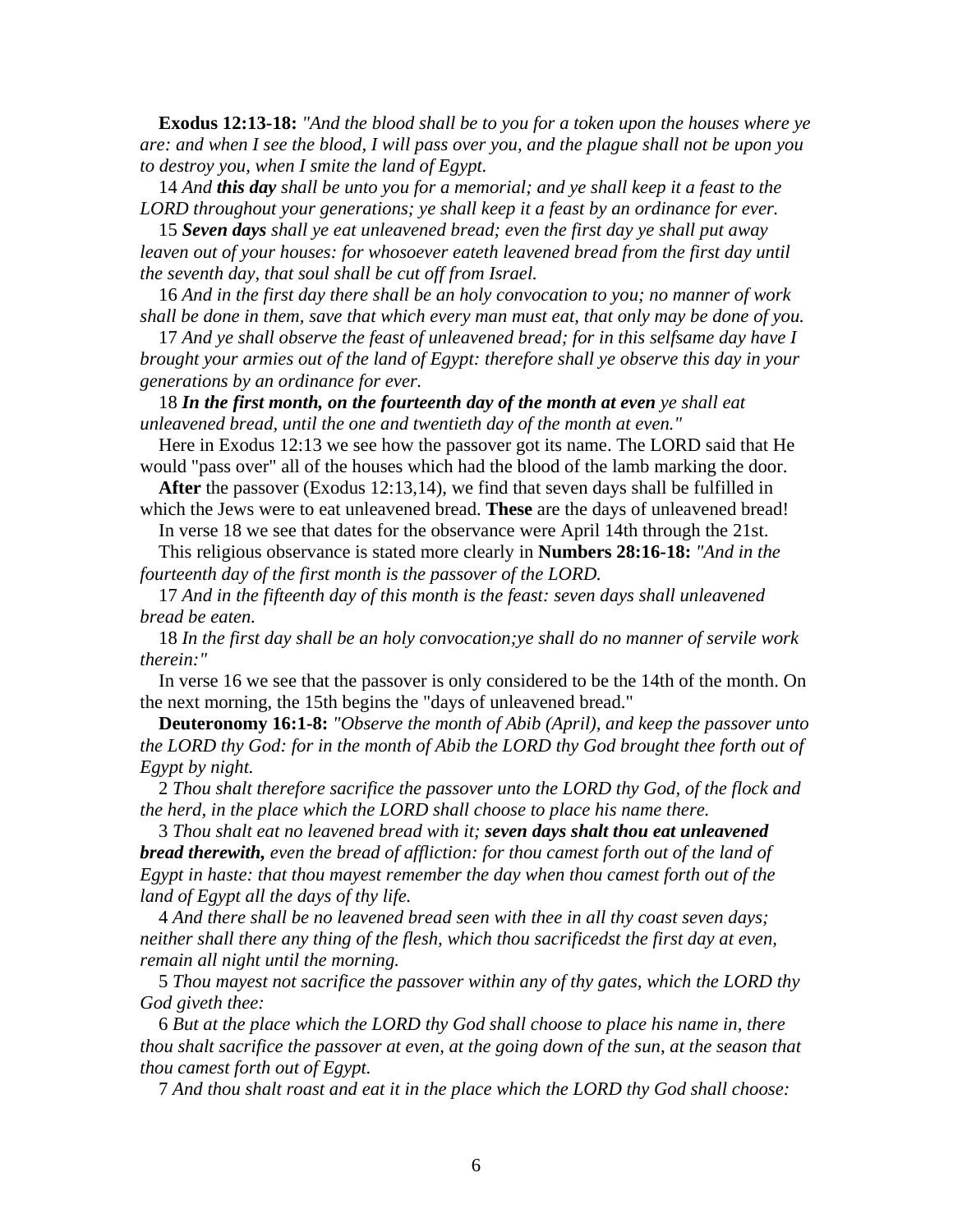*and thou shalt turn in the morning, and go unto thy tents.* 

 8 *Six days thou shalt eat unleavened bread: and on the seventh day shall be a solemn assembly to the LORD thy God: thou shalt do no work therein."*

 Here in Deuteronomy we see again that the passover is sacrificed on the **first** night (Deuteronomy 16:1). It is worth noting that the passover was to be celebrated in the evening (vs.6) **not** at sunrise (Ezekiel 8:13-16).

 In II Chronicles 8:13 we see that the feast of unleavened bread was one of the three Jewish feasts to be kept during the year.

 **II Chronicles 8:13:** *"Even after a certain rate every day, offering according to the commandment of Moses, on the sabbaths, and on the new moons, and on the solemn feasts, three times in the year, even in the feast of unleavened bread, and in the feast of weeks, and in the feast of tabernacles."*

 Whenever the passover was kept, it **always** preceded the feast of unleavened bread. In II Chronicles 30 some Jews who were unable to keep the passover in the **first** month were allowed to keep it in the second. But the **dates** remained the same.

 **II Chronicles 30:l5,21:** *"Then they killed the passover on the fourteenth day of the second month: and the priests and the Levites were ashamed, and sanctified themselves,*  and brought in the burnt offerings into the house of the LORD. And the children of lsrael *that were present at Jerusalem kept the feast of unleavened bread seven days with great gladness: and the Levites and the priests praised the LORD day by day, singing with loud instruments unto the LORD."* 

**Ezra 6:19,22:** *"And the children of the captivity kept the passover upon the fourteenth day of the first month. And kept the feast of unleavened bread seven days with joy: for the LORD had made them joyful, and turned the heart of the king of Assyria unto them, to strengthen their hands in the work of the house of God, the God of Israel."*

 We see then, from studying what the **BIBLE** has to say concerning the subject that the order of events went as follows:

 (1) On the 14th of April the lamb was killed. **This** is the passover. No event following the 14th is ever referred to as the passover.

 (2) On the morning of the 15th begins the days of unleavened bread, also known as the feast of unleavened bread.

 It must also be noted that whenever the passover is mentioned in the New Testament, the reference is **always** to the meal, to be eaten on the night of April 14th **not** the entire week. The days of unleavened bread are NEVER referred to as the Passover. (It must be remembered that the angel of the Lord passed over Egypt on **one** night, **not** seven nights in a row.

 Now let us look at **Acts 12:3,4:** *"And because he saw it pleased the Jews, he proceeded further to take Peter also. (Then were the days of unleavened bread.) And when he had apprehended him, he put him in prison, and delivered him to four quaternions of soldiers to keep him; intending after Easter to bring him forth to the people."* 

Verse 3 shows that Peter was arrested during the days of unleavened bread (April 15-2 1). The Bible says: "**Then** were the days of unleavened bread." The passover (April 14th) had **already come and gone.** Herod could not possibly have been referring to the passover in his statement concerning Easter. The next Passover was a **year away!** But the pagan holiday of Easter was just a **few days away.** Remember! Herod was a pagan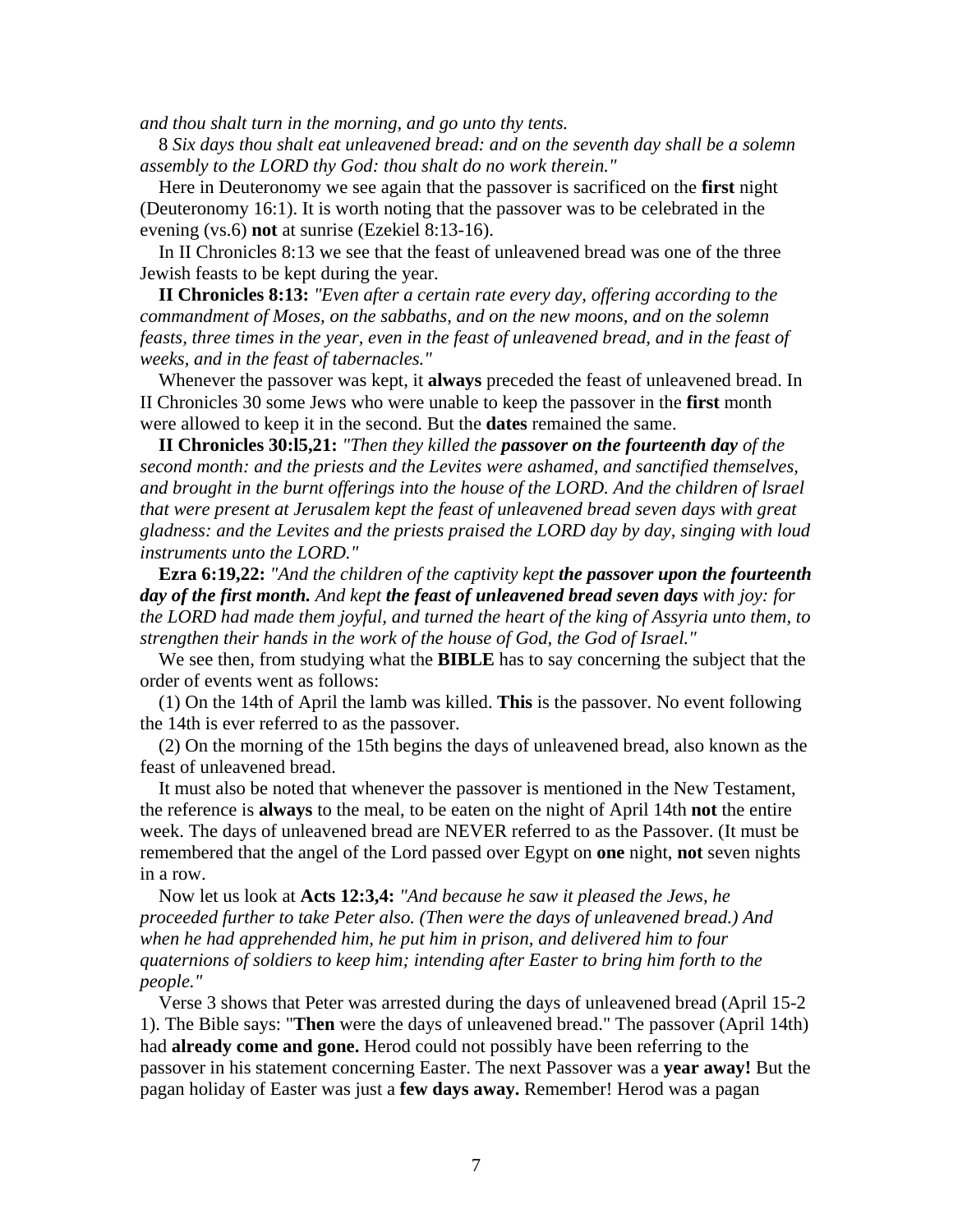Roman who worshipped the "queen of heaven". He was **NOT** a Jew. He had no reason to keep the Jewish passover. Some might argue that he wanted to wait until after the passover for fear of upsetting the Jews. There are two grievous faults in this line of thinking.

 First, Peter was no longer considered a Jew. He had repudiated Judaism. The Jews would have no reason to be upset by Herod's actions.

 Second, he could not have been waiting until after the passover because he thought the Jews would not kill a man during a religious holiday. They had killed **Jesus** during passover (Matthew 26:17-19,47). They were also excited about Herod's murder of James. Anyone knows that a mob possesses the courage to do violent acts **during** religious festivities, not after.

 In further considering Herod's position as a Roman, we must remember that the Herods were well known for celebrating (Matthew 14:6-11). In fact, in Matthew chapter 14 we see that a Herod was even willing to kill a man of God during one of his celebrations.

 It is elementary to see that Herod, in Acts 12, had arrested Peter during the days of unleavened bread, **after the passover.** The days of unleavened bread would end on the 21st of April. Shortly after that would come Herod's celebration of pagan Easter. Herod had not killed Peter during the days of unleavened bread simply because he wanted to wait until **Easter.** Since it is plain that both the Jews (Matthew 26:17- 47) and the Romans (Matthew 14:6-11) would kill during a religious celebration, Herod's opinion seemed that he was not going to let the Jews "have all the fun ". He would wait until his own pagan festival and see to it that Peter died in the excitement.

 Thus we see that it was God's providence which had the Spirit-filled translators of our Bible (King James) to CORRECTLY translate "pascha" as "Easter". It most certainly did not refer to the Jewish passover. In fact, to change it to "passover" would confuse the reader and make the truth of the situation unclear.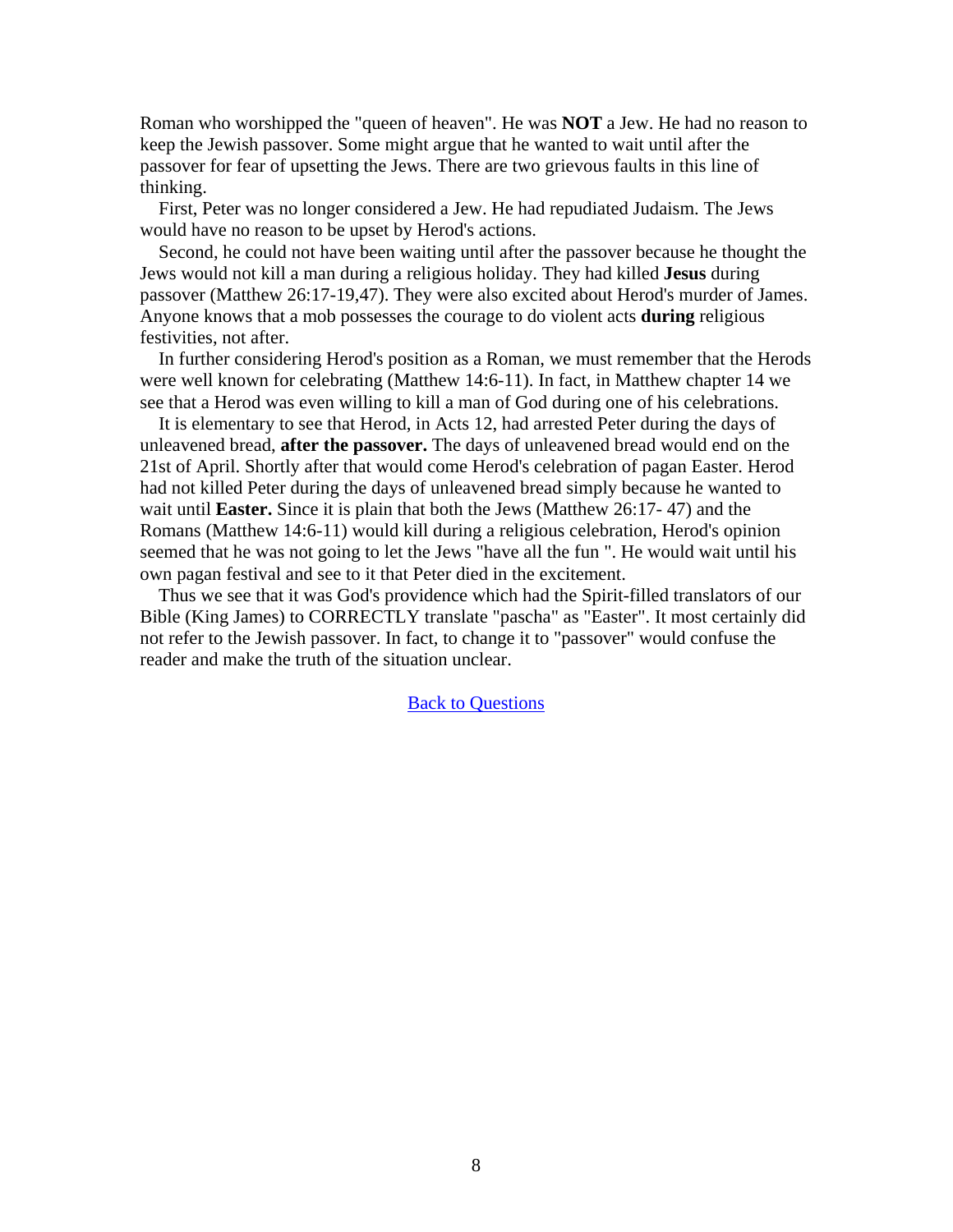<span id="page-9-0"></span> **QUESTION:** I have been told that King James was a homosexual. Is this true?

 **ANSWER:** No.

 **EXPLANATION:** King James I of England, who authorized the translation of the now famous King James Bible, was considered by many to be one of the greatest, if not the greatest, monarchs that England has ever seen.

Through his wisdom and determination he united the warring tribes of Scotland into a unified nation, and then joined England and Scotland to form the foundation for what is now known as the British Empire.

 At a time when only the churches of England possessed the Bible in English, King James' desire was that the common people should have the Bible in their native tongue. Thus, in 1603, King James called 54 of history's most learned men together to accomplish this great task. At a time when the leaders of the world wished to keep their subjects in spiritual ignorance, King James offered his subjects the greatest gift that he could give them. Their own copy of the Word of God in English.

 James, who was fluent in Latin, Greek, and French, and schooled in Italian and Spanish even wrote a tract entitled "Counterblast to Tobacco",which was written to help thwart the use of tobacco in England.

 Such a man was sure to have enemies. One such man, Anthony Weldon, had to be excluded from the court. Weldon swore vengeance. It was not until 1650, **twenty-five years after the death of James** that Weldon saw his chance. He wrote a paper calling James a homosexual. Obviously, James, being dead, was in no condition to defend himself.

 The report was largely ignored since there were still enough people alive who knew it wasn't true. In fact, it lay dormant for years, until recently when it was picked up by Christians who hoped that vilifying King James, would tarnish the Bible that bears his name so that Christians would turn away from God's book to a more "modern" translation.

 It seems though, that Weldon's false account is being once again largely ignored by the majority of Christianity with the exception of those with an ulterior motive, such as its author had.

It might also be mentioned here that the Roman Catholic Church was so desperate to keep the true Bible out of the hands of the English people that it attempted to kill King James and all of Parliament in 1605.

 In 1605 a Roman Catholic by the name of Guy Fawkes, under the direction of a Jesuit priest by the name of Henry Garnet, was found in the basement of Parliament with thirtysix barrels of gunpowder which he was to use to blow up King James and the entire Parliament. After killing the king, they planned on imprisoning his children, reestablishing England as a state loyal to the Pope and kill all who resisted. Needless to say, the perfect English Bible would have been one of the plot's victims. Fawkes and Garnet and eight other conspirators were caught and hanged.

It seems that those who work so hard to discredit the character of King James join an unholy lot.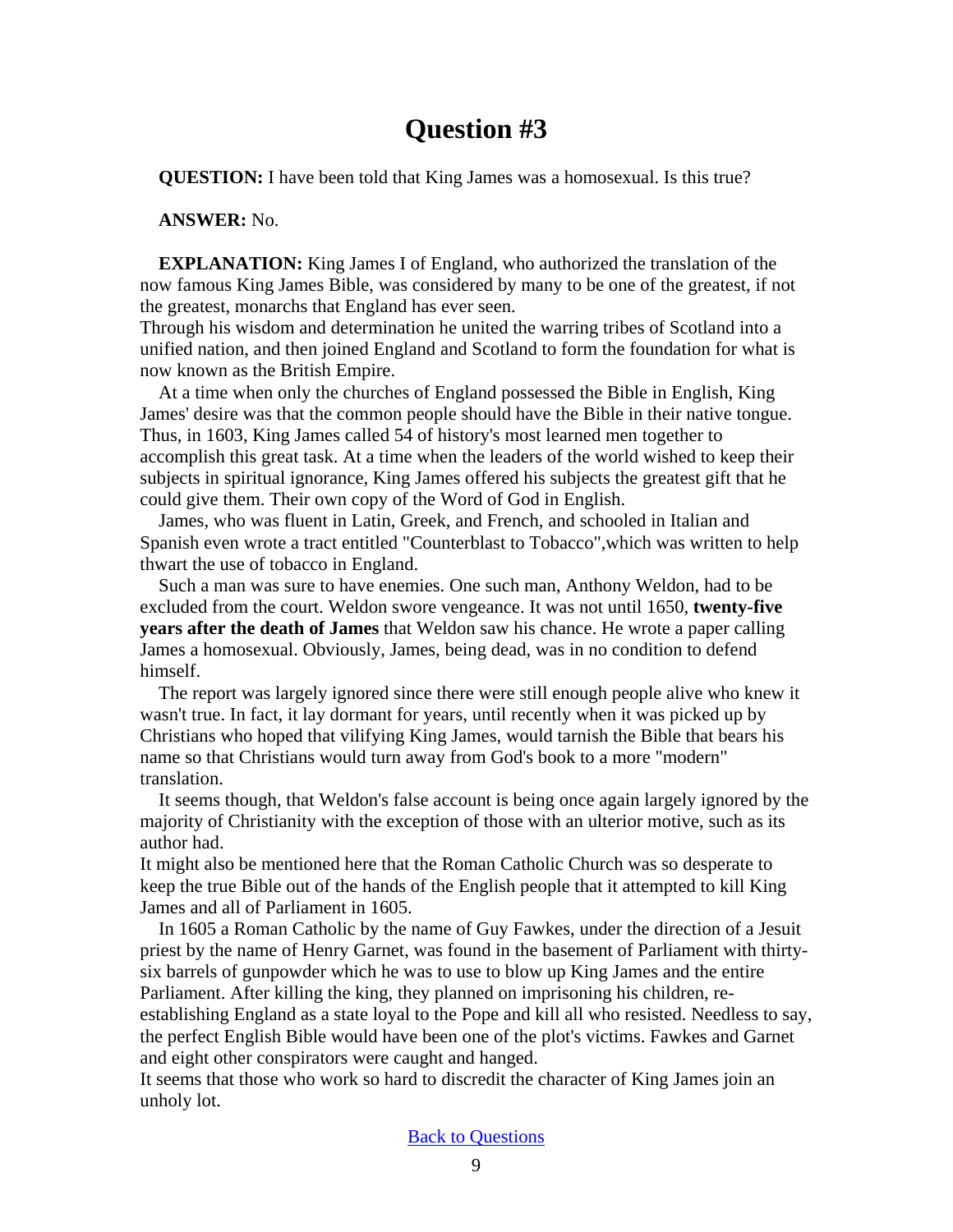<span id="page-10-0"></span> **QUESTION:** Aren't there archaic words in the Bible, and don't we need a modern translation to eliminate them?

 **ANSWER:** Yes and No. Yes there are archaic words in the Bible but No, we do not need a modern translation to eliminate them.

**EXPLANATION:** That there are archaic words in the Bible is very true. An archaic word is a word which is no longer used in every day speech and has been replaced by another. A good example of an archaic word is found in I Corinthians 10:25.

"Whatsoever is sold in the shambles, that eat, asking no question for conscience sake:"

 The word "shambles" is archaic. It has been replaced in common speech with the word "market place", Indeed we can be certain that "shambles" was a much more accurate description of the ancient market place (and many around the world today). It has none the less passed from common use.

 Well then, shouldn't we publish a new translation which removes " shambles" and inserts the more common "market place"?

 No, what we **should** do is turn to the Bible, our final authority in all matters of **faith** and **practice** and see what the Bible **practice** is concerning archaic words. For surely we believers in a perfect Bible will want to follow the **Bible's** practice concerning archaic words.

 In searching the Scripture we find the Bible **practice** for handling archaic words in I Samuel chapter 9:1-11. *"Now there was a man of Benjamin, whose name was Kish, the son of Zeror, the son of Bechorath, the son of Aphiah, a Benjamite,a mighty man of power.* 

2 *And he had a son whose name was Saul, a choice young man, and a goodly: and there was not among the children of Israel a goodlier person than he: from his shoulders and upward he was higher than any of the people.* 

3 *And the asses of Kish Saul's father were lost. And Kish said to Saul his son, Take now one of the servants with thee, and arise, go seek the asses.* 

4 *And he passed through mount Ephraim, and passed through the land of Shalisha, but they found them not: then they passed through the land of Shalim, and there they were*  not: and he passed through the land of the Benjamites, but they found them not.

5 *And when they were come to the land of Zuph, Saul said to his servant that was with him, Come, and let us return; lest my father leave caring for the asses, and take thought for us.* 

6 *And he said unto him, Behold now, there is in this city a man of God, and he is an honourable man; all that he saith cometh surely to pass: now let us go thither; peradventure he can shew us our way that we should go.* 

7 *Then said Saul to his servant, But, behold, if we go, what shall we bring the man? for the bread is spent in our vessels, and there is not a present to bring to the man of God: what have we?* 

8 *And the servant answered Saul again, and said, Behold, I have here at hand the fourth part of a shekel of silver: that will I give to the man of God, to tell us our way.* 

9 *(Beforetime in Israel, when a man went to inquire of God, thus he spake, Come, and*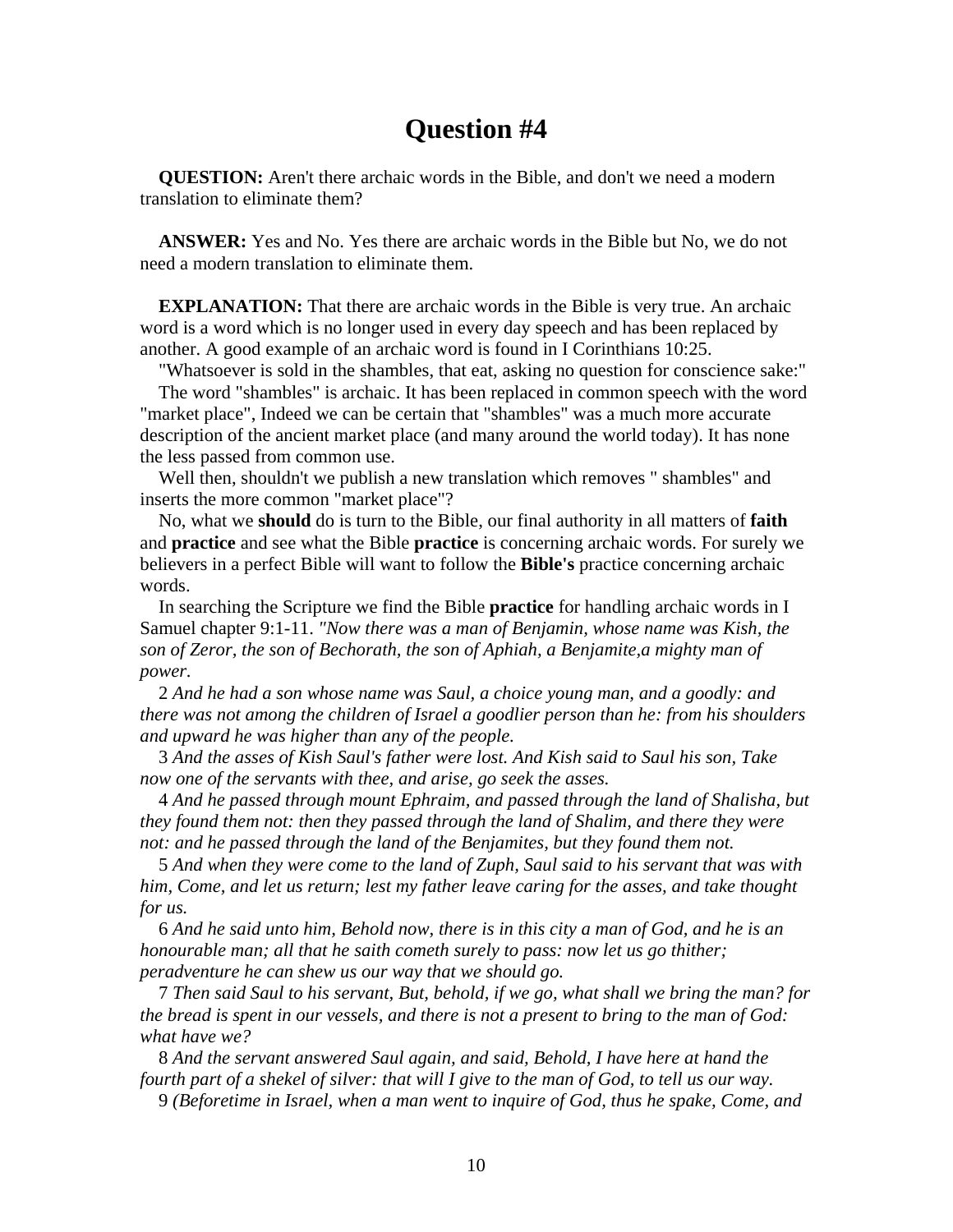*let us go to the seer: for he that is now called a Prophet was beforetime called a Seer.)* 

10 *Then said Saul to his servant, Well said; come let us go. So they went unto the city where the man of God was.* 

11 *And as they went up the hill to the city, they found young maidens going out to draw water, and said unto them, Is the seer here?"*

 Here, in the first eleven verses of I Samuel 9 we are not only confronted with an archaic word, but with the Bible **practice** for handling it.

 We find Saul and one of his father's servants searching for the asses that had run off (I Samuel 9:1-5).They decide to go to see Samuel the seer and enlist his help in finding the asses (verses 6-8).

 In verse 11 we are going to run into an archaic word. But, before we do, God puts a parenthesis in the narrative (verse 9) to tell us about it. Notice that verse 9 states that "he that is now called a **Prophet** was beforetime called a **Seer**".Thus we see that, between the time that this event took place and the time that the incident was divinely recorded the word " Seer" had passed from common use to be replaced with "Prophet". "Seer" was now archaic.

**BUT**, look carefully at **verse 11** where the archaic word appeared.

 "And as they went up the hill to the city, they found young maidens going out to draw water, and said unto them, Is the **seer** here?"

 Please note that the verse **retains** the outdated word "seer". It does **not** say "Is the prophet here?".

 Thus we see that **God Himself** through the divine **inspiration** of the Holy Spirit used verse 9 to **explain** the upcoming archaic word but **did not change the holy text!**

 So we see that, the **Bible practice** for handling situations such as we find in I Corinthians 10:25 when preaching is to tell the congregation something to the effect that "What beforetime was called 'shambles' is now called 'market place"'. But **we should leave the archaic word in the text. This is what God did!** Surely we sinners are not going to come up with a better method for handling archaic words than God has.

 So, the answer to the question is, "Yes, there are archaic words in the Bible but **No** we do not need a modem translation to eliminate them. **God** didn't change His Book, He certainly does not want **us** doing it.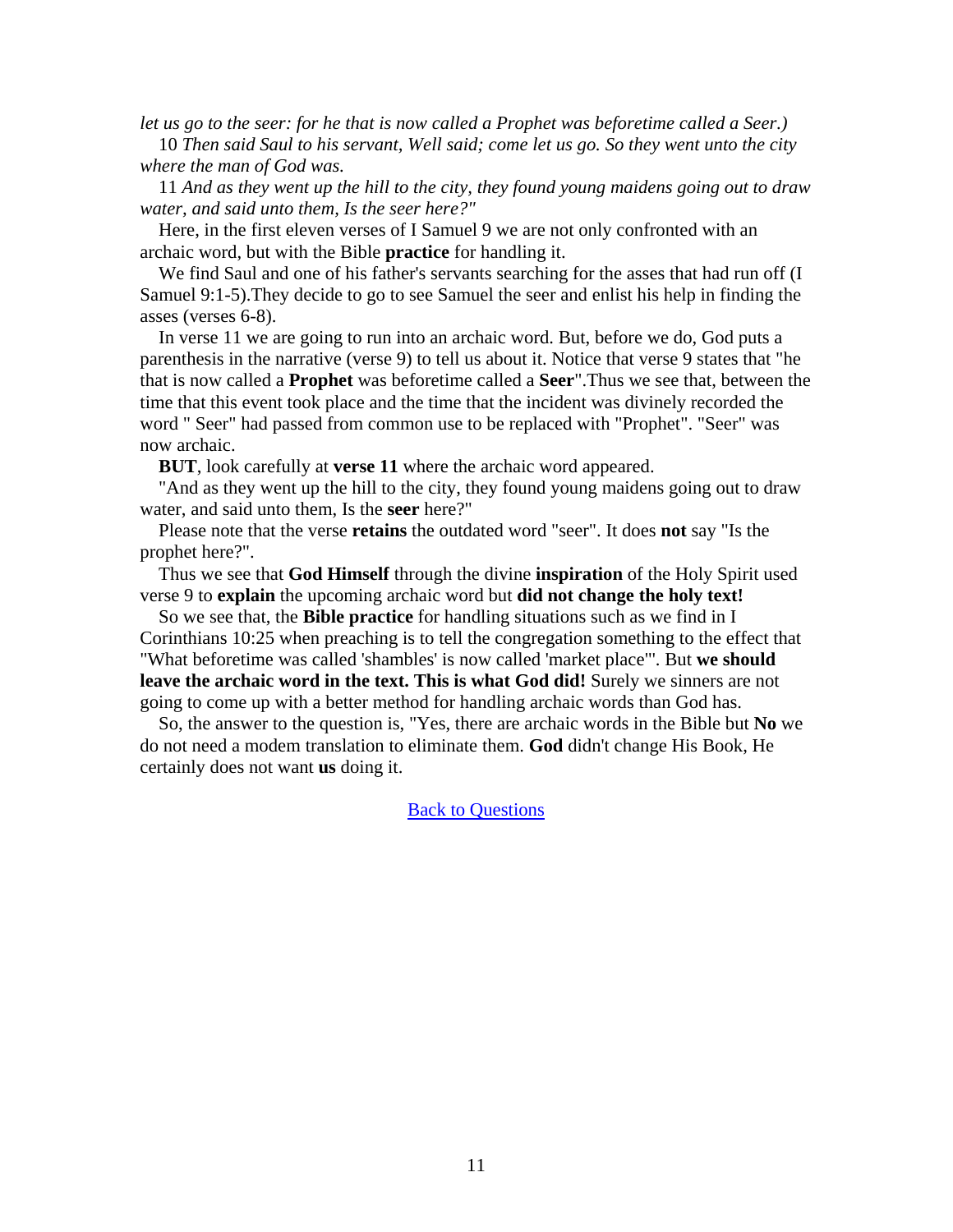<span id="page-12-0"></span> **QUESTION:** Haven't there been several revisions of the King James Bible since 1611?

**ANSWER:** No. There have been several editions but no revisions.

 **EXPLANATION:** One of the last ditch defenses of a badly shaken critic of the Authorized Version 1611 is the "revision hoax." They run to this seeming fortress in an attempt to stave off ultimate defeat by their opponents who overwhelm their feeble arguments with historic facts, manuscript evidence and to obvious workings of the Holy Spirit. Once inside, they turn self-confidently to their foes and ask with a smug look, "Which King James do you use, the 1611 or the 1629 or perhaps the 1769?" The shock of this attack and the momentary confusion that results usually allows them time to make good their escape.

 Unfortunately, upon entering their castle and closing the door behind them they find that their fortress has been systematically torn down, brick by brick, by a man with the title of Dr. David F. Reagan.

 Dr. Reagan pastors the Trinity Baptist Temple in Knoxville, Tennessee. He has written a devastating exposé on the early editions of the King James Bible entitled "The King James Version of 1611. The Myth of Early Revisions."

 Dr. Reagan has done an excellent job of destroying the last stronghold of Bible critics. I see neither a way, nor a reason to try to improve on his finding. So I have secured his permission to reproduce his pamphlet in its entirety.

### **THE KING JAMES VERSION OF 1611 THE MYTH OF EARLY REVISIONS**

#### *Introduction*

 Men have been "handling the word of God deceitfully" (II Cor. 4:2) ever since the devil first taught Eve how. From Cain to Balaam, from Jehudi to the scribes and Pharisees, from the Dark Age theologians to present-day scholars, the living words of the Almighty God have been prime targets for man's corrupting hand. The attacks on the Word of God are threefold: addition, subtraction, and substitution. From Adam's day to the computer age, the strategies have remained the same. There is nothing new under the sun.

 One attack which is receiving quite a bit of attention these days is a direct attack on the Word of God as preserved in the English language: the King James Version of 1611. The attack referred to is the myth which claims that since the King James Version has already been revised four times, there should be and can be no valid objection to other revisions. This myth was used by the English Revisers of 1881 and has been revived in recent years by Fundamentalist scholars hoping to sell their latest translation. This book is given as an answer to this attack. The purpose of the material is not to convince those who would deny this preservation but to strengthen the faith of those who already believe in a preserved English Bible.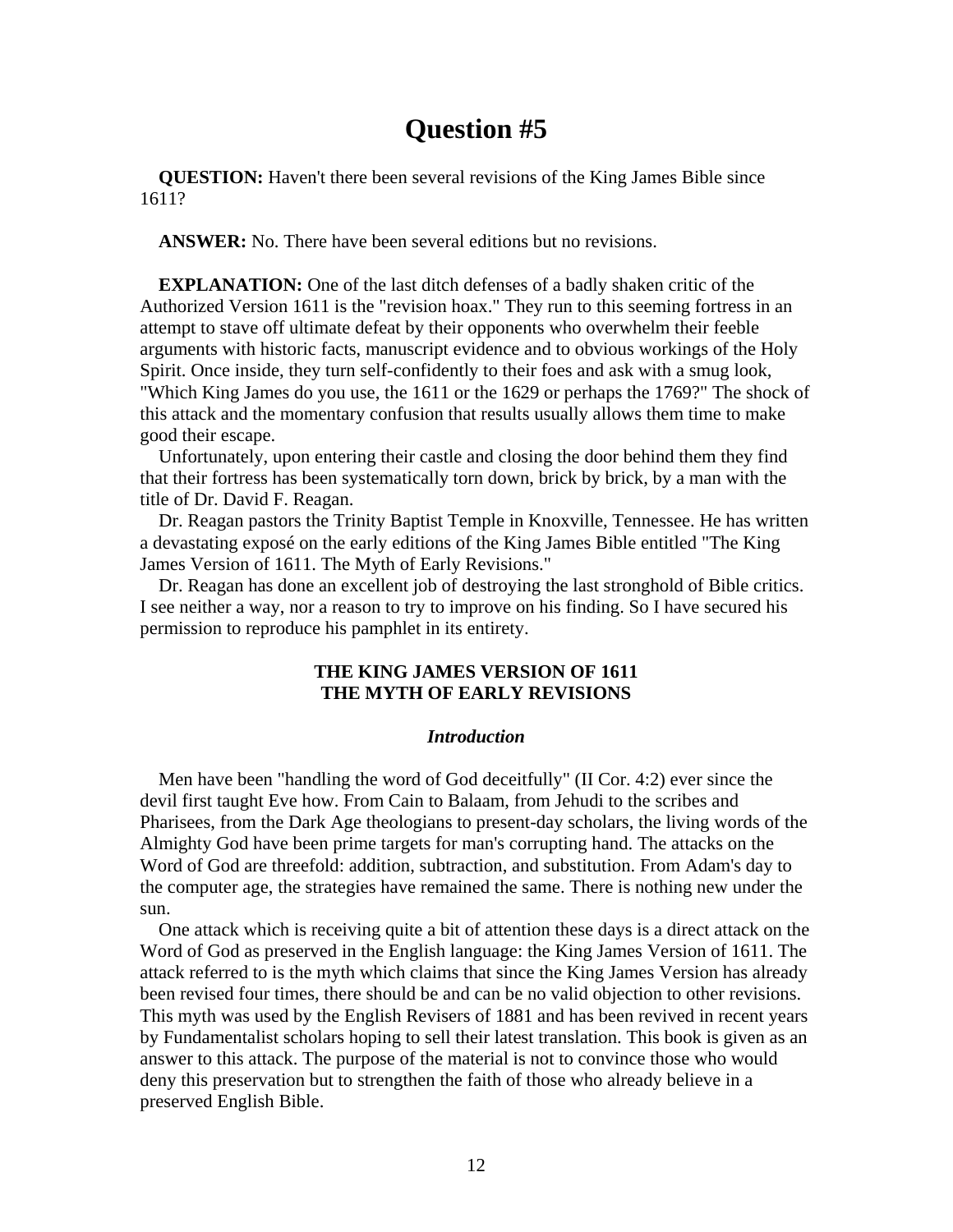One major question often arises in any attack such as this. How far should we go in answering the critics? If we were to attempt to answer every shallow objection to the infallibility of the English Bible, we would never be able to accomplish anything else. Sanity must prevail somewhere. As always, the answer is in God's Word. Proverbs 26:4-5 states: Answer not a fool according to his folly, lest thou also be like unto him. Answer a fool according to his folly, lest he be wise in his own conceit.

 Obviously, there are times when a foolish query should be ignored and times when it should be met with an answer. If to answer the attack will make you look as foolish as the attacker, then the best answer is to ignore the question. For instance, if you are told that the Bible cannot be infallible because so-and-so believes that it is, and he is divorced, then you may safely assume that silence is the best answer. On the other hand, there are often questions and problems that, if true, would be serious. To ignore these issues would be to leave the Bible attacker wise in his own conceit. I believe that the question of revisions to the King James Version of 1611 is a question of the second class. If the King James Version has undergone four major revisions of its text, then to oppose further revisions on the basis of an established English text would truly be faulty. For this reason, this attack should and must be answered. Can the argument be answered? Certainly! That is the purpose of this book.

### **I - THE PRINTING CONDITIONS OF 1611**

 If God did preserve His Word in the English language through the Authorized Version of 1611 (and He did), then where is our authority for the infallible wording? Is it in the notes of the translators? Or is it to be found in the proof copy sent to the printers? If so, then our authority is lost because these papers are lost. But, you say, the authority is in the first copy which came off the printing press. Alas, that copy has also certainly perished. In fact, if the printing of the English Bible followed the pattern of most printing jobs, the first copy was probably discarded because of bad quality. That leaves us with existing copies of the first printing. They are the ones often pointed out as the standard by which all other King James Bibles are to be compared. But are they? Can those early printers of the first edition not be allowed to make printing errors? We need to establish one thing from the outset. The authority for our preserved English text is not found in any human work. The authority for our preserved and infallible English text is in God! Printers may foul up at times and humans will still make plenty of errors, but God in His power and mercy will preserve His text despite the weaknesses of fallible man. Now, let us look at the pressures on a printer in the year of 1611.

 Although the printing press had been invented in 1450 by Johann Gutenburg in Germany (161 years before the 1611 printing), the equipment used by the printer had changed very little. Printing was still very slow and difficult. All type was set by hand, one piece at a time (that's one piece at a time through the whole Bible), and errors were an expected part of any completed book. Because of this difficulty and also because the 1611 printers had no earlier editions from which to profit, the very first edition of the King James Version had a number of printing errors. As shall later be demonstrated, these were not the sort of textual alterations which are freely made in modern bibles. They were simple, obvious printing errors of the sort that can still be found at times in recent editions even with all of the advantages of modem printing. These errors do not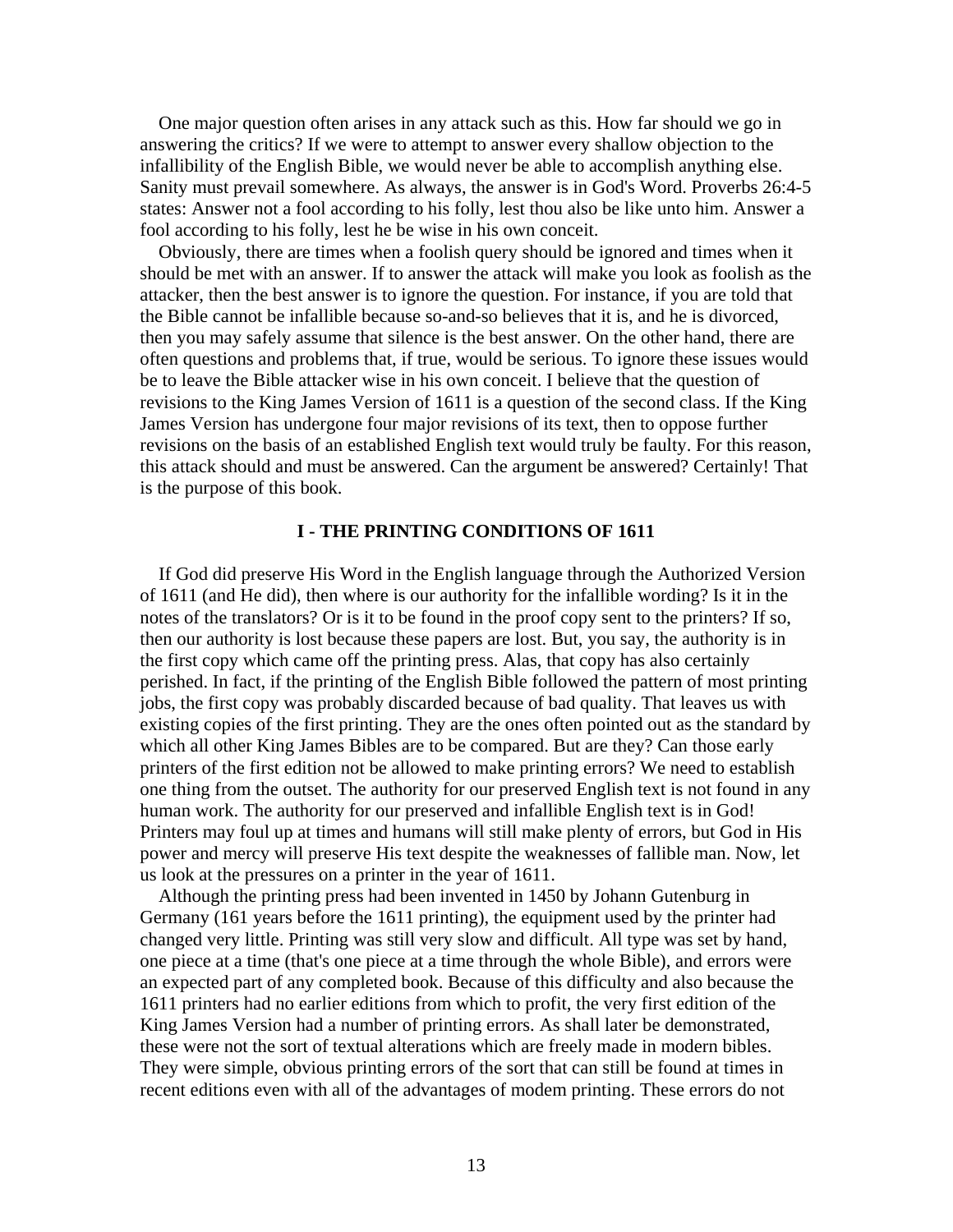render a Bible useless, but they should be corrected in later editions.

 The two original printings of the Authorized Version demonstrate the difficulty of printing in 1611 without making mistakes. Both editions were printed in Oxford. Both were printed in the same year: 1611. The same printers did both jobs. Most likely, both editions were printed on the same printing press. Yet, in a strict comparison of the two editions, approximately 100 textual differences can be found. In the same vein the King James critics can find only about 400 alleged textual alterations in the King James Version after 375 years of printing and four so-called revisions! Something is rotten in Scholarsville! The time has come to examine these revisions."

### **11 - THE FOUR SO-CALLED REVISIONS OF THE 1611 KJV**

 Much of the information in this section is taken from a book by F.H.A. Scrivener called The Authorized Edition of the English Bible (1611), Its Subsequent Reprints and Modern Representatives. The book is as pedantic as its title indicates. The interesting point is that Scrivener, who published this book in 1884, was a member of the Revision Committee of 1881. He was not a King James Bible believer, and therefore his material is not biased toward the Authorized Version.

 In the section of Scrivener's book dealing with the KJV "revisions," one initial detail is striking. The first two so-called major revisions of the King James Bible occurred within 27 years of the original printing. (The language must have been changing very rapidly in those days.) The 1629 edition of the Bible printed in Cambridge is said to have been the first revision. A revision it was not, but simply a careful correction of earlier printing errors. Not only was this edition completed just eighteen years after the translation, but two of the men who participated in this printing, Dr. Samuel Ward and John Bois, had worked on the original translation of the King James Version. Who better to correct early errors than two who had worked on the original translation! Only nine years later and in Cambridge again, another edition came out which is supposed to have been the second major revision. Both Ward and Bois were still alive, but it is not known if they participated at this time. But even Scrivener, who as you remember worked on the English Revised Version of 1881, admitted that the Cambridge printers had simply reinstated words and clauses overlooked by the 1611 printers and amended manifest errors. According to a study which will be detailed later, 72% of the approximately 400 textual corrections in the KJV were completed by the time of the 1638 Cambridge edition, only 27 years after the original printing!

 Just as the first two so-called revisions were actually two stages of one process: the purification of early printing errors, so the last two so-called revisions were two stages in another process: the standardization of the spelling, These two editions were only seven years apart (1762 and 1769) with the second one completing what the first had started. But when the scholars are numbering revisions, two sounds better than one. Very few textual corrections were necessary at this time. The thousands of alleged changes are spelling changes made to match the established correct forms. These spelling changes will be discussed later. Suffice it to say at this time that the tale of four major revisions is truly a fraud and a myth. But you say, there are still changes whether they be few or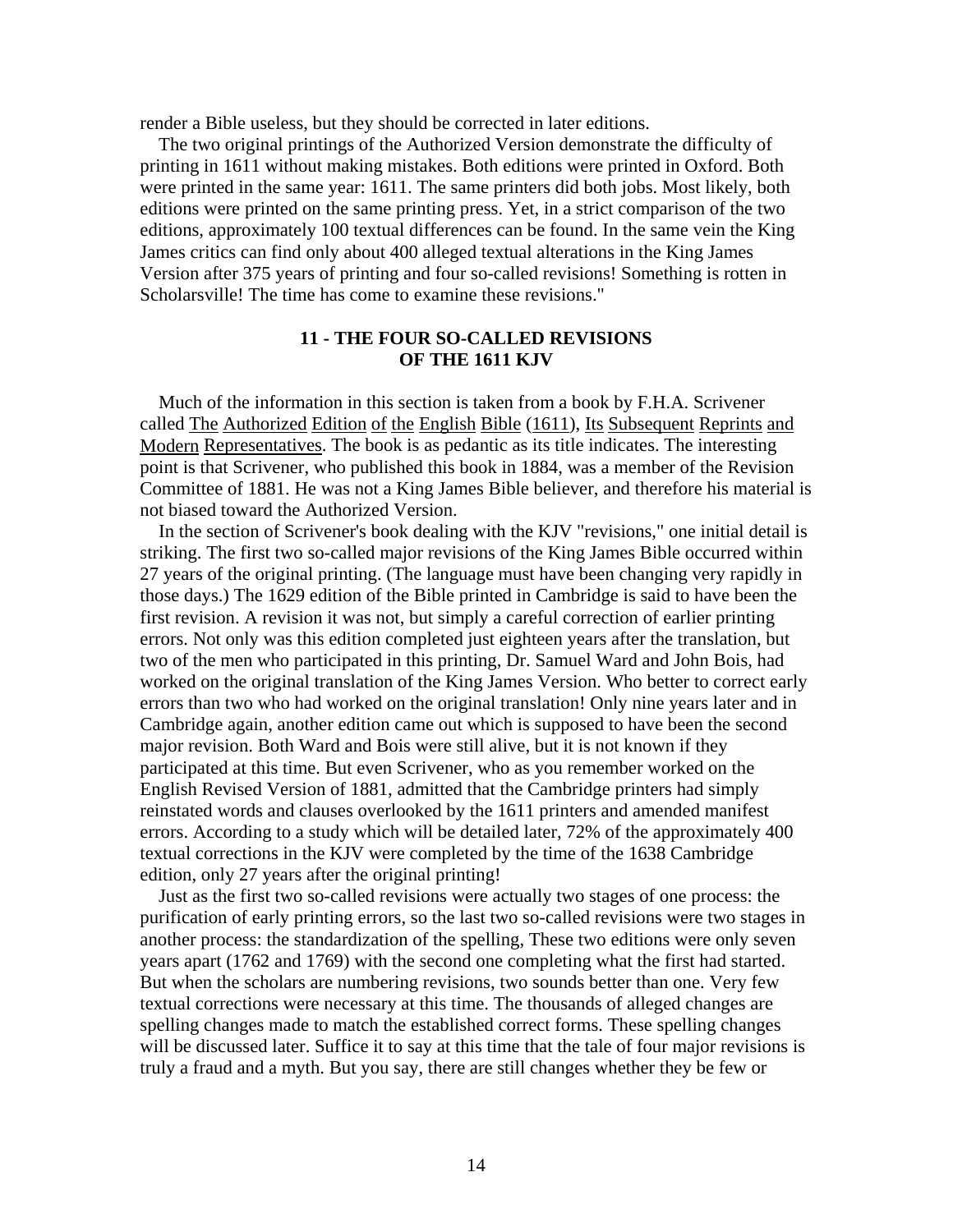many. What are you going to do with the changes that are still there? Let us now examine the character of these changes.

### **III - THE SO-CALLED THOUSANDS OF CHANGES**

 Suppose someone were to take you to a museum to see an original copy of the King James Version. You come to the glass case where the Bible is displayed and look down at the opened Bible through the glass. Although you are not allowed to flip through its pages, you can readily tell that there are some very different things about this Bible from the one you own. You can hardly read its words, and those you can make out are spelled in odd and strange ways. Like others before you, you leave with the impression that the King James Version has undergone a multitude of changes since its original printing in 1611. But beware, you have just been taken by a very clever ploy. The differences you saw are not what they seem to be. Let's examine the evidence.

#### **Printing Changes**

 For proper examination, the changes can be divided into three kinds: printing changes, spelling changes, and textual changes. Printing changes will be considered first. The type style used in 1611 by the KJV translators was the Gothic Type Style. The type style you are reading right now and are familiar with is Roman Type. Gothic Type is sometimes called Germanic because it originated in Germany. Remember, that is where printing was invented. The Gothic letters were formed to resemble the hand-drawn manuscript lettering of the Middle Ages. At first, it was the only style in use. The Roman Type Style was invented fairly early, but many years passed before it became the predominate style in most European countries. Gothic continued to be used in Germany until recent years. In 1611 in England, Roman Type was already very popular and would soon supersede the Gothic. However, the original printers chose the Gothic Style for the KJV because it was considered to be more beautiful and eloquent than the Roman. But the change to Roman Type was not long in coming. In 1612, the first King James Version using Roman Type was printed. Within a few years, all the bibles printed used the Roman Type Style.

 Please realize that a change in type style no more alters the text of the Bible than a change in format or type size does. However, the modem reader who has not become familiar with Gothic can find it very difficult to understand. Besides some general change in form, several specific letter changes need to be observed. For instance, the **Gothic s** looks like the **Roman s** when used as a capital letter or at the end of a word. But when it is used as a lower case **s** at the beginning or in the middle of a word, the letter looks like our **f**. Therefore, **also** becomes **alfo** and **set** becomes **fet**. Another variation is found in the **German v** and **u**. The **Gothic v** looks like a **Roman u** while the **Gothic u** looks like the **Roman v**. This explains why our **w** is called a double-u and not a double-v. Sound confusing? It is until you get used to it. In the 1611 edition, **love** is **loue**, **us** is **vs**, and **ever** is **euer**. But remember, these are not even spelling changes. They are simply type style changes. In another instance, the **Gothic j** looks like our **i**. So **Jesus** becomes **Iefus** (notice the middle **s** changed to **f**) and **joy** becomes **ioy**. Even the **Gothic d** with the stem leaning back over the circle in a shape resembling that of the **Greek Delta**. These changes account for a large percentage of the "thousands" of changes in the KJV, yet they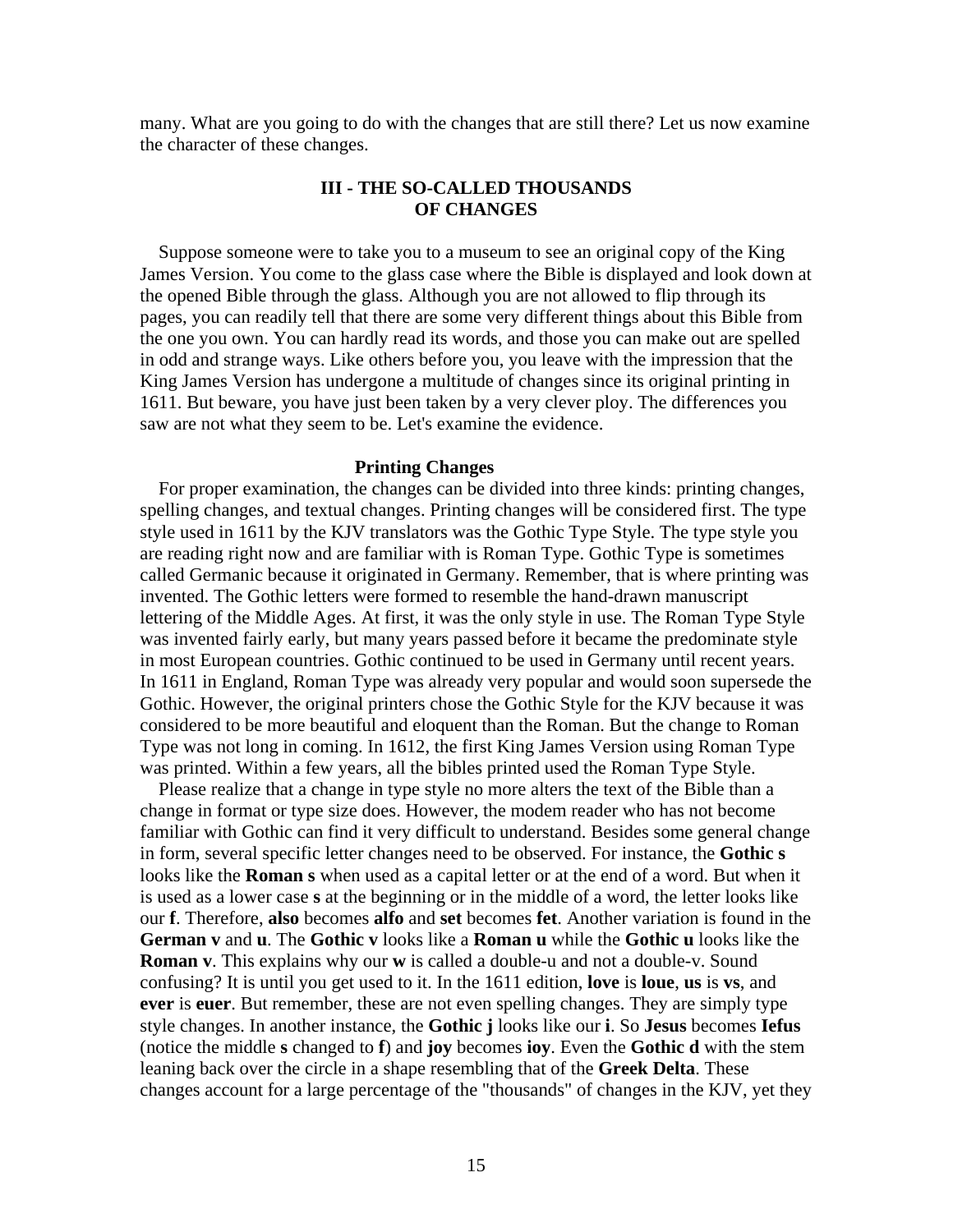do no harm whatsoever to the text. They are nothing more than a smokescreen set up by the attackers of our English Bible.

### **Spelling Changes**

Another kind of change found in the history of the Authorized Version are changes of orthography or spelling. Most histories date the beginning of Modern English around the year 1500. Therefore, by 1611 the grammatical structure and basic vocabulary of presentday English had long been established. However, the spelling did not stabilize at the same time. In the 1600's spelling was according to whim. There was no such thing as correct spelling. No standards had been established. An author often spelled the same word several different ways, often in the same book and sometimes on the same page. And these were the educated people. Some of you reading this today would have found the 1600's a spelling paradise. Not until the eighteenth century did the spelling begin to take a stable form. Therefore, in the last half of the eighteenth century, the spelling of the King James Version of 1611 was standardized.

 What kind of spelling variations can you expect to find between your present edition and the 1611 printing? Although every spelling difference cannot be categorized, several characteristics are very common. Additional **e's** were often found at the end of the words such as **feare**, **darke**, and **beare**. Also, double vowels were much more common than they are today. You would find **ee**, **bee**, and **mooued** instead of **me**, **be**, and **moved**. Double consonants were also much more common. What would **ranne**, **euill**, and **ftarres** be according to present-day spelling? See if you can figure them out. The present-day spellings would be **ran**, **evil**, and **stars**. These typographical and spelling changes account for almost all of the so-called thousands of changes in the King James Bible. None of them alter the text in any way. Therefore they cannot be honestly compared with thousands of true textual changes which are blatantly made in the modern versions.

#### **Textual Changes**

Almost all of the alleged changes have been accounted for. We now come to the question of actual textual differences between our present editions and that of 1611. There are some differences between the two, but they are not the changes of a revision. They are instead the correction of early printing errors. That this is a fact may be seen in three things: (1) the character of the changes, (2) the frequency of the changes throughout the Bible, and (3) the time the changes were made. First, let us look at the character of the changes made from the time of the first printing of the Authorized English Bible.

 The changes from the 1611 edition that are admittedly textual are obviously printing errors because of the nature of these changes. They are not textual changes made to alter the reading. In the first printing, words were sometimes inverted. Sometimes a plural was written as singular or visa versa. At times a word was miswritten for one that was similar. A few times a word or even a phrase was omitted. The omissions were obvious and did not have the doctrinal implications of those found in modern translations. In fact, there is really no comparison between the corrections made in the King James text and those proposed by the scholars of today.

 F.H.A. Scrivener, in the appendix of his book, lists the variations between the 1611 edition of the KJV and later printings. A sampling of these corrections is given below. In order to be objective, the samples give the first textual correction on consecutive left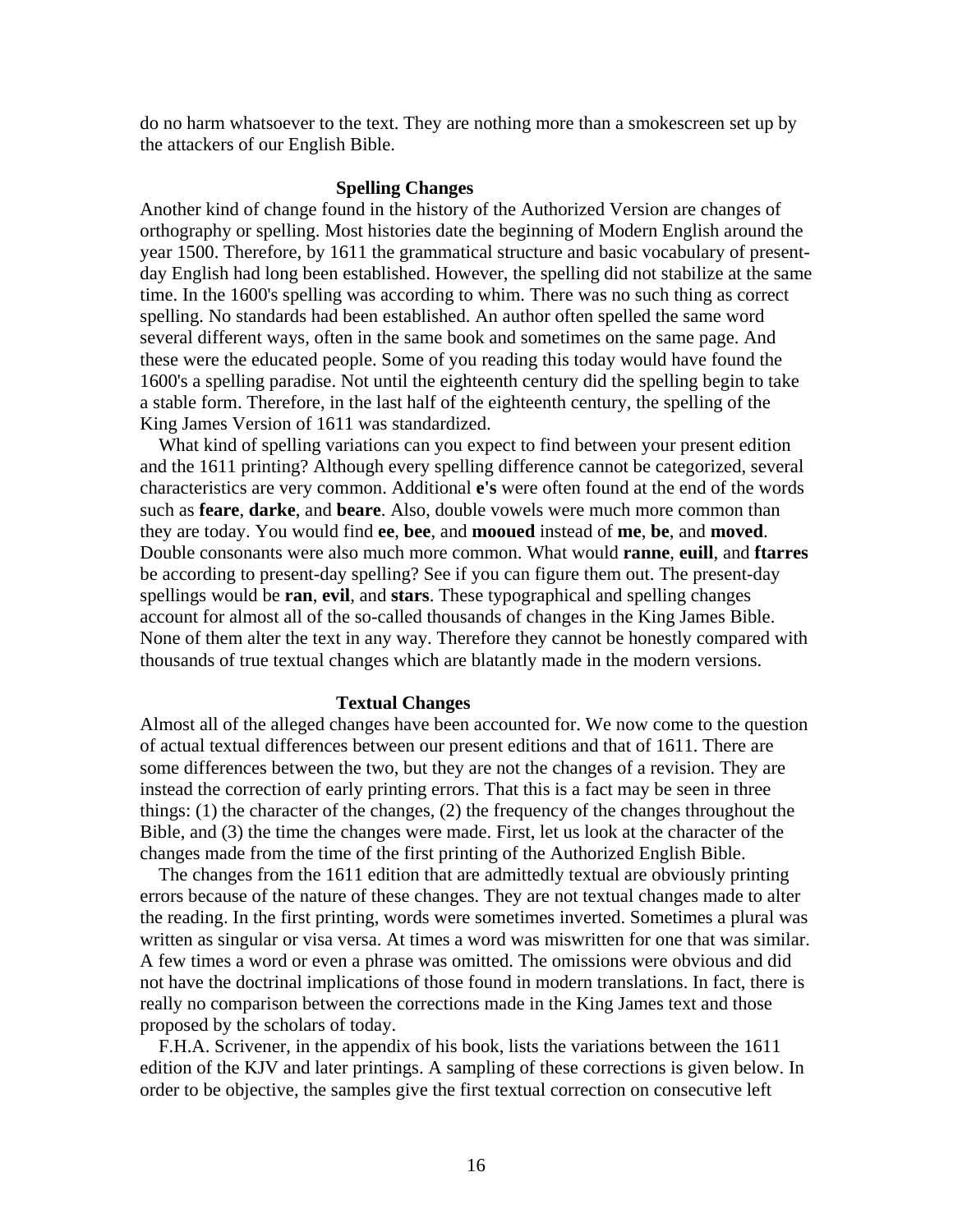hand pages of Scrivener's book. The 1611 reading is given first; then the present reading; and finally, the date the correction was first made.

- **1** this thing this thing also *(1638)*
- **2** shalt have remained ye shall have remained *(1762)*
- **3** Achzib, nor Helbath, nor Aphik of Achzib, nor of Helbath, nor of Aphik (*1762*)
- **4** requite good requite me good (*1629*)
- **5** this book of the Covenant the book of this covenant (*1629*)
- **6** chief rulers chief ruler (*1629*)
- **7** And Parbar At Parbar (*1638*)
- **8** For this cause And for this cause (*1638*)
- **9** For the king had appointed for so the king had appointed (*1629*)
- **10** Seek good seek God (*1617*)
- **11** The cormorant But the cormorant (*1629*)
- **12** returned turned (*1769*)
- **13** a fiery furnace a burning fiery furnace (*1638*)
- **14** The crowned Thy crowned (*1629*)
- **15** thy right doeth thy right hand doeth (*1613*)
- **16** the wayes side the way side (*1743*)
- **17** which was a Jew which was a Jewess (*1629*)
- **18** the city the city of the Damascenes (*1629*)
- **19** now and ever both now and ever (*1638*)
- **20** which was of our father's which was our fathers (*1616*)

 Before your eyes are 5% of the textual changes made in the King James Version in 375 years. Even if they were not corrections of previous errors, they would be of no comparison to modem alterations. But they are corrections of printing errors, and therefore no comparison is at all possible. Look at the list for yourself and you will find only one that has serious doctrinal implications. In fact, in an examination of Scrivener's entire appendix, it is the only variation found by this author that could be accused of being doctrinal. I am referring to Psalm 69:32 where the 1611 edition has "seek good" when the Bible should have read "seek God." Yet, even with this error, two points demonstrate that this was indeed a printing error. First, the similarity of the words "good" and "God" in spelling shows how easily a weary type setter could misread the proof and put the wrong word in the text. Second, this error was so obvious that it was caught and corrected in the year 1617, only six years after the original printing and well before the first so-called revision. The myth that there are several major revisions to the 1611 KJV should be getting clearer. But there is more.

 Not only does the character of the changes show them to be printing errors, so does their frequency. Fundamentalist scholars refer to the thousands of revisions made to the 1611 as if they were on a par with the recent bible versions. They are not. The overwhelming majority of them are either type style or spelling changes. The few which do remain are clearly corrections of printing errors made because of the tediousness involved in the early printing process. The sample list given above will demonstrate just how careful Scrivener was in listing all the variations. Yet, even with this great care, only approximately 400 variations are named between the 1611 edition and modern copies.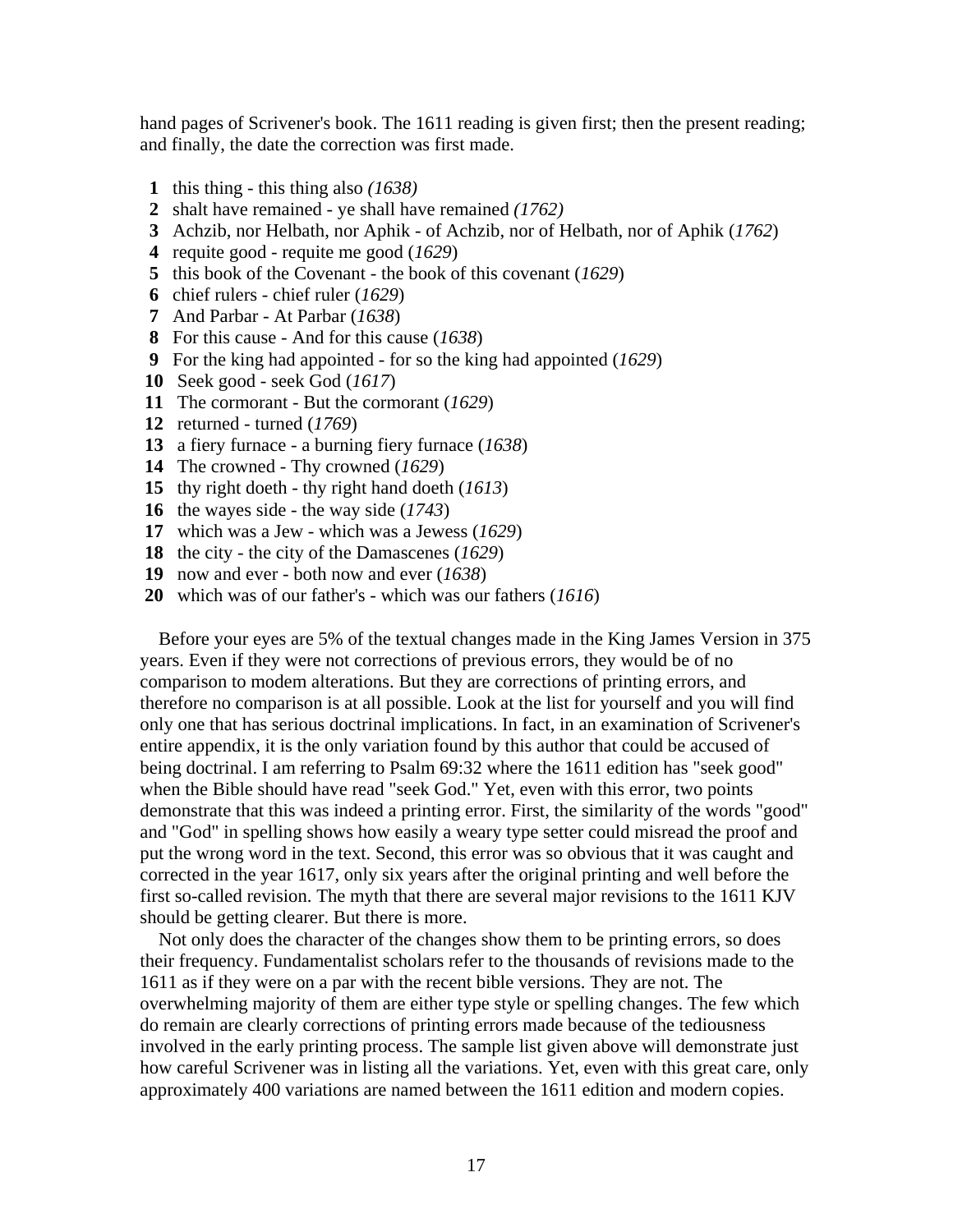Remember that there were 100 variations between the first two Oxford editions which were both printed in 1611. Since there are almost 1200 chapters in the Bible, the average variation per chapter (after 375 years) is one third, i.e., one correction per every three chapters. These are changes such as "chief rulers" to "chief ruler" and "And Parbar" to "At Parbar." But there is yet one more evidence that these variations are simply corrected printing errors: the early date at which they were corrected.

The character and frequency of the textual changes clearly

 separate them from modern alterations. But the time the changes were made settles the issue absolutely. The great majority of the 400 corrections were made within a few years of the original printing. Take, for example, our earlier sampling. Of the twenty corrections listed, one was made in 1613, one in 1616, one in 1617, eight in 1629, five in 1638, one in 1743, two in 1762, and one in 1769. That means that 16 out of 20 corrections, or 80%, were made within twenty-seven years of the 1611 printing. That is hardly the long drawn out series of revisions the scholars would have you to believe. In another study made by examining every other page of Scrivener's appendix in detail, 72% of the textual corrections were made by 1638. There is no "revision" issue.

 The character of the textual changes is that of obvious errors. The frequency of the textual changes is sparse, occurring only once per three chapters. The chronology of the textual changes is early with about three fourths of them occurring within twenty-seven years of the first printing. All of these details establish the fact that there were no true revisions in the sense of updating the language or correcting translation errors. There were only editions which corrected early typographical errors. Our source of authority for the exact wording of the 1611 Authorized Version is not in the existing copies of the first printing. Our source of authority for the exact wording of our English Bible is in the preserving power of Almighty God. Just as God did not leave us the original autographs to fight and squabble over, so He did not see fit to leave us the proof copy of the translation. Our authority is in the hand of God as always. You can praise the Lord for that!

### **IV - CHANGES IN THE BOOK OF ECCLESIASTES**

 An in-depth study of the changes made in the book of Ecclesiastes would help to illustrate the principles stated above. The author is grateful to Dr. David Reese of Millbrook, Alabama, for his work in this area. By comparing a 1611 reprint of the original edition put out by Thomas Nelson  $\&$  Sons with recent printing of the King James Version, Dr. Reese was able to locate four variations in the book of Ecclesiastes. The reference is given first; then the text of the Thomas Nelson 1611 reprint. This is followed by the reading of the present editions of the 1611 KJV and the date the change was made.

- **1** 1:5 the place his place (*1638*)
- **2** 2:16 shall be shall all be (*1629*)
- **3** 8:17 out, yea further out, yet he shall not find it; yea farther (*1629*)
- **4** 11: 17 thing is it thing it is (*?*)

 Several things should be noted about these changes. The last variation ("thing is it" to "thing it is") is not mentioned by Scrivener who was a very careful and accurate scholar.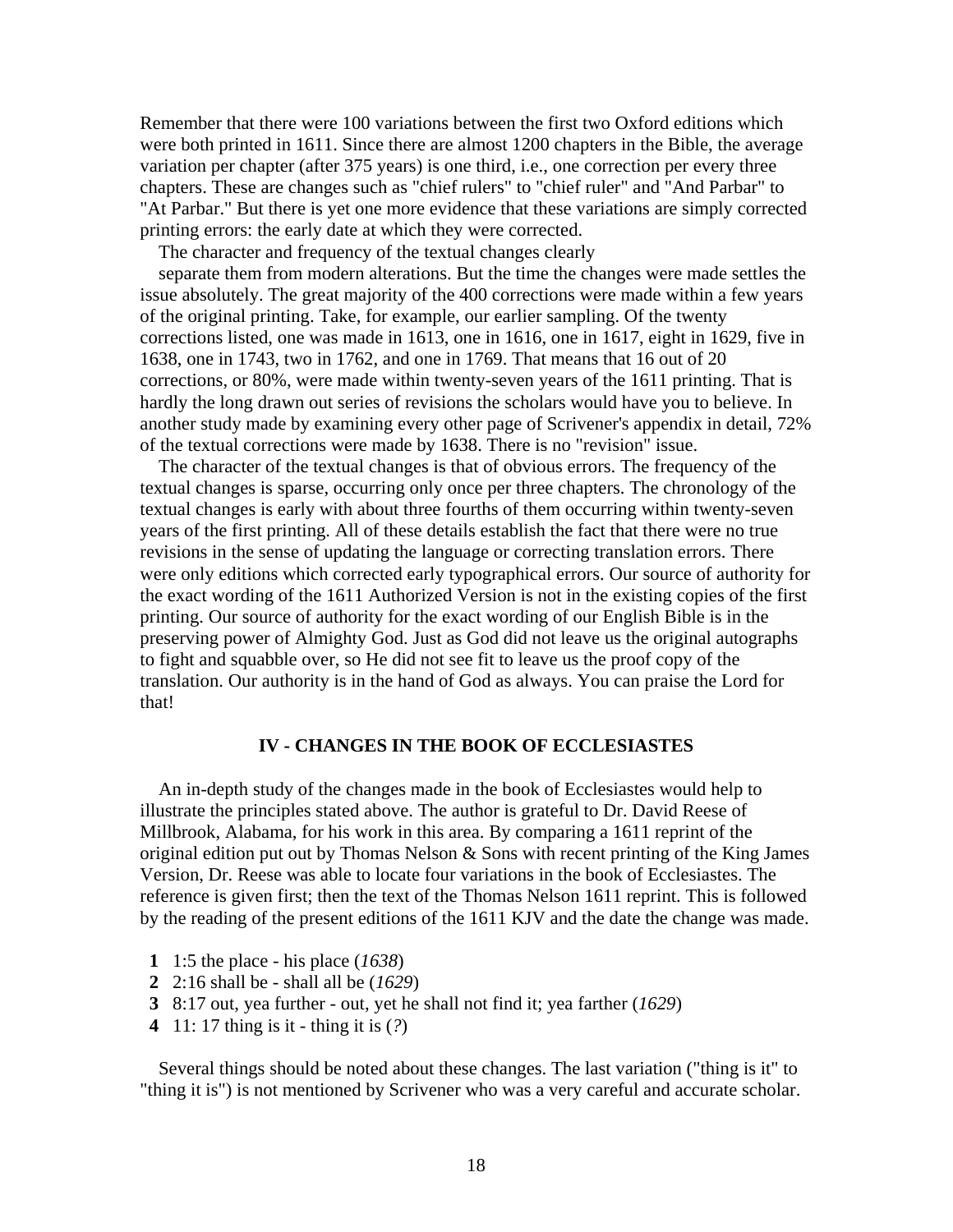Therefore, this change may be a misprint in the Thomas Nelson reprint. That would be interesting. The corrected omission in chapter eight is one of the longest corrections of the original printing. But notice that it was corrected in 1629. The frequency of printing errors is average (four errors in twelve chapters). But the most outstanding fact is that the entire book of Ecclesiastes reads exactly like our present editions without even printing errors by the year 1638. That's approximately 350 years ago. By that time, the Bible was being printed in Roman type. Therefore, all (and I mean all) that has changed in 350 years in the book of Ecclesiastes is that the spelling has been standardized! As stated before, the main purpose of the 1629 and 1638 Cambridge editions was the correction of earlier printing errors. And the main purpose of the 1762 and 1769 editions was the standardization of spelling.

### **V - THE SO-CALLED JUSTIFICATION FOR OTHER REVISIONS**

 Maybe now you see that the King James Version of 1611 has not been revised but only corrected. But why does it make that much difference? Although there are several reasons why this issue is important, the most pressing one is that fundamentalist scholars are using this myth of past revisions to justify their own tampering with the text. The editors of the New King James Version have probably been the worst in recent years to use this propaganda ploy. In the preface of the New King James they have stated, "For nearly four hundred years, and throughout several revisions of its English form, the King James Bible has been deeply revered among the English-speaking peoples of the world. "In the midst of their flowery rhetoric, they strongly imply that their edition is only a continuation of the revisions that have been going on for the past 375 years. This implication, which has been stated directly by others, could not be more false. To prove this point, we will go back to the book of Ecclesiastes.

 An examination of the first chapter in Ecclesiastes in the New King James Version reveals approximately 50 changes from our present edition. In order to be fair, spelling changes (**cometh** to **comes**; **labour** to **labor**; etc.) were not included in this count. That means there are probably about 600 alterations in the book of Ecclesiastes and approximately 60,000 changes in the entire Bible. If you accuse me of including every recognizable change, you are correct. But I am only counting the sort of changes which were identified in analyzing the 1611 King James. That's only fair. Still, the number of changes is especially baffling for a version which claims to be an updating in the same vein as earlier revisions. According to the fundamentalist scholar, the New King James is only a fifth in a series of revisions. Then pray tell me how four "revisions" and 375 years brought only 400 changes while the fifth revision brought about 60,000 additional changes? That means that the fifth revision made 150 times more changes than the total number of changes in the first four! That's preposterous!

 Not only is the frequency of the changes unbelievable, but the character of the alterations are serious. Although many of the alterations seem harmless enough at first glance, many are much more serious. The editors of the New King James Version were sly enough not to alter the most serious blunders of the modern bibles. Yet, they were not afraid to change the reading in those places that are unfamiliar to the average fundamentalist. In these areas, the New King James Version is dangerous. Below are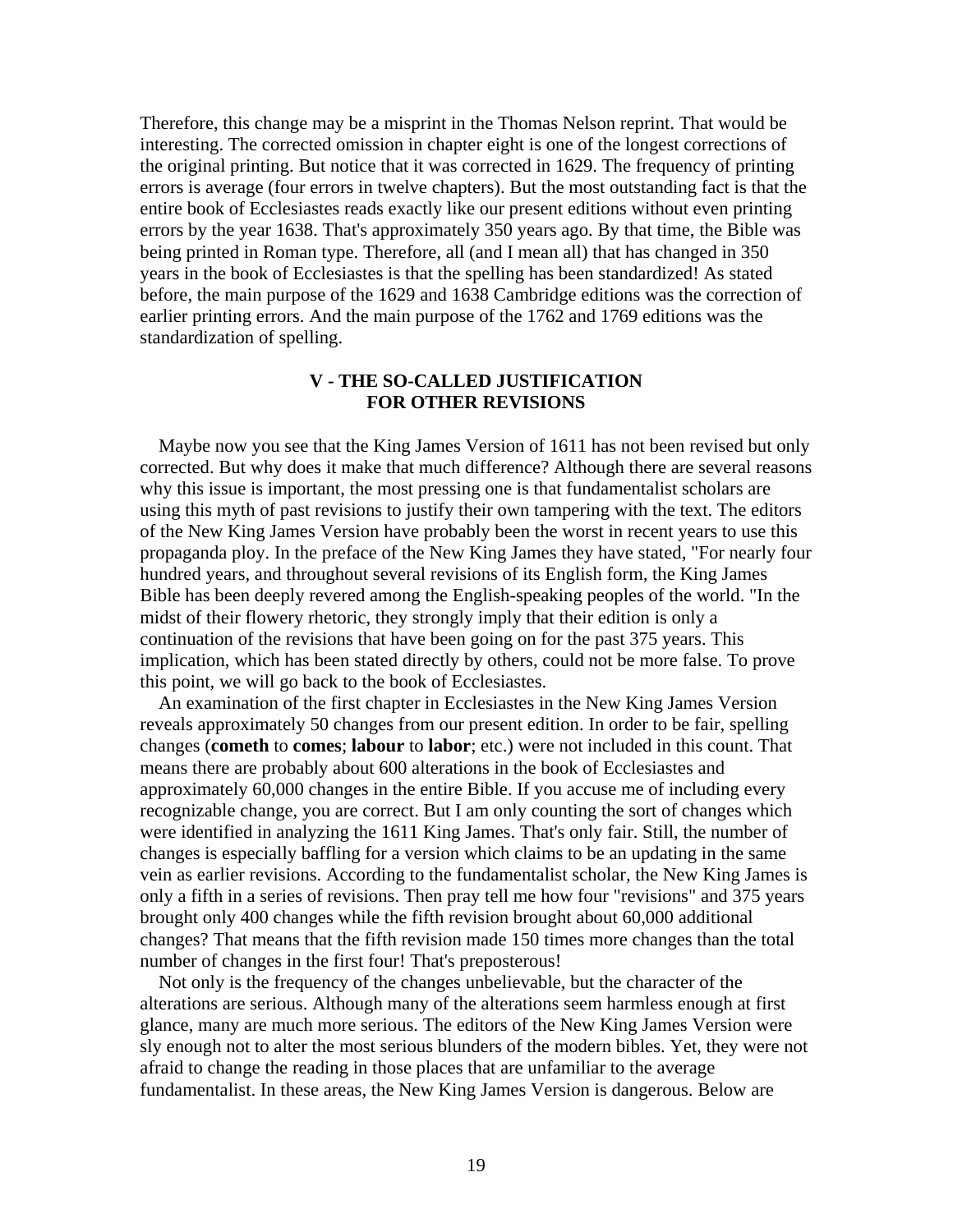some of the more harmful alterations made in the book of Ecclesiastes. The reference is given first; then the reading as found in the King James Version; and last, the reading as found in the New King James Version.

- 1:13 sore travail; grievous task
- 1:14 vexation of spirit; grasping for the wind
- 1:16 my heart had great experience of wisdom; My heart has understood great wisdom 2:3 to give myself unto; to gratify my flesh with
- 2:3 acquainting; guiding
- 2:21 equity; skill
- 3:10 the travail, which God hath given; the God-given task
- 3:11 the world; eternity
- 3:18 that God might manifest them; God tests them
- 3:18 they themselves are beasts; they themselves are like beasts
- 3:22 portion; heritage
- 4:4 right work; skillful work
- 5:1 Keep thy foot; Walk prudently
- 5:6 the angel; the messenger of God
- 5:6 thy voice; your excuse
- 5:8 he that is higher than the highest; high official
- 5:20 God answereth him; God keeps him busy
- 6:3 untimely birth; stillborn child
- 7:29 inventions; schemes
- 8:1 boldness; sterness
- 8:10 the place of the holy; the place of holiness
- 10:1 Dead flies cause the ointment of the apothecary to send forth a stinking savour;
- Dead flies putrefy the perfumer's ointment
- 10:10 If the iron be blunt; If the ax is dull
- 10:10 wisdom is profitable to direct; wisdom brings success
- 12:9 gave good heed; pondered
- 12:11 the masters of assemblies; scholars

 This is only a sampling of the changes in the book, but notice what is done. Equity, which is a trait of godliness, becomes skill  $(2:21)$ . The world becomes eternity  $(3:11)$ . Man without God is no longer a beast but just like a beast (3:18). The clear reference to deity in Ecclesiastes 5:8 ("he that is higher than the highest") is successfully removed ("higher official"). But since success is what wisdom is supposed to bring us (10: 10), this must be progress. At least God is keeping the scholars busy (5:20). Probably the most revealing of the above mentioned changes is the last one listed where "the masters of assemblies" become "scholars." According to the New King James, "the words of scholars are like well-driven nails, given by one Shepherd." The masters of assemblies are replaced by the scholars who become the source of the Shepherd's words. That is what these scholars would like us to think, but it is not true.

 In conclusion, the New King James is not a revision in the vein of former revisions of the King James Version. It is instead an entirely new translation. As stated in the introduction, the purpose of this book is not to convince those who use the other versions. The purpose of this book is to expose a fallacious argument that has been circulating in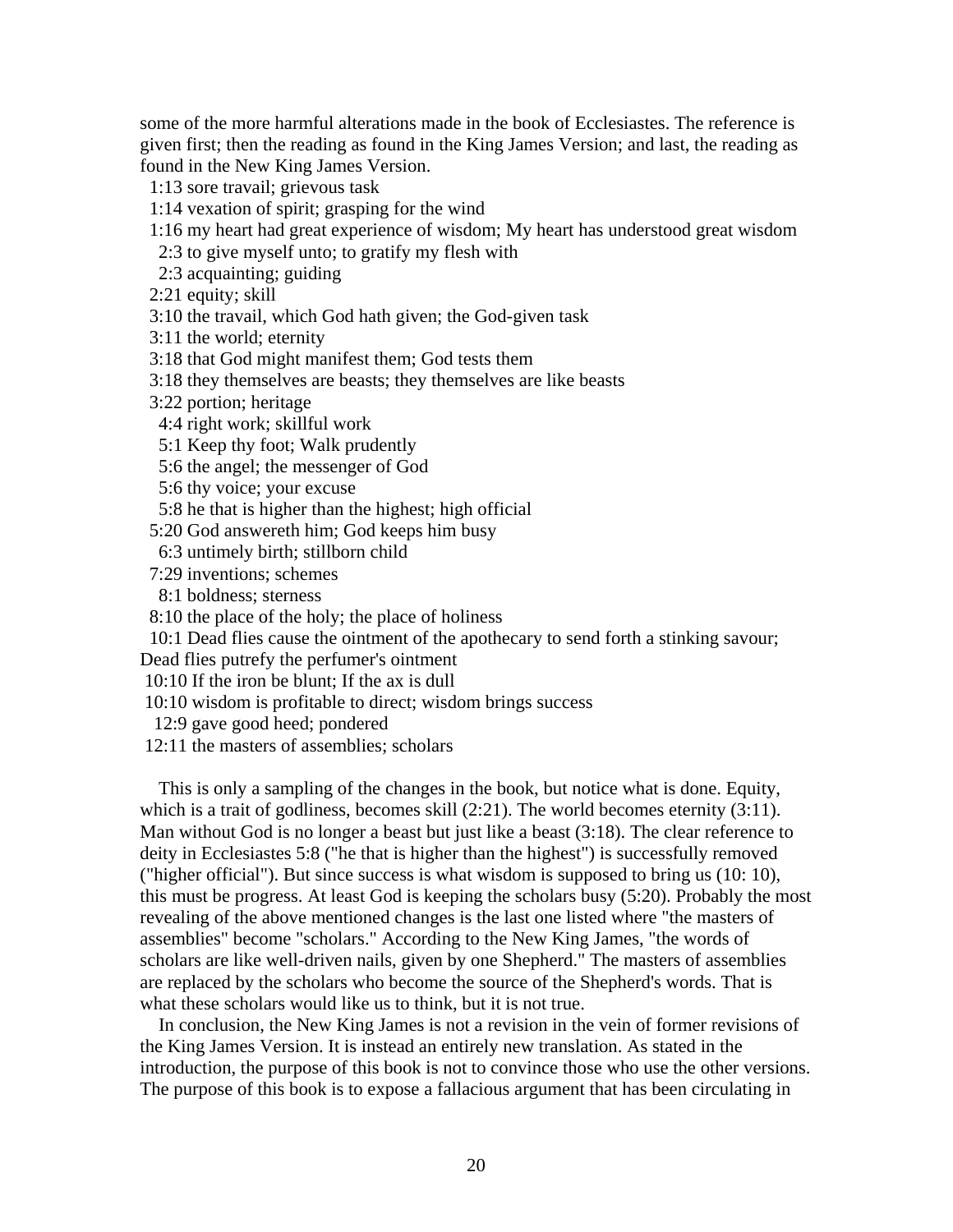fundamentalist circles for what it is: an overblown myth. That is, the myth that the New King James Version and others like it are nothing more than a continuation of revisions which have periodically been made to the King James Version since 1611. There is one problem with this theory. There are no such revisions.

 The King James Bible of 1611 has not undergone four (or any) major revisions. Therefore, the New King James Version is not a continuation of what has gone on before. It should in fact be called the Thomas Nelson Version. They hold the copyright. The King James Version we have today has not been revised but purified. We still have no reason to doubt that the Bible we hold in our hands is the very word of God preserved for us in the English language. The authority for its veracity lies not in the first printing of the King James Version in 1611, or in the character of King James 1, or in the scholarship of the 1611 translators, or in the literary accomplishments of Elizabethan England, or even in the Greek Received Text. Our authority for the infallible words of the English Bible lies in the power and promise of God to preserve His Word! God has the power. We have His Word.

 Individual copies of Dr. Reagan's excellent pamphlet can be obtained by sending one dollar to:

#### **Trinity Baptist Temple Bookstore**

5709 N. Broadway Knoxville, Tennessee 37918 (865) 688-0780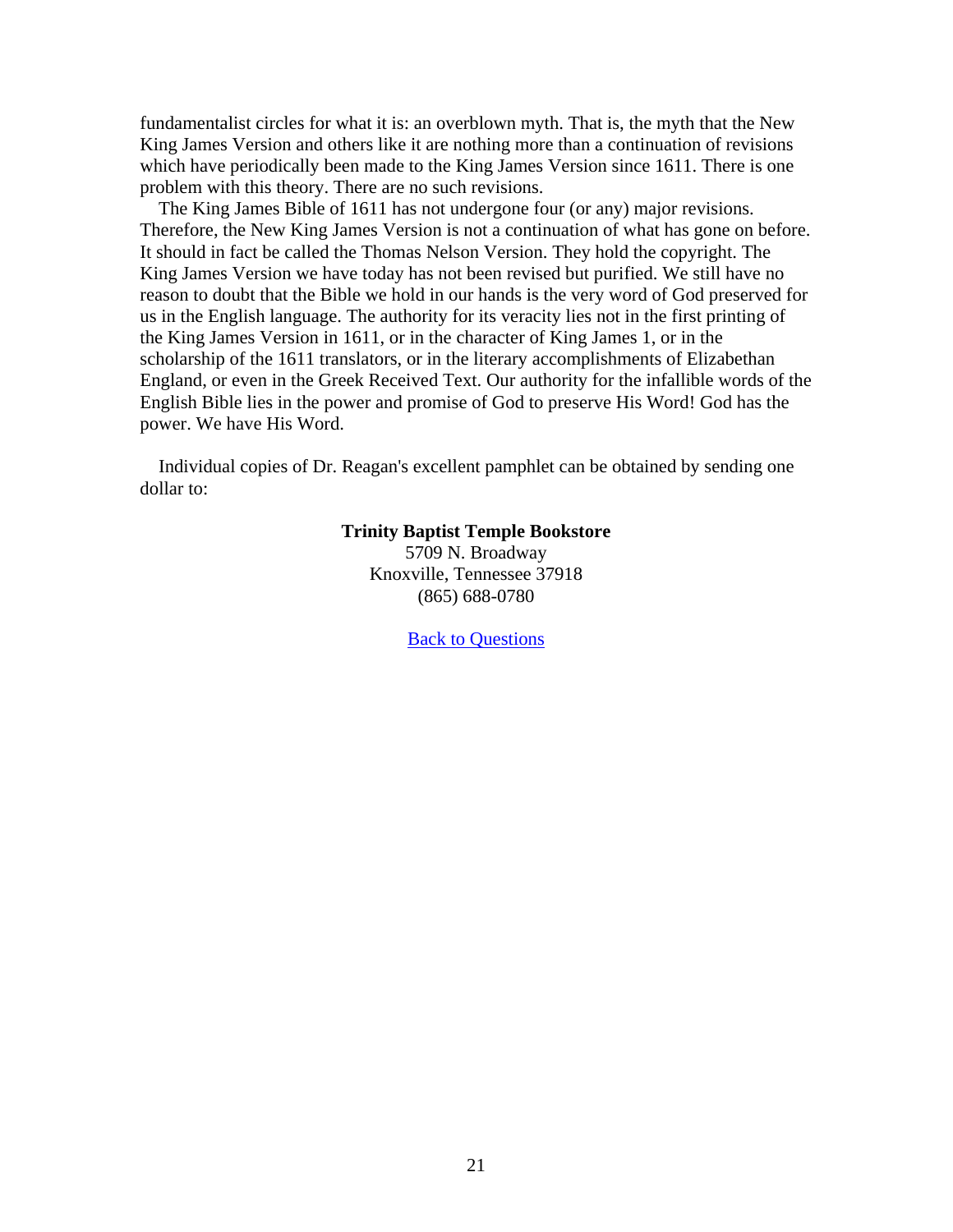<span id="page-22-0"></span>**QUESTION:** Don't the best manuscripts support the new versions?

**ANSWER:** No. The best manuscripts support the Bible, the Authorized Version.

**EXPLANATION:** The new versions are only supported by about five of the over 5,000 manuscripts of Bible text. Critics of the Bible claim that these manuscripts are better than those used by the translators of the Authorized Version. This is not so.

 The two most prominent of these, Vaticanus, which is sole property of the Roman Catholic Church, and Sinaiticus are both known to be overwhelmed with errors. It is said that Sinaiticus has been corrected and altered by as many as ten different writers. In Vaticanus is found the evidence of very sloppy workmanship. Time and again words and whole phrases are repeated twice in succession or completely omitted. While the entire manuscript has had the text mutilated by some person or persons who ran over every letter with a pen making exact identification of many of the characters impossible.

 Both manuscripts contain uninspired, anti-scriptural books which are not found in the Bible.

 The only place where these error laden, unreliable manuscripts excel is in the quality of the materials used on them. They have good bindings and fine animal skin pages. Their physical appearance, contrary to their worthless texts, are really rather attractive. But then we have all heard the saying, "You can't tell a book by it's cover". The covers are beautiful but their texts are reprehensible.

 And yet in spite of these well known corruptions, they are the basis for many new versions such as the New American Standard Version and the New International Version rendering these versions critically flawed and unreliable.

 The manuscripts represented by the King James Bible have texts of the highest quality. So we see that the best manuscripts are those used by the King James translators.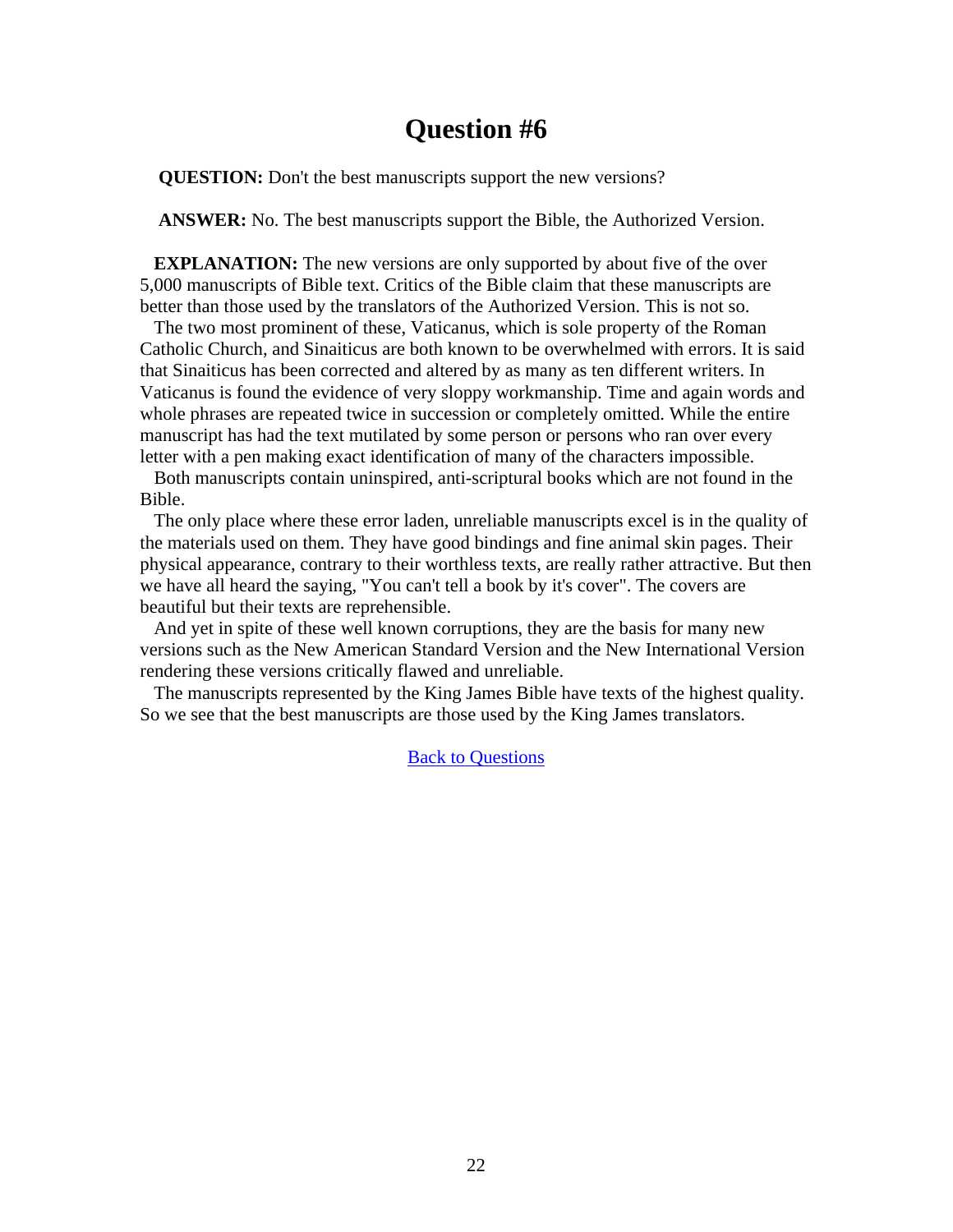<span id="page-23-0"></span> **QUESTION:** If there is a perfect Bible in English, doesn't there also have to be a perfect Bible in French, and German, and Japanese, etc?

 **ANSWER: No.** God has always given His word to **one** people in **one** language to do **one** job; convert the world. The supposition that there must be a perfect translation in every language is erroneous and inconsistent with God's proven practice.

 **EXPLANATION:** This explanation comes in three parts: the Old Testament, the New Testament, the entire Bible.

(1) The Old Testament:

 It is an accepted fact that, with the exception of some portions of Ezra and Daniel, the Old Testament was written in Hebrew. It is also accepted that it was divinely given to the Jews.

 Thus God initiates His pattern of operation. He gave His words to **one** people in only **one** language.

 God, apparently unintimidated by modem scholarship, did not feel obligated to supply His words in Egyptian, Chaldian, Syrian, Ethiopian, or **any** other of the languages in use on the earth at the time the Old Testament was written.

 The Old Testament was given **exclusively** to the Jews. Anyone desiring the word of God would have to convert to Judaism. Ample provision was made for such occurrences.

(2) New Testament:

 It is also an accepted fact that the New Testament was written in Greek. Koine Greek to be exact. Again, the Lord apparently saw no reason to inspire a perfect original in all of the languages of the world extant at that time.

 Only this time, instead of giving His Book to a nation, such as Israel, He simply gave it to the Christians who were told to go out and convert the world. (Matthew 28:19) His choice of Greek as the language of the New Testament was obvious in that it was the predominant language of the world at the time.

(3) The Entire Bible:

 It is obvious that God now needed to get both His Old Testament and His New Testament welded together in a language that was common to the world. Only English can be considered such a language.

 The English language had been developing for many centuries until the late sixteenth century. About that time it finally reached a state of excellence that no language on earth has ever attained. It would seem that God did the rest. He chose this perfect language for the consummation of his perfect Book.

 First England and later the United States swept the globe as the most powerful nations on earth, establishing English in all corners of the globe as either a primary or secondary language.

 Today nations who do not speak English must still teach English to many of their citizens. Even nations antagonistic to the West such as Russia and Red China must teach English to their business and military personnel.

 Thus in choosing English in which to combine His two Testaments, God chose the only language which the world would know. Just as He has shown in His choosing only **one**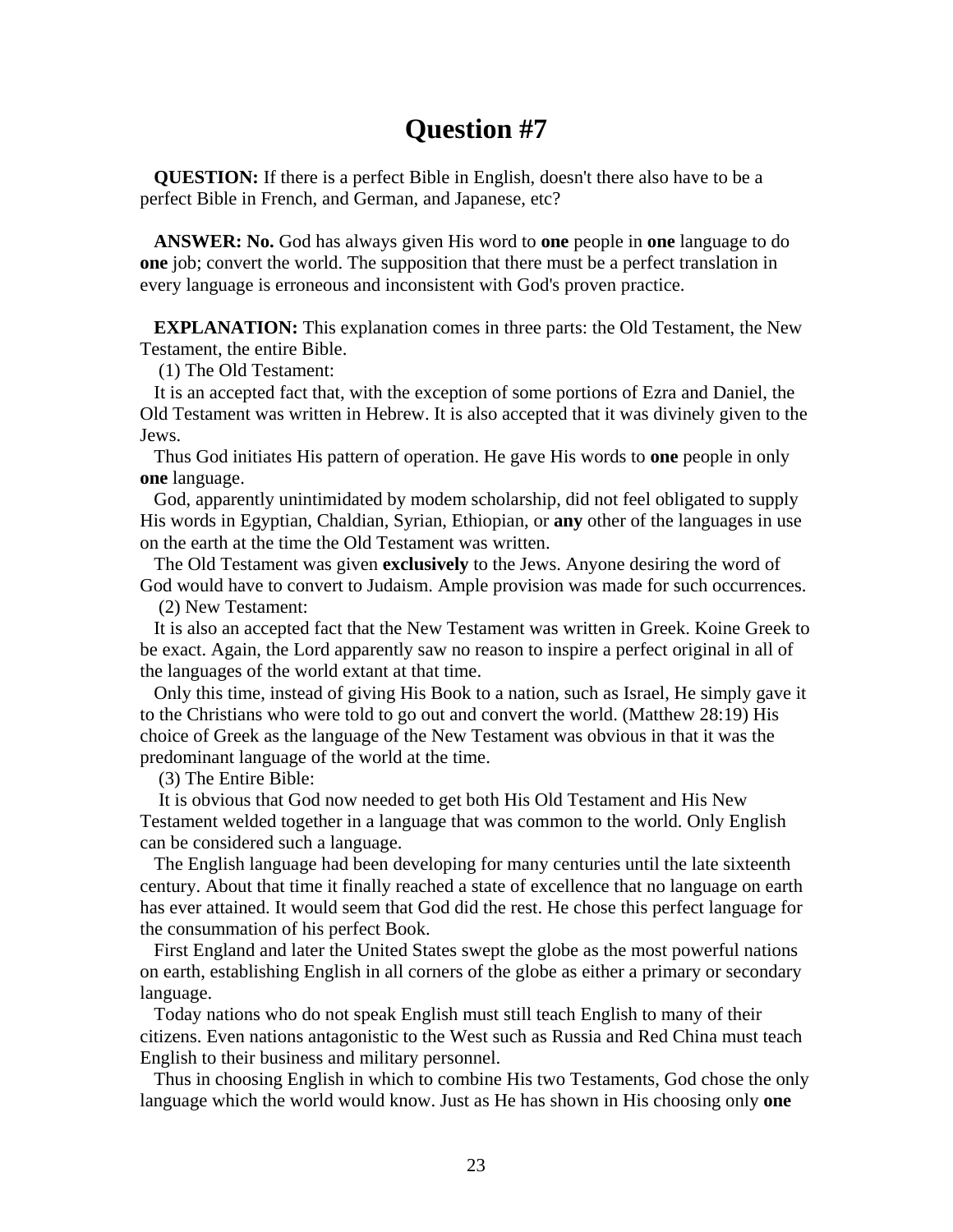language for the Old Testament and only **one** language for the New Testament, He continued that practice by combining those two testaments in only **one** language.

 But let us not forget the fact that, by choosing the English language, God has given us a **mandate** to carry out the great commission. He did not give us a perfect Bible to set placidly on the coffee table in our living room to let our guests know that we are "religious". He did not give it to us to press a flower from our first date, or to have a record of our family tree. He gave it to us to **read!** And to tuck under our arm and share with the lost world the good news of Jesus' payment for sin that is found inside.

Let's get busy!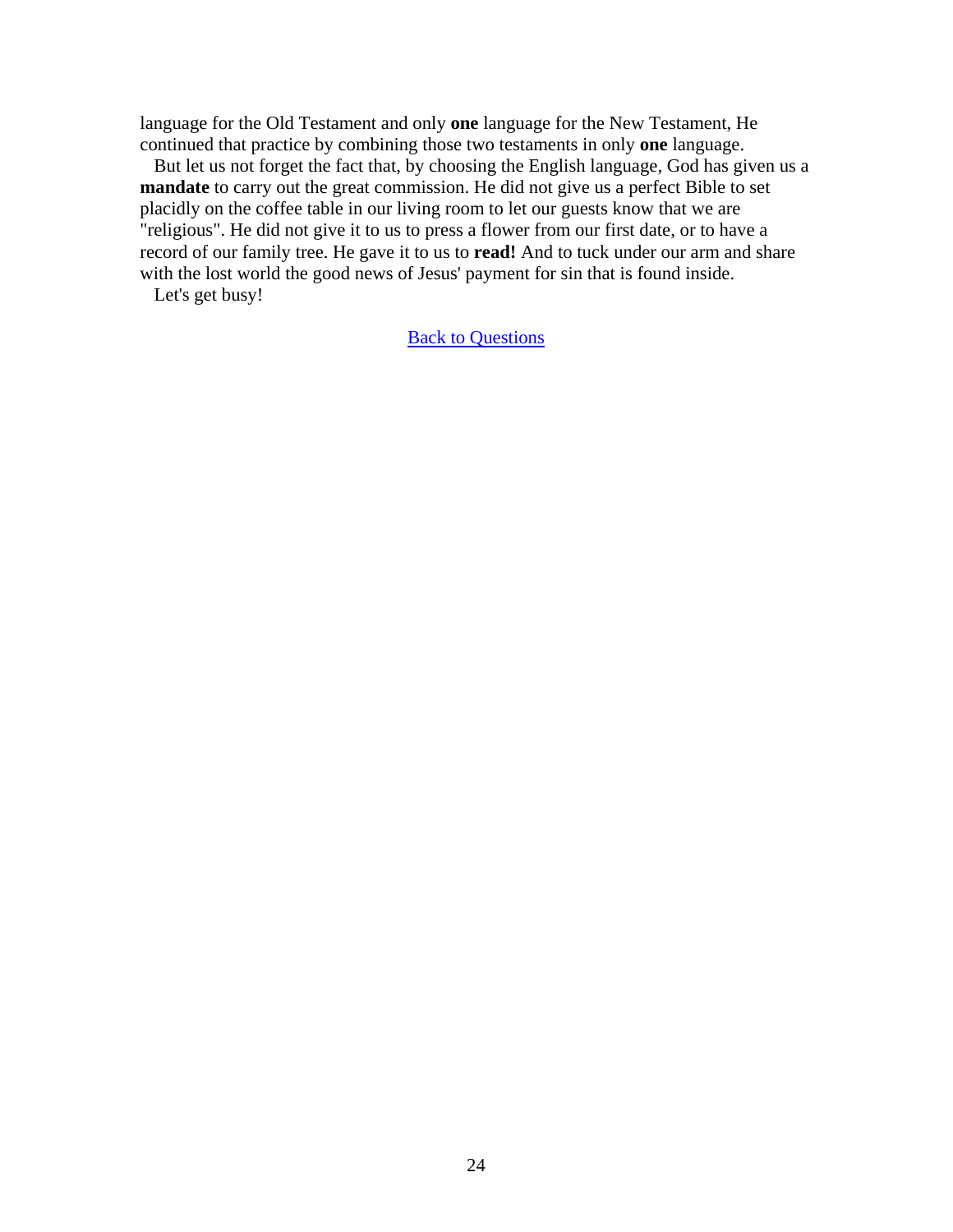<span id="page-25-0"></span>**QUESTION:** Where do Bible manuscripts come from?

 **ANSWER:** Most existing manuscripts of the Bible are divided into two "families". These families are generally represented by the cities of Alexandria, Egypt and Antioch, Syria.

 **EXPLANATION:** There are only two Bibles, God's and the devil's. There are only two views of the Bible. It is totally perfect or it is imperfect.

 The two Bibles, in manuscript form, and their corresponding ideologies originate in two vastly different locations in the Mid East. Alexandria, Egypt and Antioch, Syria. Discerning which location gives us the perfect Bible and the correct ideology and which gave us the devil's bible and incorrect ideology is one of the easiest tasks imaginable. This pursuit is made childishly easy due to one source, the **Bible.**

 As we have stated so many times, yet shall again, we accept the Bible as our final authority in all matters of **faith** and **practice.** Therefore, all anyone need do is to explore the Bible and discover what **GOD** thinks of Alexandria, Egypt and what He thinks of Antioch, Syria.

 When studying Scripture a fundamental rule that is followed is called "the law of first mention". This means that it is **generally** true that the context in which someone or something is first mentioned sets the Bible attitude for that person or place.

 In our study of Alexandria and Antioch we find it impossible to ignore the Bible's attitude toward Egypt itself.

### **Egypt**

(1) Egypt is first mentioned in Genesis 12:10-12.

 10 *"And there was a famine in the land: and Abram went down into Egypt to sojourn there: for the famine was grievous in the land.* 

11 *And it came to pass, when he was come near to enter into Egypt, that he said unto Sarai his wife, Behold now, I know that thou art a fair woman to look upon:* 

12 *Therefore it shall come to pass, when the Egyptians shall see thee, that they shall say, This is his wife: and they will kill me, but they will save thee alive."*

 In Genesis 12:1-3 we find Abraham is given what is known as the Abrahamic Covenant. Literally it is God's promise to deliver the world to Abraham and his seed as their own private possession.

 In Genesis 12:10 Abraham goes down into Egypt to escape a famine in his homeland. In verse 12 we find Abraham's fear that the Egyptians might kill him and steal Sarai his wife. **NOT** exactly a positive context. We see then that the **first** mention of **Egypt is negative.**

(2) In Exodus 1:11-14 we find that the Jews were slaves in Egypt.

 11 *"Therefore they did set over them taskmasters to afflict them with their burdens. And they built for Pharaoh treasure cities, Pithom and Raamses.* 

12 *But the more they afflicted them, the more they multiplied and grew. And they were grieved because of the children of Israel.* 

13 *And the Egyptians made the children of Israel to serve with rigour:*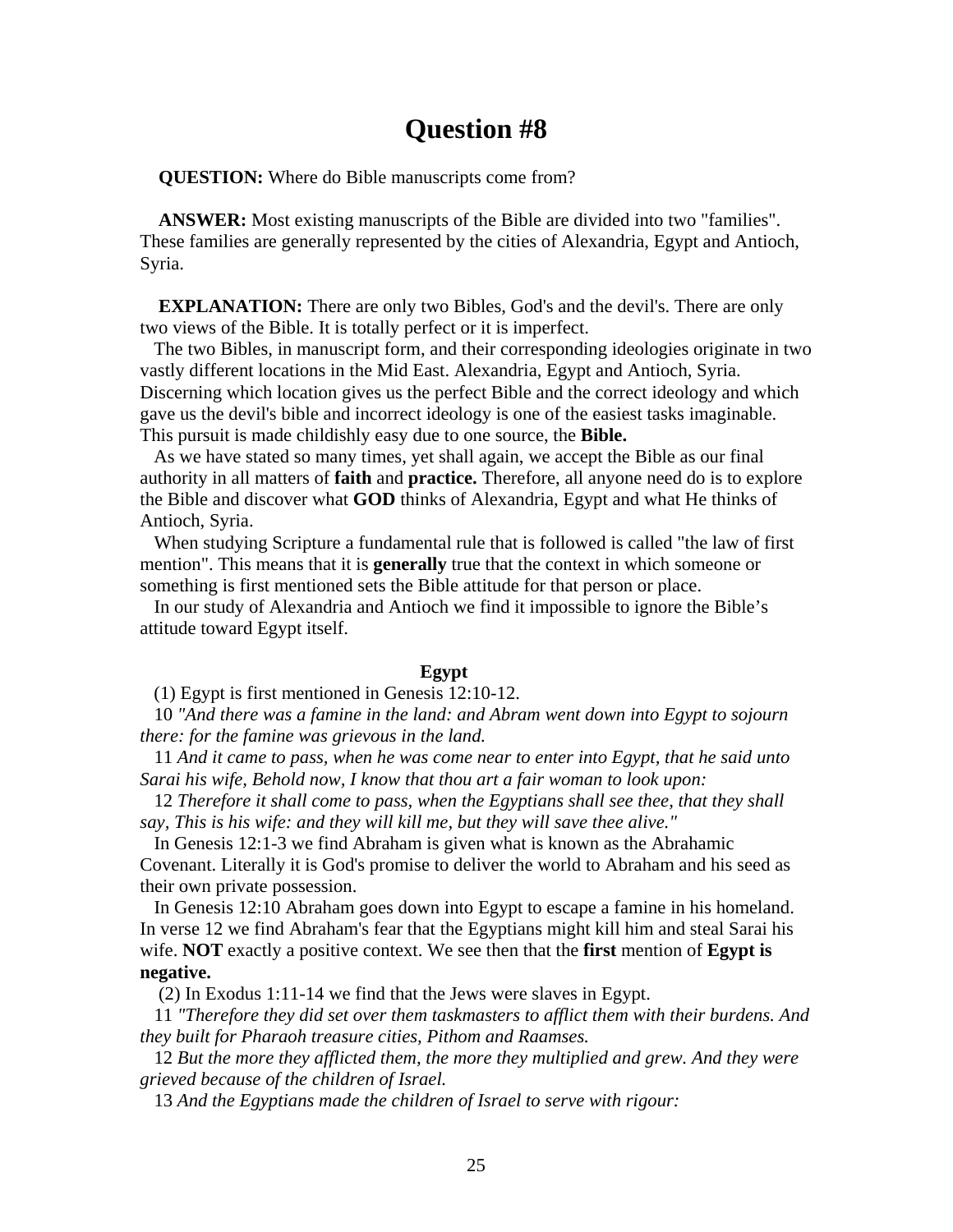14 *And they made their lives bitter with hard bondage, in mortar, and in brick, and in all manner of service in the field: all their service, wherein they made them serve, was with rigour. "*

In fact, Pharaoh decrees that all male Jewish babies are to be killed in verses 15 and 16.

 15 *"And the king of Egypt spake to the Hebrew midwives, of which the name of the one was Shiphrah, and the name of the other Puah:* 

16 *And he said, When ye do the office of a midwife to the Hebrew women, and see them upon the stools; if it be a son, then ye shall kill him: but if it be a daughter, then she shall live."*

Obviously a **negative** connotation.

 (3) In Exodus chapter 20, after He had brought the children out of Egypt, God, **with His own voice**, tells what He thinks of Egypt in verse 2 where He describes it as a "house of bondage" *"I am the LORD thy God, which have brought thee out of the land of Egypt, out of the house of bondage."*

Again, a **negative** comment and this one directly from God's lips.

(4) In Deuteronomy 4:20 Moses refers to Egypt as "the iron furnace. "

 *"But the LORD hath taken you, and brought you forth out of the iron furnace, even out of Egypt, to be unto him a people of inheritance, as ye are this day."*

 (5) In Deuteronomy 17:16 Israel is told that, in the future, when they have a king he is not to carry on commercial trade with Egypt.

 *"But he shall not multiply horses to himself, nor cause the people to return to Egypt, to the end that he should multiply horses: forasmuch as the LORD hath said unto you, Ye shall henceforth return no more that way."*

 (6) And finally in Revelation 11:8, when God wants to denounce Jerusalem, He compares it to Sodom and Egypt.

 *"And their dead bodies shall lie in the street of the great city, which spiritually is called Sodom and Egypt, where also our Lord was crucified."*

 This brief study has shown what most Christians already know. The Bible has a **negative** outlook on Egypt.

#### **Alexandria**

 We find that Alexandria is mentioned only four times in Scripture and that each mention is bad.

(1) Alexandria is **first mentioned** in Acts 6:9.

 *"Then there arose certain of the synagogue, which is called the synagogue of the Libertines, and Cyrenians, and Alexandrians, and of them of Cilicia and of Asia, disputing with Stephen."*

 It was Jews from Alexandria who were in the crowd that disputed with and eventually killed Stephen.

(2) The second mention of Alexandria is in Acts 18:24.

*"And a certain Jew named Apollos, born at Alexandria, an eloquent man, and mighty in the scriptures, came to Ephesus."*

 Here we find a Jew from Alexandria named Apollos who though fervent in spirit was misinformed concerning the gospel. Not knowing the true gospel of Jesus Christ he preached, in Ephesus, the baptism of John the Baptist. (Acts 18:25, 19:3) Apollos was not saved and neither were his converts.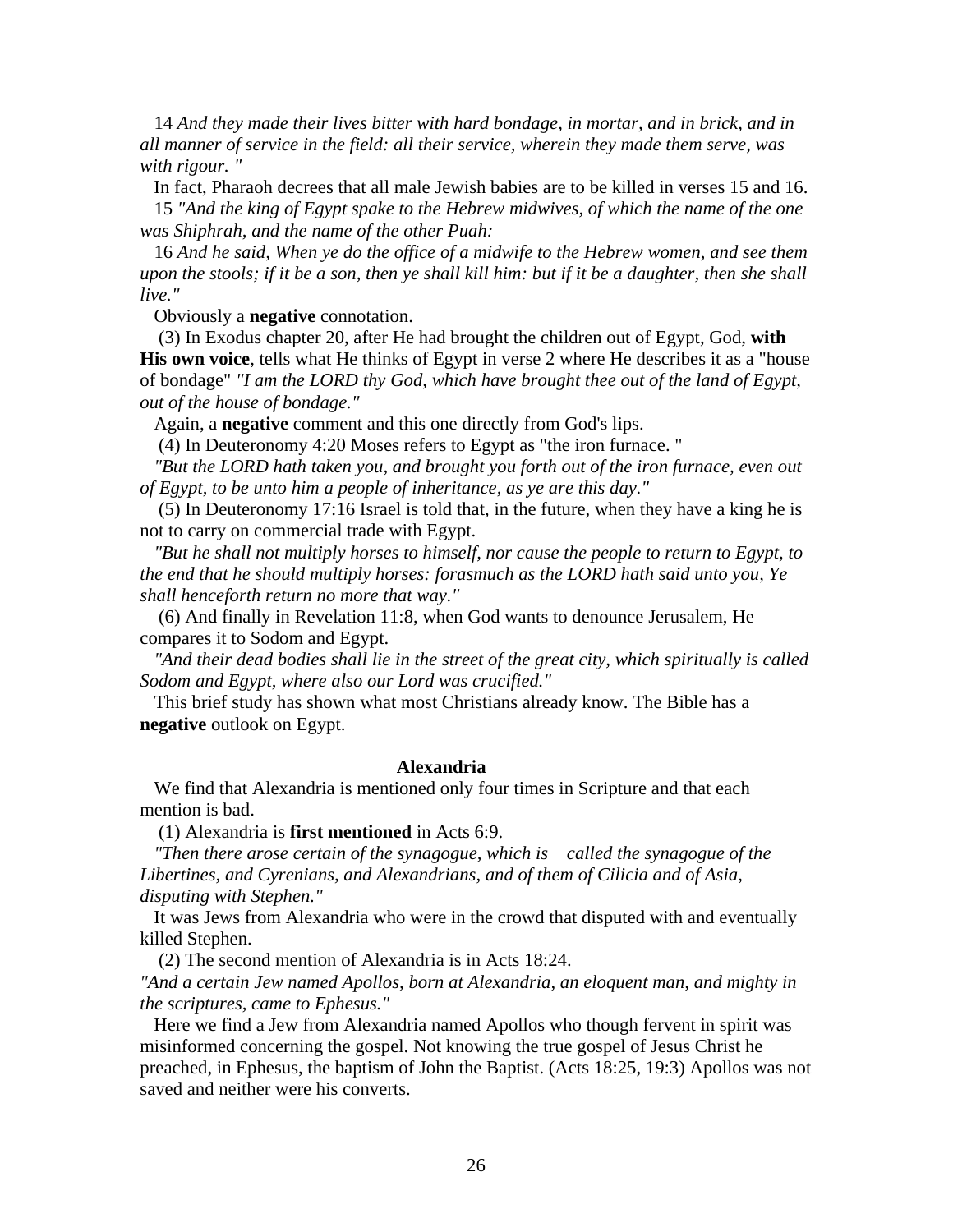Later, Apollos is led to Christ by Aquila and Priscilla (verse 26) and gets his message straightened out (verse 28).

But in its second mention, Alexandria is synonymous with bad Bible teaching.

 (3) The third and fourth mentions of Alexandria are very similar. After Paul is arrested in Acts 21 and appeals his case to Caesar he is sent to Rome, and eventual death, on a ship from, of all places Alexandria (Acts 27:6).

 *"And there the centurion found a ship of Alexandria sailing into Italy; and he put us therein."*

 (4) While sailing to Rome, Paul's ship is sunk in a tempest. After spending three months on the island of Melita he is sent on his way to eventual death on another ship. And where is this second ship from that is so ready to carry Paul to his death?

 Acts 28:11: *"And after three months we departed in a ship of Alexandria, which had wintered in the isle, whose sign was Castor and Pollux."*

We see then that all four Bible references to Alexandria are negative. No one with any honesty could pretend that the Bible's representation of Alexandria is good.

 It must also be noted here that Alexandria was a center of education and philosophy (Colossians 2:8) which it received from Athens in about 100 B.C. (Acts 17:16) There was a school of the Scriptures founded there by one Pantaenus who was a philosopher. Pantaenus interpreted scripture both philosophically and allegorically. That is to say that philosophically he believed truth to be relative, not absolute. He did not believe that the Bible was infallible. By looking at the Bible allegorically he believed that men such as Adam, Noah, Moses, and David existed only in Jewish poetry and were not true historical characters. He was succeeded as head of the school by Clement of Alexandria and later by Origen. Men who shared his skepticism.

 It was Origen, deceived by the duel intoxicants of education and philosophy who upon receipt of pure copies of scripture altered them to parallel his twisted thinking. He is the father of all Bible critics and is not only responsible for the physical manuscripts which delete such verses as Luke 24:40, Acts 8:37 and I John 5:7, but he is also responsible for the Alexandrian philosophy parroted by so many of our fundamental scholars who claim that "The Bible is perfect and infallible" with one breath and then state "The Bible has mistakes and mistranslations" with the very next. It is this demented ideology that gave birth to the corrupt Alexandrian manuscripts in the first place. Thus we see that not only are the physical manuscripts of Alexandria corrupt and to be rejected, but the **Alexandrian philosophy**, that the Bible has mistakes in it and must be corrected, is even more subtle and dangerous and must be forsaken by true Bible believers.

#### **Antioch**

 Ironically the **first mention** of Antioch is found in the very same book and chapter as Alexandria, Acts chapter 6, but in a radically different context.

 (1) When the Apostles saw a need for helpers, helpers whom today we know as "deacons", they gave instructions for what kind of men should be chosen for the position.

 Acts 6:3,4: *"Wherefore, brethren, look ye out among you seven men of honest report, full of the Holy Ghost and wisdom, whom we may appoint over this business.* 

4 *But we will give ourselves continually to prayer, and to the ministry of the word."* The seven men chosen are listed in Acts 6:5.

*"And the saying pleased the whole multitude: and they chose Stephen, a man full of*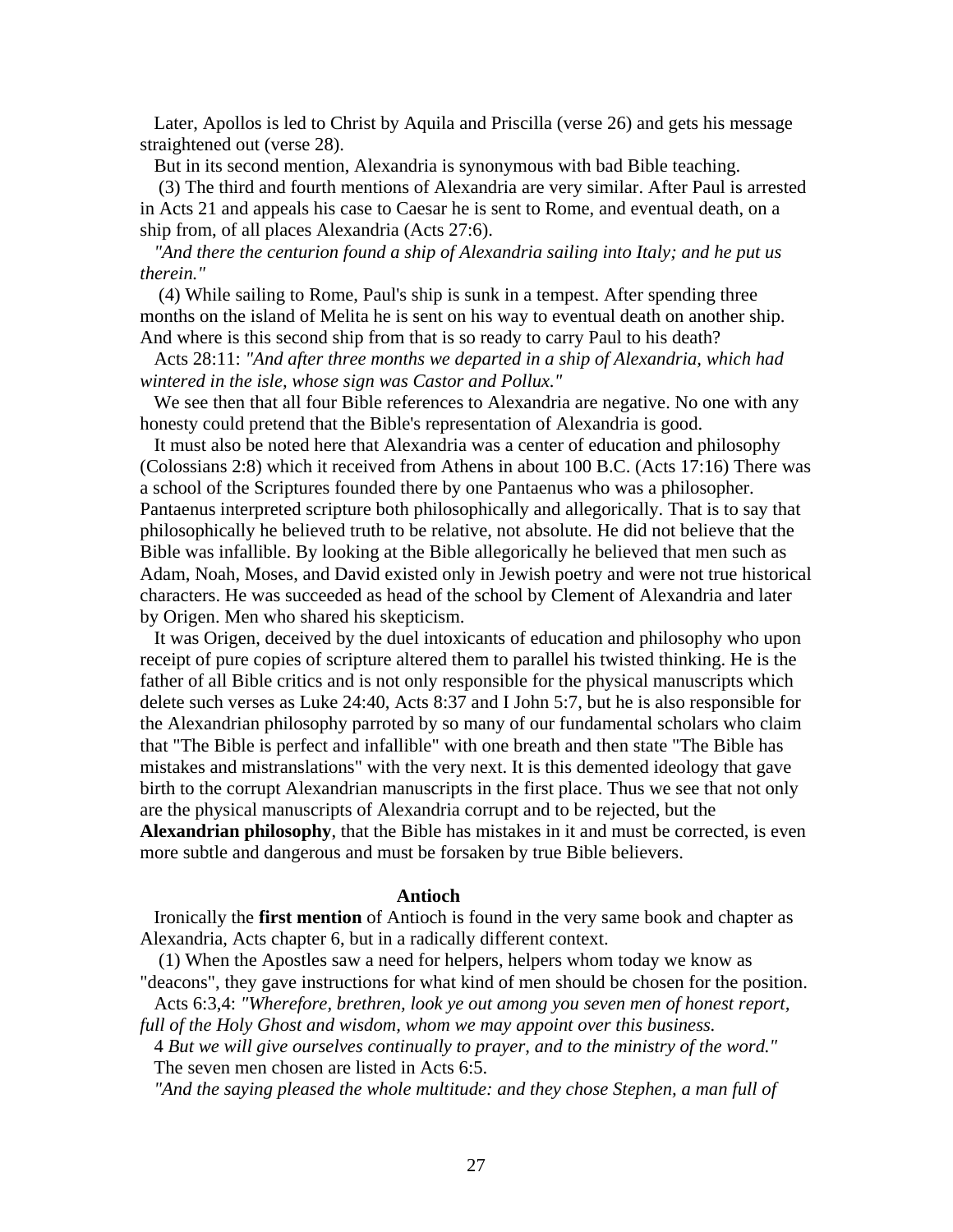*faith and of the Holy Ghost, and Philip, and Prochorus, and Nicanor, and Timon, and Parmenas, and Nicolas a proselyte of Antioch:"*

 Please notice that one of the first deacons, Nicolas, was of Antioch. Is this a mere coincidence? Certainly not! Neither is it coincidental that Nicolas is the **only** deacon whose home town is given. Neither is it coincidental that Antioch is mentioned for the first time in Scripture in the same chapter in which Alexandria is mentioned. And it is certainly no difficult feat to see that one, Antioch, is first mentioned in a **positive** light and the other, Alexandria, is first mentioned in a negative light.

 The next few pertinent appearances of Antioch start as a trickle and end as a flood of testimony to God's choice of Antioch for the center of His New Testament church.

(2) Antioch appears next in Scripture in Acts 11:19-21.

 19 *"Now they which were scattered abroad upon the persecution that arose about Stephen traveled as far as Phenice, and Cyprus, and Antioch, preaching the word to none but unto the Jews only.* 

20 *And some of them were men of Cyprus and Cyrene, which, when they were come to Antioch, spake unto the Grecians, preaching the Lord Jesus.* 

21 *And the hand of the Lord was with them: and a great number believed, and turned unto the Lord."*

 Here we find that certain of the Christians who had taken flight during the persecution preached the gospel as they fled.

 Upon arrival in Antioch they, not knowing what had happened in Acts 10 with Peter opening the door of the gospel to the Gentiles, preached the gospel to the Grecians. Verse 21 tells us that God's Holy Spirit worked mightily in Antioch and that a "great number" were saved.

We see then that the first great gentile awakening occurred in Antioch.

 (3) In Acts 11:22-24 we find that Barnabus, (the son of consolation Acts 4:36) was sent to Antioch to see what was happening in Antioch.

 22 *"Then tidings of these things came unto the ears of the church which was in Jerusalem: and they sent forth Barnabas, that he should go as far as Antioch.* 

23 *Who, when he came, and had seen the grace of God, was glad, and exhorted them all, that with purpose of heart they would cleave unto the Lord.* 

24 *For he was a good man, and full of the Holy Ghost and of faith: and much people was added unto the Lord."*

 Through the ministry of this great man of God, many more people were added to Christ,

(4) In Acts 11:25,26, two important facts are revealed.

 25 *"Then departed Barnabas to Tarsus, for to seek Saul: And when he had found him, he brought him unto Antioch.* 

26 *And it came to pass, that a whole year they assembled themselves with the church, and taught much people. And the disciples were called Christians first in Antioch."*

 First, we find Barnabas departing for Tarsus to seek the young convert Saul. It was Barnabas who defended Paul's conversion to the doubting disciples in Acts 9:26,27. Doubtless he was grieved to see the zealous young convert shipped off to Tarsus (Acts 9:30), and oblivion. Upon finding Saul, Barnabus does **not** bring him back to Jerusalem. (And certainly not to Alexandria.) He returns with him to Antioch, the spiritual capital of the New Testament church. All that Paul ever became, he owes to the gracious act of this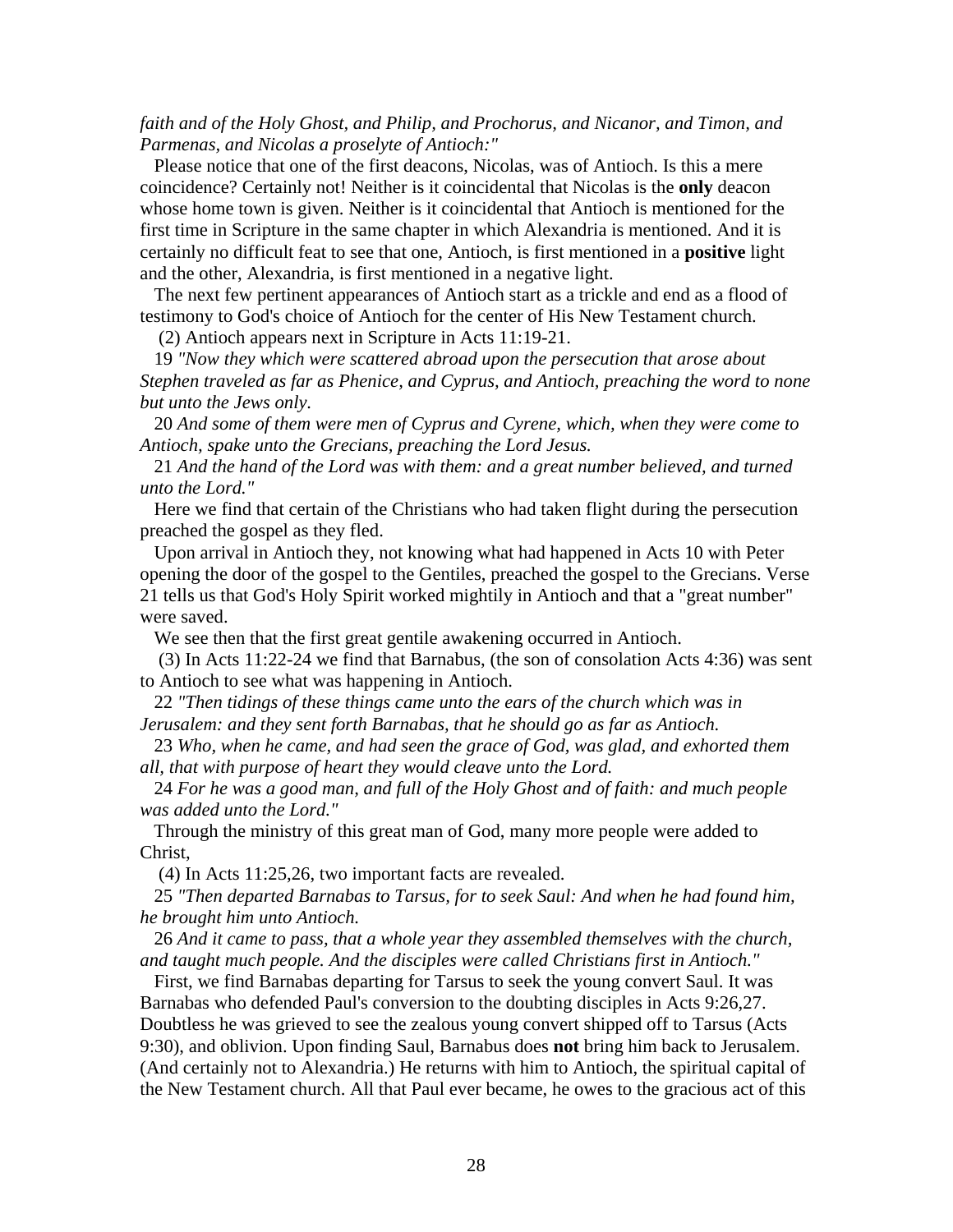godly old saint.

 (5) In Acts 11:26 we find that born again believers were called "Christians" for the first time at Antioch. Thus every time we believers refer to ourselves as "Christians" we complete a spiritual connection to our spiritual forefathers in Antioch. Antioch is to the Christian what Plymouth Rock is to the American.

 (6) In verses 27 and 28 we find that God has now packed up His prophets and sent them north to Antioch.

27 *"And in these days came prophets from Jerusalem unto Antioch.* 

28 *And there stood up one of them named Agabus, and signified by the Spirit that there should be great dearth throughout all the world: which came to pass in the days of Claudius Caesar."*

 Jerusalem is left spiritually abandoned. Home only of the disciples, who were told to leave it years earlier in Acts 1:8.

 (7) In Acts 11:29,30 we find that the saints **who God is blessing** in Antioch, must send monetary aid to the saints **who God is not blessing** in Jerusalem.

 29 *"Then the disciples, every man according to his ability, determined to send relief unto the brethren which dwelt in Judaea:* 

30 *Which also they did, and sent it to the elders by the hands of Barnabas and Saul."*

 Yet these are not the final Biblical references to the capital of God's New Testament church.

 (8) When God decides to send missionaries out into the world to preach the gospel, He never even glances in the direction of Jerusalem. (And most assuredly not Alexandria, Egypt) He looks instead to His faithful servants at Antioch.

 Acts 13:1-3: *"Now there were in the church that was at Antioch certain prophets and teachers; as Barnabas, and Simeon that was called Niger, and Lucius of Cyrene, and Manaen, which had been brought up with Herod the tetrarch, and Saul.* 

2 *As they ministered to the Lord, and fasted, the Holy Ghost said, Separate me Barnabas and Saul for the work whereunto I have called them.* 

3 *And when they had fasted and prayed, and laid their hands on them, they sent them away."*

 Thus, it is evident that the **first** missionary journey mentioned in Scripture originated in Antioch, with "Christians" from Antioch. And when this great work was fulfilled, no one wasted any time sightseeing or sending reports to Jerusalem. They simply returned to Antioch.

 Acts 14:25-28: *"And when they had preached the word in Perga, they went down unto Attalia:* 

26 *And thence sailed to Antioch, from whence they had been recommended to the grace of God for the work which they fulfilled.* 

27 *And when they were come, and had gathered the church together, they rehearsed all that God had done with them, and how he had opened the door of faith unto the Gentiles.* 

28 *And there they abode long time with the disciples."*

 Our last two glimpses of Antioch give evidence that to be in Antioch is to be in the middle of the will of God.

 (9) In Acts chapter 15 the disciples in Jerusalem feel a need to send a pair of envoys to Antioch with their decrees concerning Gentile believers.

Acts 15:23-27: *"And they wrote letters by them after this manner; The apostles and*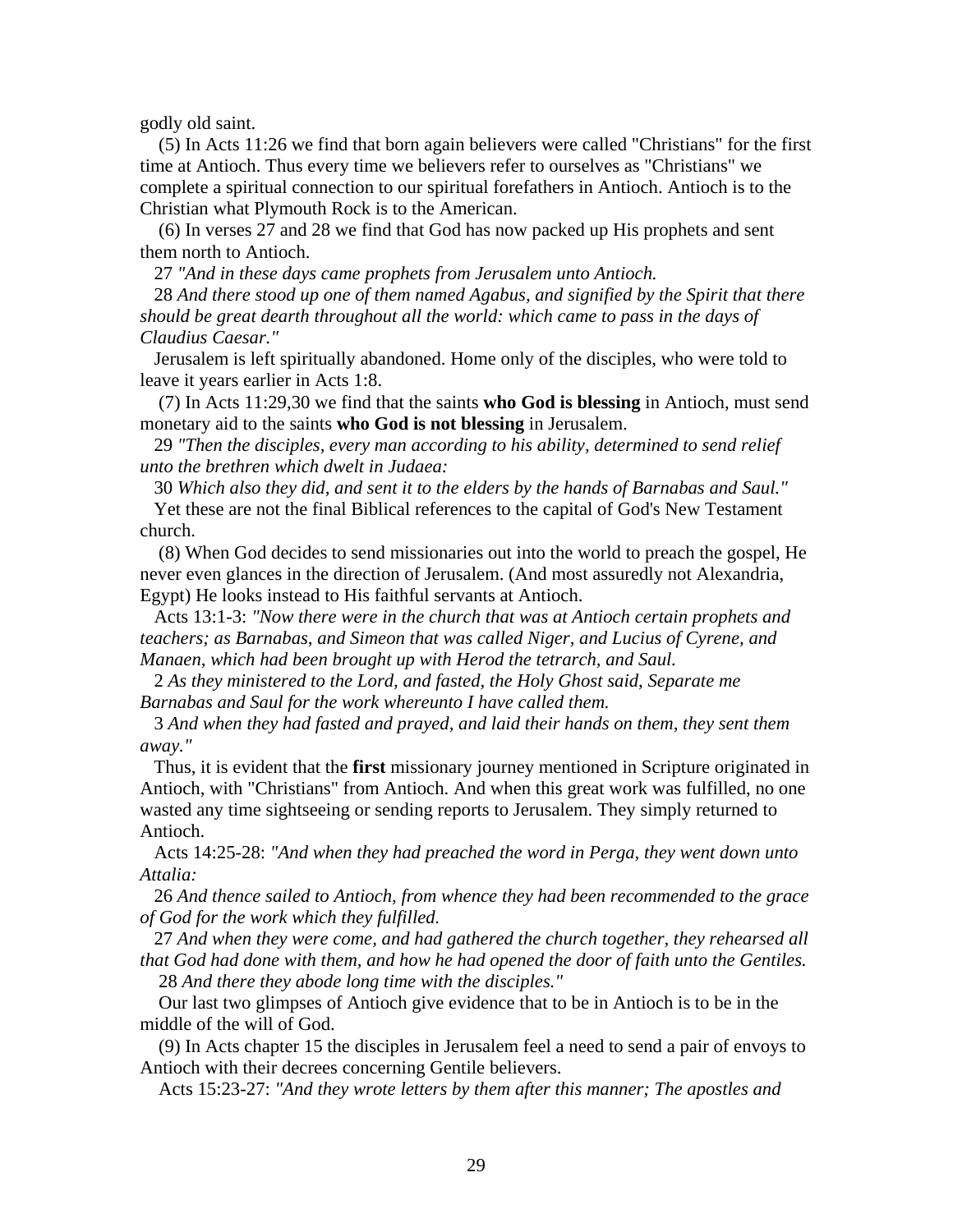*elders and brethren send greeting unto the brethren which are of the Gentiles in Antioch and Syria and Cilicia:* 

24 *Forasmuch as we have heard, that certain which went out from us have troubled you with words, subverting your souls, saying, Ye must be circumcised, and keep the law: to whom we gave no such commandment:* 

25 *It seemed good unto us, being assembled with one accord, to send chosen men unto you with our beloved Barnabas and Paul,* 

26 *Men that have hazarded their lives for the name of our Lord Jesus Christ.* 

27 *We have sent therefore Judas and Silas, who shall also tell you the same things by mouth."*

 Following the completion of the mission, Judas returns to Jerusalem, **and oblivion**. Silas elects to stay in Antioch, and it is Silas who we find gaining a prominent place in Scripture as Paul's missionary partner on his second missionary journey.

 (10) Of course, the second missionary journey did not originate in Jerusalem. It originated in the only place that it possibly could have, Antioch, as Acts 15:40 illustrates.

 What was it about Antioch that was so attractive to God that He chose it as the center of New Testament Christianity?

 It might be noted that, Antioch although it was a cultural center, had not abandoned itself to pagan religion, pagan education and pagan philosophy as had such prominent sites as Rome, Athens, and Alexandria.

 It might also be weighed that Antioch, unlike the above mentioned cities, or even Jerusalem, was located almost exactly in the middle of the known world, and was built at the crossing of the East-West trade routes. It even boasted a sea port, via the Orontes River. These are all important attributes for the capital of Christianity, which is known for it's mobility.

 It may be that many of the original autographs of Paul's epistles were penned in Antioch.

 In the second century, a disciple by the name of Lucian founded a school of the Scriptures in Antioch. Lucian was noted for his mistrust of pagan philosophy. His school magnified the authority and divinity of Scripture and taught that the Bible was to be taken literally, not figuratively as the philosophers of Alexandria taught.

 So Antioch is not only the point of origin for the correct family of Bible manuscripts, but is also the source for the ideology that accepts the Bible as **literally** and **perfectly** God's words. Today many well meaning, but "Alexandrian" educated preachers are uplifting the Antiochian Bible (King James) but with the Alexandrian conviction that it cannot be perfect. In fact, this Egyptian conviction states that there cannot be a perfect Bible on earth, in spite of God's promise in Psalm 12:6,7.

 To accept the proper Book with an improper attitude will only predestine one to make the same mistakes and corruptions that their Egyptian forefathers did.

Can **anyone** ignore a Bible admonition and not fall?

 Solomon, the wisest man who ever lived, ignored the Biblical admonition to avoid Egypt and **not** go down to Egypt to multiply horses (Deuteronomy 17:16). In I Kings 3:1 he married Pharaoh's daughter. In I Kings 10:28 he had horses brought up out of Egypt. What was the result? By I Kings 11:3,4 we find that his heart had been turned away from following God. In verses 5-9 he began worshipping other gods. And by verses 9-43 God has pronounced judgment on him. If God doesn't want His people to go down to Egypt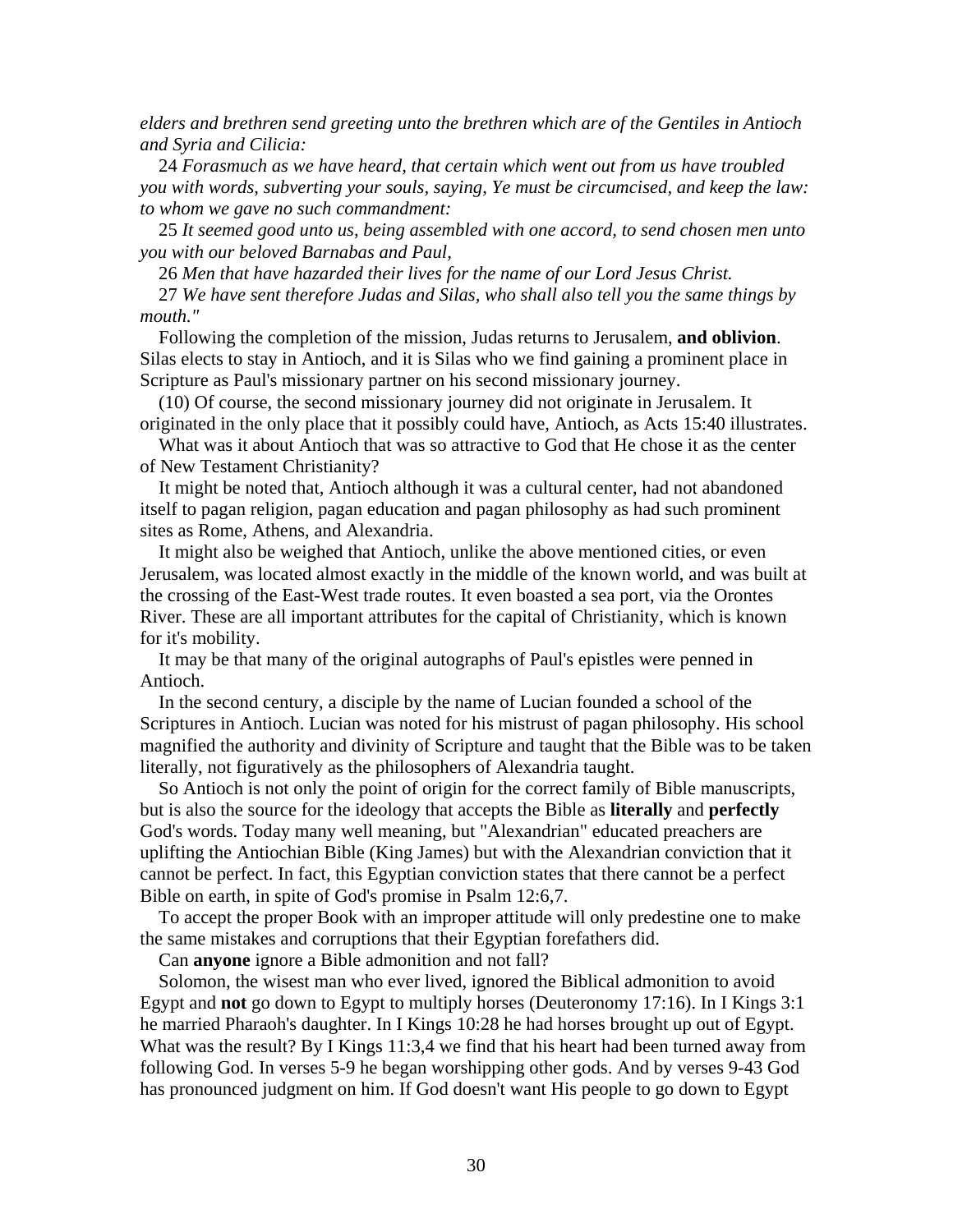for horses, do we **dare** go there for a Bible or an ideology?

 Solomon could not get away with ignoring the Bible's view of Egypt. Are **you** wiser than Solomon?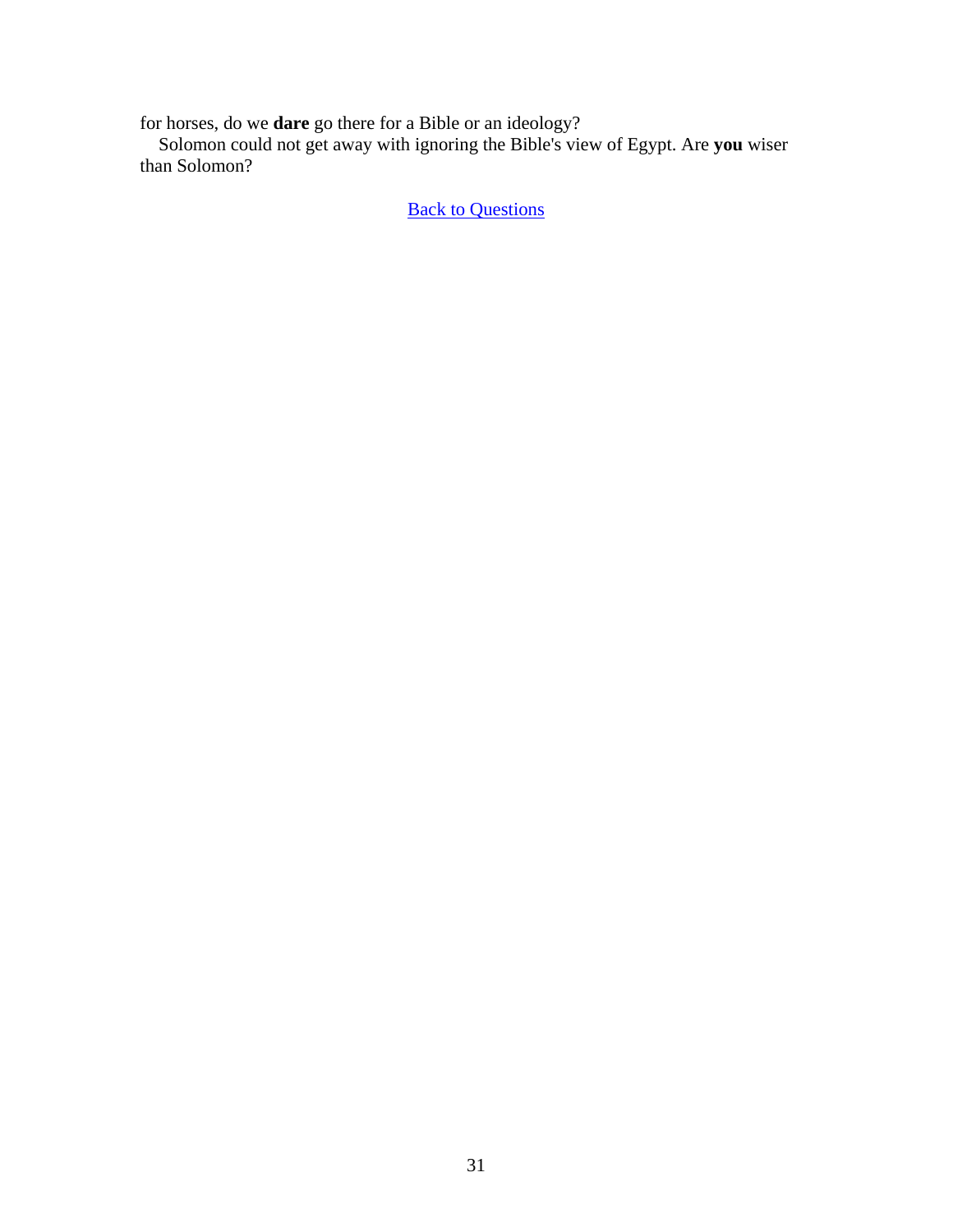<span id="page-32-0"></span>**QUESTION:** What is the LXX?

**ANSWER:** A figment of someone's imagination.

 **EXPLANATION:** First, let's define what the LXX is **supposed** to be. An ancient document called "The Letter of Aristeas" revealed a plan to make an **OFFICIAL** translation of the Hebrew Bible (the Old Testament) in Greek. This translation was to be accepted as the official Bible of the Jews and was to **replace** the Hebrew Bible. Supposedly this translation work would be performed by 72 Jewish scholars (?), six from each of the twelve tribes of Israel. The supposed location of the work was to be Alexandria, Egypt. The alleged date of translation was supposedly around 250 BC, during the 400 years of silence between the close of the Old Testament in 397 BC and the birth of Christ in approximately 4 BC (due to a four year error in the calendar).

 It has become known as the Septuagint, "The Interpretation of the 70 Elders". Also it is represented by the Roman (?) numerals whose combined value is 70, hence L-50, X-10, X-10. Why it isn't called the *LXXII* I'll never know.

 This so called "Letter of Aristeas" is the **sole** evidence for the existence of this mystical document. There are absolutely **NO** Greek Old Testament manuscripts existent with a date of 250 BC or anywhere near it. Neither is there any record in Jewish history of such a work being contemplated or performed.

 When pressed to **produce** hard evidence of the existence of such a document, scholars quickly point to Origen's Hexapla written around 200 **AD**, or approximately 450 years later than the LXX was supposedly penned, and more than 100 years after the New Testament was completed. The second column of Origen's Hexapla contains **his own** (hardly 72 Jewish scholars) Greek translation of the Old Testament including spurious books such as "Bel and the Dragon", "Judith" and "Tobit" and other apocryphal books accepted as authoritative only by the Roman Catholic Church.

 Proponents of the invisible LXX will try to claim that Origen didn't translate the Hebrew into Greek, but only copied the LXX into the second column of his Hexapla. Can this argument be correct? No. If it were, then that would mean that those astute 72 Jewish scholars added the Apocryphal books to their work **before they were ever written. (!)** Or else, Origen took the liberty to add these spurious writings to God's Holy Word (Rev. 22:18).

 Thus we see that the second column of the Hexapla is Origen's personal, unveilable translation of the Old Testament into Greek and nothing more.

 Eusebius and Philo, both of questionable character, make mention of a Greek Pentateuch. Hardly the entire Old Testament and not mentioned as any kind of an officially accepted translation.

 Is there ANY Greek manuscript of the Old Testament written BEFORE the time of Christ? Yes. There is one minute scrap dated at 150 BC, the Ryland's Papyrus, #458. It contains Deuteronomy chapters 23-28. No more. No less. If fact, it may be the existence of this fragment that led Eusebius and Philo to **assume** that the entire Pentateuch had been translated by some scribe in an effort to interest Gentiles in the history of the Jews. It most certainly cannot be a portion of any pretended official Old Testament translation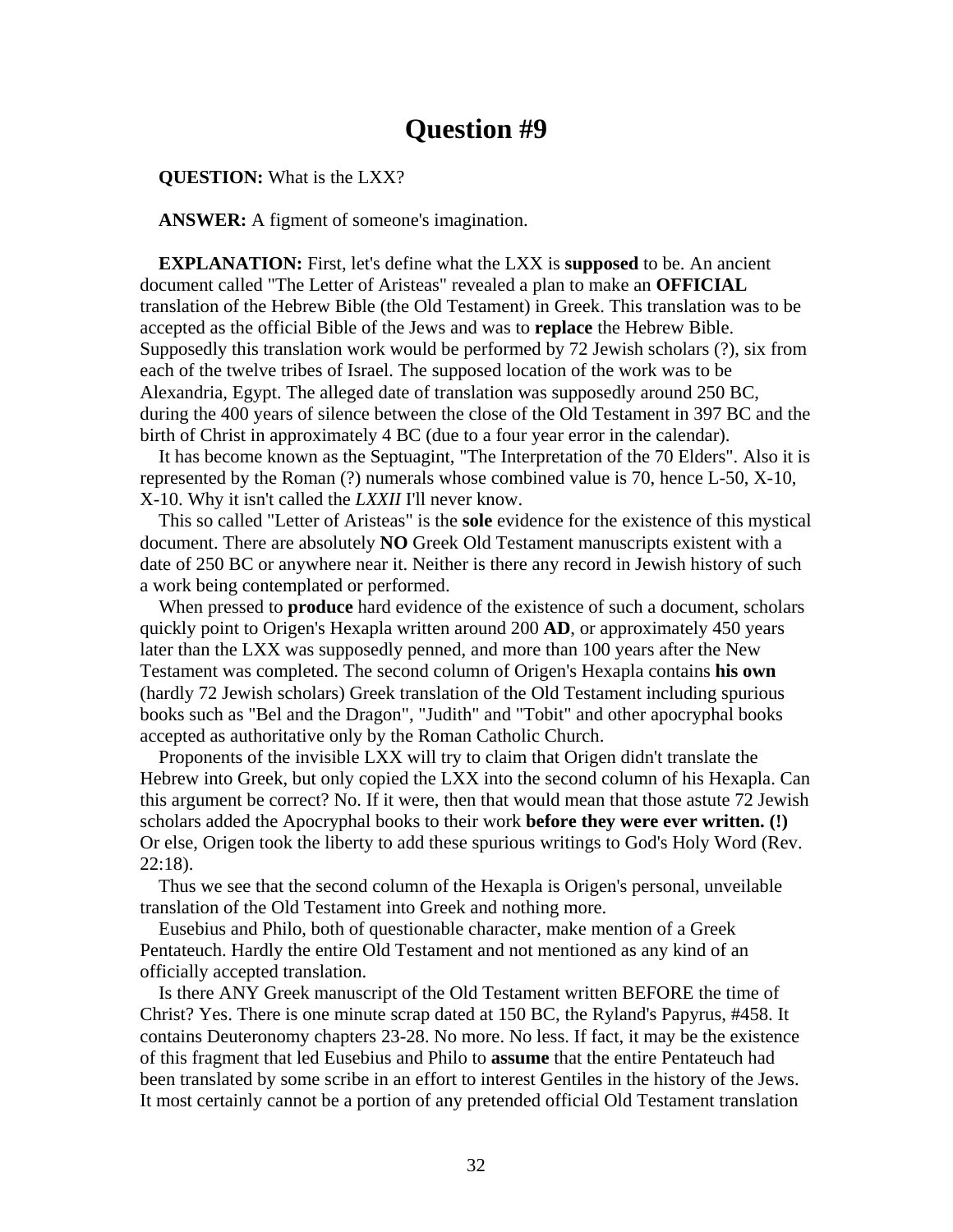into Greek. We can rest assured that those 72 Jewish scholars supposedly chosen for the work in 250 BC would be just a mite feeble by 150 BC.

 Besides the non-existence of any reason to believe such a translation was ever produced are several hurtles which the "Letter of Aristeas", Origen's Hexapla, Ryland's #458, and Eusebius and Philo just **cannot clear.**

 The first one is the "Letter of Aristeas" itself. There is little doubt amongst scholars today that it was **not** written by anyone named Aristeas. In fact, some believe its **true** author is Philo. This would give it an A.D. date. If this were true, then its **REAL** intention would be to deceive believers into thinking that Origen's second column is a copy of the LXX. A feat that it has apparently accomplished "in spades".

If there **was** an Aristeas, he was faced with two insurmountable problems.

 First, how did he **ever** locate the twelve tribes in order to pick his six representative scholars from each. Having been thoroughly scattered by their many defeats and captivities, the tribal lines of the 12 tribes had long since dissolved into virtual nonexistence. It was **impossible** for **anyone** to distinctly identify the 12 individual tribes.

 Secondly, if the 12 tribes **had** been identified, they would not have undertaken such a translation for two compelling reasons.

 (1) Every Jew knew that the official caretaker of Scripture was the tribe of Levi as evidenced in Deuteronomy 17:18, 31:25,26 and Malachi 2:7. Thus, **NO** Jew of any of the eleven other tribes would **dare** join such a forbidden enterprise.

 (2) It is obvious to **any** reader of the Bible that the Jews were to be distinctly different from the Gentile nations around them. Unto them was given such distinct practices as circumcision, Sabbath worship, sundry laws of cleansing and their own homeland. Added to this is the heritage of the Hebrew language. Even today, practicing Jews in China and India refuse to teach their children any language but Hebrew. The Falasha Jews of Ethiopia were distinct among the many tribes of their country by the fact that they jealously retained the Hebrew language as an evidence of their Jewish heritage.

 Are we to be so naive as to believe that the Jews who considered Gentiles nothing more than **dogs,** would willingly forsake their heritage, the Hebrew language, for a Gentile language into which would be translated the holiest possession of all, their Bible? Such a supposition is as insane as it is absurd.

 "What then," one might ask, "of the numerous quotes in the New Testament of the Old Testament that are ascribed to the LXX?" The LXX they speak of is nothing more than the second column of Origen's Hexapia. The New Testament quotations are not quotes of any LXX **or** the Hexapla. They are the author, the Holy Spirit, taking the liberty of quoting His work in the Old Testament in whatever manner He wishes. And we can rest assured that He certainly is not quoting any non-existent Septuagint.

 Only one more question arises. Then **why** are scholars so quick to accept the existence of this LXX in the face of such irrefutable arguments against it? The answer is sad and simple.

 Hebrew is an extremely difficult language to learn. It takes years of study to attain a passing knowledge of it. And many more to be well enough versed to use it as a vehicle of study. By comparison a working knowledge of Greek is easily attainable. Thus, IF THERE WAS an official translation of the Old Testament into Greek, Bible critics could **triple** the field of influence overnight without a painstaking study of biblical Hebrew. Unfortunately, the acceptance of the existence of the Septuagint on such thin evidence is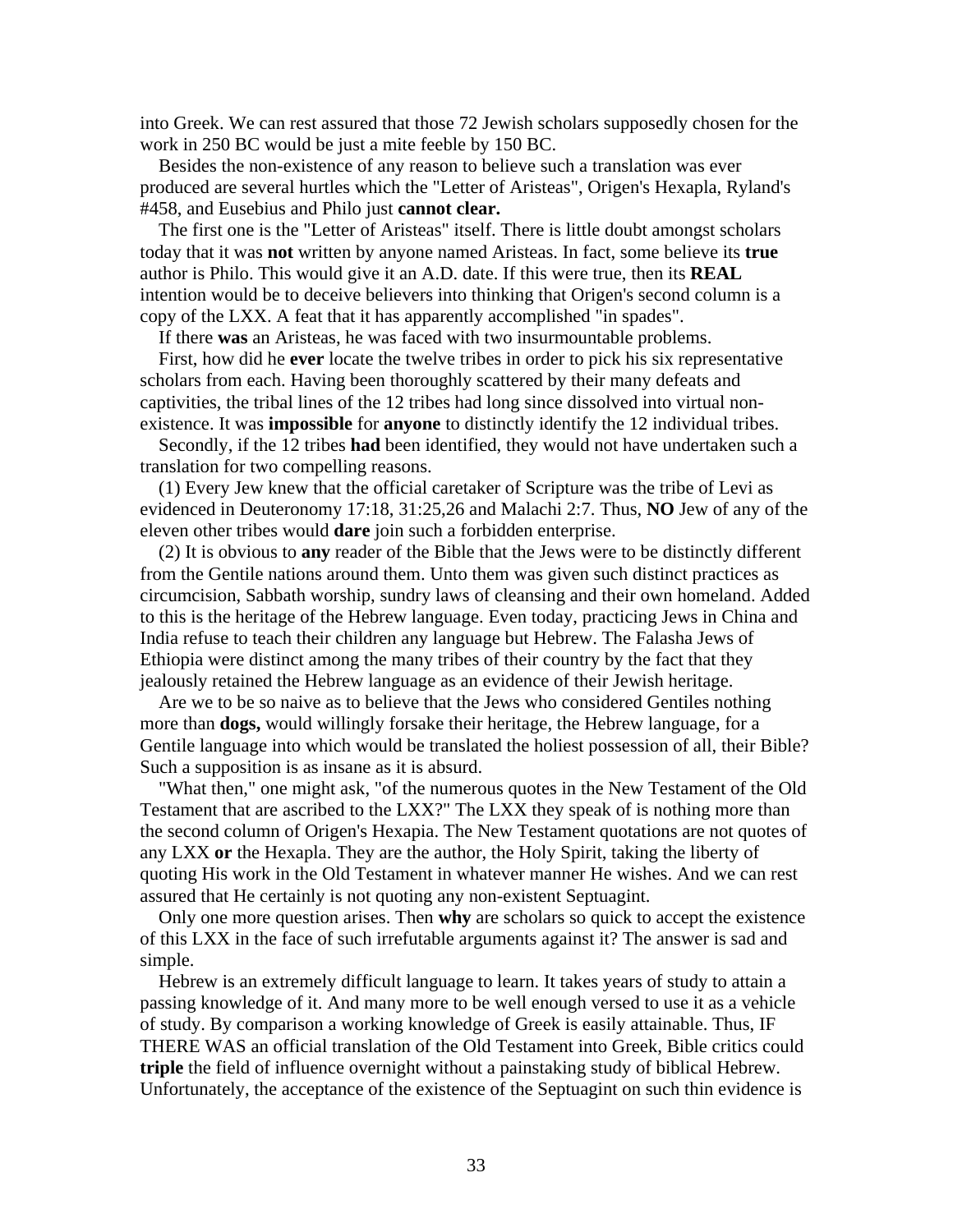based solely on pride and voracity.

 But stop and think. Even if such a spurious document as the LXX really did exist, how could a Bible critic, who, in reference to the King James Bible, say that "No translation has the authority of the original language, " claim in the same breath that his pet LXX has equal authority with the Hebrew Original? This scholarly double-talk is nothing more than a self exalting authority striving to keep his scholarly position above those "unschooled in the original languages."

If you accept such an argument, I have a bridge to sell you in Brooklyn!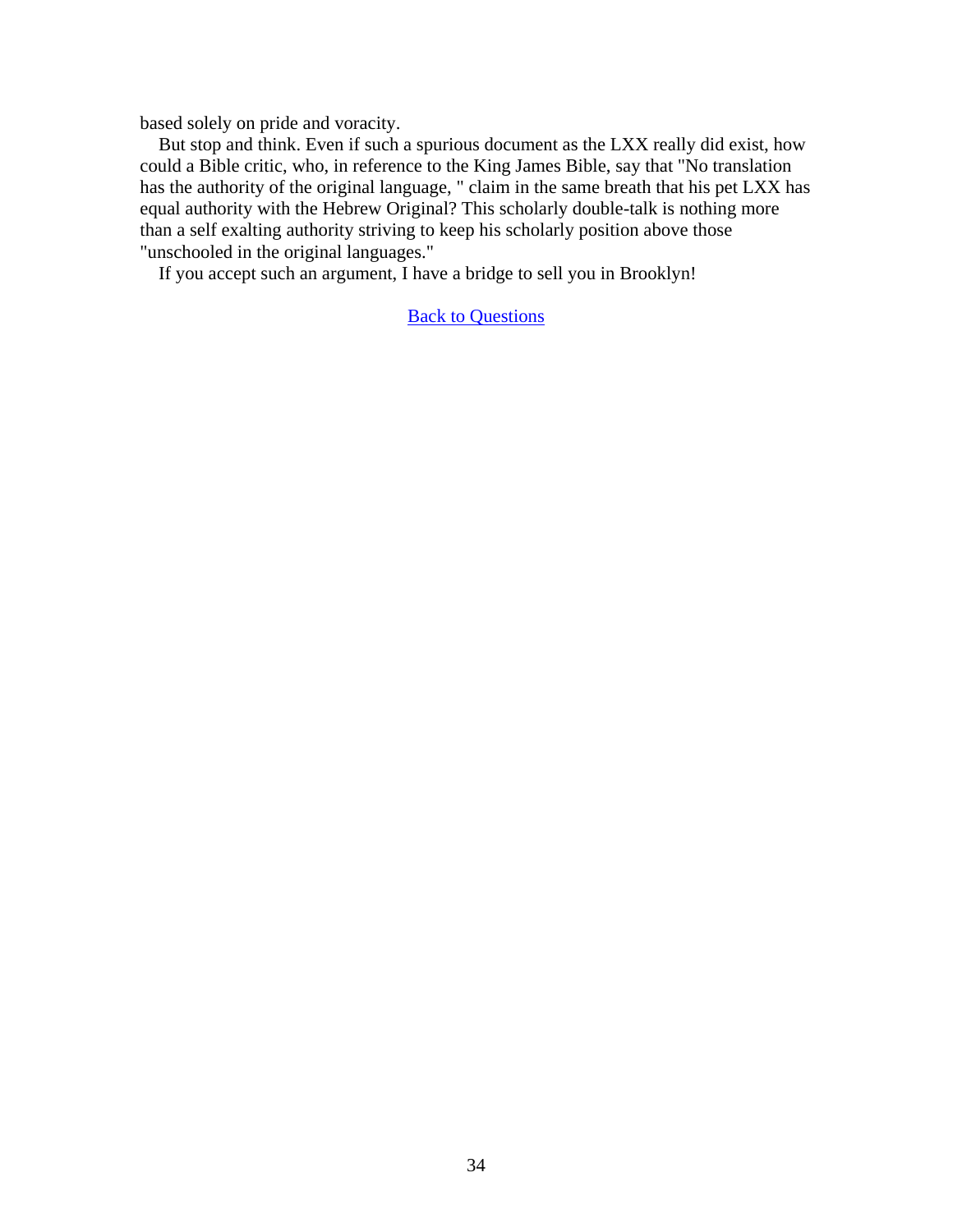<span id="page-35-0"></span> **QUESTION:** What does this statement mean? "The King James Bible was good enough for the Apostle Paul, so it's good enough for me."

 **ANSWER:** This statement is usually made in a sarcastic manner in order to embarrass Bible believers in their belief. The **FACT** is, the King James Bible **WAS** good enough for Paul. (See Question #11) But for now I'd like you to see that it was the only Bible that **Luke** would use.

 **EXPLANATION:** In Acts 1: 1,2 Luke makes the following statement: *"The former treatise have I made, 0 Theophilus, of all that Jesus began both to do and teach, Until the day in which he was taken up, after that he through the Holy Ghost had given commandments unto the apostles whom he had chosen:"*

 "The former treatise" is of course the Gospel of Luke which Luke wrote to a believer named Theophilus. Theophilus was apparently an early Christian who had never personally met the Lord while He was on this earth. Considering, though, that he was the recipient of both the Gospel of Luke and the Acts of the Apostles, he was most certainly one of the best informed.

 Luke, in what may have been a passing comment, in the second verse of Acts chapter one, rings the death blow to the famous Nestle's Greek New Testament and also the New American Standard Version. Luke states that his "former treatise" told of all that Jesus began to do, and continued, "until the day in which he was taken up." The things which Jesus began to do are first recorded in Luke 2:41-52 in which He was left behind in Jerusalem when Joseph and His mother left to return to Nazareth. This correlates with Acts 1:1. Luke's gospel is the only one of the four gospels which records any of Christ's actions prior to His baptism at the age of thirty years old. (Matthew 3:16, Mark 1:9 and John 1:29-34)

 Luke's gospel ends with Christ being "carried up into heaven " in Luke 24:51. This correlates with Acts 1:2 "Until the day in which he was taken up."

 Thus, Luke states that his gospel begins with the earliest acts of Christ and ends with His ascension. Therefore, any Greek manuscript or manuscripts, no matter what their age, containing the Gospel of Luke which omits either of these accounts is **not** authentic. In an examination of the 23rd Edition of Nestle's Greek Text we find that the Greek words, "Kai anepheroto eis ton huranon," "and was carried up into the heaven" are **not** found in this text.

 The footnote in the critical apparatus indicates that the authority for removing this phrase is no more than manuscript (MS) Sinaiticus, D, one majuscule MS known as number 52 and **one** 5th century palimpsect (a MS which has been erased and written over top of). The phrase "and carried up into heaven" is found **in** B, C, E, F, G, H, L, S, T, V, Y, Z, Delta, Theta, Psi, and Omega plus papyrus p75, and most remaining witnesses. Yet on the basis of only two MSS the conservative scholars of the secret Lockman Foundation have omitted this phrase from Luke 24:51 in the New American Standard Version (NASV). Hence, the NASV is not truly a reliable translation. In fact, of most modern versions, only the "liberal" scholars of the Revised Standard Version (RSV) agreed with the "conservative" scholars of the NASV in omitting the phrase. Thus the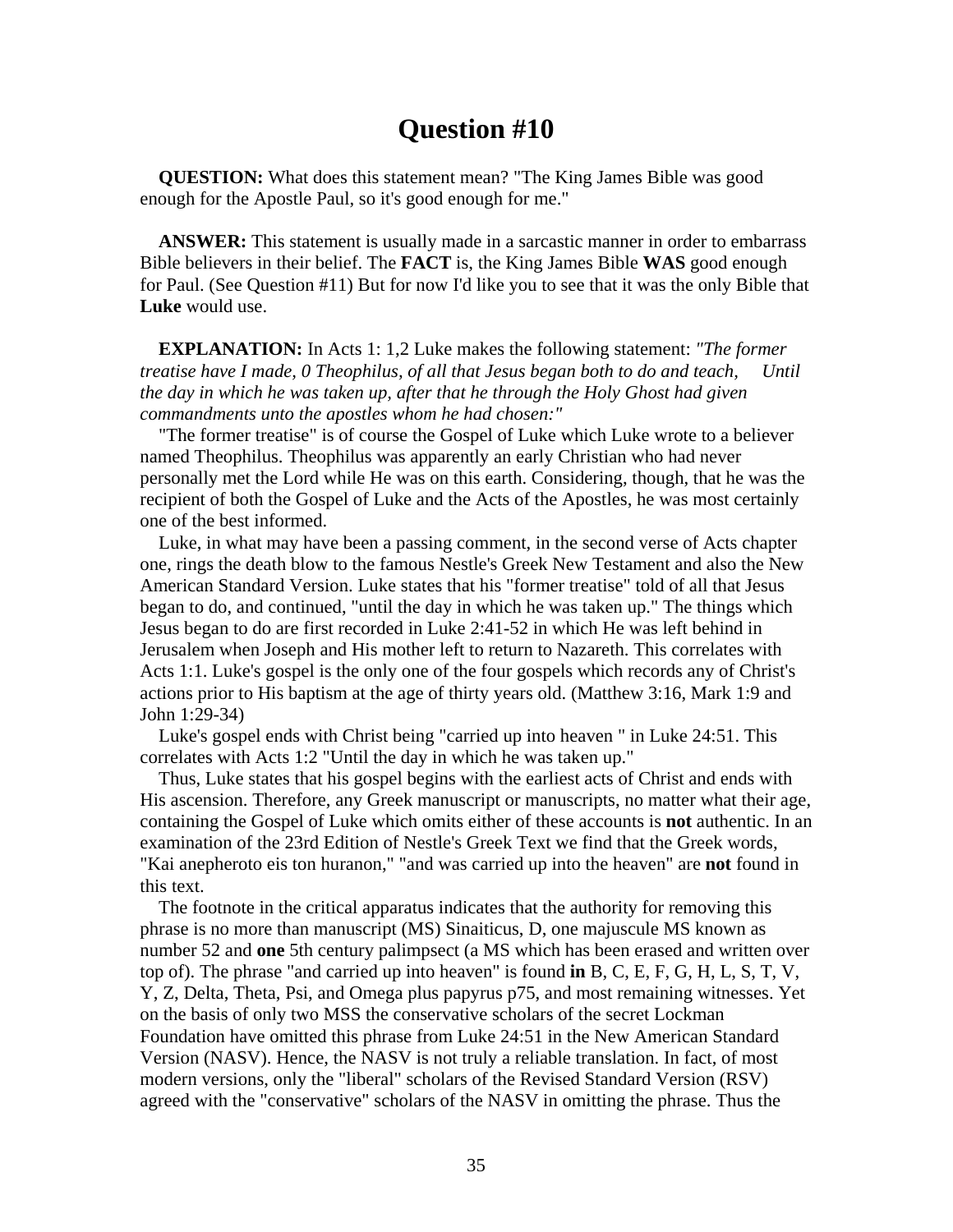known Communistic liberals of the RSV and the conservatives of the NASV are in full agreement that Christ did not ascend bodily into heaven.

 So we see that if Luke, the writer of the Gospel of Luke and the book of the Acts of the Apostles, could examine a King James Bible and a New American Standard Version he would declare the New American Standard Version a fraud and promptly proclaim the King James Bible as authentic.

Well, quite frankly, if it's good enough for **Luke**, it's good enough for **me.**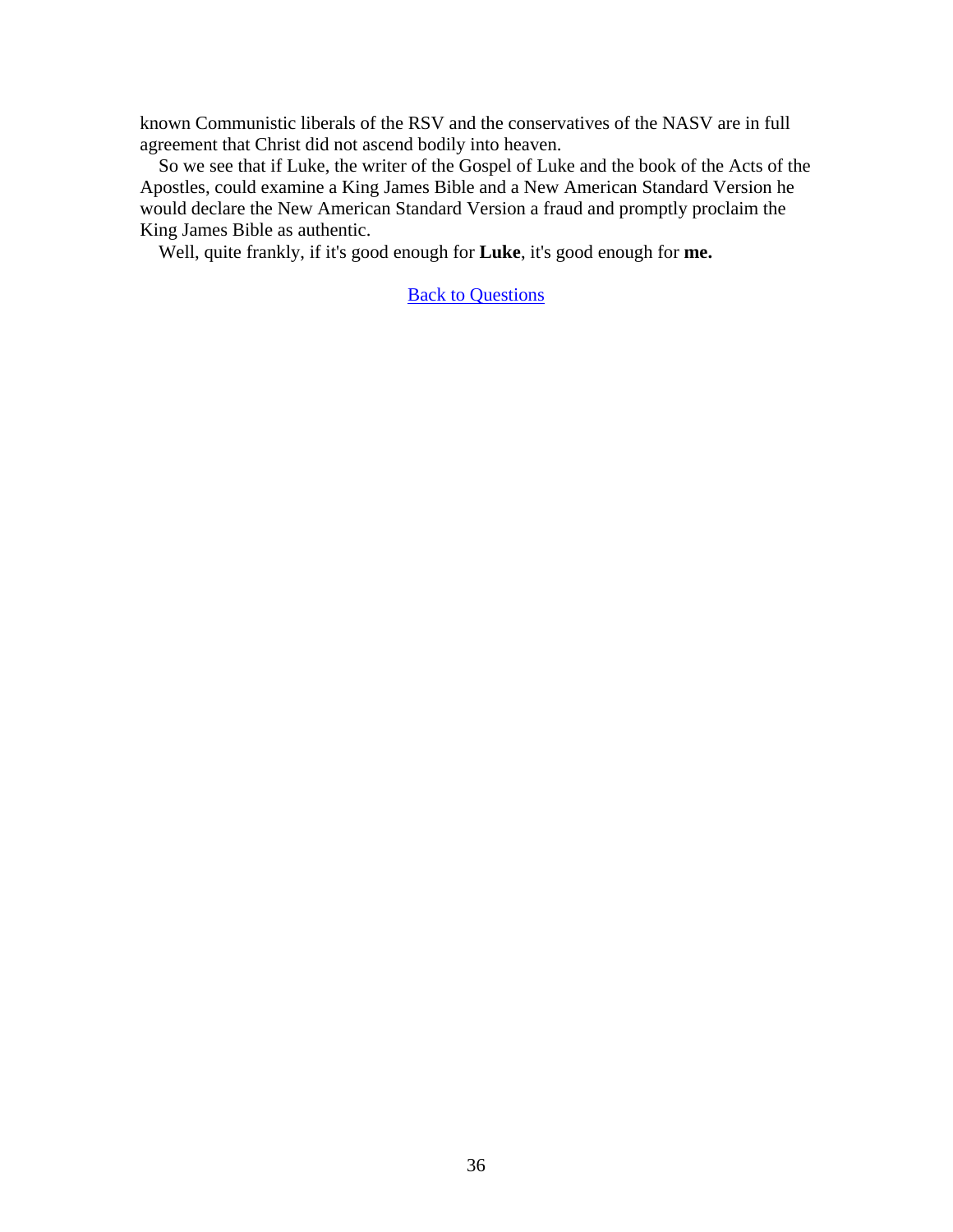**QUESTION:** I've heard that the italicized words in the King James Bible should be removed because they were added by the translators. Should they be removed?

 **ANSWER:** If we remove **any** of the italicized words we must either remove them ALL or accept them ALL as Scripture.

**EXPLANATION:** Following are the problems with removing the italicized words from the Bible:

 1. Anyone who has ever translated from one language to another knows that words **MUST** be added to the finished work to complete the sentence structure of the new language.

 **All** translators do this when translating the Bible. The King James translators were men of integrity so they put the added words in italics.

Example #1

 Psalm 23:1 reads "The LORD *is* my shepherd" in the King James Bible. The word "is" was added by the translators to complete the sense of the sentence.

 Psalm 23:1 in the New International Version reads, "The LORD **is** my Shepherd." So it is plain to see that **both** sets of translators added the same word to complete the sentence. Yet the King James translators put the word in italics to inform the reader that they had added it.

Example #2:

 John 1:8 reads, "He was not that Light, but was *sent* to bear witness of that Light" in the King James Bible.

 John 1:8 reads, "He was not that light, but **was sent** to bear witness of that Light" in the New King James Version.

 Again **both** sets of translators have added words to their translation so that it would make sense. In this case it is the phrase "was sent." Yet again, it is the King James translators who put their addition in italics for clarity.

 Thus we see that the translators of our Bible should be commended on their integrity and ethics for their addition of the italicized words instead of castigated for a practice which **all** of our modern "would be" scholars follow routinely.

 2. Critics of the Bible, fundamental or otherwise, claim that the italics can be removed, but NEVER remove them all. Usually they are stumped by a passage such as the word "unknown" in I Corinthians 14. Since they cannot explain the passage **with** the italicized word **in** the passage they make the thoughtless statement reproduced above and remove the problem word.

 But this opens a tremendously large "can of worms"! For if we say that italicized words do not belong in the text, we cannot say that **one** italicized word should be removed from the Bible, but we must say that **ALL** italicized words must be removed from the Bible. Even the casual student of Scripture knows that the Bible will make no sense at all if **ALL** italicized words are removed.

 To remove **one** italicized word and leave another in is to claim **Divine Inspiration** in knowing which words should go and which words should stay.

Regardless of how great a preacher, soul-winner, or scholar might be none of us are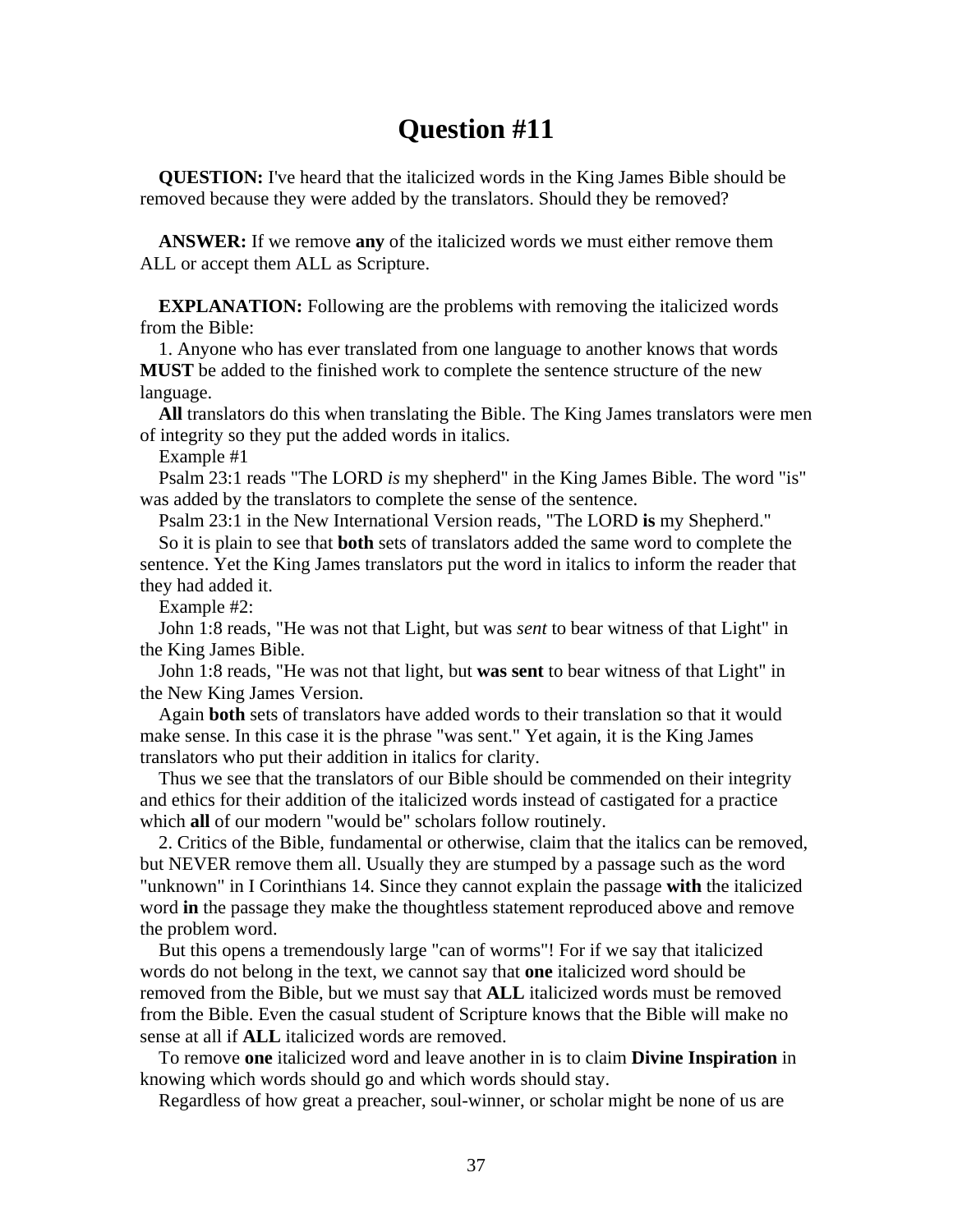going to bow our knees to them with the claim that they are **Divinely inspired** to reject or accept words in the Bible. If we are so foolish as to exalt a man's opinion in such a way, who should we exalt? There are hundreds of Bible critics who would vie for the office of "Official Divinely Inspired Bible Corrector". Who would be the lucky person? How would we choose him? And **WHO** would be so naive as to think that all Christians would follow his decrees? Yet **without** his decrees we have **NO WAY OF KNOWING** which italicized words belong in the Bible and which ones do not.

 So we see that overcoming problem passages will require prayer and Bible reading instead of carelessly removing a troublesome word.

 3. One of the classic defenses for leaving the italicized words alone is found in II Samuel 21:19.

 "And there was again a battle in Gob with the Philistines, where Elhanan the son of Jaaroregim, a Bethlehemite, slew the brother of Goliath the Gittite, the staff of whose spear was like a weaver's beam."

 By omitting the italicized words we have the Bible saying that **Elhanan** killed Goliath. Of course everyone knows that I Samuel 17 says that David killed Goliath. So we finally have the Bible that all lost men love to refer to when they say, "The Bible has contradictions in it".

 Of course, our "Divinely Inspired Bible Corrector" would probably say the italics in II Samuel 21:19 do not need to be removed. But then who's to know **which** words to remove or which ones to keep in unless God "appeared" to them and told them.

 4. Our fourth and best reason for not meddling with God's choice of words for His Bible comes from none other than the Apostles Peter and Paul and the Lord Jesus Christ Himself.

 First, take a Bible (King James, of course) and read Psalm 16:8. I have set the LORD always before me: because *he is* at my right hand, I shall not be moved.

 You will notice that the two words "he is" are in italics. Yet when we find the Apostle Peter quoting this verse in the New Testament in Acts 2:25 we find it says:

 "For David speaketh concerning him, I foresaw the Lord always before my face, for he is on my right hand, that I should not be moved:"

 So here we find the Apostle Peter quoting Psalm 16:8 **italicized words and all!** You would almost believe that God wanted them in there wouldn't you?

 Now it might be pointed out that Peter was an unlearned and ignorant man (Acts 4:13) and so, lacking the "benefits" of a Bible college education, he blindly accepted the Bible (King James?) as every word of God. But let us look at the same phenomena concerning the Apostle Paul and the Lord Jesus Christ.

 Paul, as did other New Testament writers, often quoted from the Old Testament in his writings. In doing so, he quoted as did the others directly from the Hebrew Text. We have several of Paul's quotes which contain words not found in the Hebrew original.

In Romans 10:20 Paul quotes Isaiah 65:1.

 Romans 10:20: "But Esaias is very bold, and saith, I was found of them that sought me not; I was made manifest unto them that asked not after me."

 Isaiah 65:1 "I am sought of them that asked not for me; I am found of *them that* sought me not: I said, Behold me, behold me, unto a nation that was not called by my name."

 Yet we see that the words "them that" which Paul quoted as though they were **in** Isaiah 65:1 exist only in the italics of the King James Bible.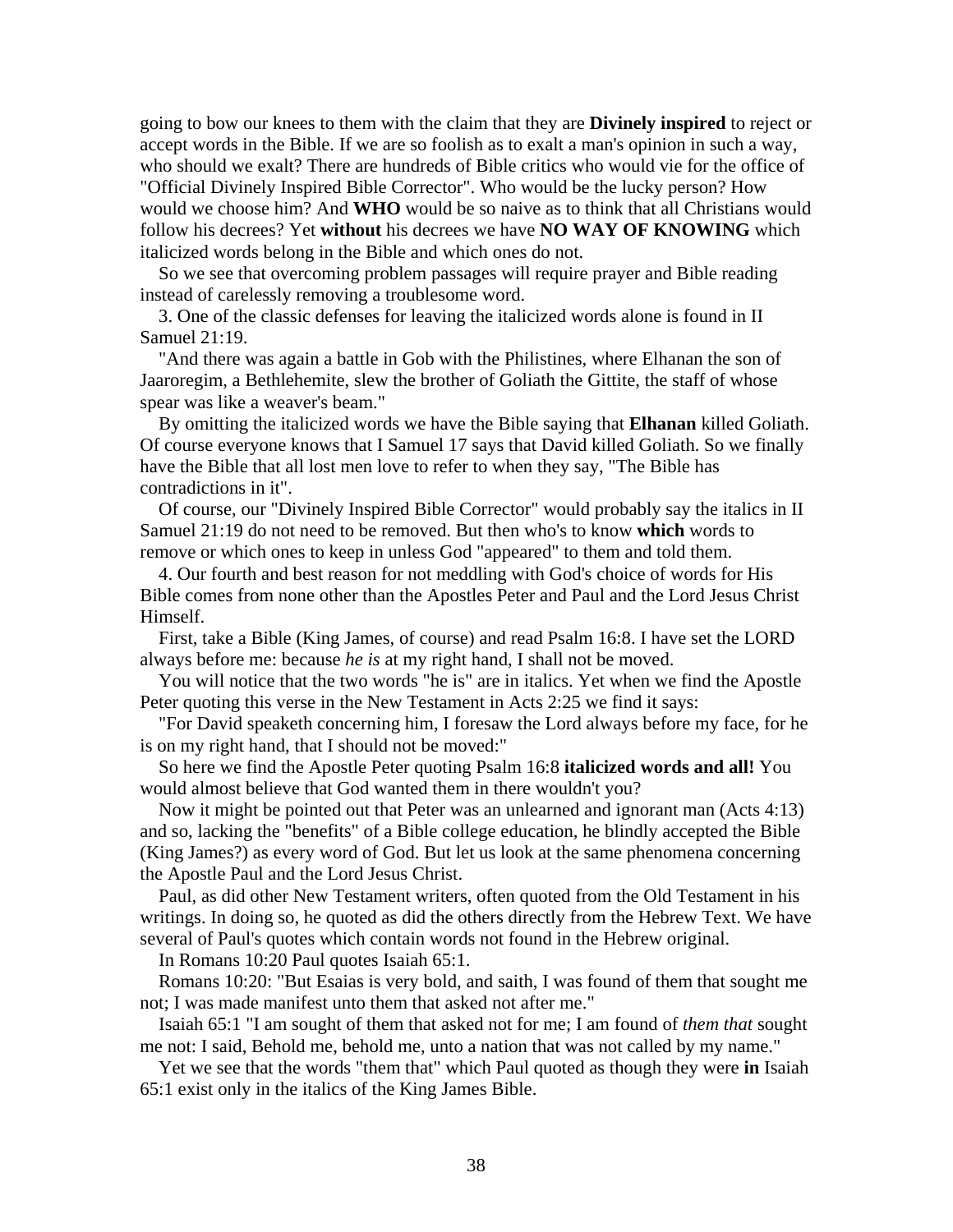The same is true of I Corinthians 3:20, "And again, The Lord knoweth the thoughts of the wise, that they are vain." which is a quote of Psalm 94:11, "The LORD knoweth the thoughts of man, that they *are* vanity." where we find the word "are" supplied by the translators.

 But the most unexplainable is Paul's quote of Deuteronomy 25:4 in I Corinthians 9:9. For it is written in the law of Moses, Thou shalt not muzzle the mouth of the ox that treadeth out the corn. Doth God take care for oxen?

Deut 25:4: "Thou shalt not muzzle the ox when he treadeth out *the corn*."

 Here we find Paul quoting the words "the corn" just as if they had been in the Hebrew original even though they are only found in the italics of our Authorized Version!

 If one were to argue that Paul was quoting a supposed Greek Septuagint translation of the original Hebrew, our dilemma only worsens. For now, two perplexing questions present themselves to us. First, if such a Greek translation ever existed, (which is not documented in history) by what authority did the translators insert these words? Secondly, if they were added by the translators, does Paul's quoting of them confirm them as inspired?

 While you ponder these important questions, we will note that **Jesus** also quoted from what appears to have been a King James Bible.

 We find Him quoting a word that wasn't in the "originals". In fact, a word that only exists in the italics found in the pages of the King James Bible.

Read below, please, Deuteronomy 8:3.

 "And he humbled thee, and suffered thee to hunger, and fed thee with manna, which thou knewest not, neither did thy fathers know; that he might make thee know that man doth not live by bread only, but by every *word* that proceedeth out of the mouth of the LORD doth man live."

 You will note that the word "word" is in italics, meaning of course, that it was not in the Hebrew text. Upon examination of Deuteronomy 8:3 in Hebrew one will find that the word "dabar" which is Hebrew for "word" is not found anywhere in the verse.

 Yet in His contest with Satan we find Jesus quoting Deuteronomy 9:3 as follows in Matthew 4:4.

 "But he answered and said, It is written, Man shall not live by bread alone, but by every word that proceedeth out of the mouth of God."

 While quoting Deuteronomy 8:3 Jesus quotes the entire verse **including the King James italicized word!** Even an amateur "scholar" can locate "ramati", a form of "rama", which is Greek for "word", in any Greek New Testament.

 So, just as critics of the Bible like to joke and say, "Well, the King James was good enough for the Apostle Paul so it's good enough for me." A true Bible-believer can truly say, "Well, the King James was good enough for the Apostles Peter and Paul and for the Lord Jesus Christ, so it's good enough for me".

So we see we have three options on what to do with the italicized words in the Bible.

(1) Remove **All** of them.

 (2) Exalt one of our fundamental Bible critics to the office of "Official Divinely Inspired Bible Corrector" and then give his decrees all the weight and allegiance that we would give to Jesus Christ.

(3) Leave **all** the words in our divinely inspired Bible alone, and trust that just **maybe**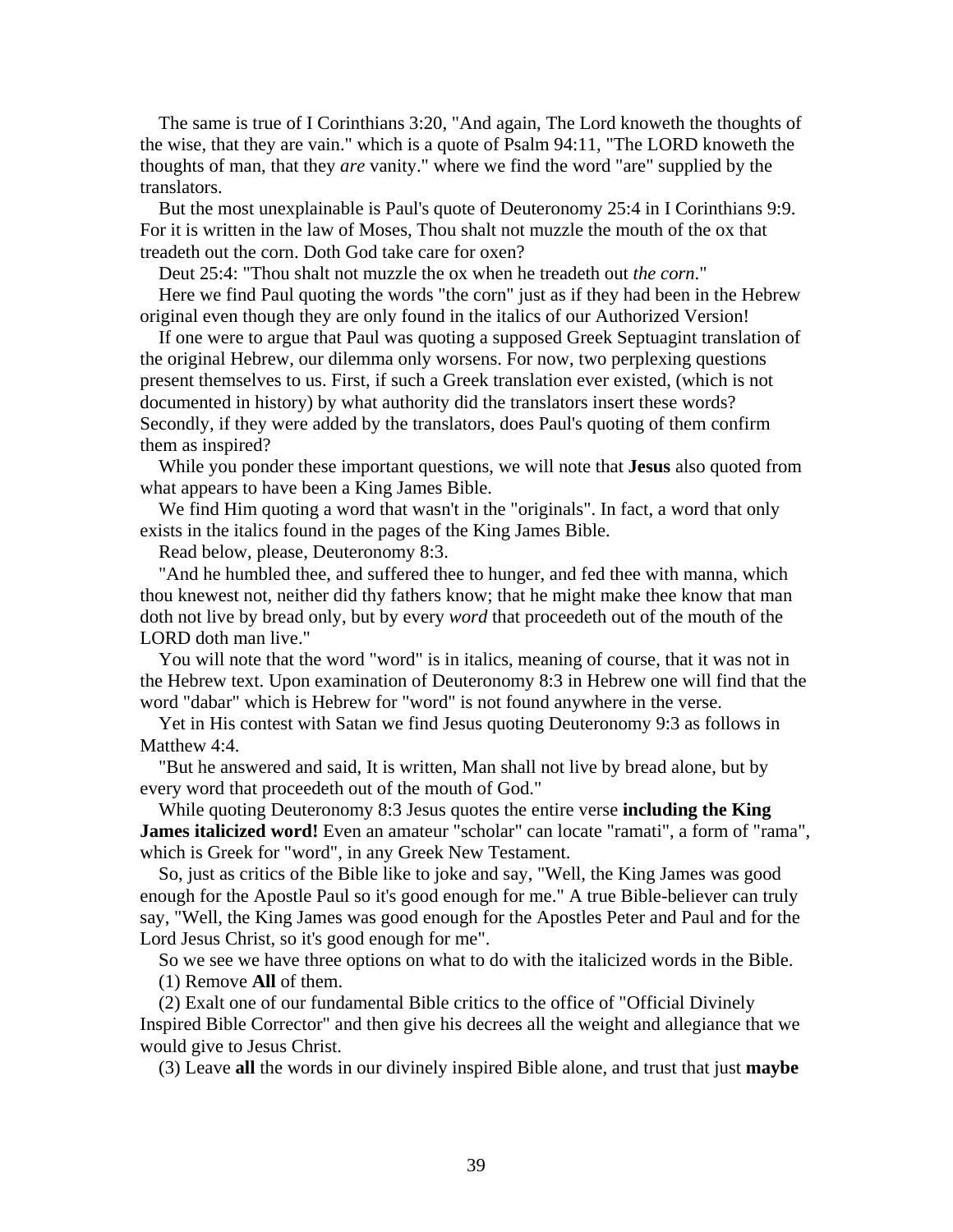Jesus Christ is correct. It's as though we **had** a choice.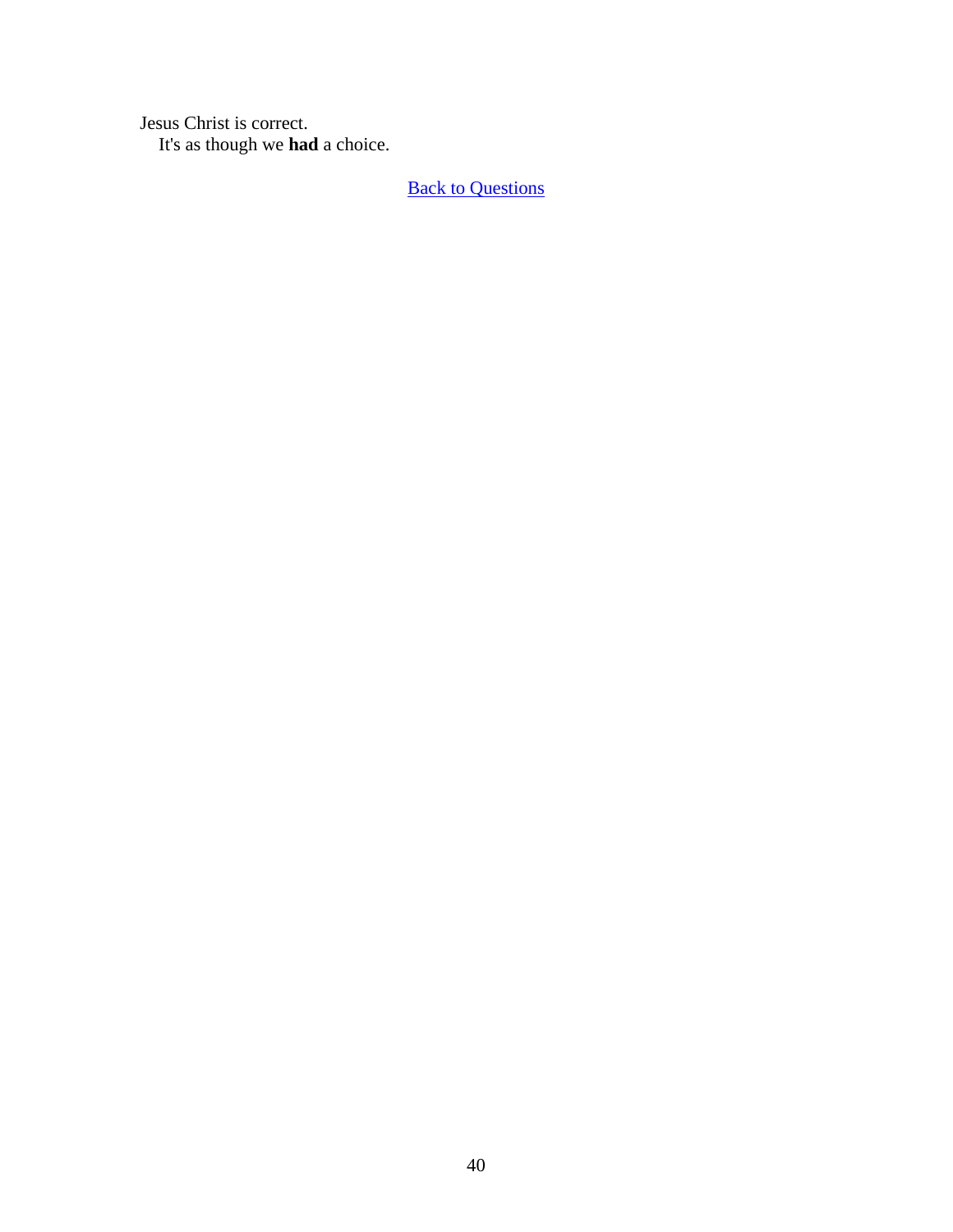**QUESTION:** Aren't there some great men who use other versions?

**ANSWER:** Yes, but they are all in subjection to the perfect Bible.

**EXPLANATION:** There are preachers who are considered "great" by many who either openly or covertly disdain the concept of the Bible being perfect. They correct it with regularity and openly attack those who claim to accept it as infallible.

 There are also many Christian colleges and universities where a student is shown "mistakes" in the King James Bible. The obvious question is: "How can these great men and institutions be wrong and still have God bless them"? The answer is found in the Bible, our final authority in all matters of **faith** and **practice**.

 As we turn to II Kings 17 we find Israel in a sad state. They have been conquered by Assyria and the Israelites were carried away captive, II Kings 17:23. The king of Assyria then planted heathen foreigners in the land of Israel, II Kings 17:24. These people did not fear God so He sent lions among them to kill them, verse 25, causing them to cry out for Jewish priests to be sent to teach them how to worship "the God of the land", II Kings 17:26-28. The result is found in verses 32 and 41. The Bible says that, "They feared the LORD, **and** served their own gods".

 This same thing is true among our fundamental preachers and colleges. Many fundamental preachers really do not believe that the Bible is infallible, but they dare not admit it. So they "fear the LORD," ie, they stand in the pulpit, hold the Bible in the air and declare, "This Book is the absolute word of God without a mixture of error". Then, out of the pulpit they "serve their own gods" in that they privately point to what they consider mistakes in the Bible and ridicule anyone **who really believes what they had just said in the pulpit.** This may seem hypocritical. It is. It may seem two-faced. It is. But rest assured, they would never say that they believe the Bible is perfect while standing in the pulpit if they didn't "Fear the LORD " enough to know that they would be ruined if anyone knew what they **really** believed. In other words, you'll never hear one of them stand in the pulpit, hold up the Bible and say, "I believe that this Book is poorly translated and full of errors and that **there isn't a perfect version on the face of this earth that you can hold in your hand".** If they ever made such an honest confession they know that they would be "through". Thus God's "lions" **MAKE** them bow their knees to the perfect Bible **even** if they do it only as lip service.

 Likewise, our Christian colleges and universities dare not say, "Come to our school and we will destroy your faith in the perfect Bible and show you that it is filled with errors". No, to only "serve their own gods" in such a way would bring the "lions" to the campus doors. They "Fear the LORD" enough to advertise themselves as schools who "Stand without apology for the absolute authority of Scripture" or some even go so far as to boast "We use only the King James Bible". Then, **after** the student has been accepted, **after** the student has committed himself to the school, then and only then, do they begin ever so subtly to **destroy their faith in the perfect Bible and show that the "good old King James" is full of errors.** But they know, and God knows that they were too scared not to bend their knees to "the God of the land" and His Book, the King James Bible.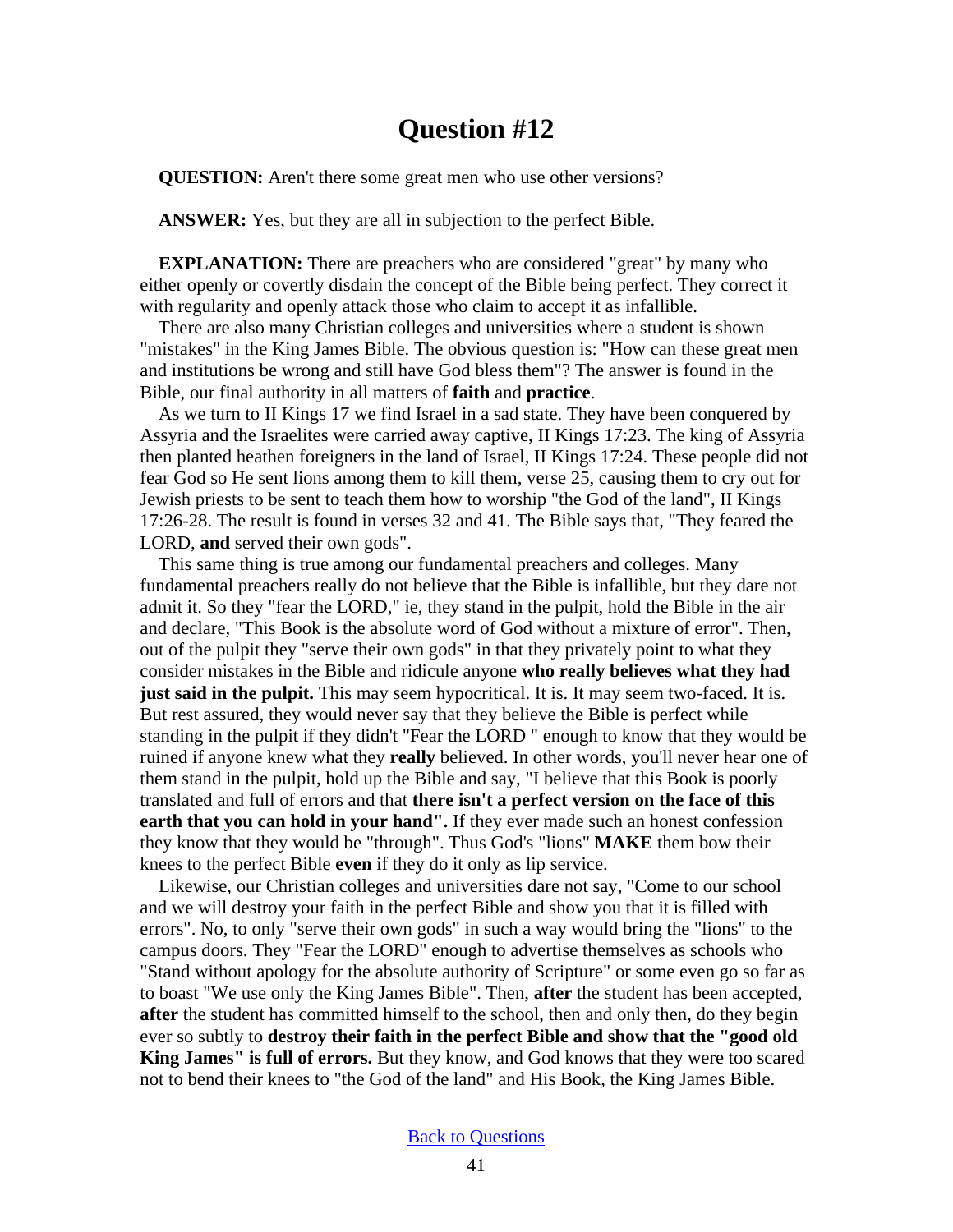**QUESTION:** Where was the Bible before 1611?

**ANSWER:** In the available Antiochian manuscripts.

**EXPLANATION:** Critics of the perfect Bible like to throw out this question as though it will "stun" Bible believers. It doesn't.

 The overwhelming majority of Bible manuscripts existent throughout history have been the text found in Antioch. They have always been available in some form, either in copies of the original Greek, or the old Latin of 150 AD, (**NOT** to be confused with Jerome's corrupt "Vulgate") or the Syrian Peshetto of 157 AD.

 That it would be difficult indeed to gather all of these sources together and place them in the hands of the common man gives credence to God's reasoning for the collation and translation of the King James Bible.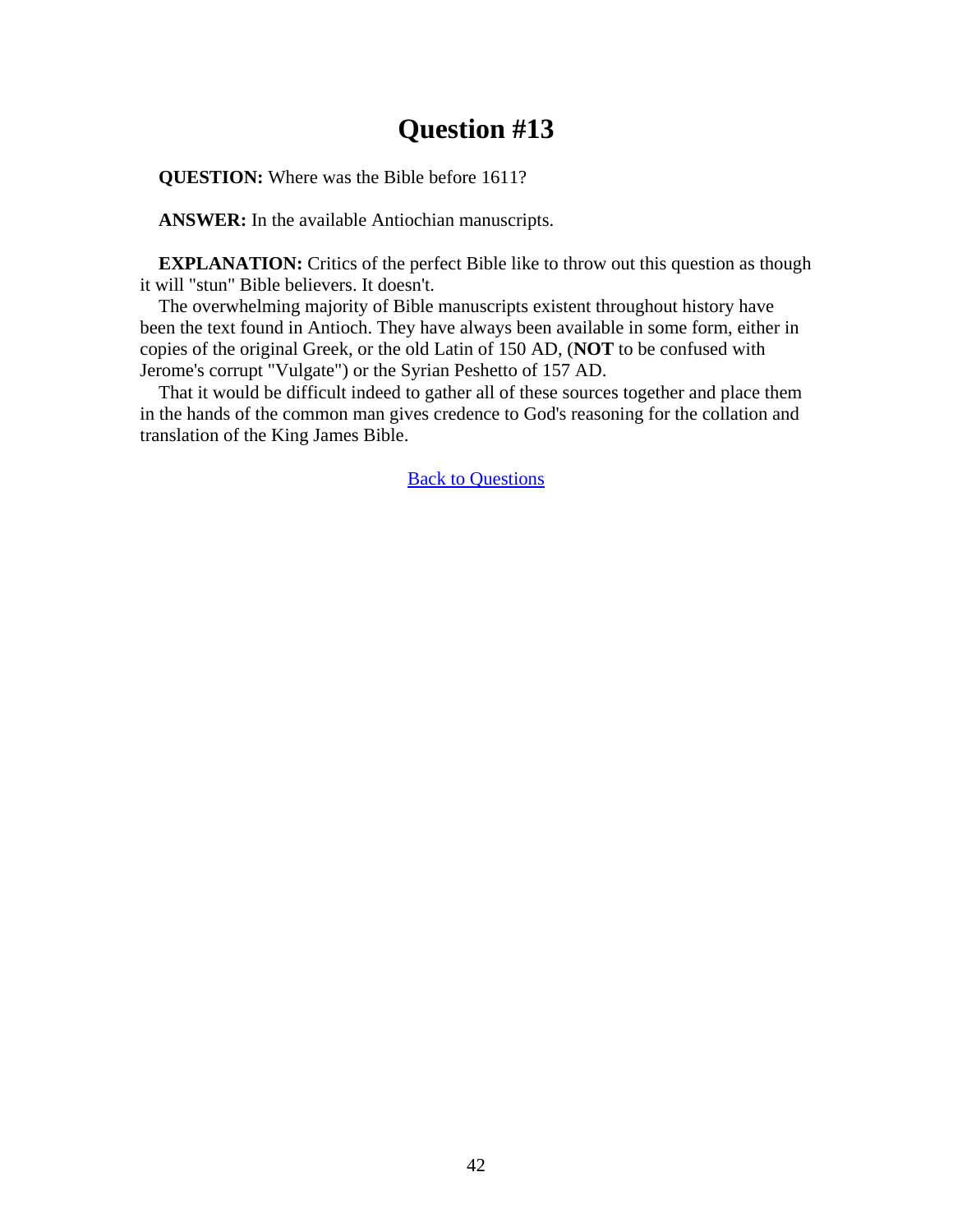**QUESTION:** Did the translators of the Authorized Version claim to be inspired by God?

 **ANSWER:** No. But Biblically that does not mean that they could not have been inspired.

 **EXPLANATION:** The men on the translation committee of the King James Bible were, without dispute, the most learned men of their day and vastly qualified for the job which they undertook. They were overall both academically qualified by their cumulative knowledge and spiritually qualified by their exemplary lives.

 Among their company were men who, academically, took a month's vacation and used the time to learn and master an entirely foreign language; wrote a Persian dictionary; invented a specialized mathematical ruler, one was an architect; mastered oriental languages; publicly debated in Greek; tutored Queen Elizabeth in Greek and mathematics; and of one it was said, "Hebrew he had at his fingers end". Yet **head** knowledge can be a curse if not tempered by a fervent, pious heart.

 In this, the spiritual realm, they were light years ahead of many today who flaunt their education yet fail in any attempt at a practical, personal witness.

 This company was blessed with men known for their zeal and tact in debating and converting Romanists to Christ. They spent hours in private and family devotions. Many did the work of evangelism and even that of missionary representatives of later Queen Elizabeth. One, lived to the age of one hundred and three years. In the closing years of his life, after preaching for two full hours he said to his congregation, "I will no longer trespass on your patience" to which the entire congregation cried out with one consent, "For God's sake go on". He then continued his exposition of the Word of God at length.

 Yet humanity was a universal trait shared among them as is so amply revealed in the Epistle Dedicatory. "So that if, on the one side, we shall be traduced by Popish Persons at home or abroad, who therefore will malign us, because we are poor instruments to make God's holy Truth to be yet more and more known unto the people, whom they desire still to keep in ignorance and darkness; or if, on the other side, we shall be maligned by self conceited Brethren, who run their own ways, and give liking unto nothing, but what is framed by themselves, and hammered on their anvil;" Yet, in spite of their outstanding character, they never claimed divine inspiration. (A claim which, if they **had** made, would over joy their detractors as evidence of a prideful spirit.) They never even claimed perfection for their finished work.

 Does this mean that, because they did not **claim** God's hand in translating the Scripture that He could not be or was not in control of their commission? For the answer we must look to the Bible, our final authority in all matters of **faith** and **practice.**

 When John the Baptist was accosted by the Levites in John chapter one and asked if he was Elijah (John 1:21) he answered that he was **not** Elijah. Yet in Matthew chapters 11:7- 14 and 17:10-13 Jesus Christ plainly stated that John was Elijah.

 Did John the Baptist lie? No. Did Jesus Christ lie? Of course not. The answer is very simply that John **was** Elijah **but he didn't know it!** Thus we see from our **Bible example**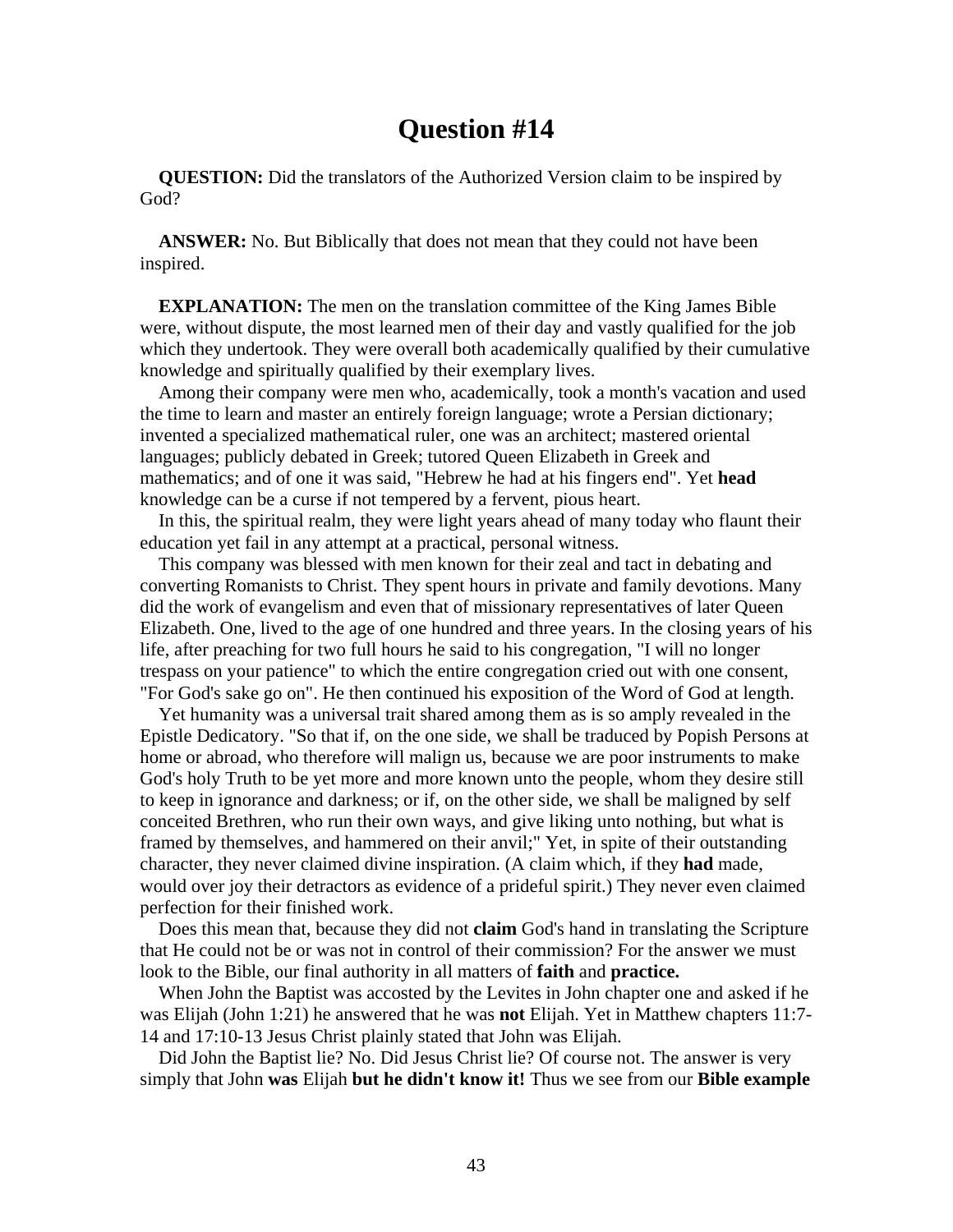that a man can have God working through him and not know it. Likewise, God could easily have divinely directed the King James translators without their active knowledge.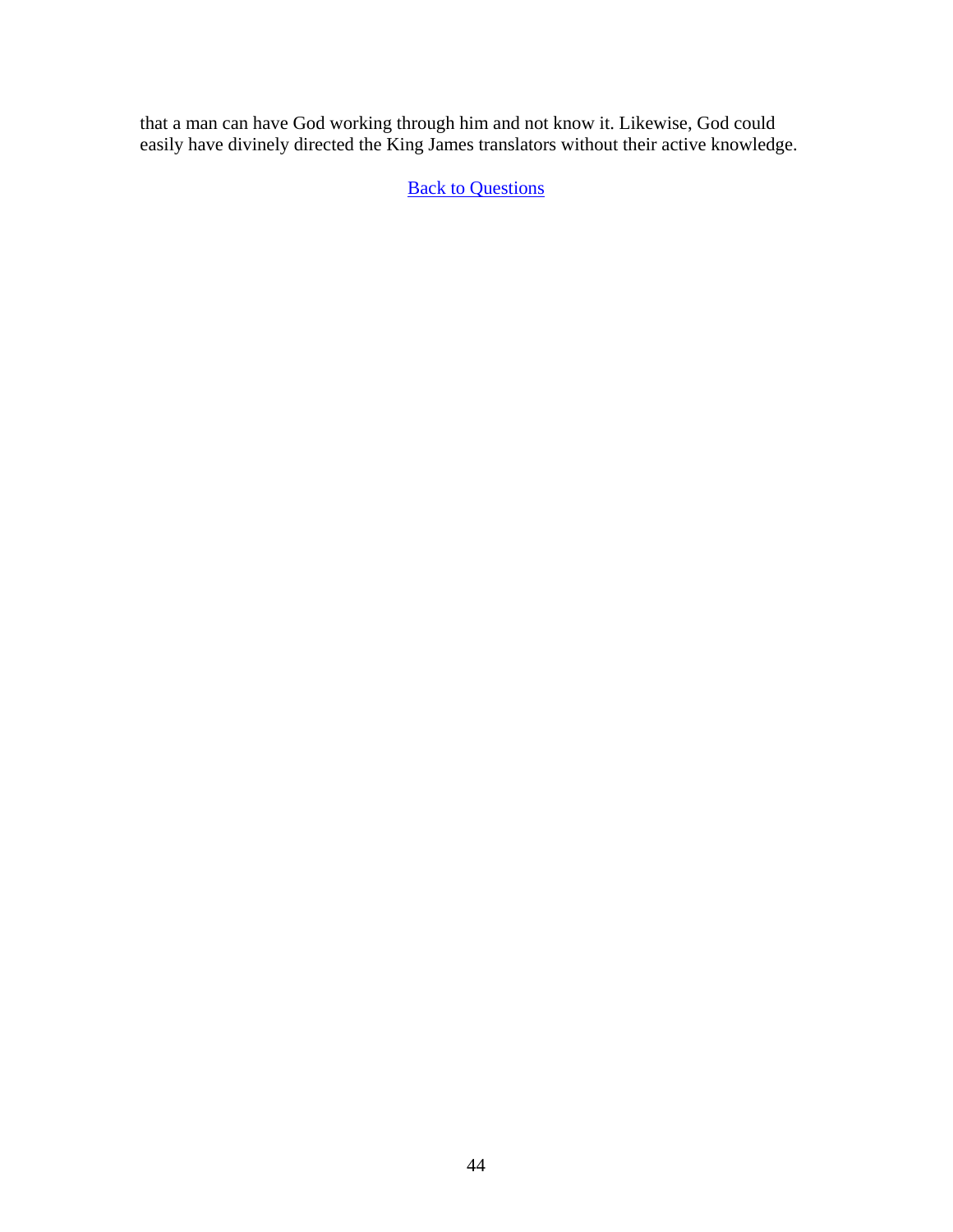**QUESTION:** Aren't today's scholars better equipped to translate the Bible than the King James translators were?

**ANSWER:** No.

**EXPLANATION:** The answer to the question is "No" for two reasons.

 First is that, the scholarship of the men who translated the King James Bible is literally unsurpassable by today's scholars. Two books available best illustrate this and should be read by anyone who wants to seriously study the subject. They are Translators Revived, by Alexander McClure, Maranatha Publications, and The Men Behind the King James Version, by Gustavus Paine, Baker Book House.

 The men of the King James translation committee were scholars of unparalleled ability. A brief description of their several abilities is found under a previous section.

 Secondly, it would be foolish and contradictory to believe that today's scholars **ever could** equal or surpass those of the Authorized Version.

 Most Christians agree that the world, with time, degenerates. Morals have degenerated since 1611. Character has degenerated since 1611. Even our atmosphere has degenerated. Are we then to believe that education has gotten better? Only a worshiper of education could pretend to believe such a fairy tale. Education has degenerated along with the entire world system and could never produce a scholar equal to those of nearly four hundred years ago.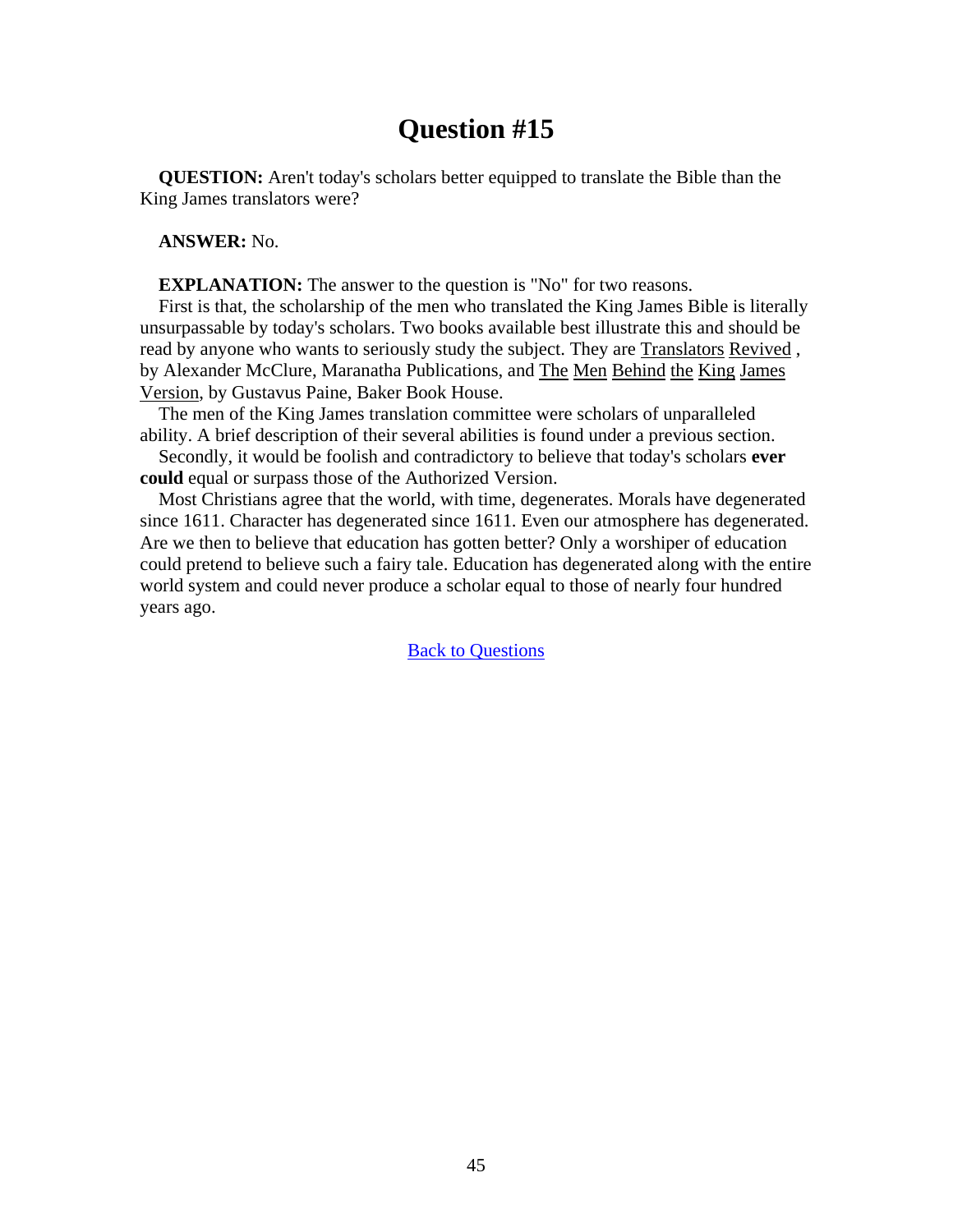**QUESTION:** Did King James authorize his translation to be used in the churches in England?

**ANSWER:** No. He authorized it's translation, but not its usage.

**EXPLANATION:** It is difficult for someone in the twentieth century, especially someone in America to fathom the conditions of nearly four hundred years ago. We Christians not only have a Bible in our language, but more often than not, we have several. Added to that is our concordance and a raft of Bible commentaries and sundry other "Christian" books.

 Yet the world of the sixteenth and early seventeenth centuries was quite different. The common man in England had no Bible. The only copy available to him was chained to the altar of the church. As recently as 1536, William Tyndale had been burned at the stake for the high crime of printing Bibles in the language of the common man, English. When King James commissioned the fifty-four translators in 1603 he did not mandate the upcoming translation to be used in churches. In fact, that it was translated and **not** intended for the churches left it only one explainable destiny. That is, that it should be supplied to the common man.

 It might be noted that the world has no greater power than the common man with the common Bible in his hand.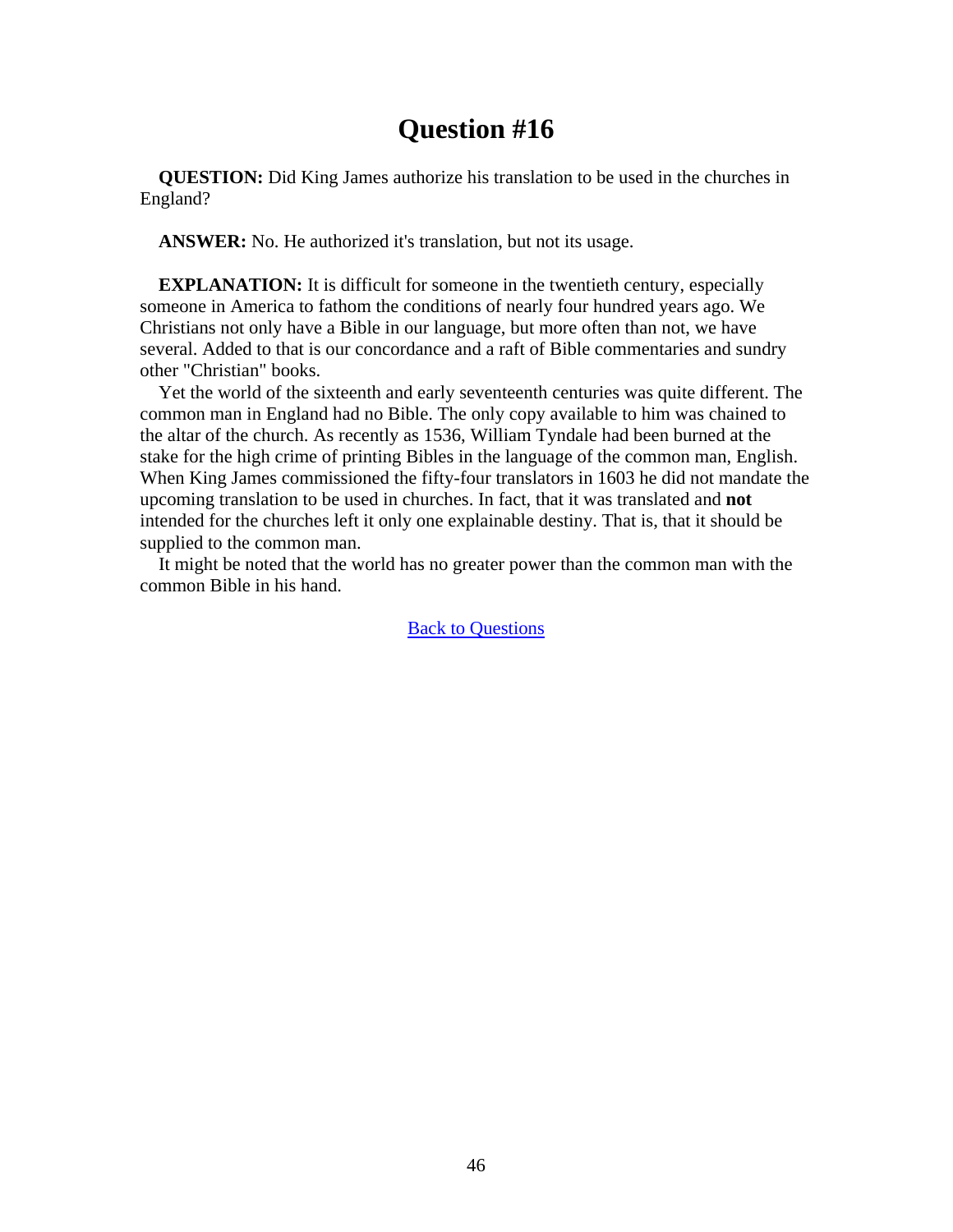**QUESTION:** If King James didn't authorize the Bible for use in churches, who was it translated for?

**ANSWER:** The common man.

 **EXPLANATION:** There is so much made of the perfection, or supposed imperfection, of the Bible that one element in the equation is often overlooked. That is, the reason for having a perfect Bible in the first place, the **common man**. If there was no common man, there would be no need for a Bible in the common language.

 Let us remember that **the church** (any religious organization in this case) has **always** had access to scripture. The result of their having the Bible has generally tended toward pride and a sense of "lording" over the flock. But put the Bible in the hands of the common man and it is a different story. It has been said, "Put a beggar on horseback and he'll ride off at a gallop." This best describes a common man's reaction to being given a perfect Bible.

 The common man is the moving (but not directing) force of the world. He is needed to fill everything from armies to churches. He is the consumer and not a gas station or grocery store can survive without him. He obediently serves the state with little interest or information concerning who is governing his life. His energy is used for profit by those in control of him, but he must never be given the power of government. He may be allowed to vote for those governing him, but he must be kept out of the governmental system himself.

 The same is true in the ecclesiastical realm. Indeed, he **should** be in subjection to his pastor, but **no one** has the right to keep him ignorant of his Creator's will for his life. That will is found in the Bible.

 Over the centuries, the prime violator in this area has been the Roman Catholic Church. The Roman Catholic Church has gone to great lengths to keep its people and others ignorant of the Scriptures. Roman Catholics are generally told that they can't understand the Bible. You can understand the chagrin of a Roman Catholic priest when one of his church members gets a Bible in his own language and claims to be able to understand it.

 The war that the Roman Catholic Church has waged against the Bible has been carried out primarily in two ways.

1. Keep the people ignorant by controlling access to the Bible.

2. Counter God's Bible with one of their own.

 Access to the Bible is controlled in two ways. First, the common man is persuaded that he cannot understand the Scripture and must subject himself to the authority of his priest and his private interpretation. Where this method can't be used, such as with non-Catholics, the Roman Catholic Church seeks to establish itself as a controlling factor in the government (preferably the starter religion) and then physically confiscates all copies of the Bible and destroys them. Objectors are killed. This pattern has been followed by the Roman Catholic Church for centuries with great success.

 The second method to eliminate the Bible is to replace it with one of Roman Catholic making. These then are used to fill any gap left by the confiscation of the true Bible.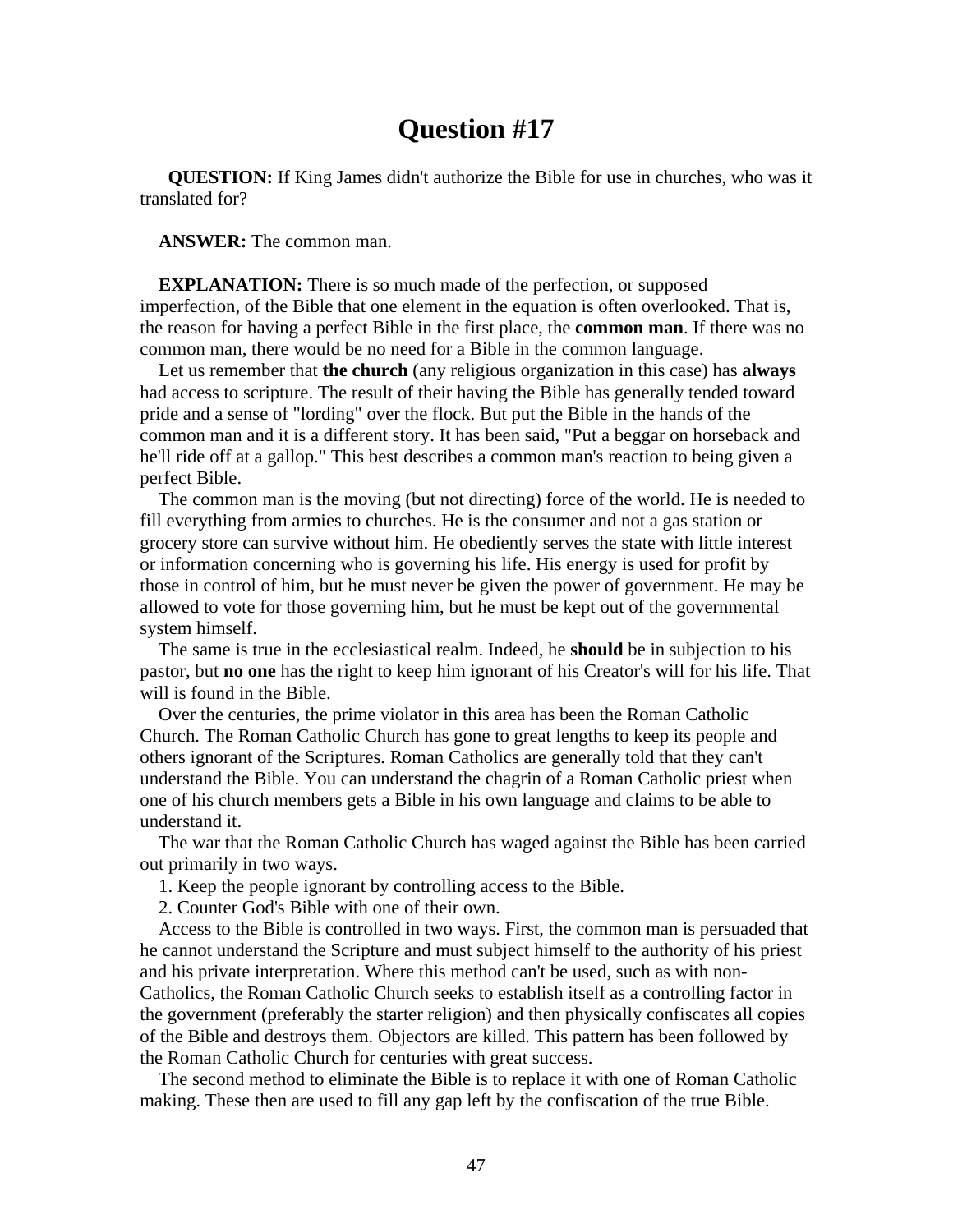In history this has been done several times. When the Roman Catholic Church saw the popularity and the threat of the Old Latin Bible (called the Vulgate from the Latin "vulgar" meaning "common") of 150 AD they had their **own** Latin Bible translated from manuscripts which had been corrupted in Alexandria, Egypt. This work was foisted upon a reluctant Roman Catholic scholar by the name of Jerome and upon publication in 380 AD was promptly and shamelessly entitled "The Vulgate". This worthless book sat unused for 800 years until the Roman Catholic Church "eliminated the competition" by burning all of the original (good) Vulgates **along with their owners.** This, of course, ushered in the Dark Ages, a time of unsurpassed power for the Roman Catholic Church. To this day, most people upon hearing acclaim for the Latin Vulgate (the good one, 150 AD) erroneously attribute it to the usurping Roman Catholic Vulgate of 380 AD.

 Most new English translations available today are from these same corrupt Roman Catholic manuscripts. In the hands of the common man, these bibles do nothing. They are perfectly safe to "the powers that be".

 King James, whether he knew it or not, gave the common man **back** his most valued possession, the true Bible in English. (The Roman Catholic Church had translated its own English Bible in 1582 in Rheims, France. It was worthless.) King James and his translating committee may have never expected their new translation to go any farther than the shores of England. But God and the common man saw fit to carry it around the globe.

 Today the common man is in grave danger of having his perfect Bible stolen from him again. This is being accomplished by two methods.

 First, an attempt is being made (and has been underway for almost 100 years) to **physically** replace the King James Bible with bibles translated from corrupt Roman Catholic manuscripts. These books are powerless and worthless, perfect for the job. Sadly, the King James Bible is being attacked by many saved, fundamental teachers and preachers who really may be well intentioned, but who do enjoy the feeling of authority (Roman Catholic, pope-like authority) and power that being able to "correct" the Bible brings them. This all important transition is taking place in both churches and Bible colleges. ("Bible-believing" Bible colleges at that.)

 The second area of conquest is the very **brain** of the common man, and it also is carried out in two phases.

 The first is the "suppressive phase" in which the victim is bombarded with so much anti-King James propaganda that he is spiritually suppressed from mentally accepting the true, perfect Bible. This method robs his **brain** of the Bible even though his **hand** may possess it. In other words, his Bible has been stolen from his brain but not taken from him physically. (Yet!)

 The second phase is the "brain washing phase." This is carried out by preachers, teachers and especially the "Christian " media. Christian radio stations have almost universally desisted from using the King James Bible. They have "Bible readings", daily memory verses, and even read the Christmas story in Luke 2 from **any** bible but the King James. This robs the **subconscious** mind of the true Bible. For you see, many Bible rejecting preachers, upon trying to preach from a new version are confronted by some "unlearned and ignorant" (Acts 4:13) church member who, though unable to argue down the pastor's sales pitch concerning the new translation, retorts with, "But that just doesn't 'sound' **like the Bible."**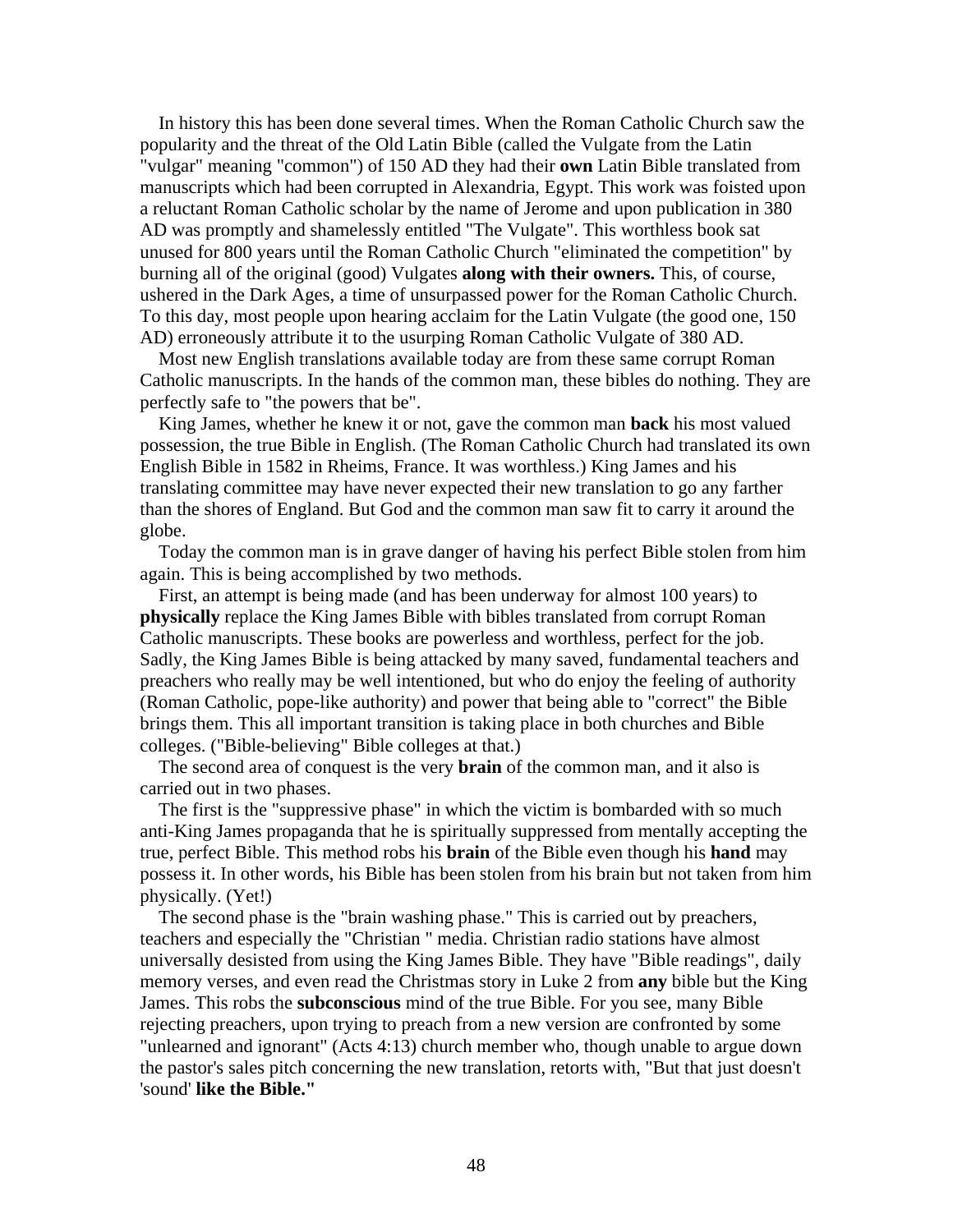By constantly hearing other versions read over radio, TV or in Christian schools the younger generation of Christians will never have the benefit of subconsciously **knowing** what **"The Bible"** sounds like.

 So we see that the **real** enemy of the Roman Catholic Church and the Roman Catholic totalitarian spirit found among some fundamentalists is **NOT** just the Bible. It is **the Bible in the hand and heart of the common man.** The same person that the devil hates and hopes to fill Hell with.

Has **your** Bible been stolen from your hand? What about your **brain?**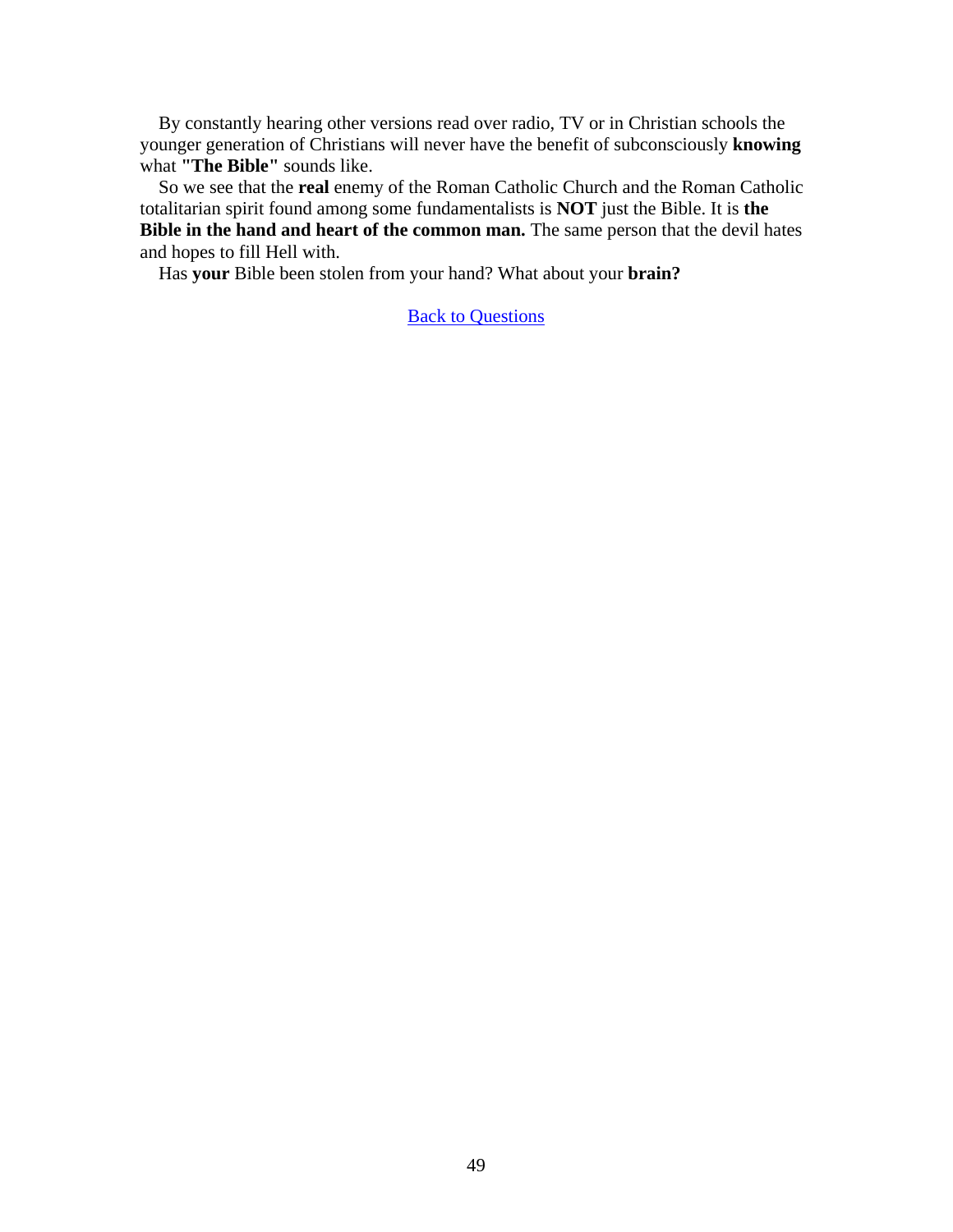**QUESTION:** Someone said, "The King James Bible is the word of God because I got saved through it!" Is that statement correct?

#### **ANSWER:** No.

 **EXPLANATION:** The Bible is infallible and perfect without any influence by **any** sinner. By accepting Christ as our personal Saviour we impart nothing to Scripture, though God imparts eternal life to us.

 Many have been led to Christ by someone using other versions. I once spoke with a man who vehemently claimed that the *Good News For Modern Man* was the infallible Word of God because someone had led **him** to Christ using it. Wrong! His getting saved through a *Good News For Modern Man* did not correct so much as **one** of the many gross inaccuracies in that version.

 I have a friend who believes the Bible (KJV) to be the infallible, perfect Word of God. Yet he himself was led to Christ by someone using a *Living Bible.* Did the *Living Bible* become the infallible Word of God the moment he believed? Of course not. It never was perfect and never will be. But if it **did** become perfect because he got saved through it, would it not have **lost** its perfection when he chose to use the King James?

 So we see that the Bible, King James of course, is the infallible, perfect Word and words of God regardless of what someone used to lead you or me to Christ. In fact, it would still be the perfect infallible Word and words of God, even if we hadn't gotten saved at all.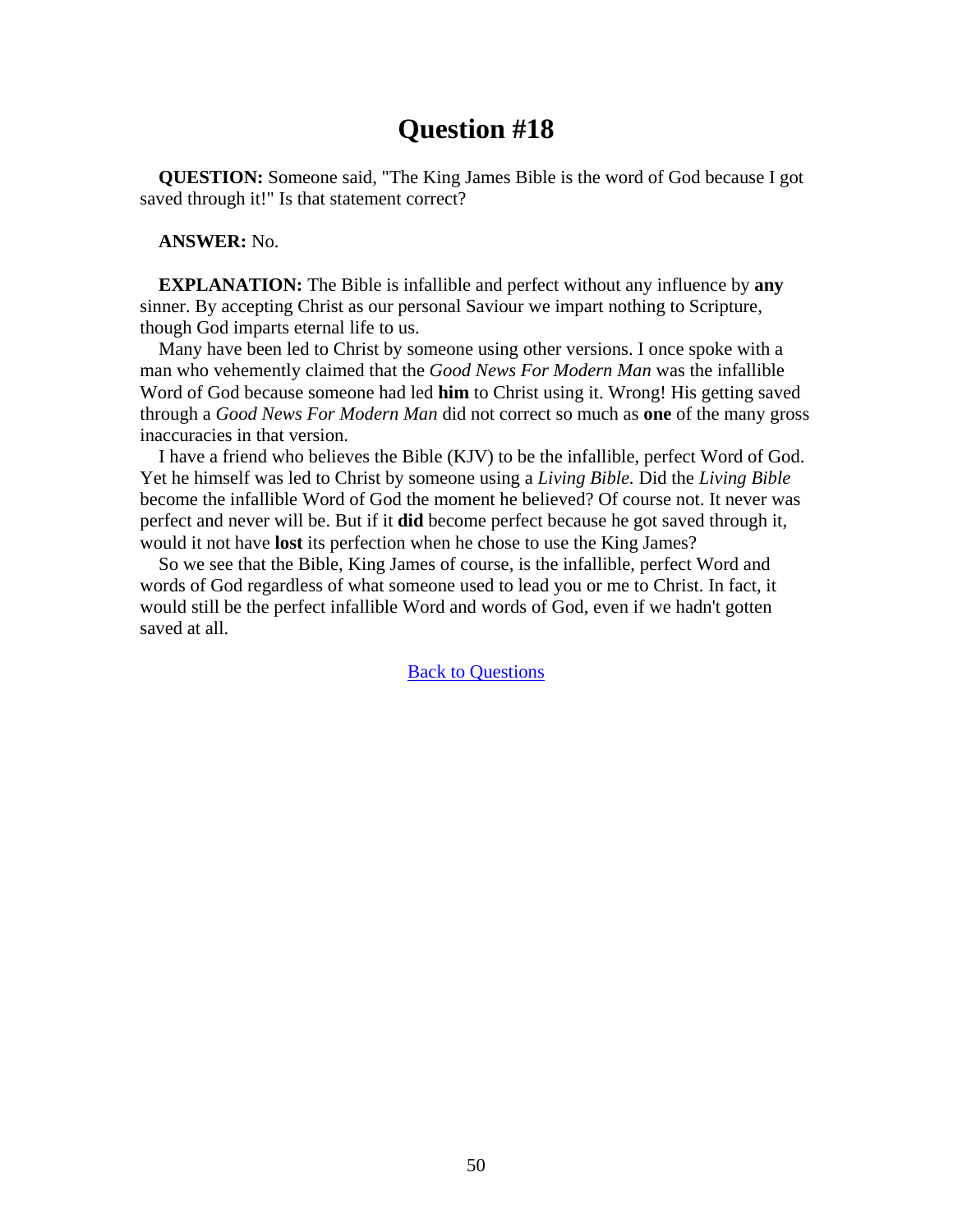**QUESTION:** Are people who believe the King James Bible "church splitters?"

 **ANSWER:** No. The only church that a believer in the perfect Bible could possibly split would have to be one that didn't believe that the Bible was perfect.

 **EXPLANATION:** Sometimes false accusations are based on misunderstandings. Sometimes they are based upon utter and complete falsehood. The fallacy that people believing in the perfect Bible are church splitters is unfortunately based entirely and maliciously on falsehood.

 Sadly, there are **many** Christians who have been through the traumatizing experience of a church split. It would be erroneous to pretend that every church split was caused by someone believing that the King James Bible was perfect.

 Churches split over everything from money issues to the question of what color to paint the new auditorium. The FACT of the matter is that Christians sadly lack the grace found in Romans 14 and Luke 17:1-5. It has nothing to do with the King James Bible. To try to claim that it does is to be a great deal less than honest.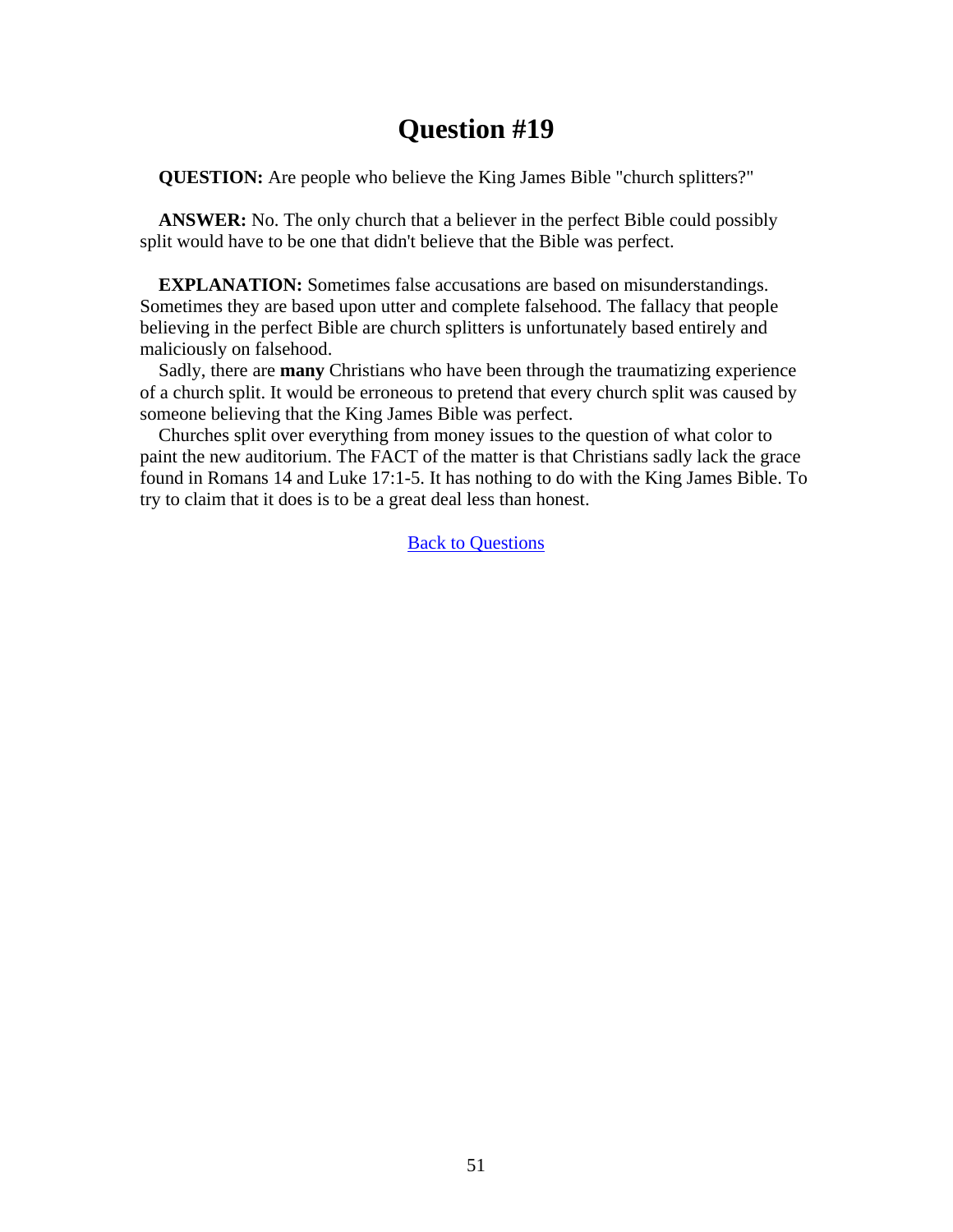**QUESTION:** Aren't all King James Bible believers "name callers?"

**ANSWER:** No.

 **EXPLANATION:** In recent years, the issue of a perfect Bible has been expertly handled by Dr. Peter S. Ruckrnan. Dr. Ruckman is a highly educated teacher/preacher who accepts the Antiochian manuscript as authentic and views them with the Antiochian ideology that accepts the Bible as perfect.

 Dr. Ruckman's style is forceful in regard to the authority of Scripture and his treatment of Bible critics is devastating. His approach to most Bible issues is one of grace, where many Christians lack such grace. But on the singular issue of the authority of Scripture his approach is similar to the Apostle Paul (II Corinthians 10:10) and the great English scholar, John William Burgon.

 A very few advocates of the perfect Bible, lacking Dr. Ruckman's scholastic qualifications have assimilated his caustic style with tragic results.

 The broad majority of King James Bible believers do not utilize this style simply because it is not their natural style.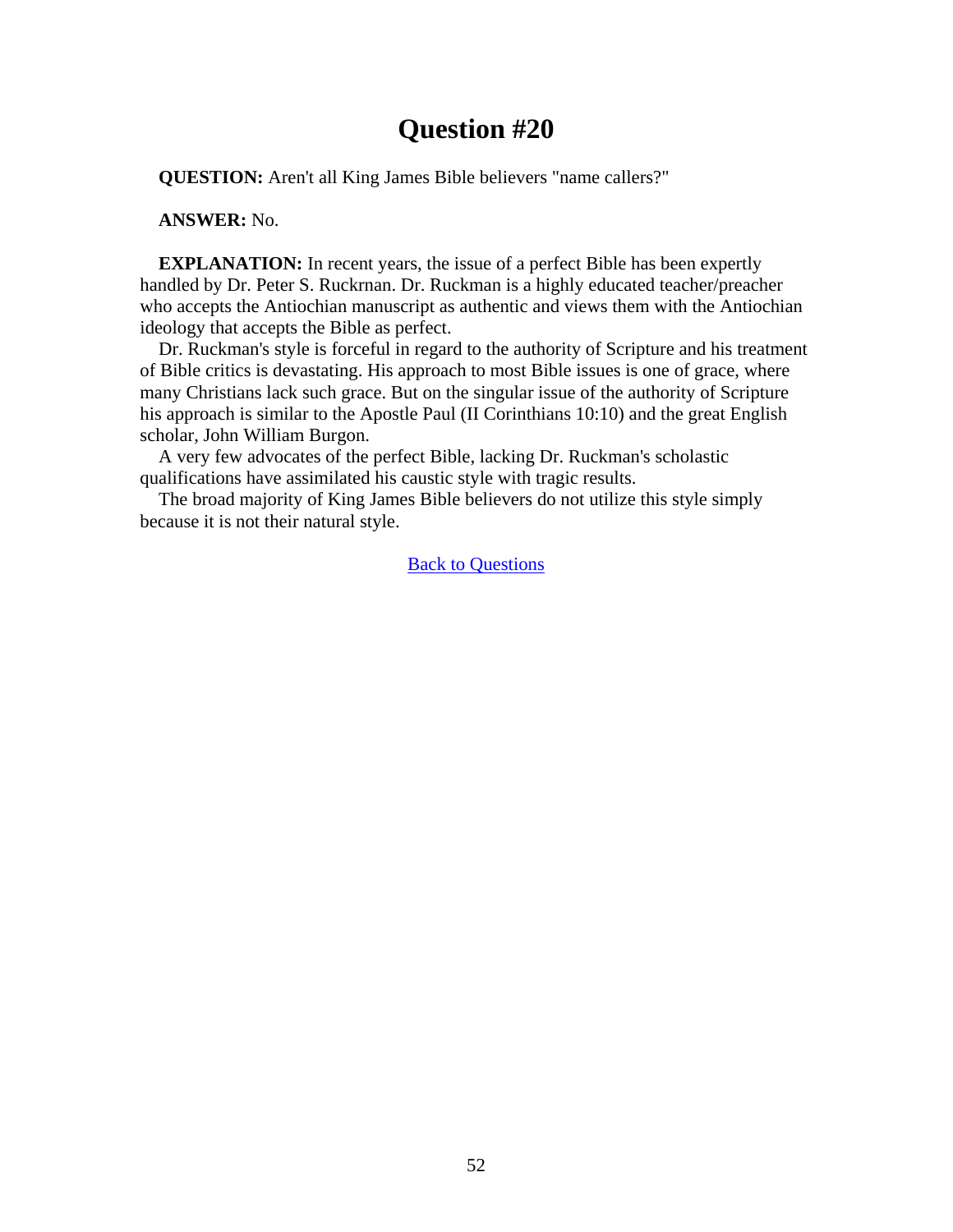**QUESTION:** Don't King James Bible believer's "worship" the Bible? Didn't God destroy the originals because He didn't want these people to venerate them?

**ANSWER:** No and no.

 **EXPLANATION:** Many critics of the perfect Bible have become very frustrated in recent years. This is due to the fact that their entire argument against the Bible has been systematically destroyed by historical fact, their own shortfall of scholastic ability and the consistent blessing of the King James Bible by the Holy Spirit.

 In a desperate attempt to "sling mud" at Bible believers, they make the two statements found above.

 Do King James Bible believers worship the Bible? No. They do not pray to it as they do to Jesus Christ. They do not preach that "the Bible saves" but that **Jesus** saves. They blissfully mark notes all over their Bibles, though none would dare to do so to Jesus Christ.

 There is not even enough evidence to **mistakenly** believe that King James Bible believers worship the Bible. Therefore, the charge is unfortunately born of malice not sincerity.

 Did God destroy the originals to keep King James Bible believers from someday worshipping them? No. Nothing could be farther from fact.

 God allowed the originals to pass off the scene because their only value, was their words, which He preserved through copies. Once the originals had served their purpose and were copied, they received no loyalty from God or His people.

 If the originals were somehow to "miraculously" appear today, they would be of little interest to Bible believers since they make little of them now.

 If anyone would venerate them, it would probably be the crowd that makes so much of them today, **the Bible critics.**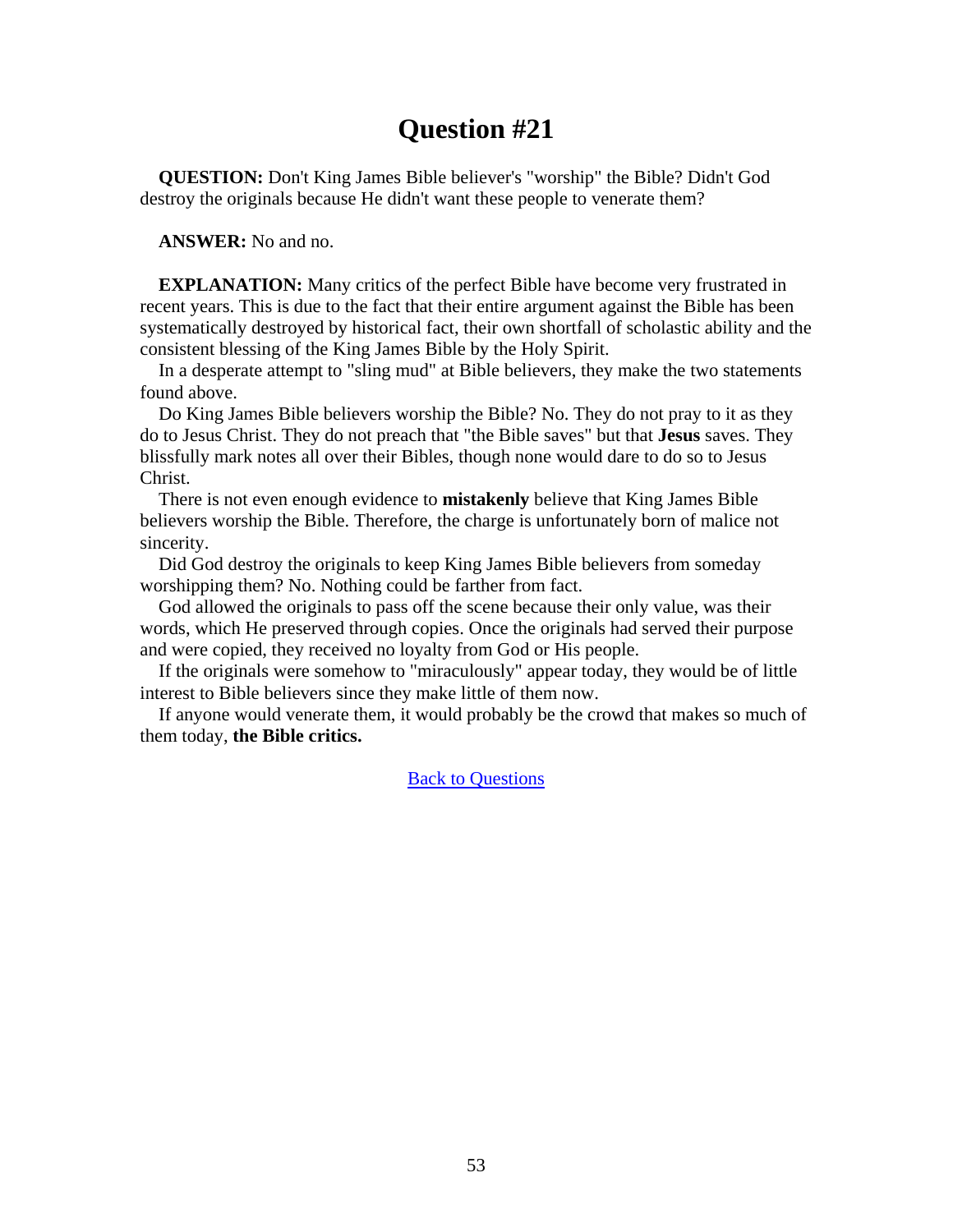**QUESTION:** Aren't King James Bible believers a cult?

**ANSWER:** No.

**EXPLANATION:** The charge that King James Bible believers are a cult is similar to the charge that they worship the Bible. It is a result of the same frustration and born of the same malice. Sadly, when facts do not prove them right, character assassination is in order.

 Cults are somewhat difficult to define, although there are two outstanding characteristics evident in all cults.

 First, a cult has a central body that makes decisions for all of its disciples. Most King James Bible believers are fiercely independent and many times disagree about other doctrines, even with one another. Their only central authority is the Bible, not a college or university.

 Secondly, most cults fear that their disciples will investigate their opposition's beliefs and then be converted by the truth. Therefore they make strict rules disallowing books and materials that disagree with their doctrine.

 Again, since the **facts** support the Authorized Version, King James Bible believers are not afraid to study the charges of their critics. In fact, this book attempts to confront all of the Bible critic's charges with complete candor.

 Now, it will be noted that, there are some Bible colleges and universities which have a policy of confiscating books which support the view of a perfect Bible. In fact, **this** book may be on that list someday.

It makes one wonder just **who** is the "cult" and who isn't.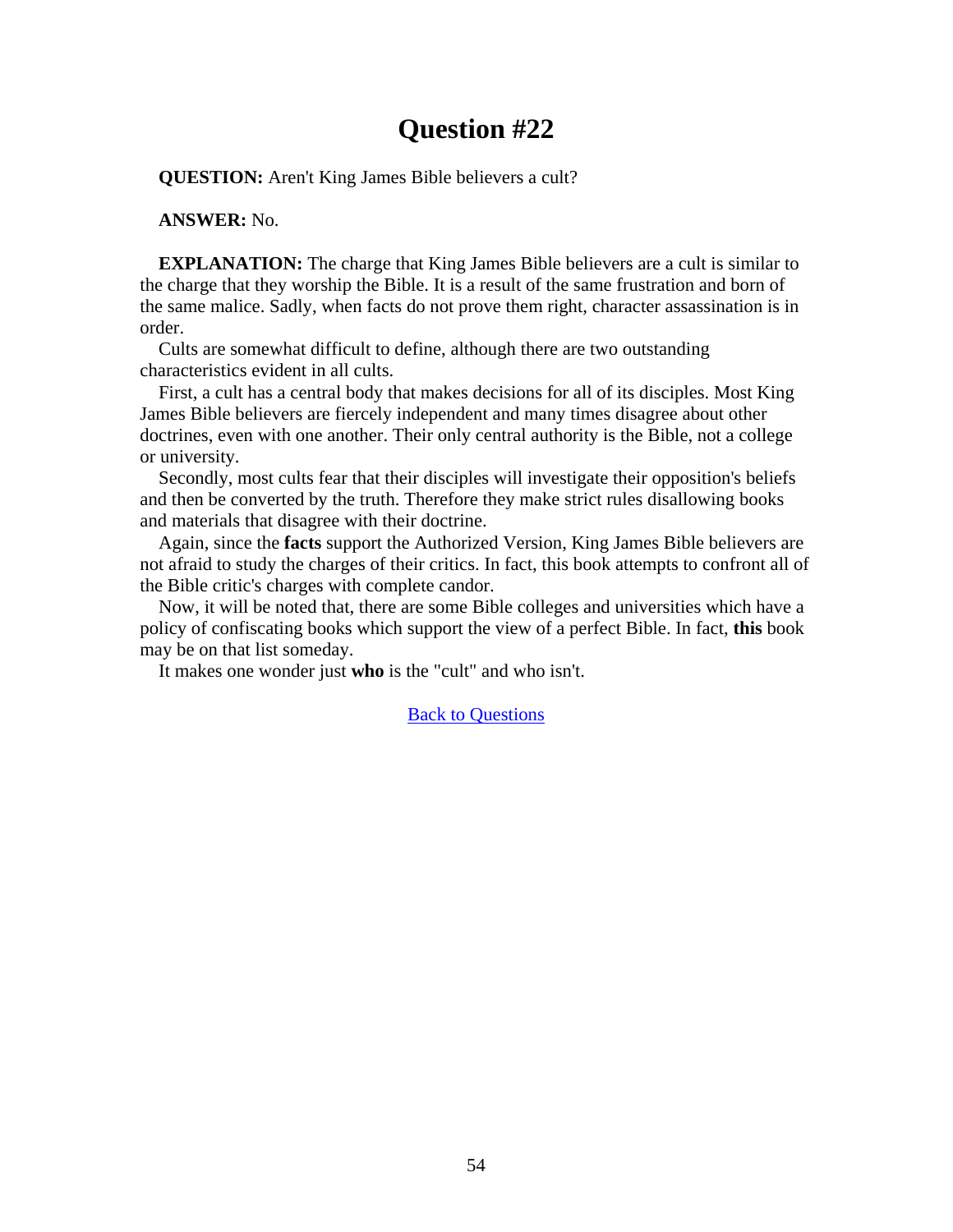**QUESTION:** Is it "heresy" to believe, that the King James Bible is perfect?

 **ANSWER:** No.

**EXPLANATION:** It is amusing yet appalling that a King James Bible believer, who **BELIEVES** the Bible to be inerrant, is called a "heretic" by people who **claim** to believe that the Bible is inerrant.

 "Heresy", according to Webster, is "an opinion or doctrine contrary to the truth or to generally accepted beliefs."

 It is "generally accepted" that the Bible is the perfect word of God. I have often told people, "I don't believe that the King James Bible is the inerrant word of God. I believe that the **BIBLE** is the inerrant word of God. But if you ask me to **give** you a copy of that Bible, I'll hand you a King James Bible."

 Critics of the King James Bible **believe** that the "Bible" is the inerrant word of God. BUT, ask them to **hand you a copy** of that inerrant Bible that they "believe" in, and you will find that **it doesn't exist anywhere on this earth!**

 We King James Bible believers simply believe what they CLAIM to believe. And for that we are called "heretics."

 Actually the "heretic" label is designed more to scare young adherents away from the inerrant Bible, than to honestly define the name callers feelings. It is hoped by the Bible critic that the fear of being labeled a "heretic" will discourage zealous Christians from **REALLY** believing what Bible critics **claim** to believe.

 In fact, if it is generally accepted by fundamentalists that "the Bible is the inerrant word of God" and the Bible critic can find a mistake in **every** Bible that you put in his hand, then... who really is the heretic?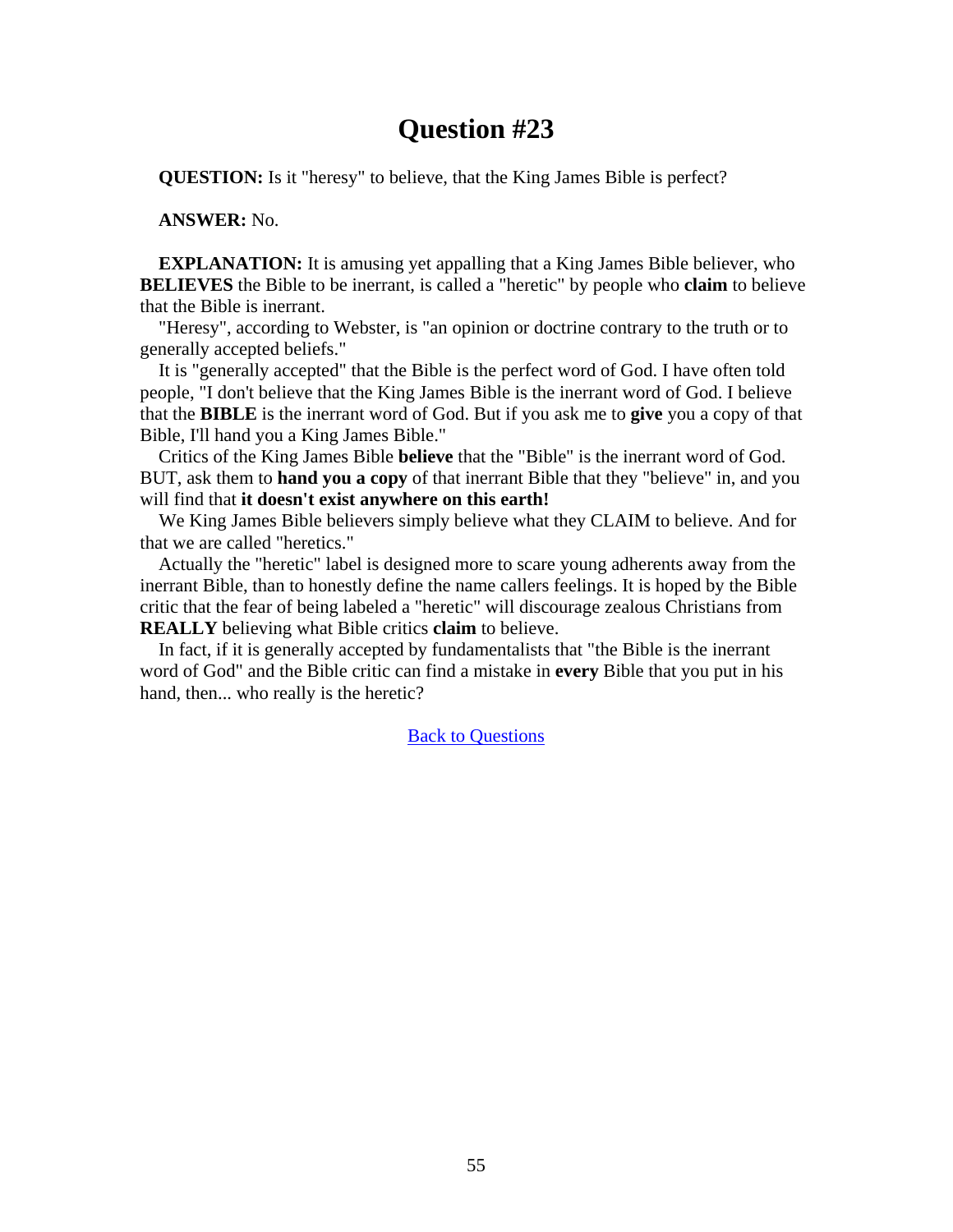**QUESTION:** Who was Dean Burgon?

**ANSWER:** He was an outstanding 19th century Bible scholar.

**EXPLANATION:** John William Burgon (1813-1888) was a man of tremendous intellect and ranks among men such a Lancelot Andrews (1555-1626) and Robert Dick Wilson (1856-1930) in scholarship. He became the Dean of Chichester and has since been known as "Dean" Burgon.

 Dr. Burgon was contemporary with Westcott and Hort. He was an advocate of the Textus Receptus and was the nemesis of Westcott and Hort's feeble arguments against it. He believed, unlike Westcott and Hort, in basing all conclusions on the solid foundation of **facts** rather than the **sand** of theory. He would leave no stone unturned in his quest for truth and no blow undelivered in his defense of it.

 His serious scholarship, quick wit and acid tongue drove Westcott and Hort and all other Alexandrian scholars from the field of battle. His arguments against the Alexandrian text and in favor of the last 12 verses of Mark and other questioned portions have proven to be as unanswerable by modem scholarship as they were to his contemporaries.

 Today his name is as synonymous with the defense of the King James Bible as the names of Hills, Fuller and Ruckman. He is not only known as a champion of the Authorized Bible, but his works are an example of what **honest, objective** and **thorough** scholarship can produce.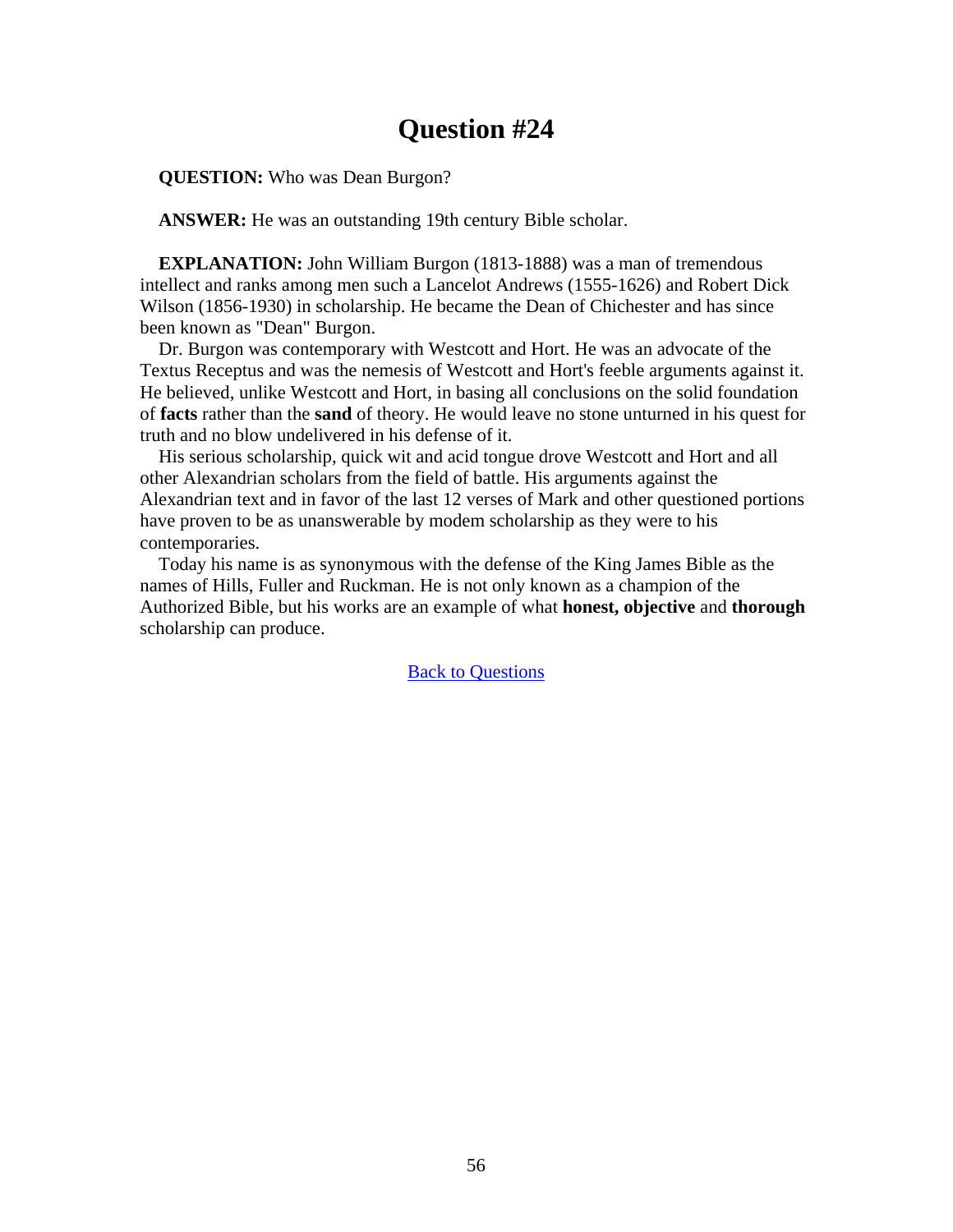**QUESTION:** What is the difference between a "Textus Receptus Man" and a "King James Man?"

 **ANSWER:** A "TR Man" gets his manuscripts from Antioch and his philosophy from Egypt.

 **EXPLANATION:** Under Question #8 concerning Alexandria and Antioch it was pointed out that we derive two things from each of these locations. We derive **manuscripts** and an **ideology** through which we judge those manuscripts.

 From Alexandria we receive corrupted manuscripts, tainted by the critical hand of Origen. We also receive an ideology that believes the Bible to be divine, but **not** perfect, not without error.

 From Antioch we receive the pure line of manuscripts culminating in what is known as the "Received Text" or Textus Receptus. We also receive the ideology that the Bible is not only Divine, but perfect, without error.

 1. **Most** Bible critics do not believe that the Bible is perfect (The Alexandrian Ideology). They usually also accept the Alexandrian manuscripts as superior to those of Antioch.

 2. A King James Bible believer accepts the Antiochian manuscripts or Textus Receptus as superior to the Alexandrian. They also accept the Antiochian Ideology in that they accept the Bible as infallible and do not believe it contains any errors or mistranslations and that it **cannot be improved.**

 3. A Textus Receptus man also accepts the Antiochian manuscripts or Textus Receptus as superior to the Alexandrian. But a Textus Receptus man accepts the Antiochian manuscripts yet he views them with the Alexandrian Ideology.

 He does not accept any translation as perfect and without error. He generally feels that the King James is the **best** translation but can be improved. He usually stumbles at Acts 12:4 and states that it is a mistranslation.

 This contradiction is **NOT** the result of a bad or dishonest heart so much as it is the result of a bad education. Most Textus Receptus men have been taught by others who have been deceived into accepting, **unconsciously,** the Alexandrian Ideology.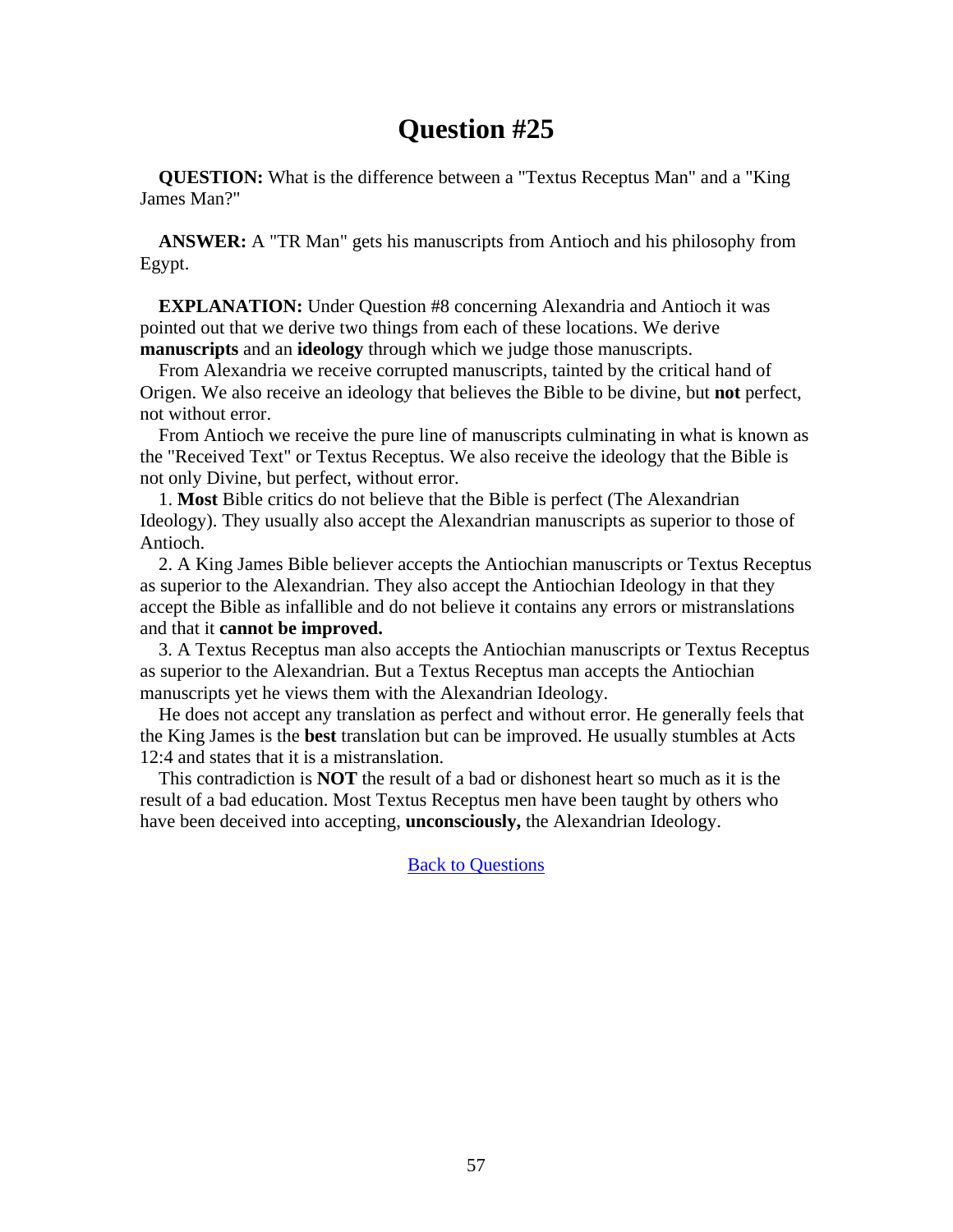**QUESTION:** Will a Bible college education clear up the controversy over the issue of a perfect Bible'?

 **ANSWER:** No. About ninety-nine out of one hundred times a Bible college education will either confuse or destroy a student's faith in the perfect Bible.

**EXPLANATION:** There are many benefits to a Bible college education. A student can learn invaluable lessons on pastoring and church planning. A student weak on doctrine can be grounded in his faith. Friendships and experiences from Bible college days will often last a life time.

 Unfortunately, faith that God has a perfect Bible is more often than not a **victim** of Bible college education rather than a beneficiary. The reason is simple. Most Bible colleges are staffed by very well meaning men, many who do indeed love the Lord, who are victims of Alexandrian teaching.

 Others, though set right about the proper manuscript family are still unconsciously afflicted with a faith in the Bible that is weakened by the Alexandrian Ideology. They cannot mentally accept the belief that the Bible, **the one in their hand,** is truly perfect.

 Sometimes, even schools which advertise that they are "King James Only" or "Textus Receptus Only" are still afflicted with this malady. Thus, a student will find himself confused when he hears his Bible **corrected** in a college that claims to accept the Bible as perfect. Most often, he will succumb to the diatribe and also become a critic of the perfect Bible. If he does not accept the school's position he will usually be branded as a "fanatic" and ostracized and sometimes even dismissed.

 This does not mean that a Bible college education does not have its advantages. It **does** mean however that a Bible college education seldom strengthens a student's faith that the Bible is perfect.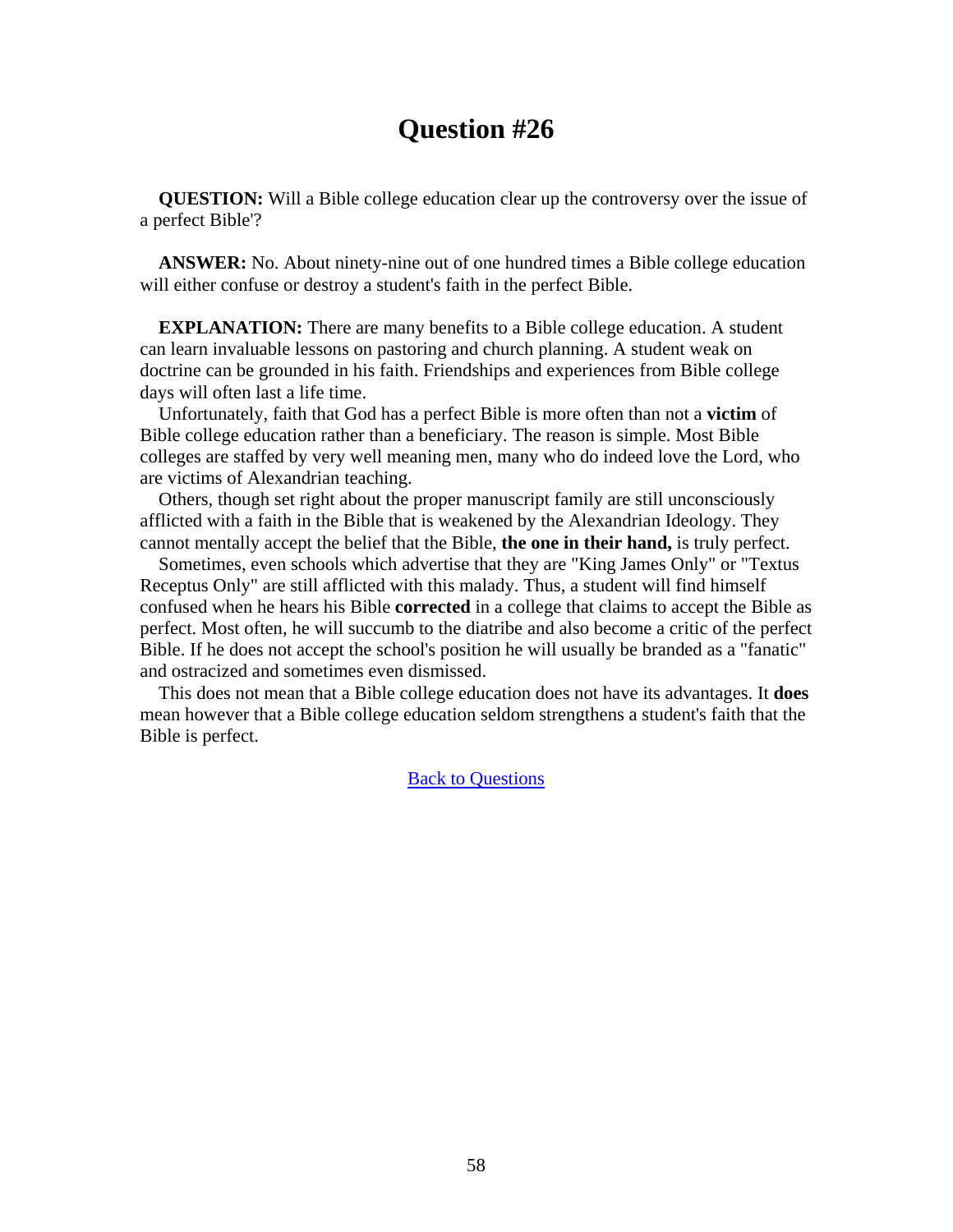**QUESTION:** Do Christians and Preachers who use other bibles "hate God?"

 **ANSWER:** No, although some may abhor the thought of being in subjection to "a Book."

 **EXPLANATION:** In Mark 9:38-41 we find the disciples upset with someone who did not "follow " them. Yet the Lord told them to leave the man alone.

 God desires worship and love from His creatures. There are many preachers who, as Bible college students were misled concerning the King James Bible. They may very well love Jesus Christ but through ignorance or deceit use the wrong bible. They certainly do **not** "hate God".

 It has been found however that someone who loves the Lord and uses the wrong bible must one day face the Bible issue and make a choice between right and wrong. If they chose "right" their faith is strengthened and they will cease to use other bibles and usually cease to attempt to "correct" the Bible while reading or preaching.

 Some however, upon reaching the point of decision, rebel at the thought that their "Alma Mater" could be wrong. They would sooner believe that the Bible is wrong. One preacher was heard to say, "I accept the teaching that the King James Bible is perfect, but I can't **stand** for it because my 'Alma Mater' doesn't take that stand."

 Sometimes they weigh the damage to their prestige amongst their peers and feel that they cannot afford to take a stand for God's perfect Bible. One can imagine the financial damage a college professor might experience if he took an Antiochian stand in an Alexandrian school.

 Unfortunately, you cannot serve God **and** mammon. Therefore, one who for whatever reason rejects the teaching that the Bible is perfect in English usually becomes antagonistic toward those who disagree with him. Usually, his contempt is generated more as a defensive measure than intellectual conviction. **But he dare not let you know this.**

 It can happen that a Christian simply refuses to be in subjection to what he considers a mere book. He rejects the authority of Scripture **in his life.** It must be remembered that the Pharisees hated Jesus because He spoke as one with **authority** (Matthew 7:29) and **not** as the scholars of His day.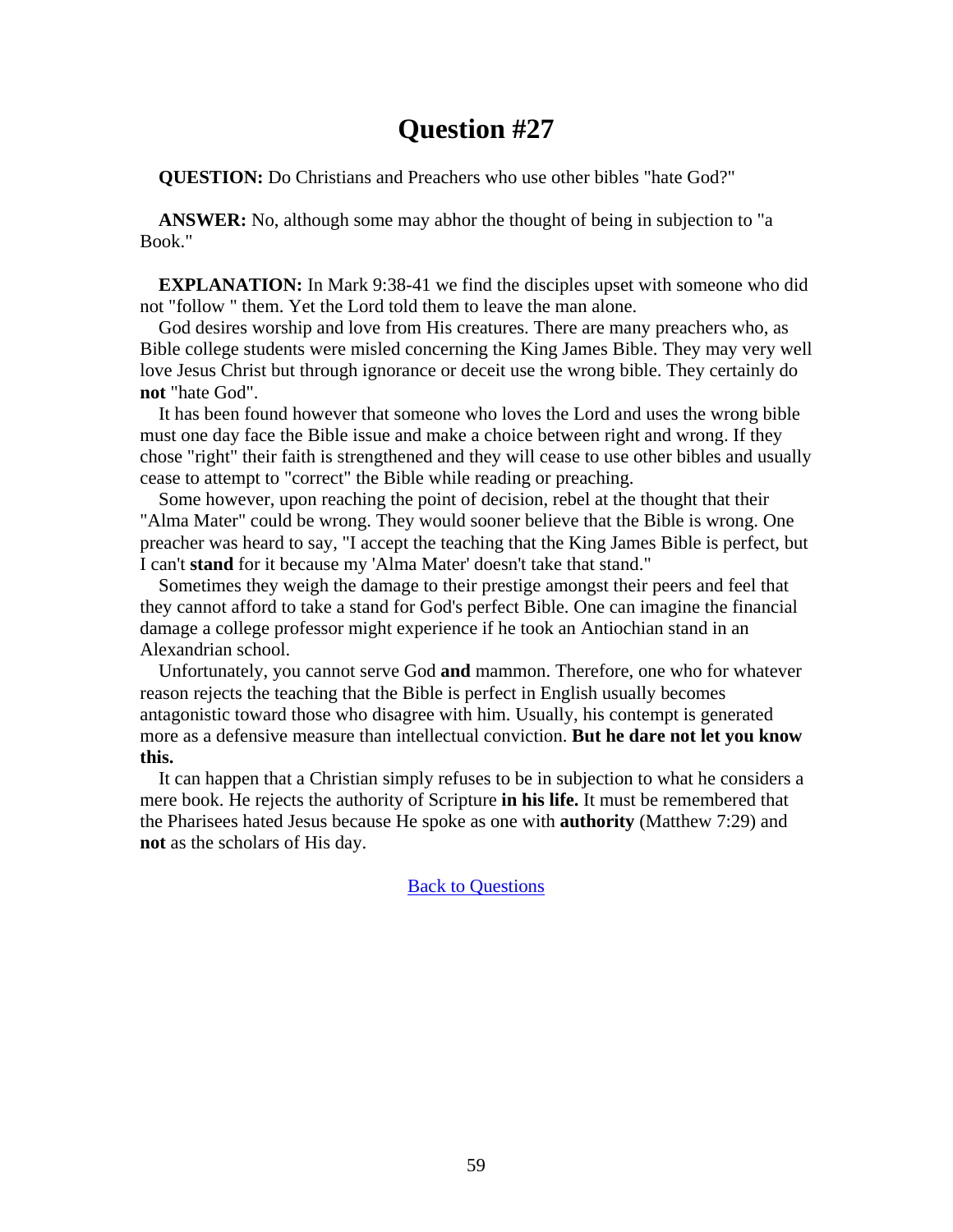**QUESTION:** Is the King James Bible inspired or preserved?

 **ANSWER:** The original autographs were **inspired.** The King James Bible is those same autographs **preserved** up to today.

 **EXPLANATION:** The best way to **simply** describe inspiration and preservation of the Bible is as follows:

 **Inspiration** is when God takes a **blank** piece of paper (papyrus, vellum, etc.) and uses men to write His words.

 **Preservation** is when God takes those words **already written** and uses men to preserve them to today.

 **Both** of these actions are **DIVINE** and are assured by God as recorded in Psalm 12:6, 7.

 6 *"The words of the LORD are pure words: as silver tried in a furnace of earth, purified seven times.* 

7 *Thou shalt keep them, 0 LORD, thou shalt preserve them from this generation for ever."*

 In Psalm 12:6 God assures us that His originals are perfect. Even though penned by fallible men with the heinous sins of; murder (Moses and David), adultery (David), idolatry (Solomon), and denial of the lord (Peter), God's words are untainted by the sins of the penmen.

 That the originals were inspired perfect in their entirety is an undisputed belief among fundamentalists today.

 **But** most fundamentalists argue that only the "originals" were perfect. They say that today we have nothing but copies and translations of those copies. They seem indignant at the thought that any "mere translation" should be considered a perfect copy of the originals. They claim that copies and translations are products of uninspired men and therefore must all contain mistakes.

 Fundamentalists clinging to this tenet are mislead. Their folly in accepting this erroneous teaching is fourfold.

 1. It is somewhat confusing and unexplainable that a person could claim that God could not use, sinful men to **preserve** His words when **all** fundamentalists believe that he used sinful men to write His **inspired** words. Certainly a God who had enough power to **inspire** His words would also have enough power to preserve them. I highly doubt that He has **lost** such ability over the years.

 2. Why would God inspire the originals and then lose them? Why give a **perfect** Bible to men like Peter, John, James, Andrew and company and not us? **They** had seen, heard, and touched the Lord (I John 1:1). We haven't! If anyone ever needed a **perfect** Bible it is us, nearly two thousand years separated from a Saviour we have **never seen!**

 Why did God inspire a perfect original if He didn't plan on preserving it? Couldn't He have afforded some error, in His originals just as some believe He has allowed some errors in today's Bible! Or do critics of God's perfect Bible believe that God was unable to **prevent** errors in the copies. It would seem like only half of a God who had the power to do one but not the other.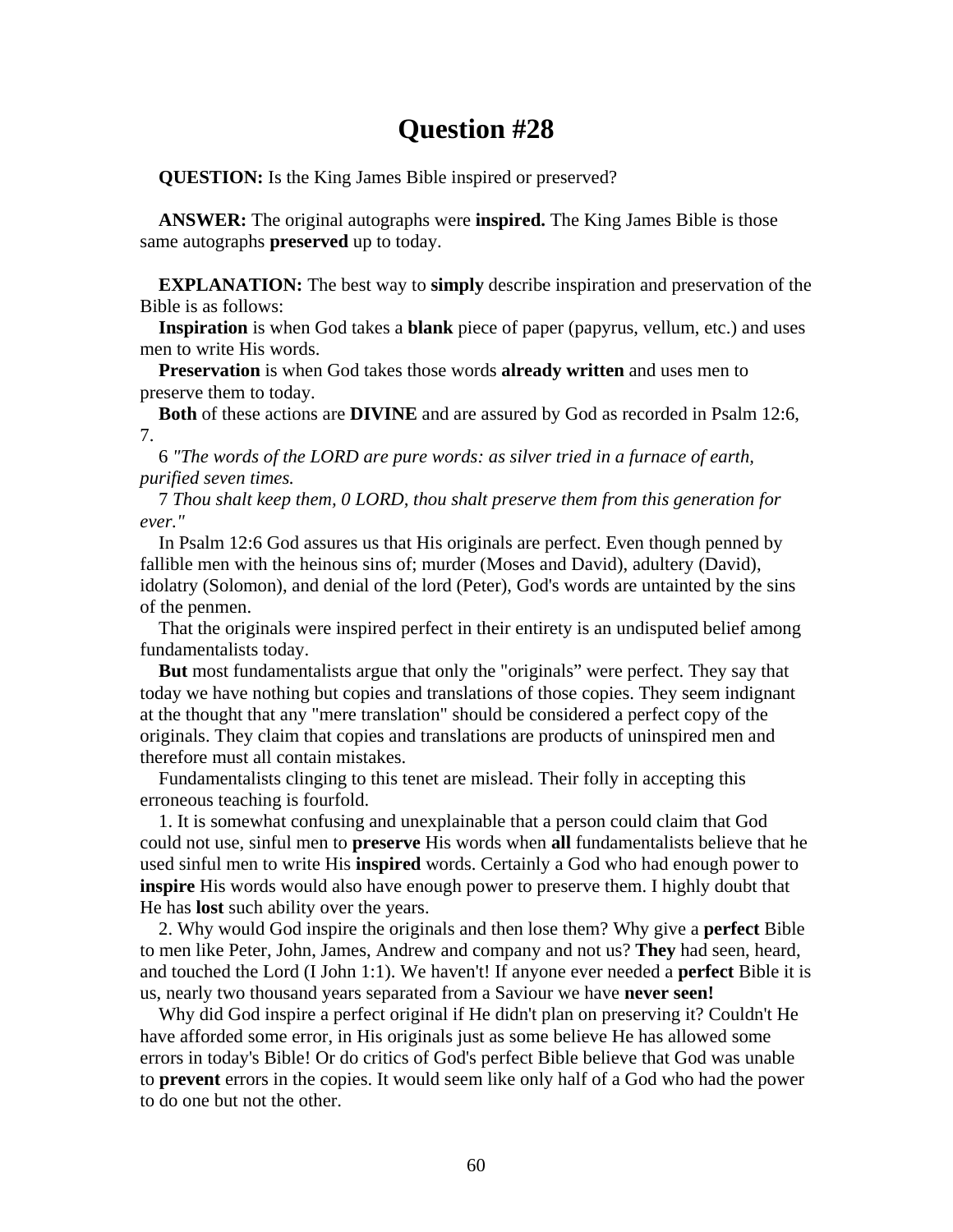3. It is a "convenient" faith which cannot be tested. In other words, it is rather safe to believe in a perfect set of originals which have been **LOST**. Since they are lost, no one can ever practically challenge such a belief. Adherents to such a shallow persuasion can rest safely in the fact that they will never be proven wrong since the evidence needed to prove them wrong (the "originals") is lost.

 But if they dare put the same faith in a Bible available today, they know that they will definitely be bloodied defending their faith.

 Thus, to believe in a perfect set of originals, but not to believe in a perfect English Bible, is to believe **nothing** at all.

 4. Regardless of their arguments against the doctrine of a **preserved perfect Bible,** such a fact as much guaranteed by Scripture as the bodily return of Jesus Christ (Acts 1:8).

 Psalm 12:7 plainly states, thou shalt keep them, O LORD, thou shalt preserve them from this generation for ever."

 Thus we have **God** promising to **preserve** the same words that He **inspired.** Not too much of a feat to overwhelm such an omnipotent Being.

 The fearful fundamentalist launches two attacks on the Scriptural teaching found in Psalm 12:7.

 1. They claim, "Verse 7 is talking about the Jews, not the Bible." Then to add credence to their claim they rush out and publish a translation that says just that in Psalm 12:7. Let's look at this verse in the New International Version.

"O LORD, you will keep **us** safe and protect **us** from such people forever."

 This is an irresponsible and dishonest translation. The Hebrew word "shamar" meaning "to keep" which the New International Version translators render "you will keep **us**" is found in the future second person singular "thou shalt keep" and is directed to the **THIRD** person plural "them" and **NOT** the **first** person plural "us" as the New International Version translators rendered it. Thus we see it is the King James, God's perfect, preserved Bible which has **accurately** preserved the reading of the originals, **not** the unreliable New International Version.

 Psalm 12:7 is **not** God's promise to preserve the Jews, a promise which flourishes elsewhere in Scripture. It is God's promise to preserve His words, and is a direct reference to those words as described in Psalm 12:6.

 2. Oftimes a Christian, whose faith is too weak to accept the literal truth of Psalm 12:6, 7, will piously quote Psalm 119:89.

 "For ever, O LORD, thy word is settled in heaven." Then they will state that God actually meant that He preserved His perfect Bible in **Heaven,** not on Earth. And they say this with a straight face! This escape to a house of straw is embarrassingly humorous.

 First, it is foolish for anyone to believe that God inspired a perfect original **on earth** so that He could have it brought to Heaven. Is **that** supposed to be the reason that He wrote the originals? The answer is embarrassingly simple. The **Bible** is addressed to **man,** not God. God did not write a perfect book directed to **man** and then put it in a library in Heaven where man cannot benefit from its existence. Again we ask, "What good to us, **here** and **now,** is a perfect book locked up out of reach in Heaven?"

 Secondly, Psalm 12:6 makes reference to His words being on **earth.** To preserve them somewhere other than on earth is not to preserve them at all. So we see then that God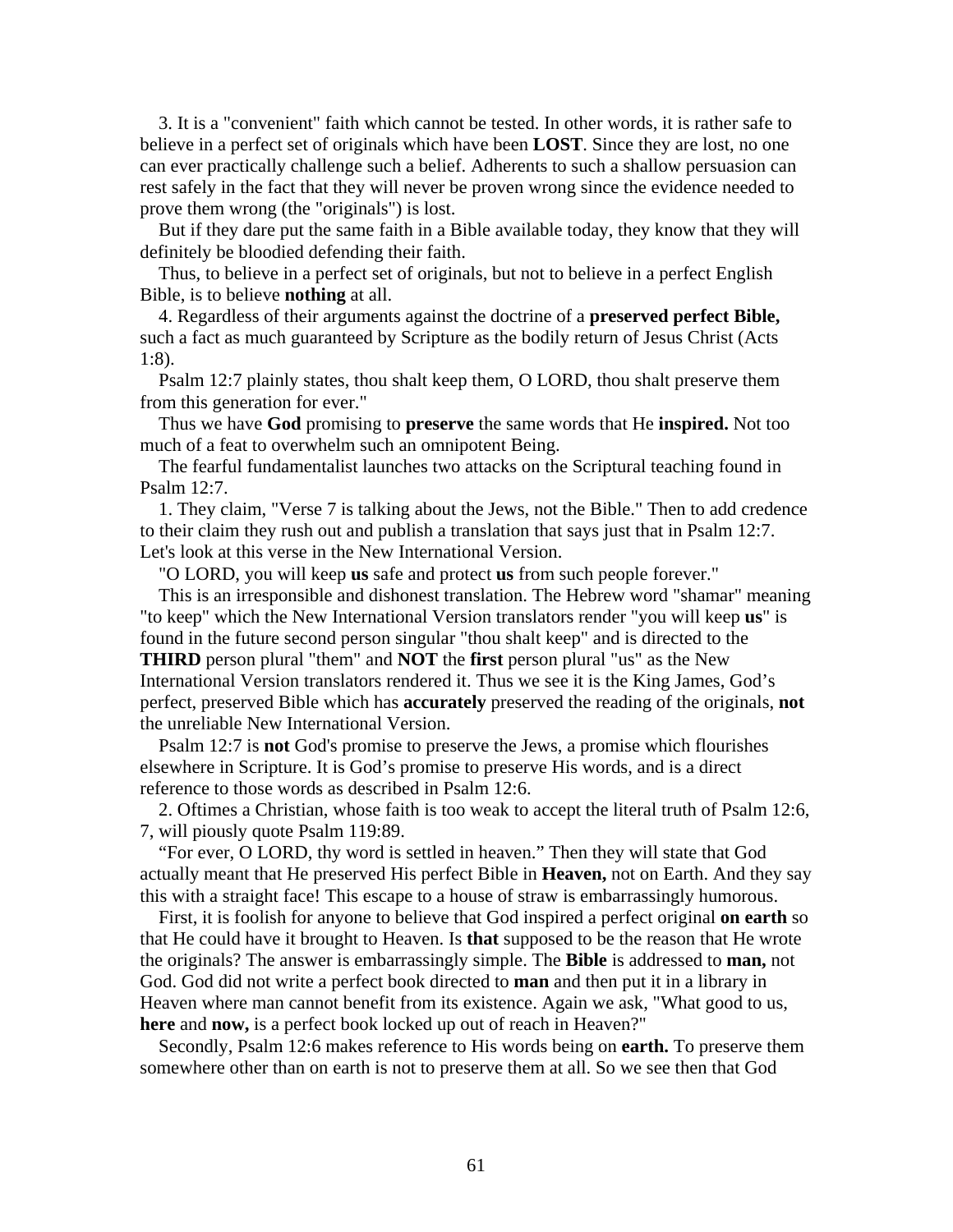**inspired** the originals perfectly. Then over the centuries He has **preserved** those same word today. They are found in the Authorized Version.

#### *ADDITIONAL NOTE:*

 In the area of "inspired translations" it might be noted that the double truth of Genesis 22:8 which in a King James Bible is plainly revealed as a prophetic reference to Jesus Christ, is lost in such weak translations as the New King James, the New International Version, and the New American Standard Version.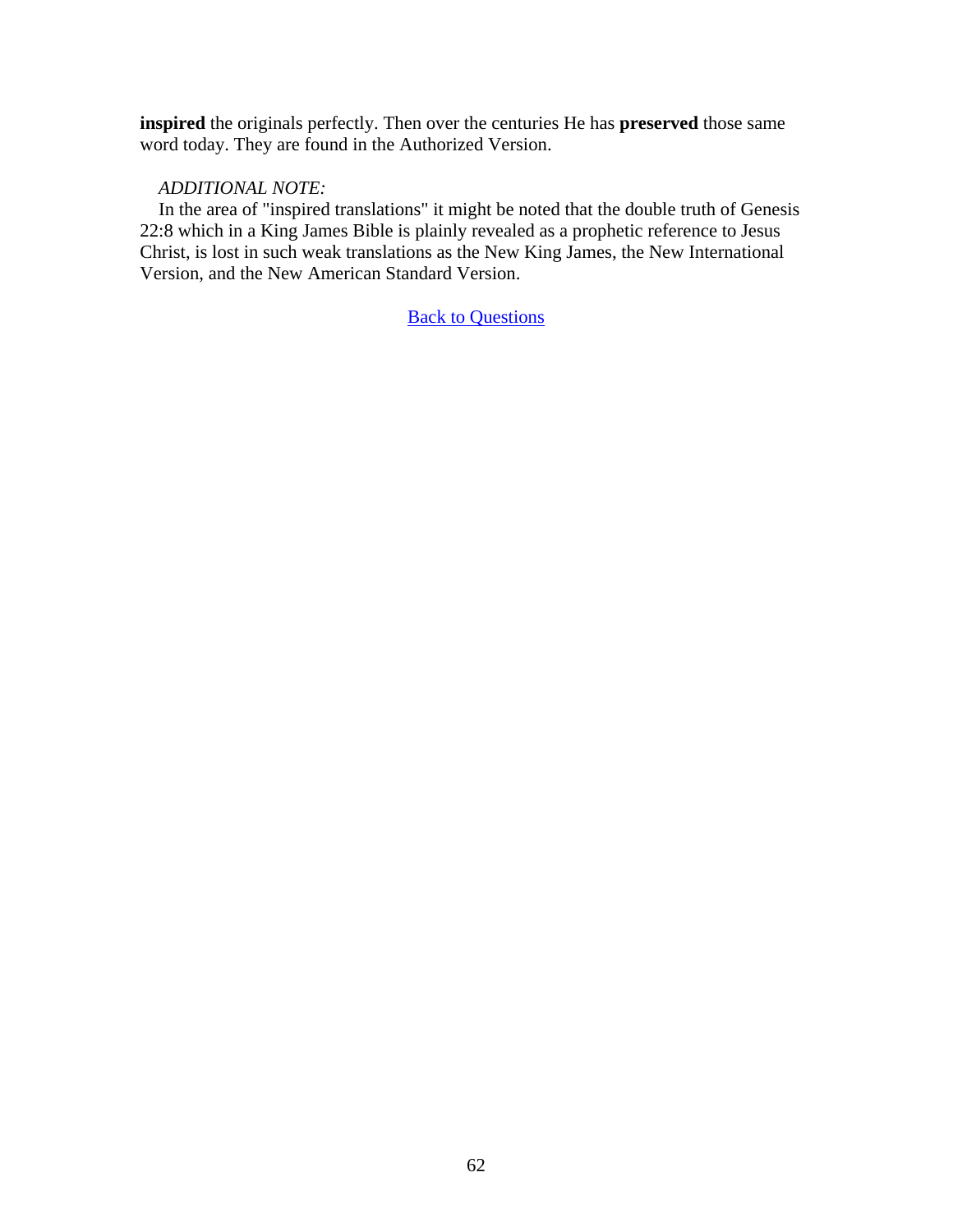**QUESTION:** Can a translation be inspired?

**ANSWER:** Yes, God has inspired several.

**EXPLANATION:** In the Book of Genesis, chapters 42-45, we have the record of Joseph's reunion with his brethren. That Joseph spoke Egyptian instead of Hebrew is evident by Genesis 42:23.

 *"And they knew not that Joseph understood them; for he spake unto them by an interpreter."*

 It is, of course, an accepted fact that no translation can be "word perfect". Therefore we know that the Hebrew **translation** of Joseph's Egyptian statements as found in the Old Testament manuscripts cannot be an exact word for word copy. We are left with quite a dilemma. **WHOM** did God inspire? Did He inspire Joseph's Egyptian statements, the Egyptian interpreter's verbal translation, or Moses' written translation as found in the Hebrew of the Old Testament?

 If God inspired Joseph, was his "original" statement marred by his Egyptian interpreter, or by Moses' translation? Or did God inspire Moses to pen an "inspired translation" which would fly in the face of many Fundamentalist's charges of "progressive inspiration?"

 This same question arises in Exodus chapters 4-14 in Moses' contest with Pharaoh. Moses, though speaking for **God** to an Egyptian king in the king's native Egyptian tongue, translates both his **and** Pharaoh's statements into Hebrew when he records the account in writing. Which did God inspire? The verbal statement made in Egyptian, a copy of which NO ONE ON EARTH HAS? Or did He inspire Moses' Hebrew translation?

The problem of inspired translations refuses to go away.

 In Acts 22 Paul speaks to his Jewish tormentors in the Hebrew language (Acts 21:40, 22:2). The testimony found in verses 1 through 21 is all given orally in Hebrew. Yet there is **NO** manuscript extant of Acts 22 which records Paul's statement in Hebrew. Luke wrote it all out in Greek. Which did God inspire? Paul's verbal statement or Luke's "progressive inspiration"?

The answer is simple and is found in II Timothy 3:16.

 *"All scripture is given by inspiration of God, and is profitable for doctrine, for reproof, for correction, for instruction in righteousness."*

 The word "scripture" by its very root, "script" is a term for **written** words. Therefore, we can rest assured that the various translations (there are **more** than the few I have pointed out) we have in our Bible are the **inspired** words of God. If a fundamentalist chooses not to believe in inspired translations, he will have to do it **contrary** to the Bible **practice.**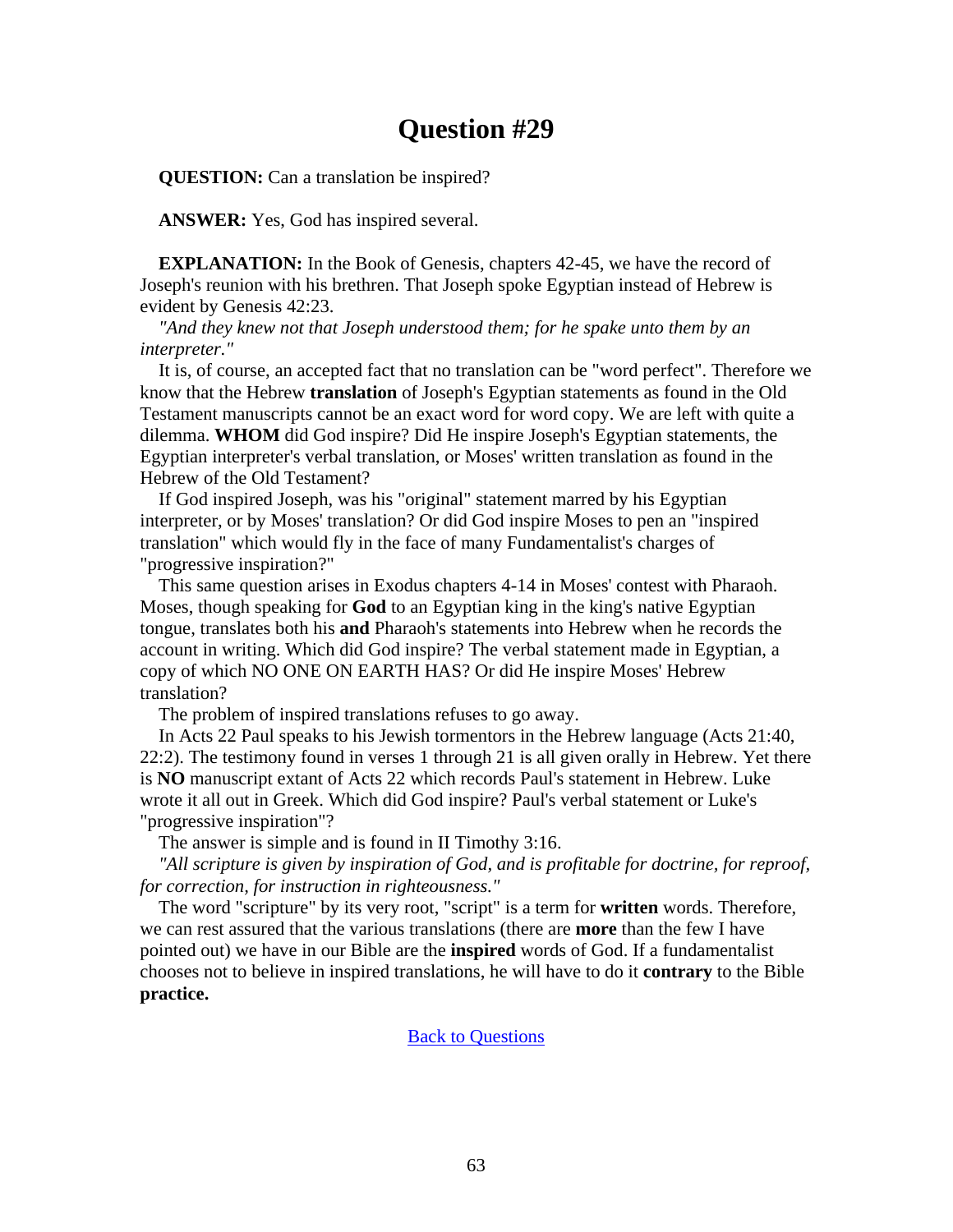**QUESTION:** The King James Bible is a mere translation from Greek to English. A translation can't be as good as the originals, can it?

**ANSWER:** A translation cannot only be "as good" as the originals, but better.

**EXPLANATION:** There are three "translations" spoken of in the Bible. In all three cases, the translation referred to is better than the original. Since we accept the Bible as our **final** authority in all matters of faith and **practice, ITS** "practice" will have more authority than any "mere human" opinion.

1. The first translation mentioned in scripture is found in II Samuel 3:7-10.

 7 *"And Saul had a concubine, whose name was Rizpah, the daughter of Aiah: and Ishbosheth said to Abner, Wherefore hast thou gone in unto my father's concubine?* 

8 *Then was Abner very wroth for the words of Ish-bosheth, and said, Am I a dog's head, which against Judah do shew kindness this day unto the house of Saul thy father, to his brethren, and to his friends, and have not delivered thee into the hand of David, that thou chargest me to day with a fault concerning this woman?* 

9 *So do God to Abner, and more also, except, as the LORD hath sworn to David, even so I do to him;* 

10 *To translate the kingdom from the house of Saul, and to set up the throne of David over Israel and over Judah, from Dan even to Beersheba."*

 After the death of King Saul in I Samuel 31, Abner, who had been the captain of Saul's army installed Ishbosheth as King instead of David. (II Samuel 12:8,9)

 Later Ishbosheth and Abner had a falling out. Abner, in anger, announces to Ishbosheth that he is going to "translate" the Kingdom of Israel from Ishbosheth to David..

 It is obvious by Abner's statement of II Samuel 3:9 that the LORD **wanted** David to be king over all twelve tribes of Israel. Therefore the "translation" of the kingdom of Israel to David was **BETTER** than the "original" state which has a split kingdom with David rightly ruling over one portion and Ishbosheth wrongly ruling over the other section. (Remember the law of first mentions.)

2. The second translation spoken of in scripture is found in Colossians 1:13.

 *"Who hath delivered us from the power of darkness, and hath translated us into the kingdom of his dear Son:"*

 Here the "translation" spoken of is the conversion of a lost sinner to a new life in Jesus Christ. No one in their right mind could even **pretend** that this translation is not a massive improvement over the "original" condition.

3. The third translation found in the Bible is located in Hebrews 11:5.

 *"By faith Enoch was translated that he should not see death; and was not found, because God had translated him: for before his translation he had this testimony, that he pleased God."*

 The word "translate" only appears five times in scripture. Once in II Samuel, once in Colossians and the remaining three times here in Hebrews 11:5.

 A Christian with even a shallow knowledge of the Bible is familiar with the story of Enoch from Genesis 5. Enoch walked with God and is known to have pleased God. He was a prophet (Judges 14) and a man of faith. God saw fit to **physically** take Enoch to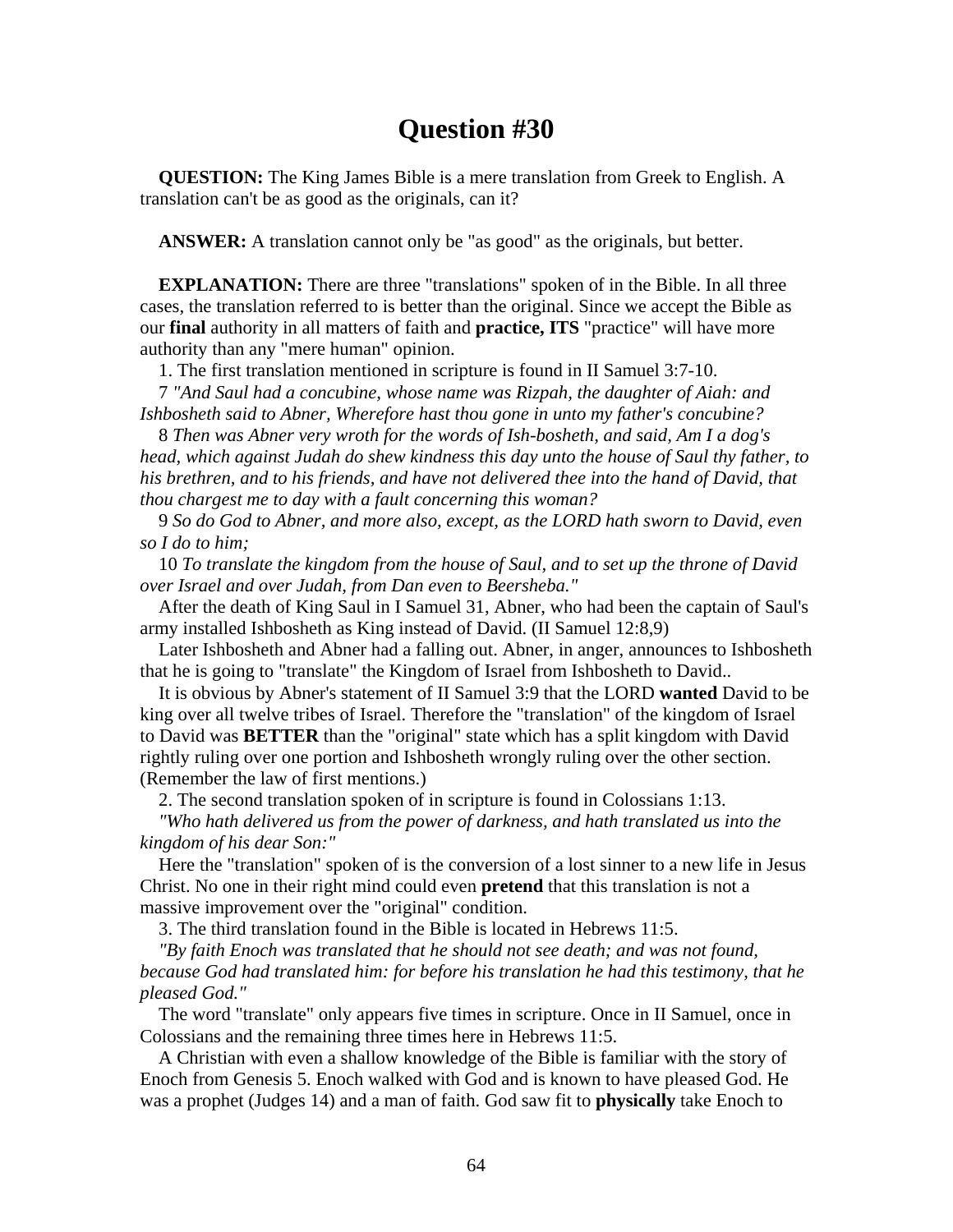heaven so that he would not have to experience death. This individual action is a miniature version of what Christians call "The Rapture," mentioned in I Corinthians 15, I Thessalonians 4, Titus 2 and various other places in the Bible. Since the word "Rapture" appears nowhere in scripture a more proper name for this future occurrence might be "The Blessed Hope" (Titus) or "The Catching Up" (I Thessalonians) of "Our Translation" (Hebrews).

 It is obvious that Enoch's translation was an improvement over his "original" condition.

 Thus we see that every translation mentioned in our **final authority** in **all matters** is an improvement over the original.

 If you are a simple Bible believer you will have no trouble accepting this. If you worship education or just hate to be wrong you will reject this Bible fact as easily as you have rejected **every** Bible fact that you couldn't agree with.

 It should be noted here that the perplexed translators of both the New American Standard Version and the New International Version, when faced with this **glaring** contradiction of their own personal prejudice, could not bring themselves to allow the word "translation" in any of the above mentioned passages.

Which will **you** follow, the Bible or men?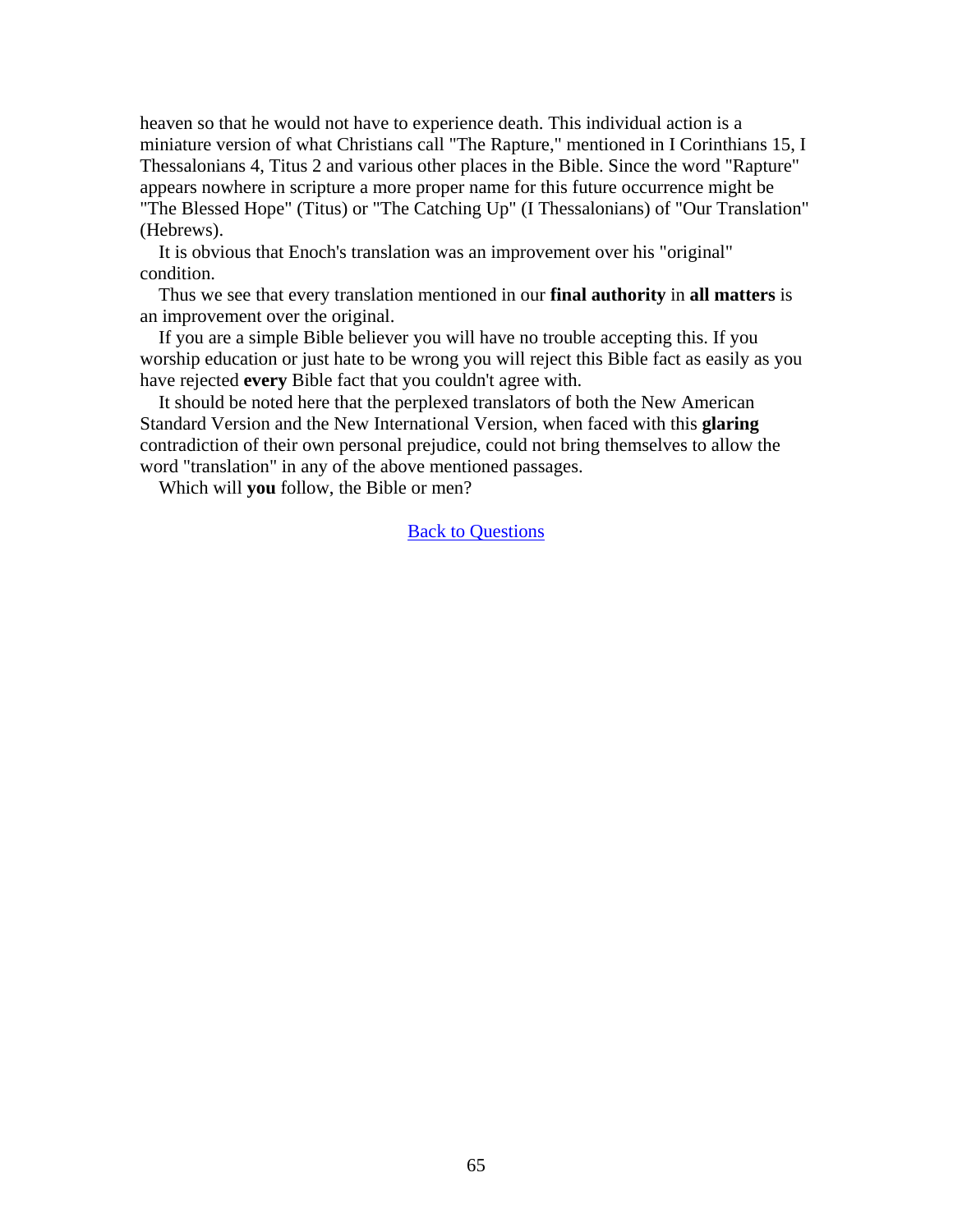**QUESTION:** I can still find the fundamentals in other bibles. So how can they be bad?

 **ANSWER:** Any fundamental found in any version is found purer or more frequently in the King James Bible thus making the King James Bible the best of the field.

**EXPLANATION:** Most people who claim to be able to find the fundamentals in other versions forget that the very fundamentals which they claim to be able to find, were originally taught them from a King James Bible.

 Following are just a few doctrines which can be **found** in other versions but found in a **weaker** state than in the King James Bible. (The versions mentioned are used as a crosssection of versions available and do not necessarily include or exclude others.)

 1. The deity of Christ is watered down in Acts 3:13,26, 4:27,30 in the New King James Version, the New International Version and New American Standard Version where Jesus is called God's "servant" instead of God's "Son."

 2. The doctrine of Hell is watered down in Luke 16:23 in the New King James Version and New American Standard Version where they transliterate "Hades" instead of translating it as "Hell."

 3. The salvation of the Ethiopian eunuch is eliminated in the New International Version and New American Standard Version where Acts 8:37 is removed from the text.

 4. The Ascension of Jesus Christ is left out of Luke 24:51 in a New American Standard Version.

 5. The virgin birth of Jesus is denied in the New International Version and New American Standard Version in Luke 2:33 where Joseph is called Jesus' father.

 6. The doctrine of the Trinity is either removed or questioned in I John 5:7 where the New American Standard Version and New International Version remove the verse and then split verse 6 and manufacture a false verse 7 and in the New King James Version where a note casts doubt on its authenticity.

 These are just a **few** corruptions in the texts of today's modern versions. It is not an exhaustive list by any means.

 It may be stated that such criticism of other bibles is "nit-picking". But, let it be remembered that, if you can find a particular doctrine in a modern bible, let's say, 200 times and you can find the **same** doctrine **more** times in the King James, then the King James is stronger.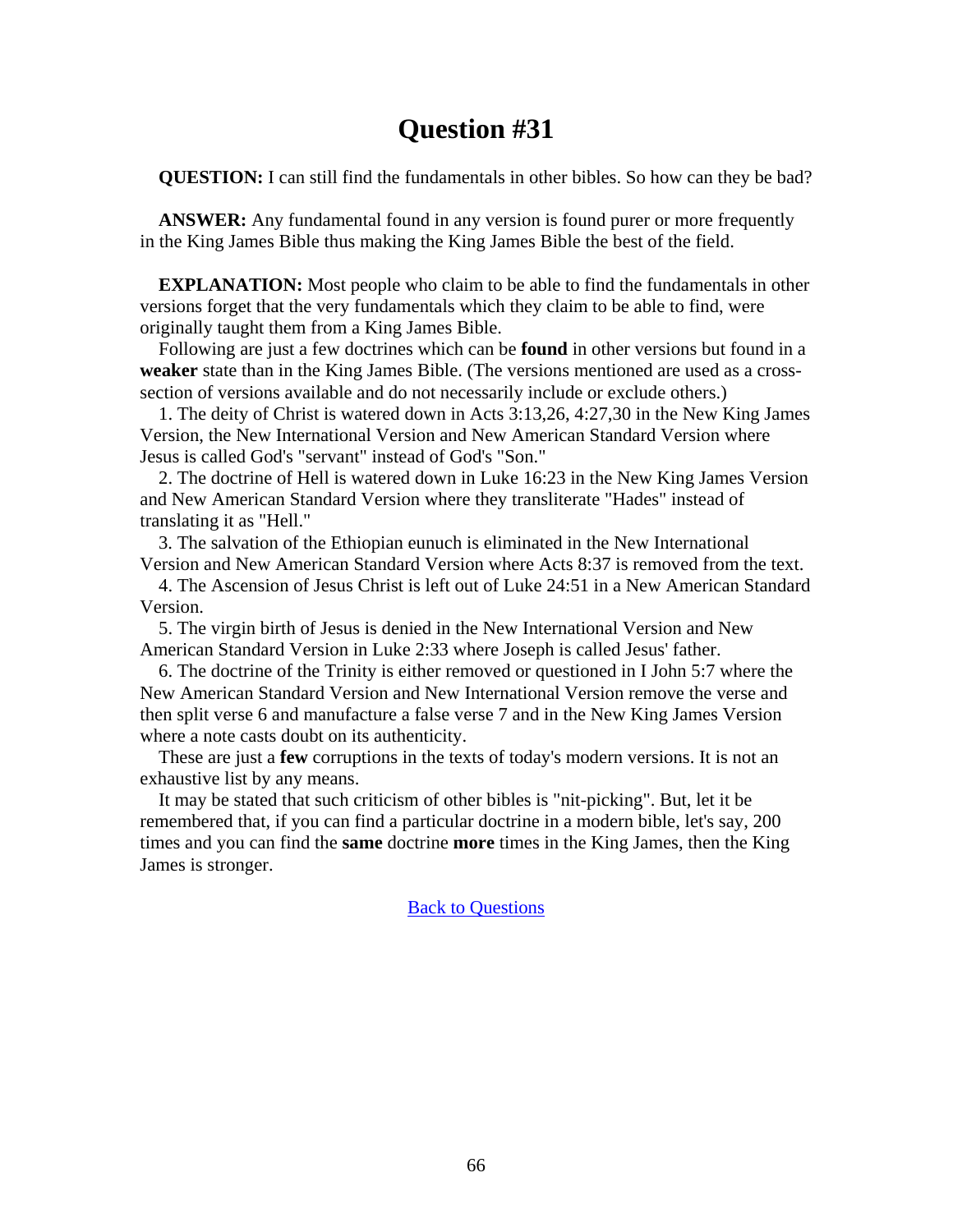**QUESTION:** If the King James is really perfect, how can so many preachers and scholars be wrong about it?

**ANSWER:** The majority is ALWAYS wrong.

 **EXPLANATION:** In Matthew 7:13, 14 Jesus points out a great Bible truth. The **majority** of the population will **not** get saved.

 *"Enter ye in at the strait gate: for wide is the gate, and broad is the way, that leadeth to destruction, and many there be which go in thereat:* 

 *Because strait is the gate, and narrow is the way, which leadeth unto life, and few there be that find it."*

 This passage teaches us that the majority of people on the earth at any given time will **wrongly** reject Christ and go to Hell.

 Even a casual look at the Bible will show that the majority is always going to be wrong.

The **majority** of people rejected Noah's preaching and died in the flood.

The **majority** of people perished in Sodom and Gomorrah.

The **majority** of Israel worshipped Aaron's calf in Exodus 32.

The **majority** of Israel rejected the ministry of the prophets such as Jeremiah.

The **majority** of people rejected Jesus Christ during His earthly ministry.

The **majority** of people alive today reject Jesus Christ as the Saviour of the world.

 It would seem that throughout history, it has always been a small group of people who have had a heart soft enough to accept God's revealed truth.

 The fact that the majority of Bible "scholars" and preachers reject the King James Bible is entirely scriptural. And **WRONG.**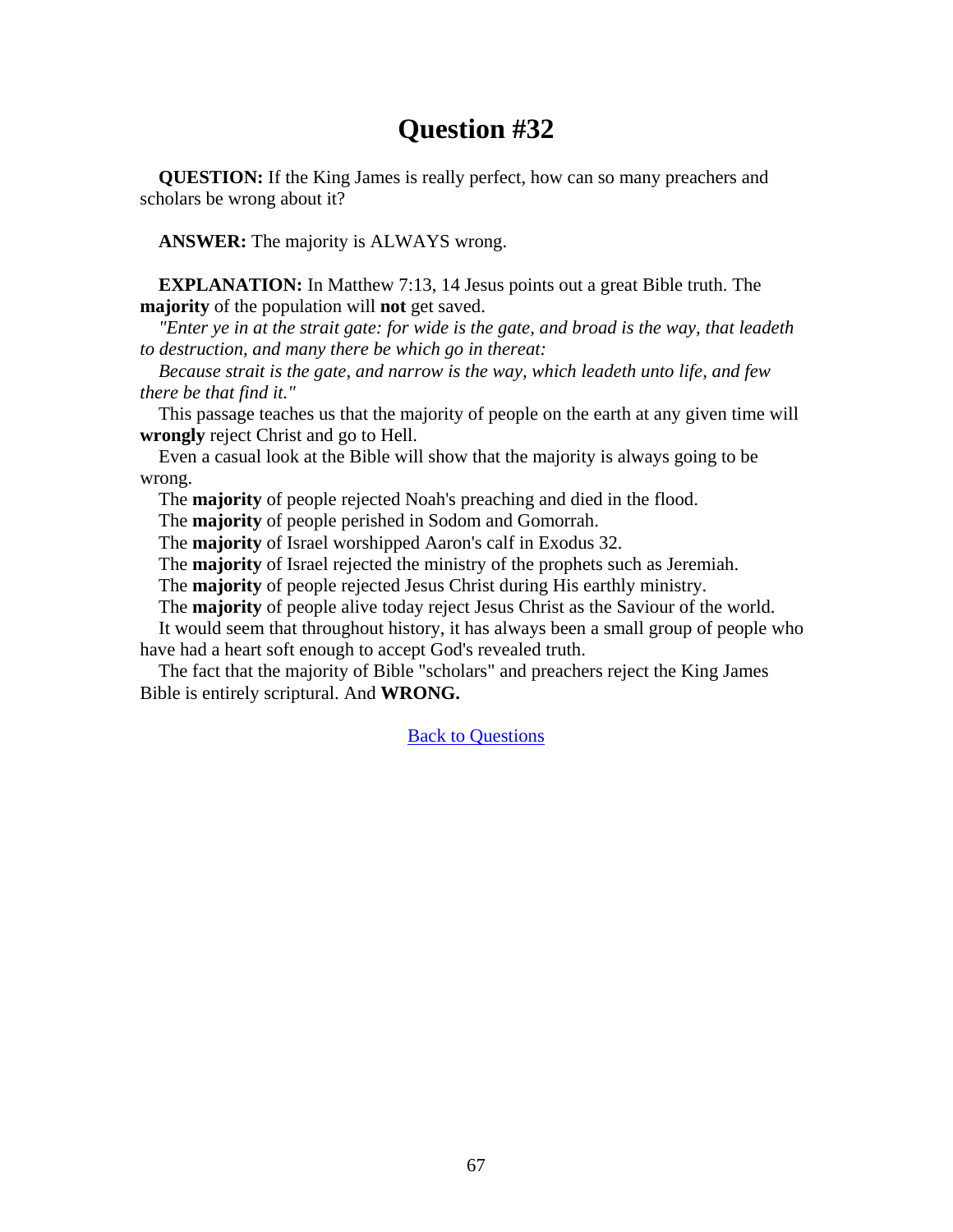**QUESTION:** Isn't the Holy Spirit incorrectly called "it" in Romans 8:26 in the King James Bible'?

 **ANSWER:** No. There is nothing wrong with the translation of "pneuma" in Roman  $8:26.$ 

 **EXPLANATION:** The refutation of this popular though feeble charge against the integrity of the Bible comes from three sources. First, the Greek language itself, secondly, the hypocrisy of Bible critics and thirdly, from Jesus Christ Himself. (Since the Bible is our final authority in all matters of **faith** and **practice,** His testimony **should** hold considerable influence.)

 First, the word translated "itself" in Romans 8:26 is "pneuma" which means "spirit." (Since the "spirit" is like air (Genesis 1:7, John 3:8) we use the word "pneumatic" to describe things that are air operated.) In Greek every word has its own distinct gender, masculine, feminine or neuter. Masculine gender is denoted by the article "o," feminine by "a," and neuter by "to." The word for spirit, "pneuma" is **neuter,** a fact which is known to even first year Greek language students. Thus, the King James Bible **correctly** translates pneuma "itself" because it would be grammatically incorrect to translate it "himself" as many of today's inferior translations do. Since critics of the King James Bible like to deride it for pretended "mistranslations" of the Greek, it seems hypocritical indeed to criticize it here for properly translating the Greek. Then to add insult to ignorance they laud other versions such as the New American Standard Version, New International Version, and New King James Version which INCORRECTLY render pneuma as "himself."

 Secondly, in adding to their hypocrisy and exposing their disdain for God's Bible, these same critics, who become indignant at the Holy Spirit being called "it" in Romans 8 in a King James Bible, will promote translations such its the New American Standard Version and the New International Version which call God a "What " in Acts 17:23. The Authorized Version correctly renders it "Whom."

 Thirdly, and most convincingly, is a statement that Jesus Christ makes in John chapter 4 while dealing with the woman at the well.

 Jesus, completely unintimidated by twentieth century scholarship, doesn't hesitate to say to the woman in verse 22, "Ye worship ye know not what: we know **what** we worship: for salvation is of the Jews."

 To whom is Jesus referring to by the word "what?" The next verse defines His statement perfectly.

 "But the hour cometh, and now is, when the true worshipers shall worship **the Father** in spirit and in truth: for the Father seeketh such to worship him."

 Thus we see that Jesus finds referring to His own Father as "what" in verse 22 a **nonissue.** While the mighty mice of twentieth century scholarship would translate an entirely new version over it. Even though they, in their own casual conversation, find no offense in referring to the Holy Spirit in the neuter.

Which will **you** follow'?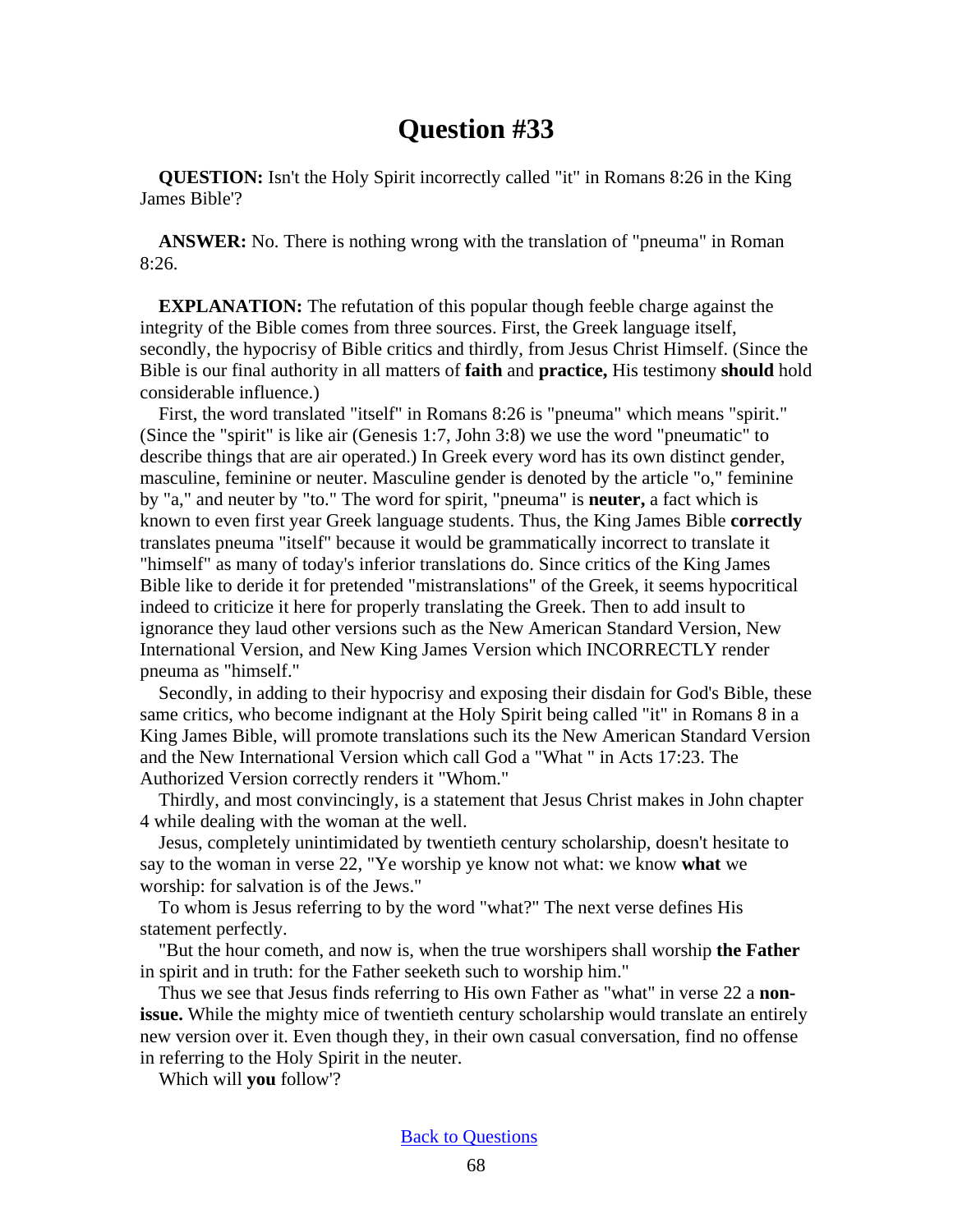**QUESTION:** Didn't the King James Bible when first printed contain the Apocrypha?

**ANSWER:** Yes.

 **EXPLANATION:** Many critics of the perfect Bible like to point out that the original King James had the Apocrypha in it as though that fact compromises its integrity. But several things must be examined to get the factual picture.

 First, in the days in which our Bible was translated, the Apocrypha was accepted reading based on its **historical** value, though not accepted as Scripture by anyone outside of' the Catholic church. The King James translators therefore placed it **between** the Old and New Testaments for its historical benefit to its readers. They did **not** integrate it into the Old Testament text as do the corrupt Alexandrian manuscripts.

 That they rejected the Apocrypha as divine is very obvious by the seven reasons which they gave for not incorporating it into the text. They are as follows:

 1. Not one of them is in the Hebrew language, which was alone used by the inspired historians and poets of the Old Testament.

2. Not one of the writers lays any claim to inspiration.

 3. These books were never acknowledged as sacred Scriptures by the Jewish Church, and therefore were never sanctioned by our Lord.

 4. They were not allowed a place among the sacred books, during the first four centuries of the Christian Church.

 5. They contain fabulous statements, and statements which contradict not only the canonical Scriptures, but themselves; as when, in the two Books of Maccabees, Antiochus Epiphanes is made to die three different deaths in as many different places.

 6. It inculcates doctrines at variance with the Bible, such as prayers for the dead and sinless perfection.

 7. It teaches immoral practices, such as lying, suicide, assassination and magical incantation.

 If having the Apocrypha **between** the Testaments disqualifies it as authoritative, then the corrupt Vaticanus and Sinaiticus manuscripts from Alexandria, Egypt must be totally worthless since their authors obviously didn't have the conviction of the King James translators and incorporated its books into the text of the Old Testament thus giving it authority with Scripture.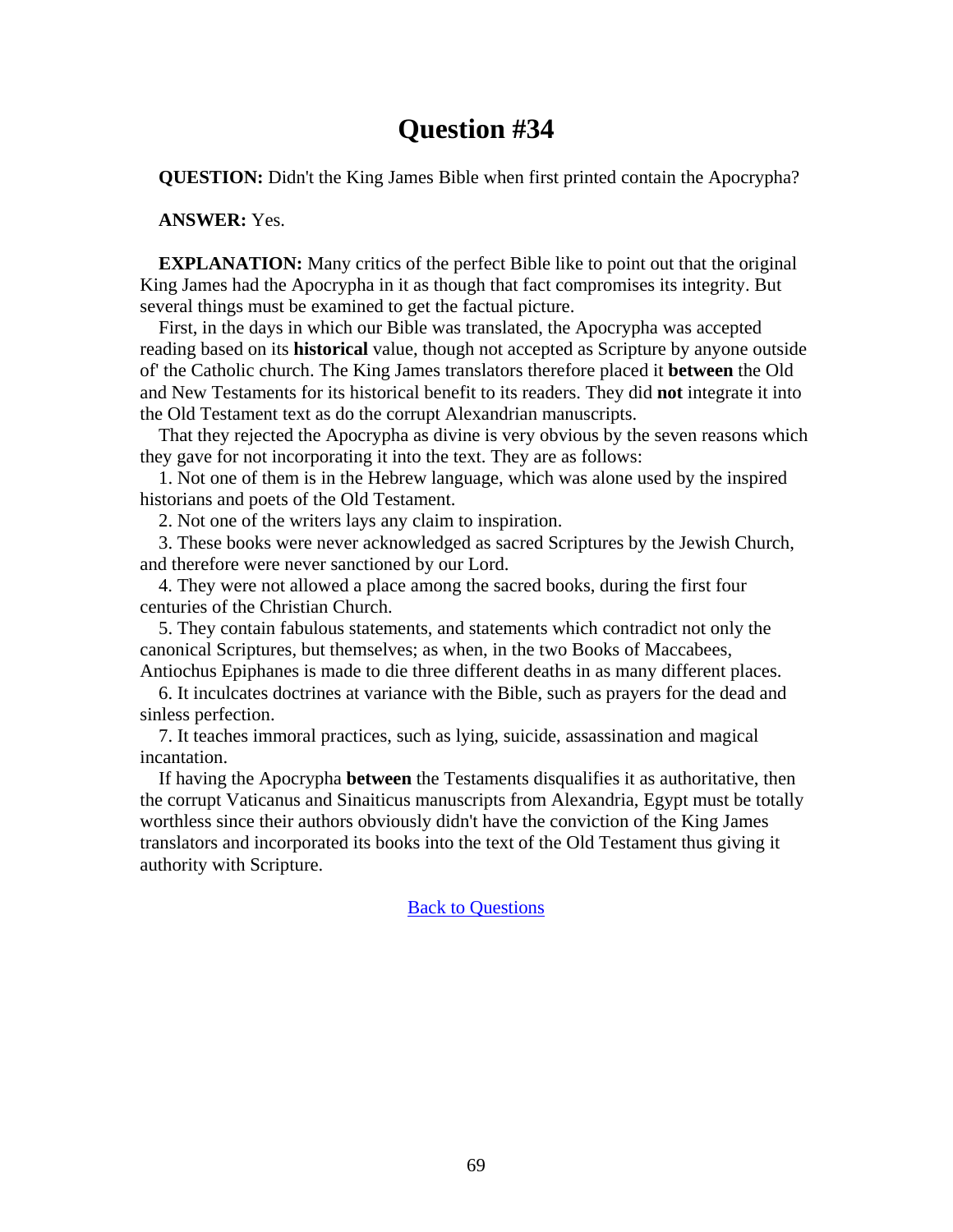**QUESTION:** Can someone get saved if you are using a bible other than the King James?

**ANSWER:** Yes.

 **EXPLANATION:** Generally, the facts surrounding the gospel of Jesus Christ and the simplicity of salvation are found intact even in the grossest perversions of Scripture.

 It must be remembered though that the Bible is a weapon in the hand of the Christian. See Hebrews 4:12, Job 40:19 and II Timothy 3:16.

It is also food that a new Christian might grow properly. See I Peter 2:2.

 It is in these areas that new bibles are weakened. In fact, the very verses given above are altered in many new versions, thus weakening Scripture.

 It is therefore possible to get saved through other versions, but you will never be a threat to the devil by growing.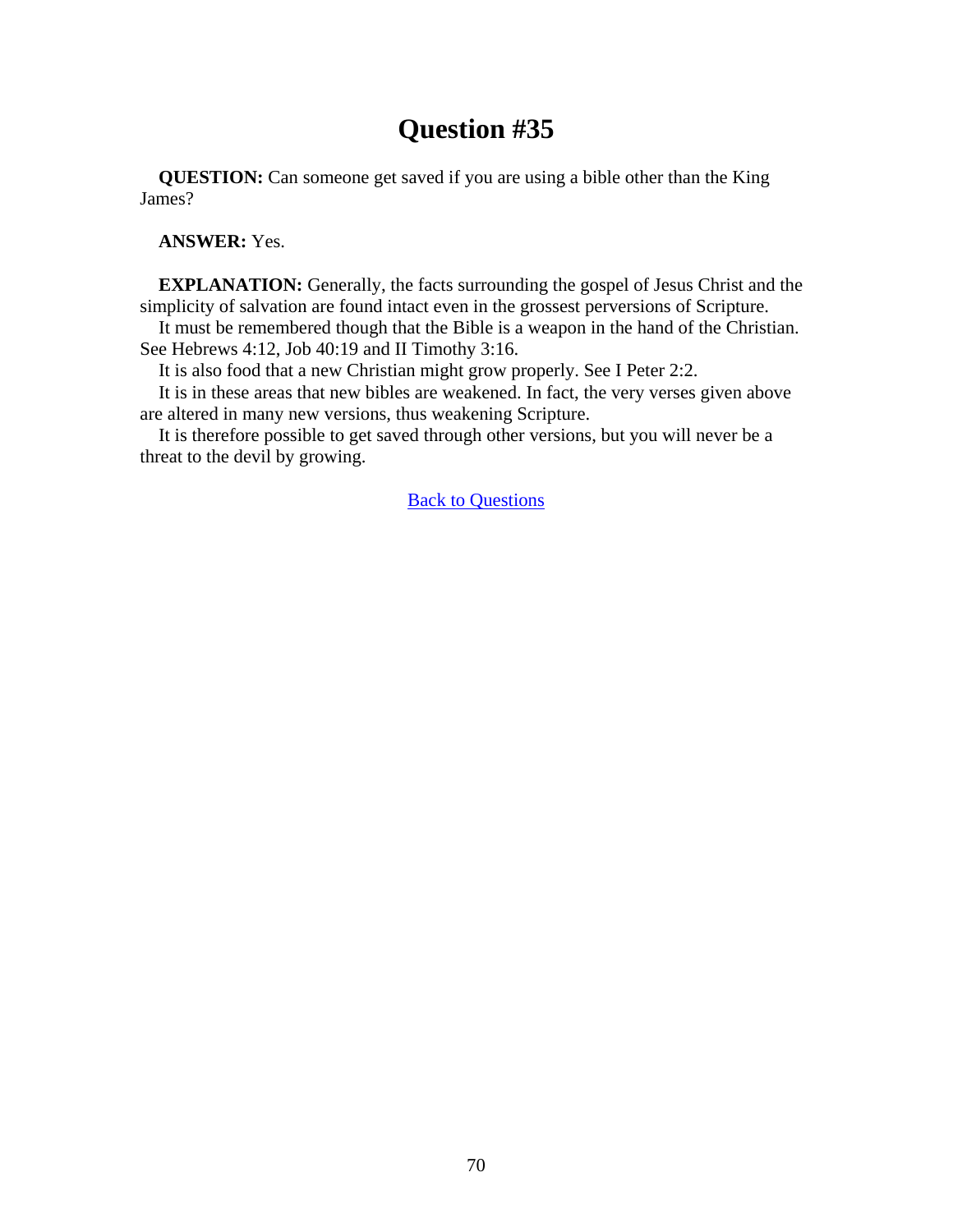**QUESTION:** Do the Dead Sea Scrolls render the King James Bible obsolete?

**ANSWER:** No, they support it.

 **EXPLANATION:** The Dead Sea Scrolls which were found by an Arab shepherd boy in 1947 in the Qumran caves near Jericho, Israel have no ill effect on the Bible.

 Their text **actually** agrees with the King James Bible. This fact makes them unattractive to scholars desiring to overthrow the perfect Bible. So, other than commenting on the irony of the way in which they were found, they are largely ignored.

 The translators of the King James Bible did not need the Dead Sea Scrolls since they already had the Textus Receptus which they match.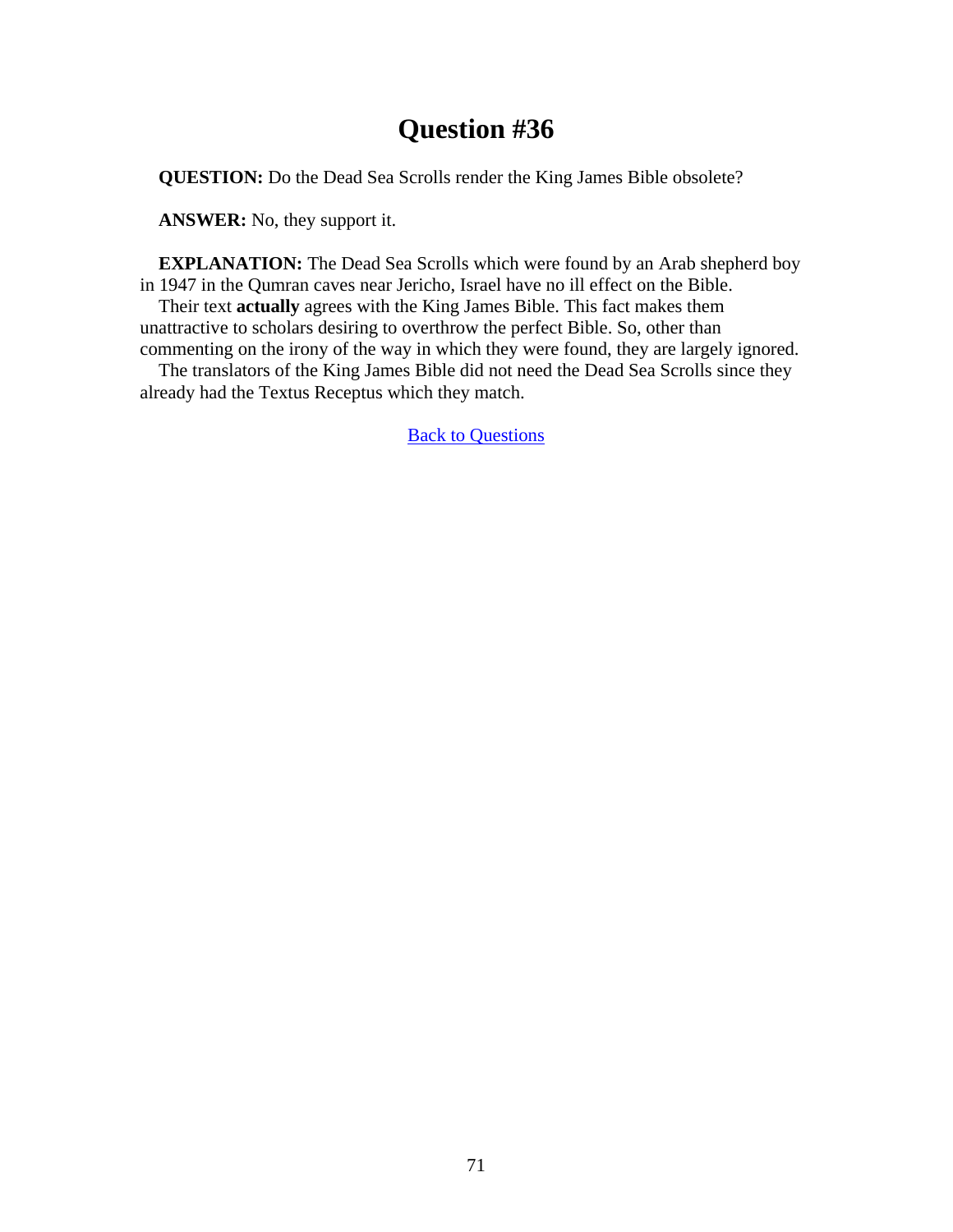**QUESTION:** What if I **really** have trouble with all of the "thee's" and "thou's" in the Bible'?

**ANSWER:** So what? Read it anyway.

 **EXPLANATION:** Someone once said, "God will give you a steak, but He won't cut it up and feed it to you."

Consider these facts:

 God has gone to all the trouble to **inspire** the perfect originals. He has collated the books of the Old Testament and New Testament and documented their authenticity. He has **preserved** His words against attack from Roman Catholic tyrants and Alexandrian philosophers. This process has cost Him the lives, homes and families of some of His most faithful servants. He assembled the very best scholars in history and had them translate it into the world's language (English) in its absolutely purest form. And then YOU gripe about the "thee's" and "thou's". Shut up and eat your steak!

#### Excerpt by digital Compiler:

This section is not in The Answer Book but it is an explanation used by a modern revisionist explaining the value of the "thee's" and "thou's" used in the KJV.

The *Third Millennium Bible* has retained the grammatical distinction between the second person *singular* (thou, thee, thy and thine) and the second person *plural* (ye, you, and your*)* in personal pronouns, a distinction entirely lost in contemporary translations. In the *Third Millennium Bible,* as well as in the historic translations, this distinction is immediately apparent: when an individual is addressed, the second person singular forms are used; when a group is addressed, the second person plural forms are used. By contrast, in all contemporary versions the undifferentiated, generic *you* refers to both the singular and the plural, resulting in linguistic impoverishment and the consequent loss of important biblical insight. Here as in many other instances, contemporary translations are incapable of conveying the finesse and precision of many passages in the original Hebrew and Greek texts.

Original found at<http://www.tmbible.com/tothe.htm>

I do not support the TMB, but their explanation of this issue is accurate.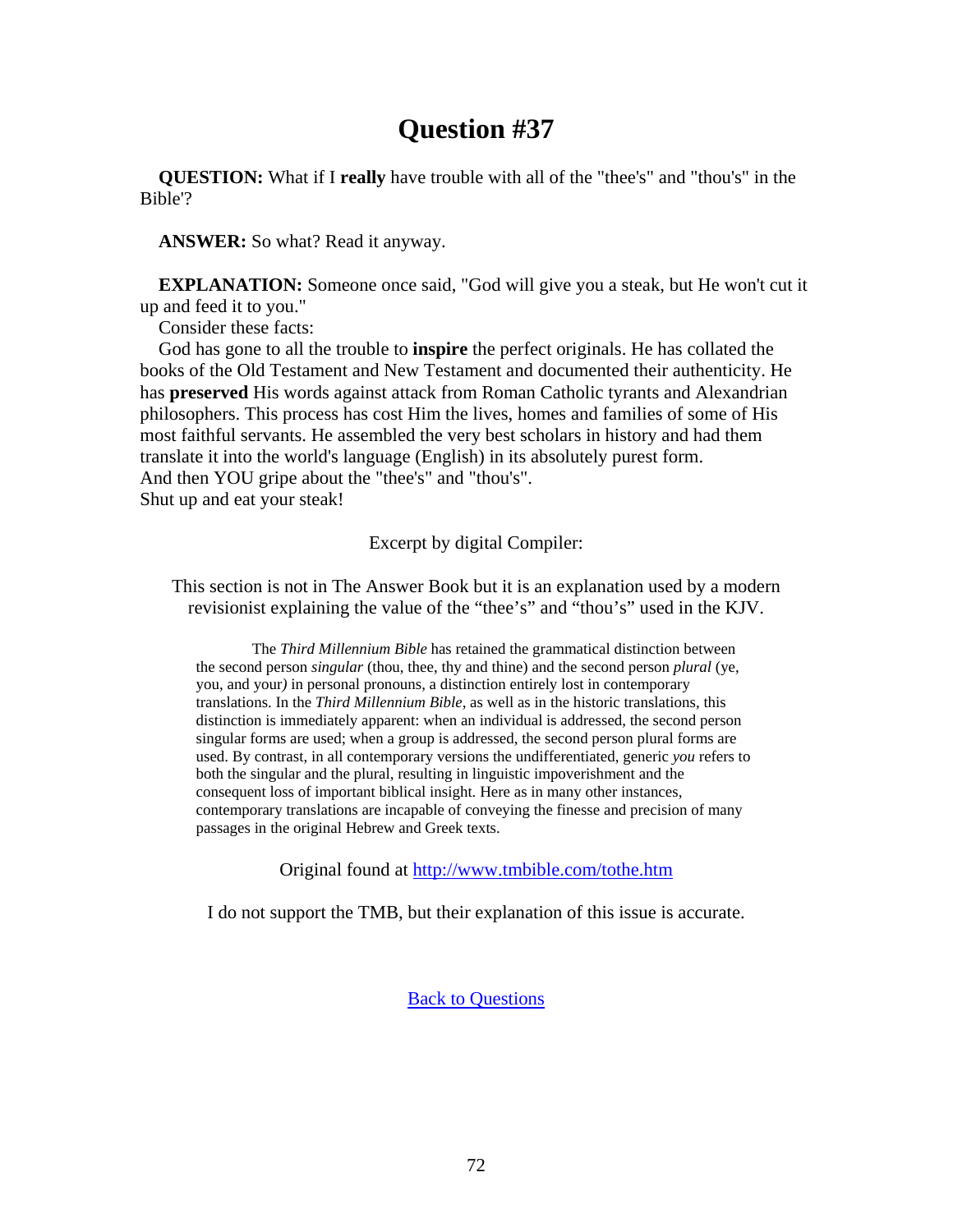**QUESTION:** The New King James Version is based on the Antiochian manuscripts. Is it an improvement over the King James Bible?

#### **ANSWER:** No.

 **EXPLANATION:** The New King James Version is to the English Bible what the Alexandrian manuscripts are to Greek. A corruption of a **pure** text by men who hold the deplorable doctrine that the Bible cannot be perfect (**regardless** of what they may say when they preach) and must be corrected by the feeble intellect of man.

 The New King James Version unlike most modem translations is based on the correct Antiochian manuscripts instead of the corrupt Alexandrian manuscripts. Unfortunately, the men doing the translation work view the Bible as imperfect. They would vehemently deny this charge in public because their jobs depend on it, but in fact they do not believe that ANY Bible is perfect. **Not even their own New King James Version!** Thus, to them, the Bible is lost ("settled" in heaven) and the minds of scholars are the only hope of rescuing its "thoughts" from oblivion.

 Many of the men on the board of translator may indeed be great preachers and pastors, but that by no means entitles them to correct the Bible.

 Sincerity cannot improve on perfection. Thus, instead of making a good thing better" they have only managed, for all of their trouble, to make a "perfect thing tainted".

 It must he remembered, there is a great deal of prestige in sitting on the board of translators of a "modern" version of the Bible (Matthew 23:5-7).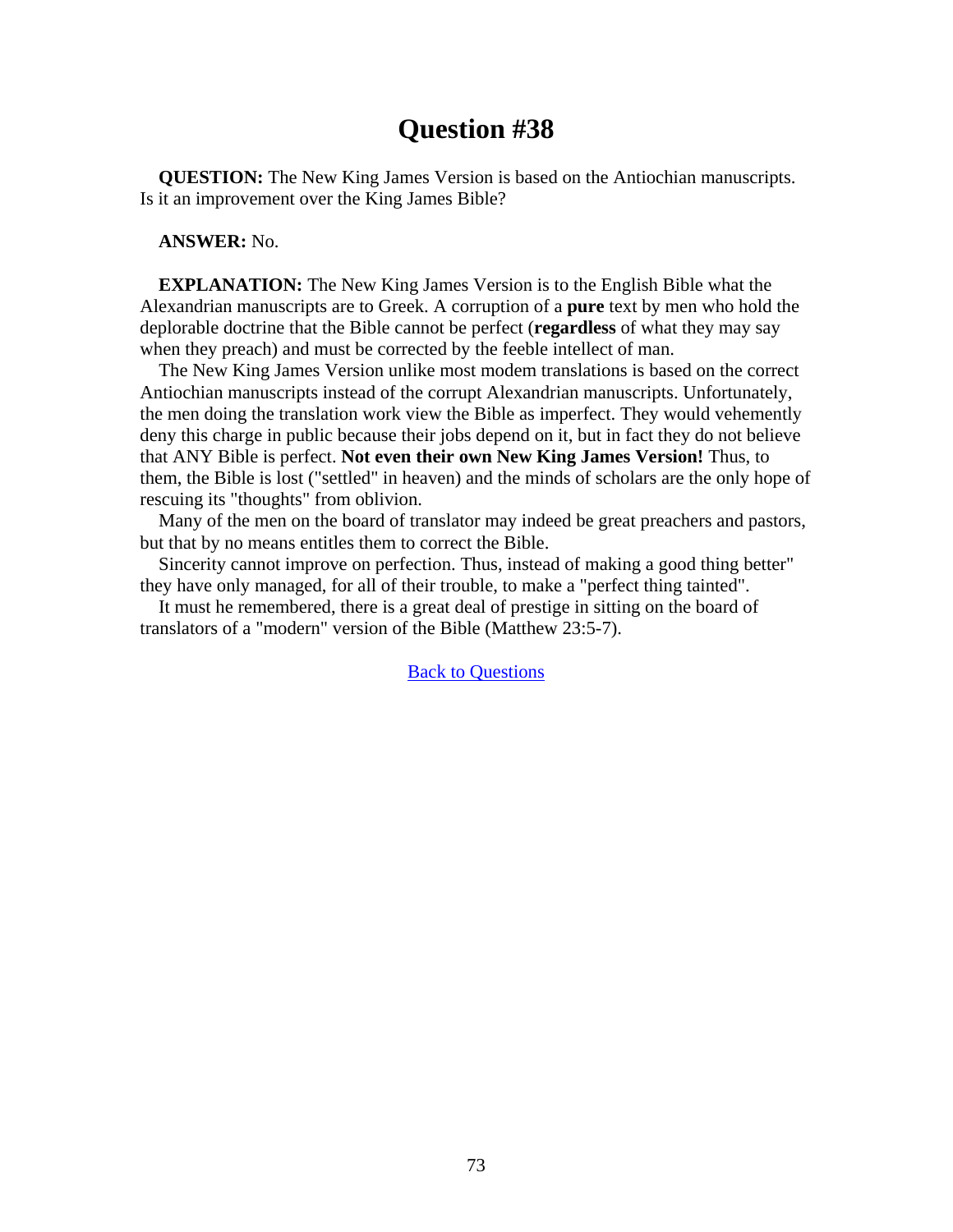**QUESTION:** Isn't the New Scofield Bible a King James Bible'?

 **ANSWER:** Not only is the New Scofield Bible **NOT** a King James Bible, it is not even a "Scofield" Bible.

**EXPLANATION:** The first and most weighty reason why the New Scofield Bible is not a Scofield Bible at all is shamefully simple. **Dr. C.I. Scofield did not edit it.** Dr. Scofield **died** in 1921! Barring a very "selective" resurrection, it is impossible for a man who died in 1921 to edit a book in 1967.

 The publisher's justification for a new "edition" is that Dr. Scofield, whose reference Bible was first published in 1909 added material and published another edition in 1917. But it is an author's preogative to alter his own works, but that certainly does not give others, more than 45 years after his death, a blank check to make alterations and then sign his name to it!

 If we altered the ending of "Macbeth" we would be less than honest to claim that the change met Shakespeare's approval.

 Secondly, the editors exercised great liberty in changing attributes of Dr. Scofield's reference work that Dr. Scofield himself felt important enough to include in his work. In the introduction to their doubly dishonest 1967 publication they admit such changes.

 **New Scofield:** "Among the changes and improvements in this edition are: important word changes in the text to help the reader; a modified system of self-pronunciation; revision of many of the introductions to the books of the Bible, including designation of the author, theme, and date; more subheadings; clarification of some footnotes, deletion of others, and the addition of many new notes;: more marginal references; an entirely new chronology; a new index; a concordance especially prepared for this edition; new maps; and more legible type. Some of these features are explained below."

 By their own words, they admit to altering Dr. Scofield's text (the King James Bible), introduction of books of the Bible, notes, marginal references, chronology and many other features.

 Did Dr. Scofield give his approval to these changes? Not unless one of the nine committee members had the witch of Endor conjure him up as she had Samuel!

 In fact, the publisher even admits that the changes made were arbitrary choices of the revision committee.

 "Each position taken represents the thinking or conviction of the committee as a group."

What are the results of such shenanigans? One example will suffice. Let us examine the footnote found in Acts 8:12 of the New Scofield Bible concerning baptism.

 "Baptism has, since the apostolic age, been practiced by every major group in the Christian church and, in Protestant communions, is recognized as one of two sacraments the other being the Lord's Supper. Since early in the Church's history three different modes of baptism have been used: aspersion (sprinkling); affusion (pouring); and immersion (dipping)."

 Here we see that the nine revisors (**NOT** Dr. Scofield) believe that there is a difference between the true Christian church and Protestant "communion". Might I ask? When one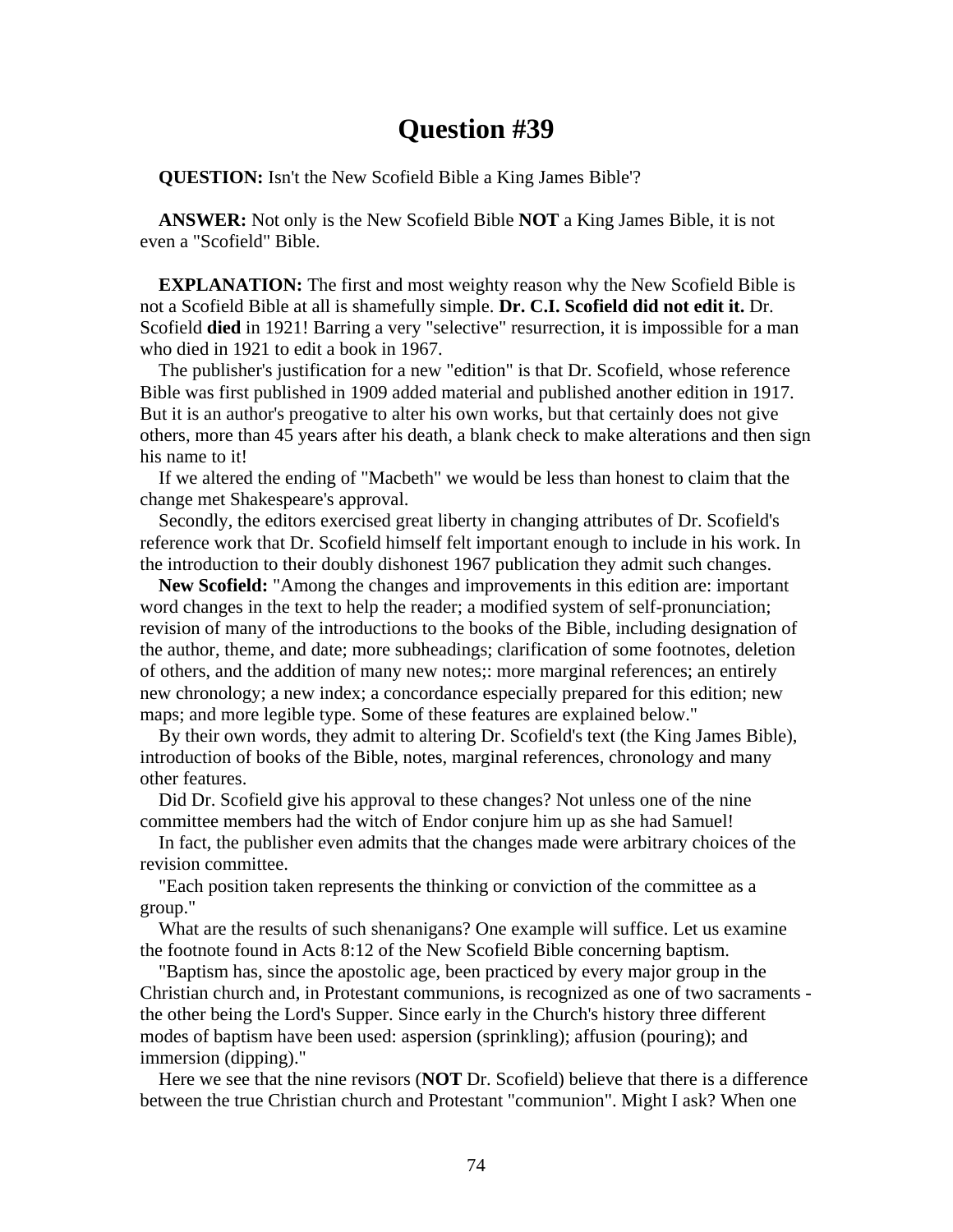group is defined as "Protestant" what is the other group called?

 Secondly, the nine apostate revisors (**NOT** Dr. Scofield) claim, **without scriptural proof** that Christians baptize by pouring and sprinkling as well as immersion.

 Remember, the footnote is found in a S-C-O-F-I-E-L-D of 1967. A book which claims on its title page that a dead man (Dr. Scofield) is one of its editors.

 What does the footnote for Acts 8:12 in the REAL Scofield Bible of 1917 which had a living Dr. Scofield as its editor say?

Nothing. There **IS** no such footnote!

 That's right! The New "Scofield" bible has a "Scofield" note added after the death of "Scofield" the editor which the **REAL** Dr. Scofield never approved of and never had in a text anytime in his life time!

I ask you, is this honest?

 Proof that the New Scofield Bible isn't a King James Bible is found on almost every page where the margin notes the twin Bible reading as "KJV". The text of the New Scofield Bible is **NOT** a King James Bible and it is NOT a Scofield Bible.

 It might be noted that in recent years the size and shape of the New Scofield Bible has been changed to more resemble the Scofield Reference Bible. Many Christians who desire a true Scofield Reference Bible have purchased a New Scofield Bible **by mistake.**

The "Bible" business is lucrative. Isn't it?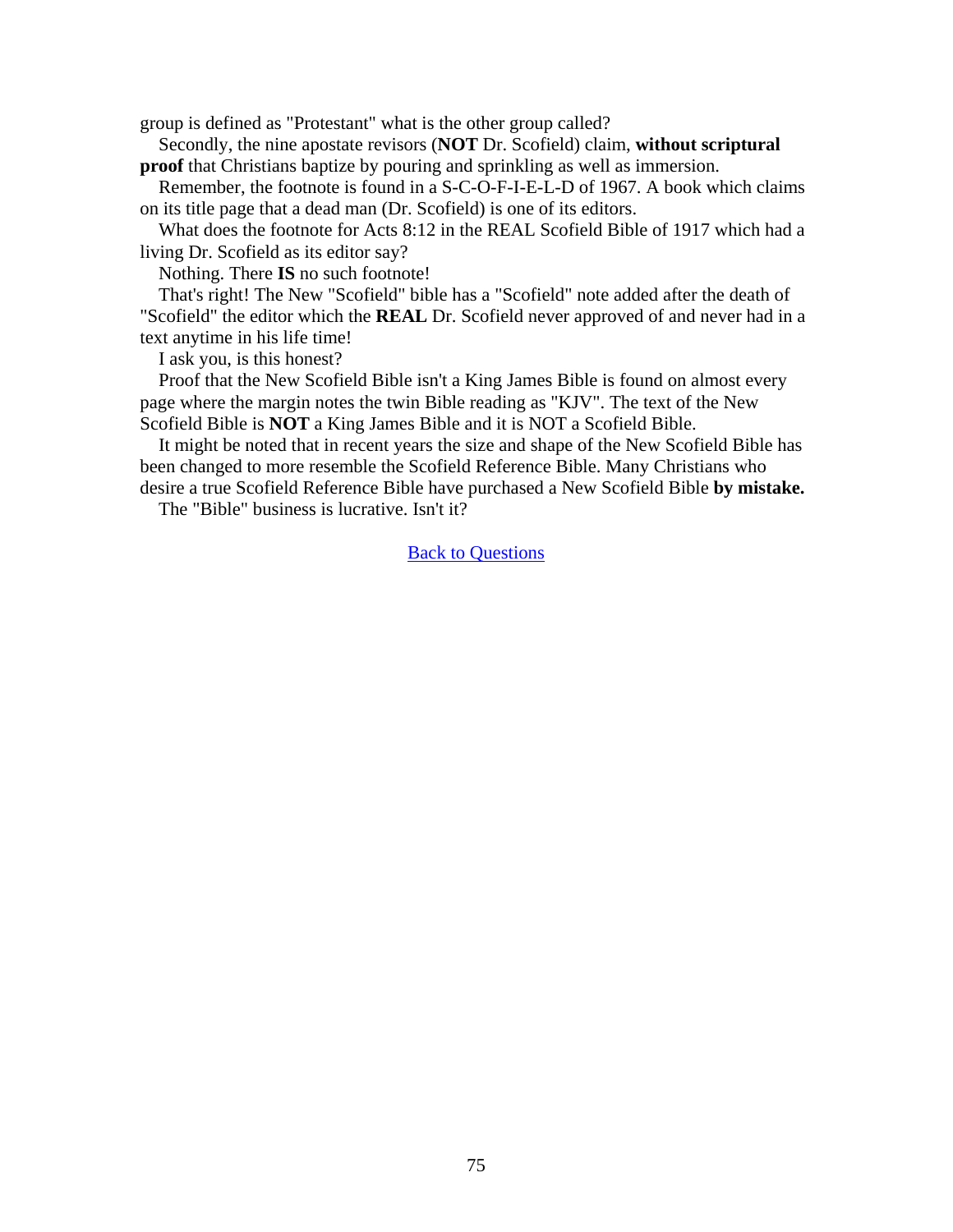**QUESTION:** Is the New International Version trustworthy?

**ANSWER:** No.

 **EXPLANATION:** The New International Version is based on the 26th edition of the Greek text of Eberhard Nestle published in 1979. It, like the New American Standard Version which is based on Nestle's 23rd edition of 1969, is an Egyptian bible. These and most modern translations (except the New King James Version and New Scofield Version which are handled separately in this book) are all products of Origen's tainted manuscripts from Alexandria, Egypt.

 A few of the corruptions found in the New International Version and New American Standard Version are found under a previous section dealing with fundamentals. This work is by **no means** an exhaustive study of the many problems with these error riddled versions.

We suffice it to say, "You can't get **good** fruit from a **bad** tree." (Matthew 7:17, 18)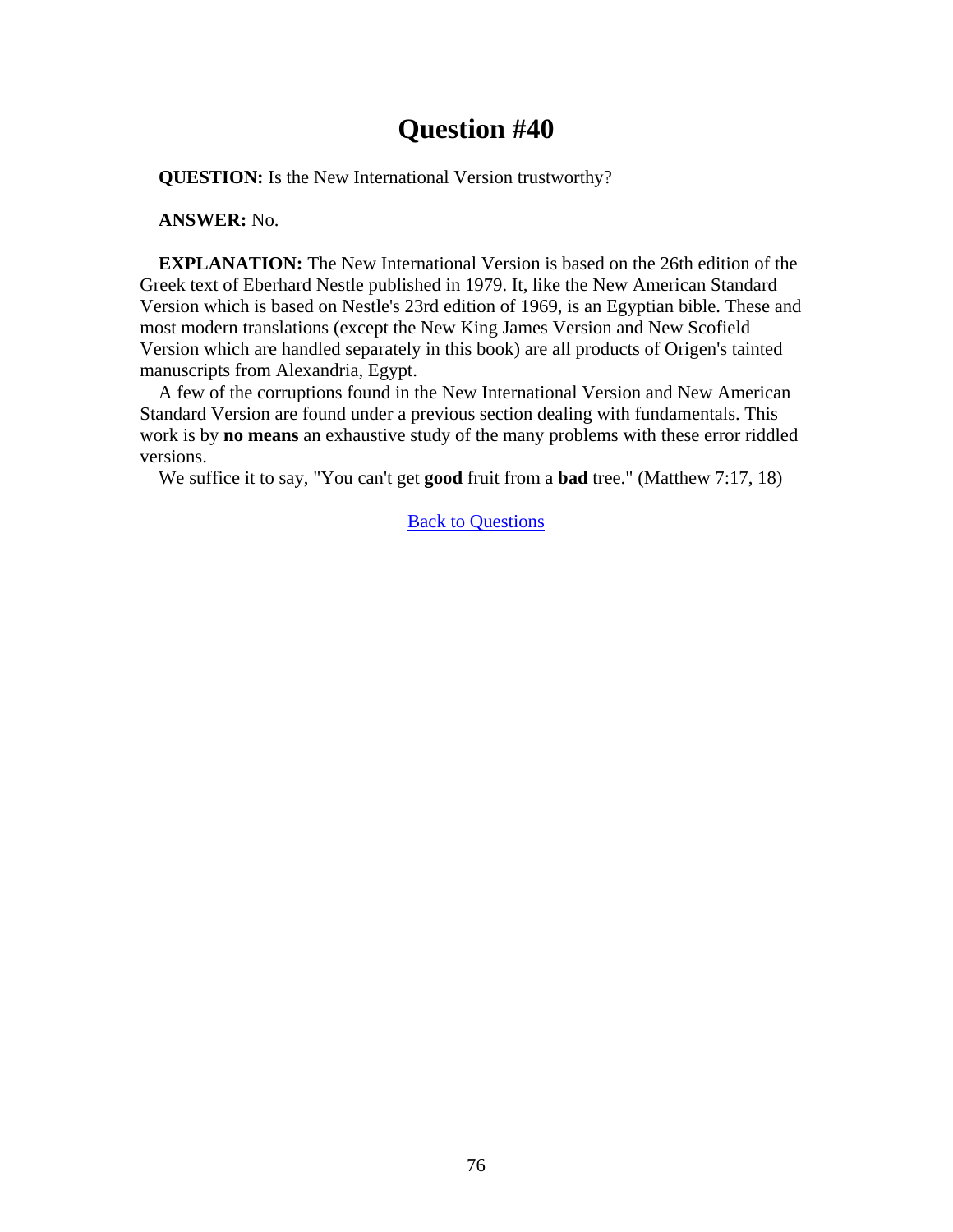**QUESTION:** I've heard that there have been many manuscripts discovered since 1611 that the King James translators didn't have access to. Do these strengthen or weaken the King James Bible?

**ANSWER:** They strengthen the King James Bible.

 **EXPLANATION:** There have been many manuscripts found since 1611, but there have been no new **READINGS** found.

 Many critics of the Word of God have used the argument of "new evidence" that the King James translators didn't have as a basis to degrade its authority. The fact is, that the King James translators had all of the **readings** available to them that modern critics have available to them today.

 One of the most prominent manuscripts which has been discovered since 1611 is the Sinaitic manuscript. This witness, though horribly flawed, was found amongst trash paper in St. Catherine's monastery at the foot of Mt. Sinai in 1841 by Constantine Tischendorf.

 Sinaiticus is a sister manuscript of the corrupt manuscript, Vaticanus. Both read very similarly. So, although the Sinaitic manuscript was discovered over 200 years after the Authorized Version was translated, its **READINGS** were well known to the translators through the Vatican manuscript which was discovered in 1481 and also through the Jesuit Bible, an English translation of 1582.

 So we see that there are no readings available today to scholars which were not already in the hands of the King James translators. We might further add that an **honest** scholar will admit that this "great number of newly discovered manuscripts" that are trumped abroad, agree with the Greek text of the Authorized Version rather than challenging it.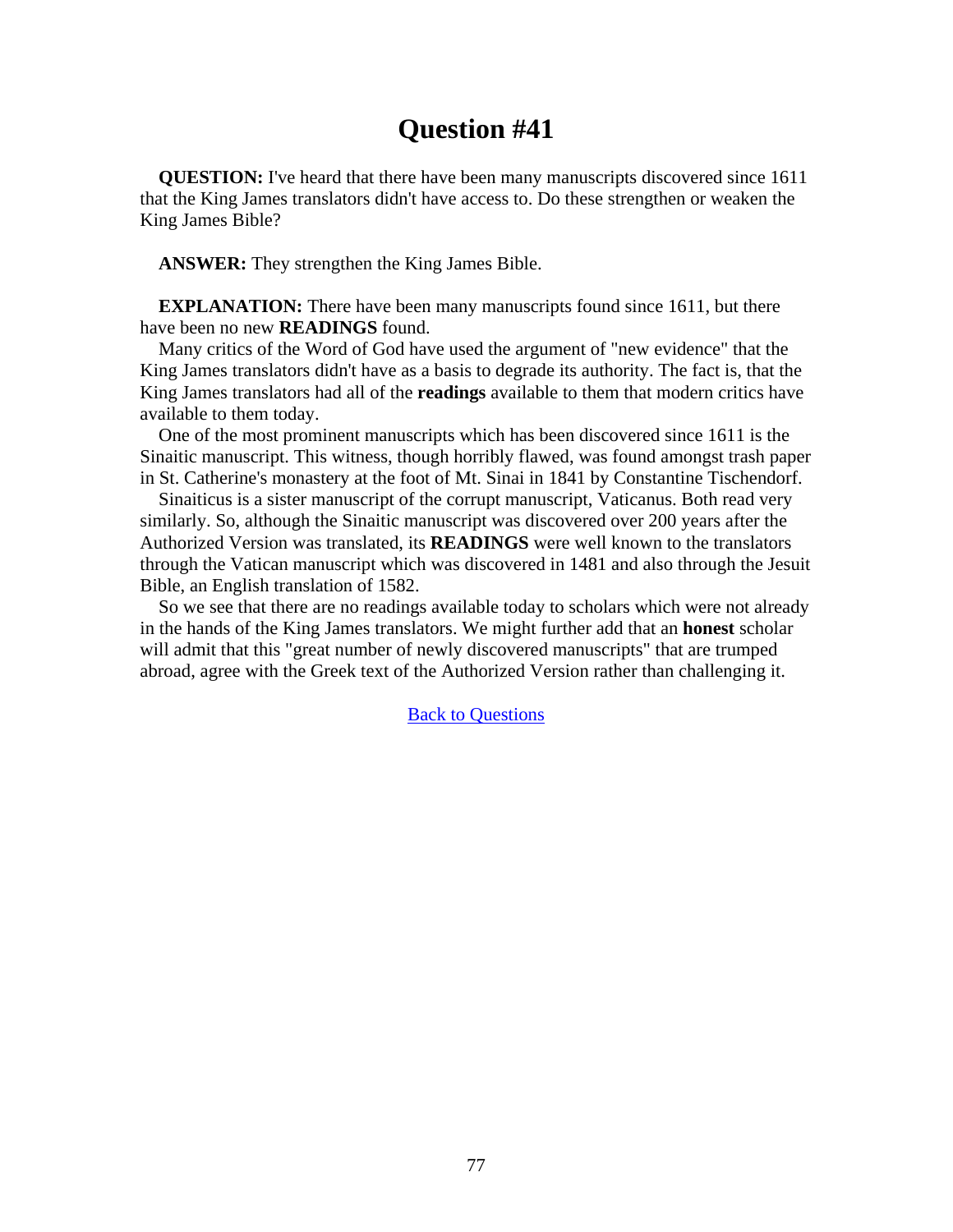**QUESTION:** Aren't modern English translations easier to understand?

**ANSWER:** No. Some may seem easier to **read**, but none are easier to **understand.**

 **EXPLANATION:** One of the primary advertising gimmicks used to sell modern English translations is that they will be easier to understand for the potential customers. The customer, having been assured that he/she cannot possibly understand the "old archaic" King James gratefully purchases the modern English Bible and unknowingly condemns themself to a life of biblical ignorance. Modern English translations may be easier to read but they are **not** easier to understand.

 Let's look at the equation in simple terms. If the "archaic" language and the "thee's" and "thou's" of the King James Bible **really** do hamper the effectiveness of the Holy Spirit in communicating His message to the Christians, then several things should be true of one or all of the raft of modern English translations on the Bible market today.

 1. If modern English translations, such as the New American Standard Version, New International Version, New King James Version, and Today's English Version were easier to understand, then the Holy Spirit's message to the Christian would flow freer and accomplish greater spiritual victories in the lives of God's people on an individual basis. Yet it is sadly evident that this is not happening.

 In fact it is only **too** evident to any objective observer that today's Christians are **more** worldly and **less** dedicated to Jesus Christ than their nineteenth or even early twentieth century counterparts who were raised on and **read** the King James Bible. Surely a Bible that was "easier to understand" would have dramatically increased successes in battling sin, worldliness and carnality, but this JUST HAS NOT HAPPENED.

 2. Secondly, if the modern English translations were really easier to understand then I believe God would show a little more gratitude for them by using **at least one** to spark a major revival in this nation.

 It is elementary to see that if the "old archaic" King James Bible has been hampering the **desired** work of the Holy Spirit, then God should be eager to bless the use of any translation that would be easier for His people to understand.

 Again, it is all too obvious that no mass spiritual awakening of **any kind** has been initiated by any one of today's modern translations. Today's modern translations haven't been able to spark a revival in a **Christian school,** let alone expected to close a bar.

 In fact, since the arrival of our modern English translations, beginning with the ASV of 1901, America has seen:

- 1. God and prayer kicked out of our public school
- 2. Abortion on demand legalized
- 3. Homosexuality accepted nationally as an "alternate life style"
- 4, In home pornography via TV and VCR
- 5. Child kidnapping and pornography running rampant
- 6. Dope has become an epidemic
- 7. Satanisrn is on the rise

 If this is considered a "revival" then let's turn back to the King James to **STOP it.** In fact, the **ONLY** scale used to claim success for a new translation is **how well it**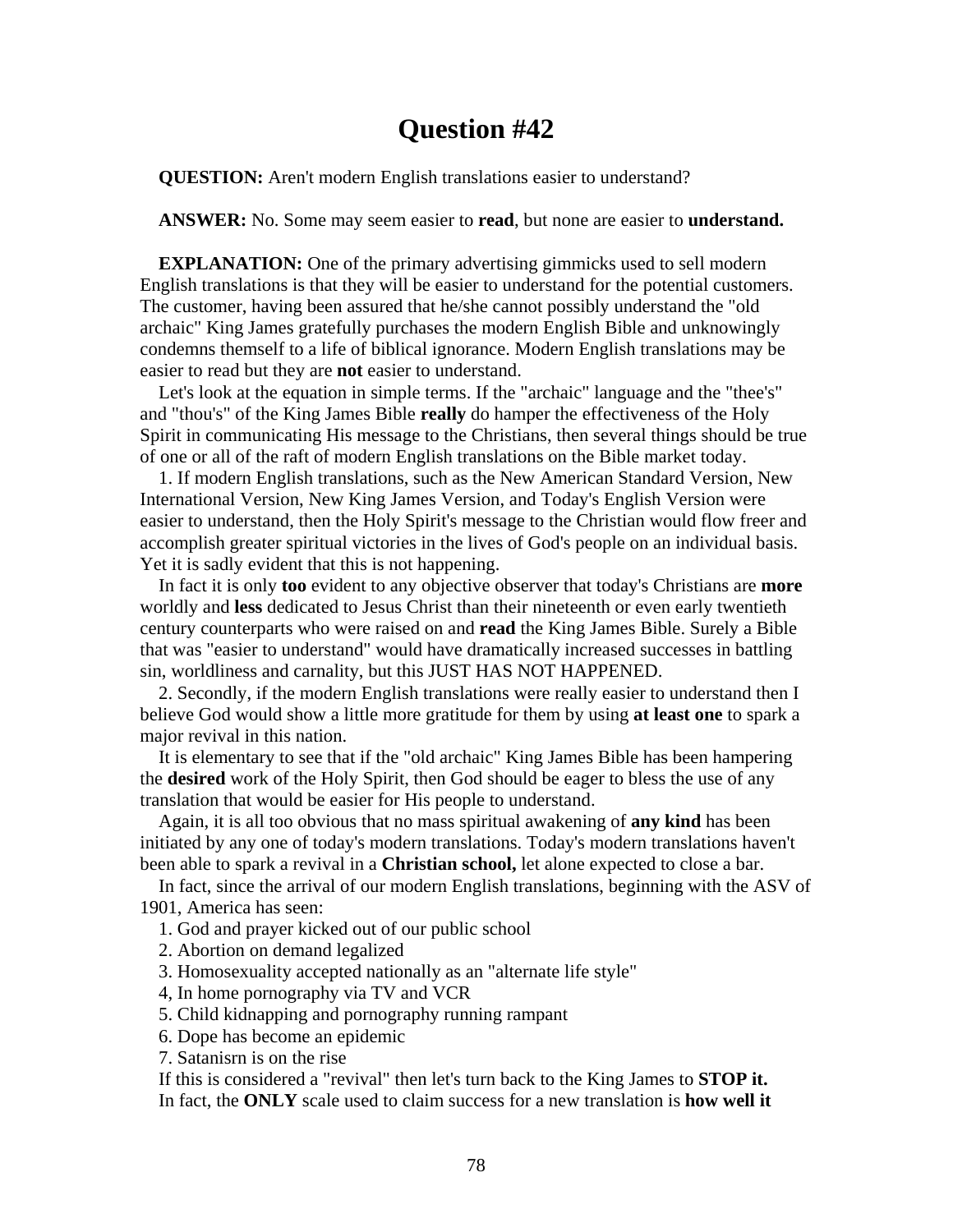**sells.** This depraved Madison Avenue sales system should set alarms ringing in the Christian. Instead, deluded by television, they dutifully nod and remark that, "It must be good, everybody's buying one."

 Is there any "good" coming from modern translations? Surely. The publishing companies are making millions.

 Today American Christians are spiritually anemic. They turn instead to their favorite "Bible psychologist" for help rather than Scripture. America as a whole is as morally decayed as Sodom and Gomorrah. (Ezekiel 16:49).

 Where is the spiritual help and hope that an "easier to understand" translation should bring'?

Instead, perhaps we are in this desperate condition **because** of those very translations.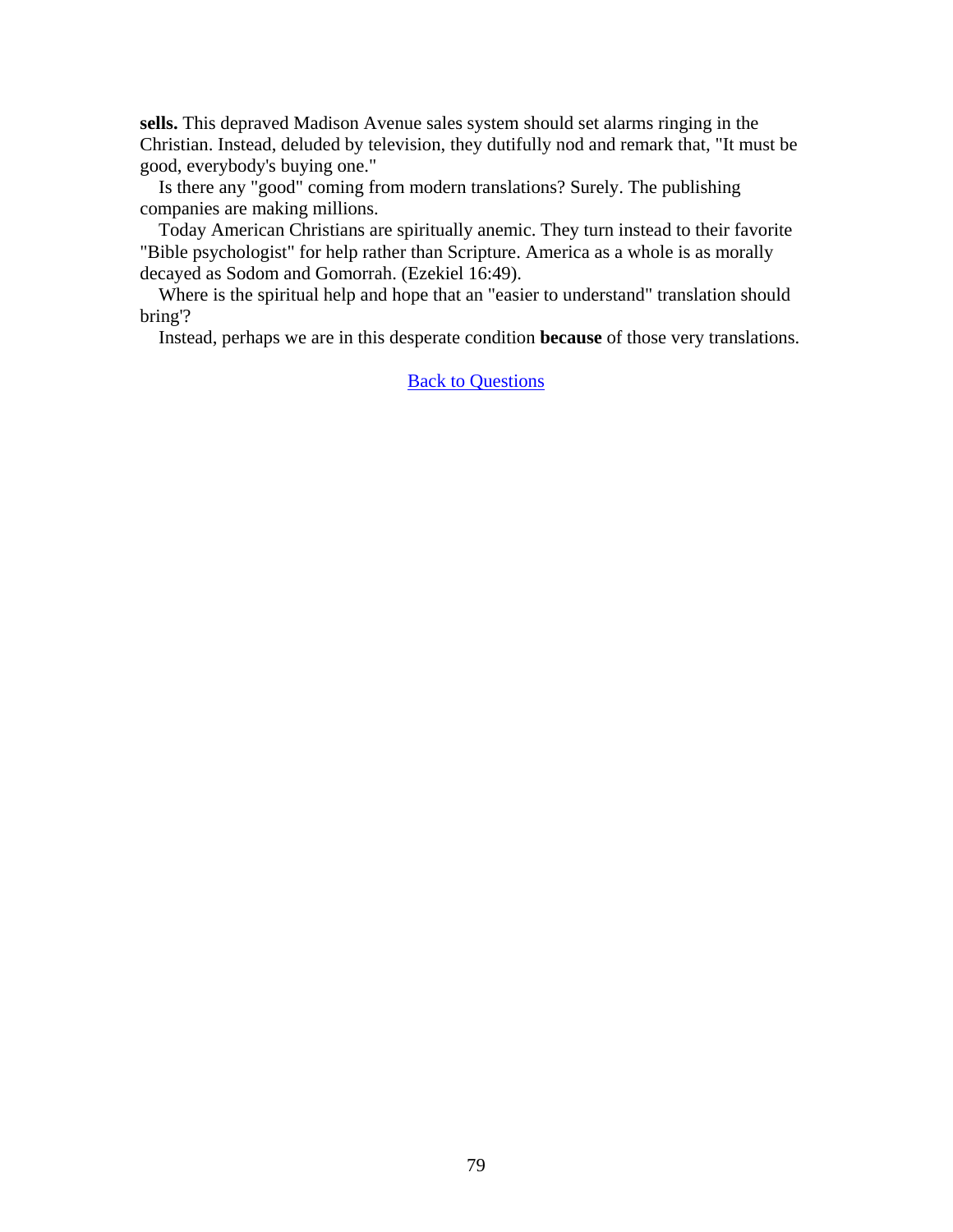**QUESTION:** Isn't the devil behind all the confusion and fighting over Bible versions?

**ANSWER:** Undoubtedly.

**EXPLANATION:** It is a great irony that many of the critics of the Bible claim rather indignantly that the devil is behind the battle over the King James Bible. In this they are correct. But **somehow** they have managed to assume that it is the people claiming perfection for the Bible who the devil is guiding. Is this a correct assumption? Let us consider the history of the battle.

 From the time of its publication in 1611 the King James Bible has grown in popularity. Although not mandated by the King to be used in the churches of England, it did, in a matter of a few years, manage to supplant all of the great versions translated before it. Though it was not advertised in the Madison Avenue fashion of today's versions, it soon swept all other versions from the hearts and hands of the citizenry of England and its colonies.

 With the conquest of the British Empire behind it, it crossed the Atlantic to the United States. Landing here it overwhelmed the double foothold of the Roman Catholic Church planted previously under the flags of Spain and France.

 It then began to permeate young America with its ideals. Its truths led to the establishment of an educational system, based on Scripture, that was unparalleled in the world. It instilled in men the ideals of freedom and personal liberty, thoughts so foreign to the minds of men that their inclusion in our Constitution could only be described as an "experiment" in government.

 It commissioned preachers of righteousness who, on foot and horseback, broke trails into the wilderness and spread the truth of the gospel and of right living. In its wake was left what could only be described..."one nation, **under God...**" This accomplished, it set out for the conquest of the heathen world. Bible colleges (Princeton, Harvard, Yale) were founded. Mission societies formed. And eager young missionaries began to scour the globe with little more than a King James Bible and God's Holy Spirit.

 But these activities did not go unnoticed by Satan. He who had successfully counterfeited God's church, ministers and powers certainly could not be expected to let God's Bible roam the world unchallenged. Through agents such as Brook Foss Westcott and Fenton John Anthony Hort, he published his own translation in 1884. (The New Testament had been published in 1881.) Though there had been sporatic personal translations between 1611 and 1884, this new translation, called the Revised Version, was the first ever to be designed from its outset to replace God's Authorized Bible. It failed to replace God's Bible, but the arguments of its adherents were the first shots fired in a nearly 400 year battle for the hearts and minds of God's people concerning the authority and fidelity of Scripture.

 In 1901 another round was fired in the form of the American Revised Version, later called the American Standard Version. (An intentional misnomer since it never became the "standard" for **anything**.) This version, other than being the darling of critical American scholarship met a dismal end when, twenty-three years later, it was so totally rejected by God's people that its copyright had to be sold. (Does this sound like God's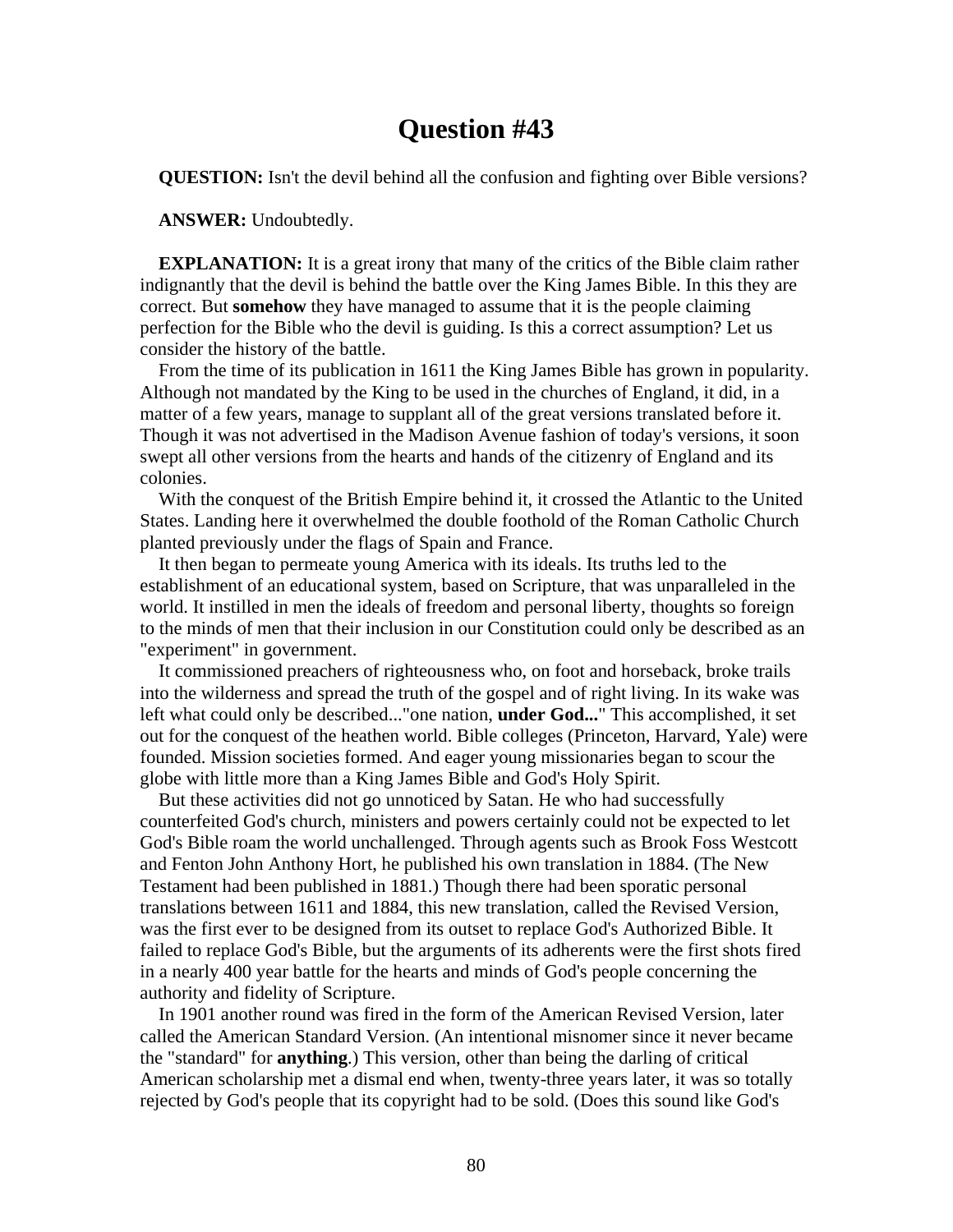blessing?)

 The ASV was further revised and republished in 1954 as the Revised Standard Version. This sequence of events has repeated itself innumerable times, resulting in the New American Standard Version of 1960, the New Scofield Version of 1967, the New International Version of 1978, and the New King James Version of 1979 to name a **few.**

 The process has never changed. Every new version that has been launched has been, without exception, a product of Satan's Alexandrian philosophy which rejects the premise of a perfect Bible. Furthermore, they have been copied, on the most part, from the corrupt Alexandrian manuscript. (Although a few have been translated from pure Antiochian manuscripts after they were tainted by the Alexandrian philosophy.)

 THIS then was Satan's battle in **print,** BUT by **no** means was it his exclusive onslaught. He used a standard military "two-pronged" attack.

 While popularizing his Alexandrian manuscripts via the press, he began to promote his Alexandrian philosophy in and through Christian Bible colleges.

 Soon sincere, naive, young, Bible students attending **FUNDAMENTAL** Bible colleges began to hear the infallibility of the Bible challenged in their classrooms. In chapel services the Bible's perfection was much touted. But then, **the very same speakers**, would debase, degrade, and even mock the English Bible, always assuring their students that they were not a "liberal" or "modernist" because they believed that the Bible was infallible in "the originals". That non-existent, unobtainable, mystical entity which ALL apostates shield their unbelief behind.

 Soon stalwartness gave in to acceptance and fidelity to a perfect bible became fidelity to one's "Alma Mater". Young graduates, disheartened and disarmed by their education, found themselves in pulpits across America parroting the professor's shameful criticism of the Word of God. They readily accepted new versions hot off the Alexandrian presses.

 Then, when some Christian approached them claiming to believe the Bible (one you could **hold in your HAND**, not a lost relic from bygone days) was **word perfect** (a belief **they** had once held before their education stole it from them) they felt threatened. They try to dispel this "fanatic," this "cultist". Finally they look this faith filled Christian in the eye and piously ask, "Don't you feel that the devil is using this Bible version issue to divide and hinder the cause of Christ?"

 "Undoubtedly," comes back the answer "But I'm certainly glad it's not **MY CROWD** that he's using."

Who's side are **YOU** on?

#### *Additional Note:*

 Here's something that you need to think about. If we King James Bible believers have our way, a Preacher would stand in a pulpit to read Scripture and everyone else in the church would read from the **same Bible.** Isn't that **UNITY?**

 But if the Bible-correctors have their way everyone would read from a different bible. That's confusion. And **who** is the author of confusion? (I Cor. 14:33)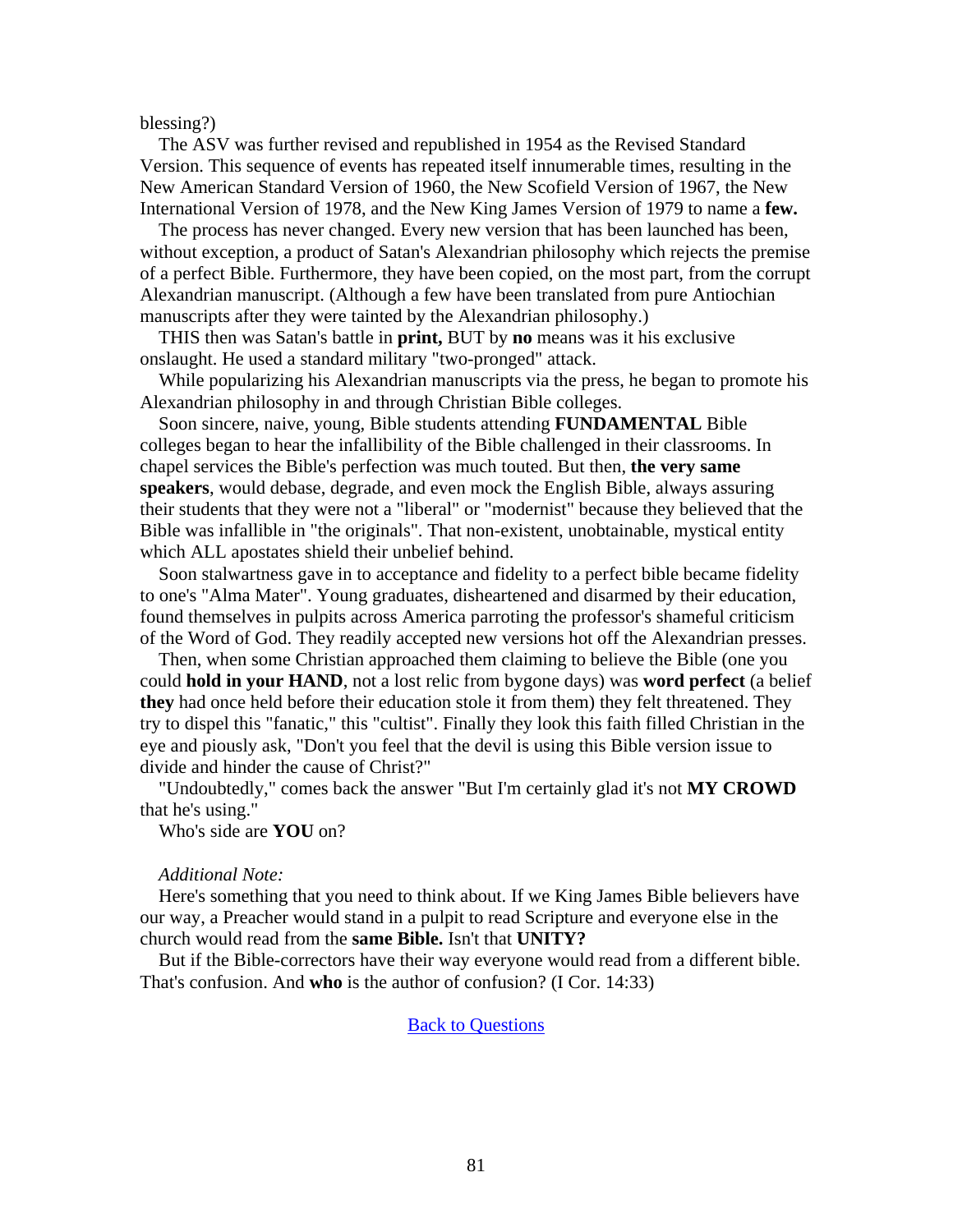**QUESTION:** Who were Westcott and Hort?

**ANSWER:** Two unsaved Bible critics.

 **EXPLANATION:** Brook Foss Westcott (1825-1903) and Fenton John Anthony Hort (1828-1892) were two non-Christian Anglican ministers. Fully steeped in the Alexandrian philosophy that "there is no perfect Bible", they had a vicious distaste for the King James Bible and its Antiochian Greek text, the Textus Receptus. [The infidelity of Westcott and Hort is well documented in this author's work entitled An Understandable History of the Bible, 1987, Bible Believer's Press, P.O. Box 1249, Pottstown, PA. 19464]

 It cannot be said that they believed that one could attain Heaven by either works or faith, since both believed that Heaven existed only **in the mind of man.**

 Westcott believed in and attempted to practice a form of Communism whose ultimate goal was communal living on college campus's which he called a "coenobium. "

 Both believed it possible to communicate with the dead and made many attempts to do just that through a society which they organized and entitled "The Ghostly Guild."

 Westcott accepted and promoted prayers for the dead. Both were admirers of Mary (Westcott going so far as to call his wife Sarah, "Mary"),and Hort was an admirer and proponent of Darwin and his theory of evolution.

 It is obvious to even a casual observer why they were well equipped to guide the Revision Committee of 1871-1881 away from God's Antiochian text and into the spell of Alexandria.

 They had compiled their own Greek text from Alexandrian manuscripts, which, though unpublished and inferior to the Textus Receptus, they secreted little by little to the Revision Committee. The result being a totally new Alexandrian English Bible instead of a "revision" of the Authorized Version as it was claimed to be.

 It has only been in recent years that scholars have examined their unbalanced theories concerning manuscript history and admitted that their agreements were weak to nonexistent.

 Sadly, both men died having never known the joy and peace of claiming Jesus Christ as their Saviour.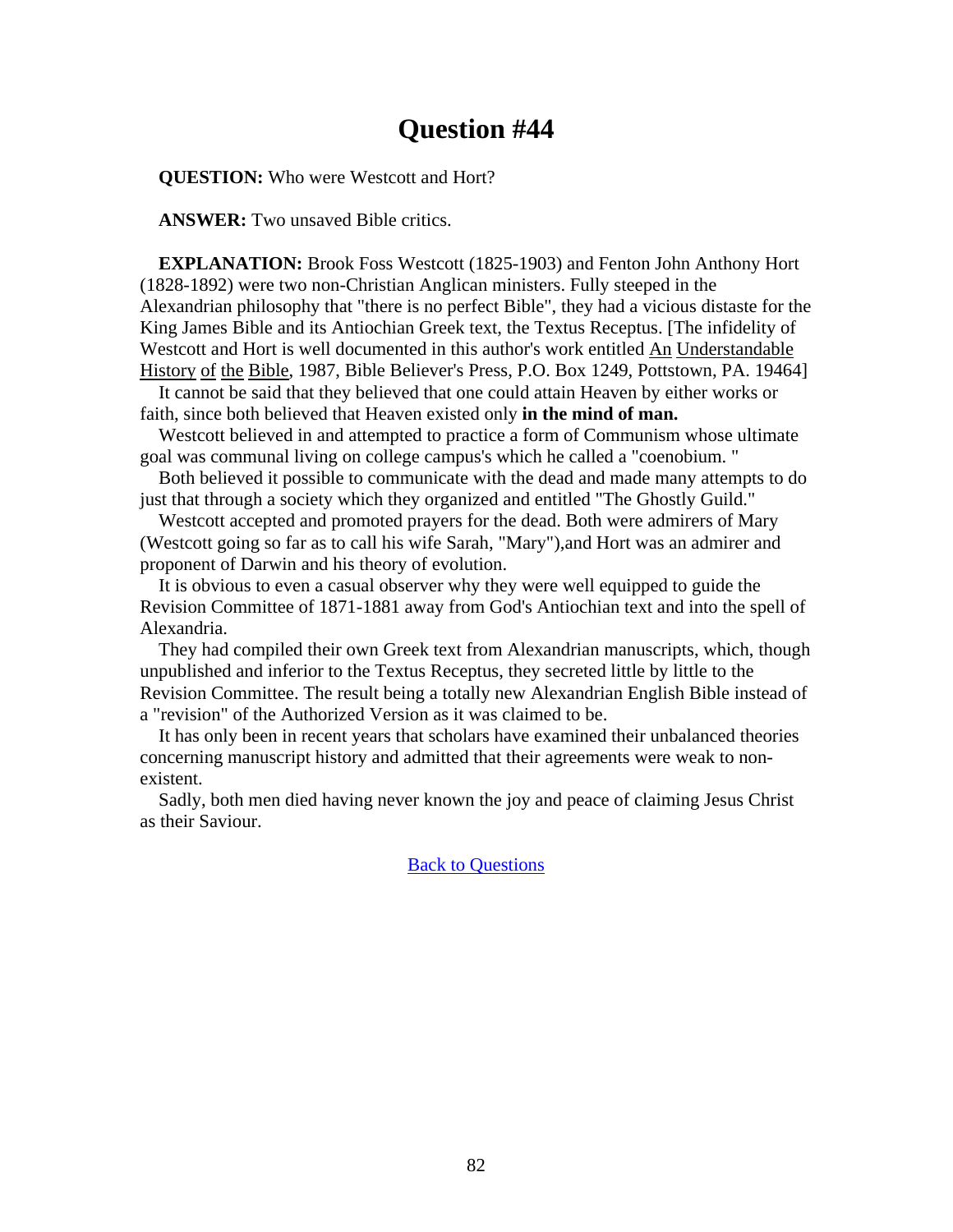**QUESTION:** Can a person of Greek ethnic origin better understand the Greek New Testament and therefore correct the English Bible?

**ANSWER:** No.

 **EXPLANATION:** The Greek language as found in the New Testament and the modem Greek language spoken in Greece are so vastly different from each other as to be non-interchangeable one with the other.

 The faulty assumption that a "Greek" would be equipped, due to his nationality, to change the English Bible is humorous at best and arrogant at worst.

No man, Greek or otherwise, has been inspired by God to change the Bible.

 Teaching "from the Greek by a Greek" may sell many books and lead to a rich Greek, but it certainly doesn't lead to a better understanding of God's word.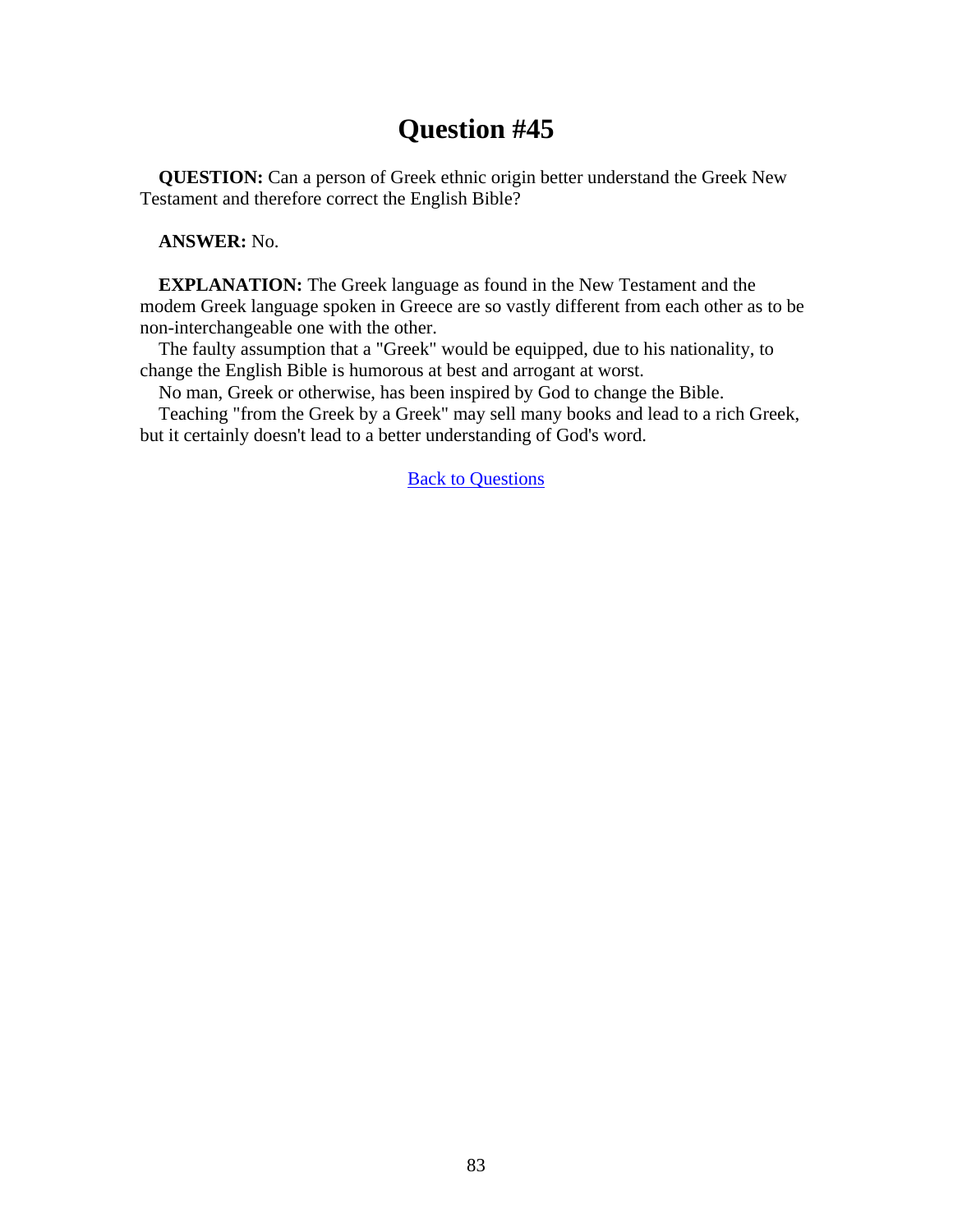**QUESTION:** What is a "Ruckmanite?"

 **ANSWER:** "Ruckmanite" is a name Bible critics call anyone who disagrees with them.

 **EXPLANATION:** Peter Sturges Ruckman was born in 1921. He has spent years studying the manuscript history of the Bible. He received his doctorate in philosophy from Bob Jones University.

 He has personally founded or helped to found dozens of churches. He is the founder and president of the Pensacola Bible Institute in Pensacola, Florida, where he has trained hundreds of preachers, missionaries and Christian laymen. He has also authored over forty books and Bible commentaries.

 He is, without a doubt, the most outspoken champion of the King James Bible in this generation. He is considered an extremely dangerous foe to the Bible critics who teach that God has not preserved His Bible perfect. (In spite of Psalm 12:6, 7).

 His arsenal consists of an above average intellect, years of studying Bible manuscripts and a caustic delivery. This abrasive preaching style so offends (and scares) today's limpwristed "soldiers of the Lord" that they shrink from any confrontation with him, OR the facts he presents.

 ALL Bible critics claim to believe that the Bible is the "perfect word of God without a mixture of error." They make this claim to deceive the people in their congregations. They live in fear that a member of their congregation will pick up one of Dr. Ruckman's many books and discover the difference between someone who "claims" to believe that the Bible is perfect and someone who really does.

 Many Christians on their own, have concluded that the Bible (King James Bible) is the absolute perfect word of God. They, in complete innocence, will question their pastor's "improvements" on scripture and suddenly find themselves denounced as a "Ruckmanite. " In many cases they have never even heard of Dr. Peter S. Ruckman.

 This denunciation is a simple yet desperate tactic. No Christian wants to be guilty of "following a man." Therefore, the Bible critic reasons that if Bible believers can be accused of "man following" they will discard their conviction and humbly follow them.

 I once met a preacher who rejected the thought of being grouped with Bible believers because he would then be a "Ruckmanite." He claimed, " I don't follow any man."

 This sounds very pious. He later informed me that he was a "Calvinist." (A follower of the teachings of the man, John Calvin).

 So, today, anyone who really believes that the Bible is the perfect word of God without a mixture of error AND can produce it instead of just talk about it can expect to be called a "Ruckmanite" by someone who feels threatened by their faith and confidence.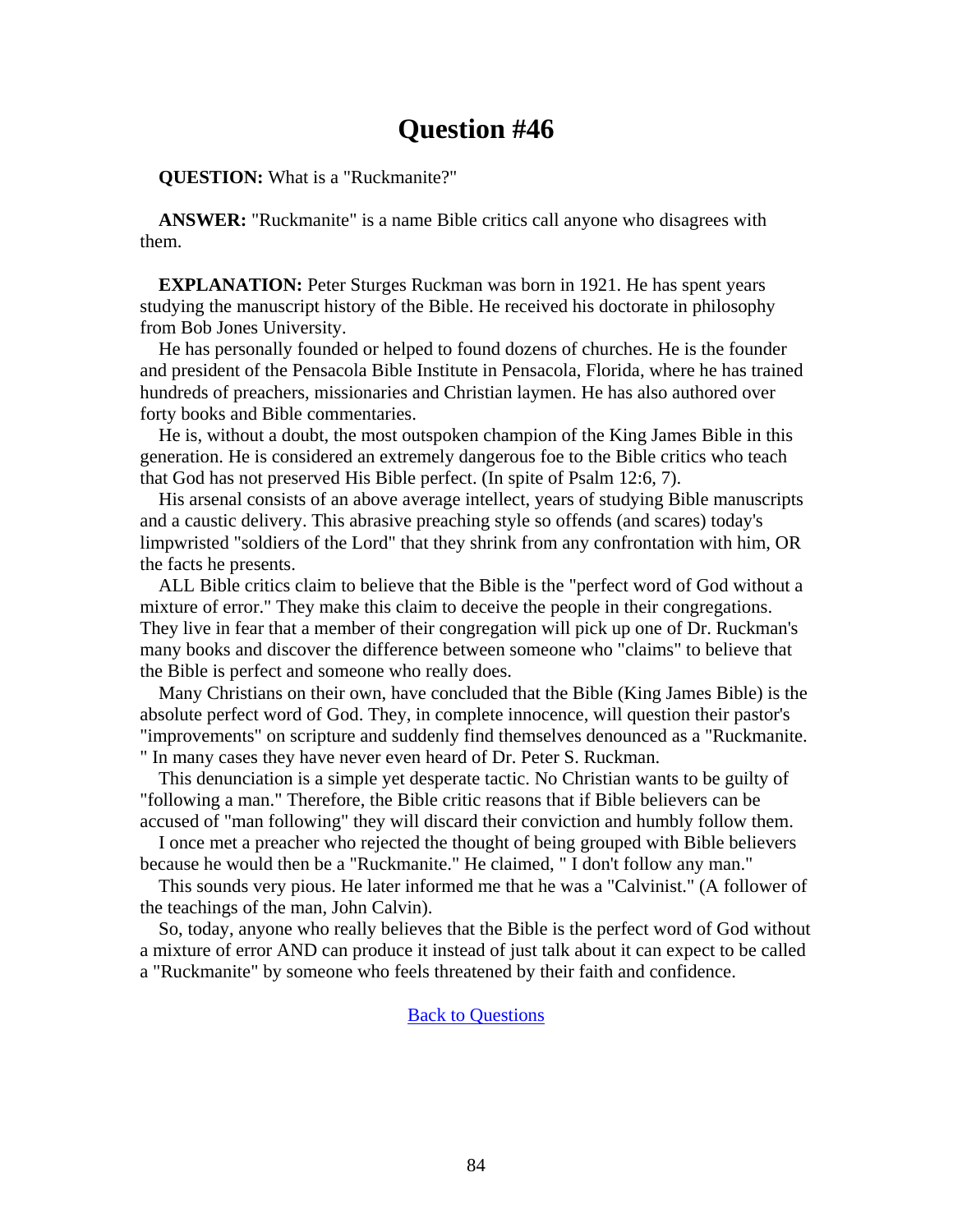**QUESTION:** What about "nuggets" found only in the Greek?

ANSWER: Why settle for "nuggets" when you can own the whole mine?

**EXPLANATION:** Most "nuggets" that preachers find in the Greek exist only in the fantasy of their minds.

 First, anyone who believes that the Bible is the perfect word of God, **cannot** believe that it can be improved on... even by them. Most men who discover "nuggets" are filled with a prideful humility through which they believe that God is going to show **them** something in the Greek that no one else has found. Then they can "humbly" impress their preacher friends with their monumental "grasp" of the original language.

 They do not, regardless of what they say in the pulpit, really believe that the Bible is perfect as it stands, in English OR Greek. Therefore they never read their Bible with a desire for the Holy Spirit to help them understand it. They instead "pray" that He will show them some better way to translate some Greek word.

 Since the Holy Spirit never does this, they usually resort to "The Greek Game". This game can be played by **anyone.** Even if they have had no training in the Greek language. Simply put, all that the pseudo-scholar needs to do is to own a Young's Concordance. In the very back of a Young's Concordance is a list of the Greek and Hebrew words used in the Bible. Under each word given is a list of the different ways that that particular word was translated in the King James Bible. All the eager critic needs to do is to interchange the English words used.

 For example, take the Greek word "haplotes." It was translated five different ways in the Authorized Version.

1. bountifulness II Corinthians 9:11

- 2. liberal II Corinthians 9:13
- 3. liberality II Corinthians 8:2
- 4. simplicity Romans 12:8, II Corinthians 1: 12
- 5. singleness Ephesians 6:5, Colossians 3:22

 Now, in order for our zealous scholar to humbly display his massive intellect, he must find a verse where "haplotes" is translated, let's say, "singleness" or way #5. Such as Ephesians 6:5.

 *"Servants, be obedient to them that are your masters ac- cording to the flesh, with fear and trembling, in singleness of your heart, as unto Christ;"*

 Then in his preaching, when lighting upon his prearranged victim" he makes some statement that is **critical** of the King James translators for having poorly chosen this translation. Then he chooses one of the other words into which it was translated, say, way #3 or #4 and takes 10-15 minutes to expound on the virtues of his choice while ever pointing out sadly the poor choice of the Authorized Version translators. Of course, later when he reads a verse such as Romans 12:8, "Or he that exhorteth, on exhortation: he that giveth, let him do it with **simplicity;** he that ruleth, with diligence; he that sheweth mercy, with cheerfulness", where his pet Greek word is translated "simplicity" or way #4, he will reverse the process and expound on the virtue of choice #5. All the time lamenting, again, the poor choice of God's translators.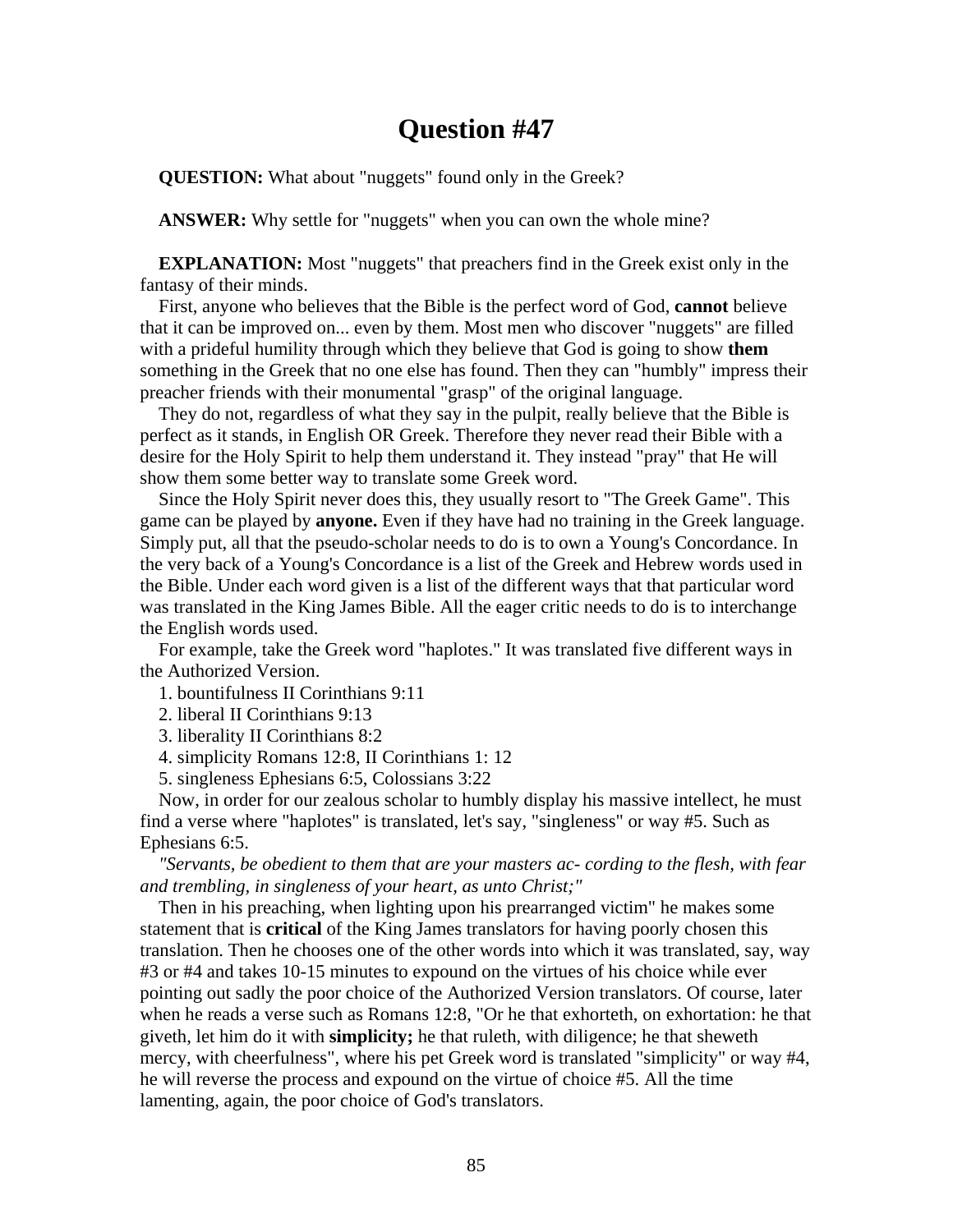His audience, unaware of the ease with which this is accomplished, stares on in awe of his intelligence and tremendous grasp of the Greek language. They feel so fortunate to have a man of such caliber (.22 Blank!) to point out to them the errors in their Bible. And of course they are totally convinced by this charade that they, lowly peons that they are, can never truly understand the Bible as well as their exalted teacher, because they lack the "tools" he possesses from the Greek.

This scenario is **NOT** an over statement. I have experienced it first hand.

 Once while listening to a self-impressed Bible scholar preach I marveled at the ease with which he duped his audience. He was reading Romans chapter 8. Upon reading a particular verse, he stopped at a particular word and stated, "Now the King James translators mistranslated the Greek word used here." Then he spent 10-12 minutes expounding on the merits of his choice of translation. The audience was duly impressed with this man's grasp of the "original language. " (I once heard a 14 year old boy do the same thing in a "preaching contest". You see, **ANYONE** can do it!)

 The very next day I was listening to another preacher on the radio. Coincidentally this zealot was also preaching from Romans chapter 8. He **also** read the same verse and **ALSO** stopped at the very same word that the expert from the previous evening had accosted. He then stated, "Sadly, the King James translators did not properly translate the Greek word used here."

 I then braced myself for a rehash of the previous evening's exposition. But it was not to be. For **this** particular scholar pointed out that the word in question should have been translated an entirely different way (choice #1 vs. choice #4).

 He then, as the previous evening's butcher, expounded on the virtues of **HIS** choice over that of the King James translators, **or** last evening's expert. I was amazed! Two completely different men, two entirely different opinions. In fact, their **only** point of agreement was that the **Bible** could not possibly be **correct** as it was. I quickly consigned their esteemed (and humble) opinions to the garbage heap of education and accepted the choice that **GOD** had made for His Book in 1611.

 A second method of finding "nuggets" is for someone with a limited understanding of Greek to do the same as the above, only they take their choice of words from the Greek Lexicon instead of the Concordance.

 The result is always the same, the congregation is over-whelmed by the "depth" of his study, They are also convinced that they can never match his comprehension of the Bible without matching (Ha!) his comprehension of "the Greek."

 A tremendous example of the fallacy of this method of Bible (?) study is recorded in Dr. David Otis Fuller's book entitled Which Bible? We quote it in its entirety.

 "An interesting story is found in Walton's biography of Bishop Sanderson illustrating the truth of the old proverb, "a little learning is a dangerous thing." Dr. Kilbye, an excellent Hebrew scholar and Professor of this language in the university, also expert in Greek and chosen as one of the translators, went on a visit with Sanderson, and at church on Sunday they heard a young preacher waste a great amount of the time allotted for his sermon in criticizing several words in the then recent translation. He carefully showed how one particular word should have been translated in a different way. Later that evening the preacher and the learned strangers were invited together to a meal, and Dr. Kilbye took the opportunity to tell the preacher that he could have used his time more profitably. The Doctor then explained that the translators had very carefully considered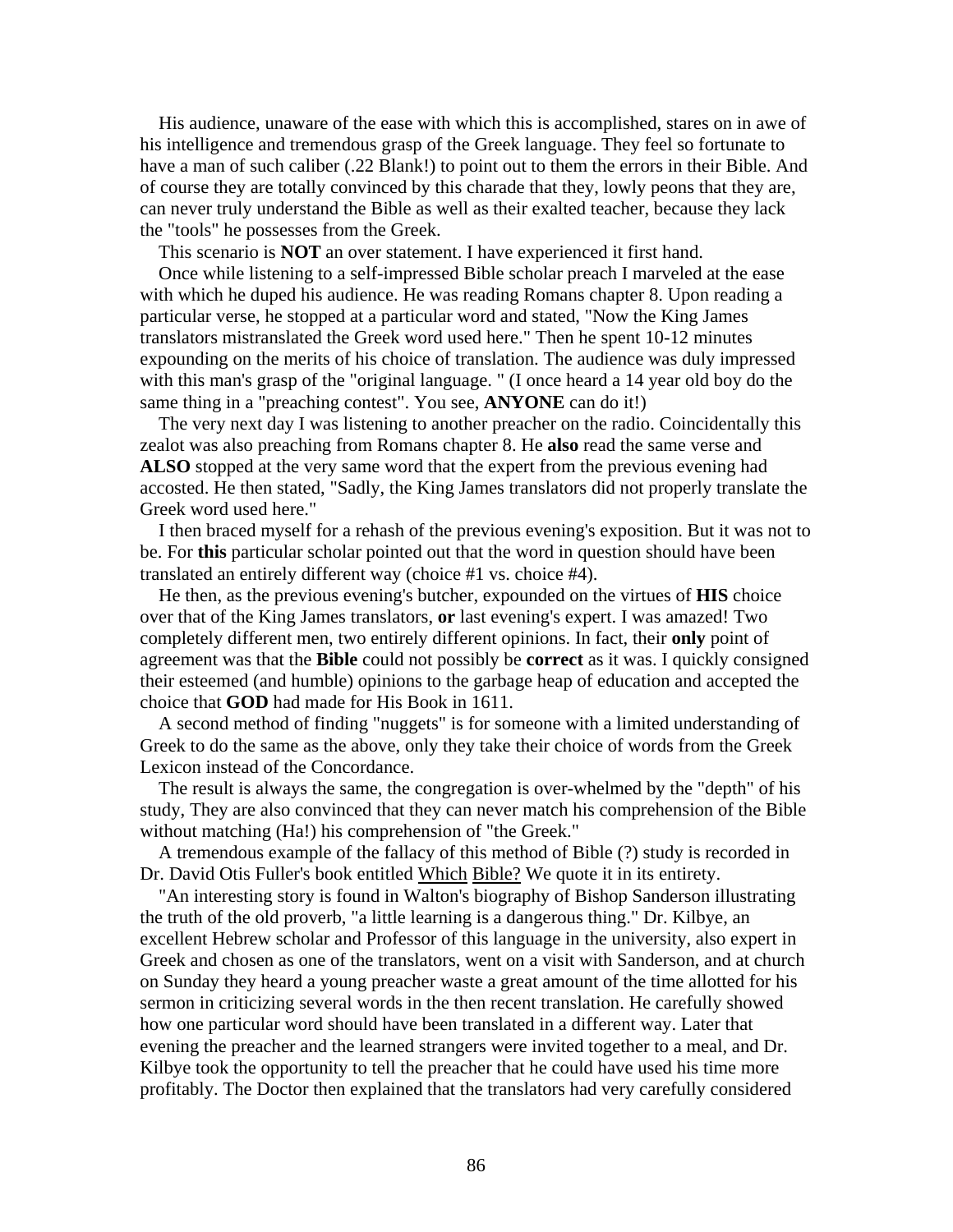the "three reasons" given by the preacher, but they had found another thirteen more weighty reasons for giving the rendering complained of by the young critic."

 A third type of "nugget" is one which actually does not exist except in totally false statements made by a Bible critic.

 The greatest example of this is found in the analogy of the two Greek words "agape" and "phileo". Both of which are translated "love" in John 21:15-17.

 15 *"So when they had dined, Jesus saith to Simon Peter, Simon, son of Jonas, lovest thou me more than these? He saith unto him, Yea, Lord; thou knowest that I love thee. He saith unto him, Feed my lambs.* 

16 *He saith to him again the second time, Simon, son of Jonas, lovest thou me? He saith unto him, Yea, Lord: thou knowest that I love thee. He saith unto him, Feed my sheep.* 

17 *He saith unto him the third time, Simon, son of Jonas, lovest thou me? Peter was grieved because he said unto him the third time, Lovest thou me? And he said unto him, Lord, thou knowest all things; thou knowest that I love thee. Jesus saith unto him, Feed my sheep."*

 We have all heard this passage expounded by a pseudo-scholar. (Sometimes in complete sincerity due to acceptance of bad teaching.) The presentation is made that "agape" in Greek speaks of a deep, intimate, selfless love. "Phileo" on the other hand is little more than a casual "friendly" type of love. Our scholar then laments, almost tearfully, the constraints of the English language. He points out that the Lord actually says, "Peter ... lovest ("agape") thou me. (With a deep, intimate, selfless love) more than these?"

 Peter responds, "Yea, Lord; thou knowest that I love ("phileo") thee." (With a casual, friendly type of love.)

 Our Bible critic points out that the Lord, not receiving the answer that He desires, asks again.

"Simon, son of Jonas, lovest ("agape") thou me?"

 Peter, it is then pointed out, is unwilling to commit himself to such a deep relationship so he responds again.

"Yea, Lord; thou knowest that I love ("phileo") thee."

 At this point our Bible corrector points out that a saddened Saviour gives in to Peter's lack of commitment and changes His own choice of Greek words to "phileo".

"Simon, son of Jonas, lovest ("phileo") thou me?"

 This sudden change supposedly shocks Peter into seeing his own spiritual infidelity to the Lord. Thus, saddened he answers.

"... thou knowest that I love ("phileo") thee."

 Our false teacher then points out to his audience that there is no way to attain such depth of meaning from this passage using only the feeble English. Once more the trusty "Greek" has enlightened us as English can never do!

 This presentation is tremendously effective and has only **ONE** flaw. The definitions given for "agape" and "phileo" are **TOTALLY UNTRUE!**

 I am about to make a statement concerning "agape" and "phileo" which is not based on prejudice or opinion. It is based on careful honest study of the way in which "agape" and "phileo" were **used in the Bible** ("Our final authority in all matters of faith and **practice**) by Jesus Christ Himself and the New Testament writers. The statement is this: There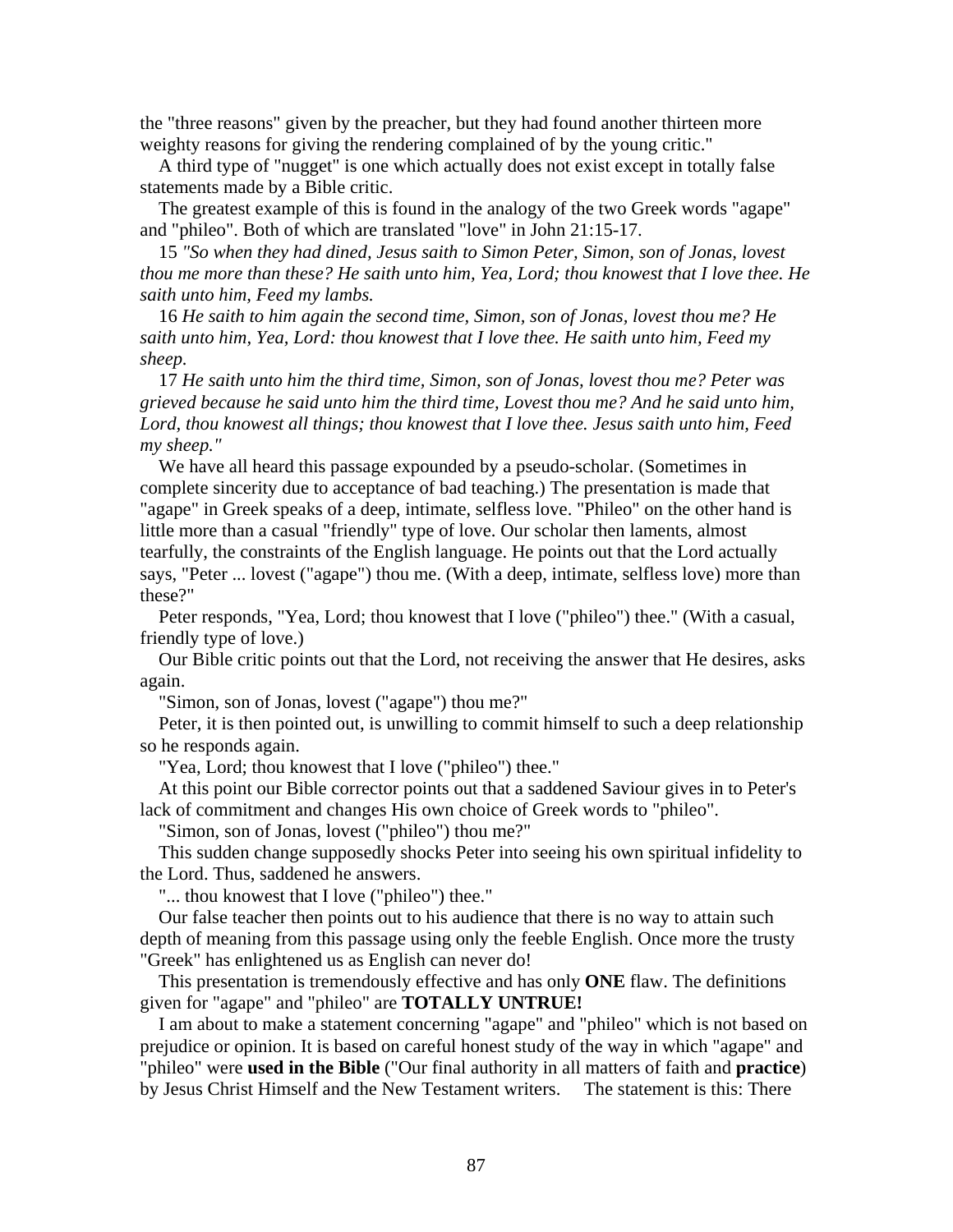was absolutely NO DIFFERENCE in New Testament times between "agape" and "phileo" and that **BOTH** are used interchangeably by Jesus Christ and the writers of the New Testament. **REGARDLESS** of what Greek grammars, Greek teachers and Greek preachers may say!

 If you have been steeped in the false teaching of "agape" and "phileo" by your college professor or pastor, you will immediately (and with much prejudice) reject my supposition. ("How could such godly men be wrong?" Right?)

 Yet, I will not attempt to prove it is true. The proof will come from Jesus Christ, Paul, Peter and John, and any other New Testament writer that I could have chosen for the comparison. But **wait!** They are not my final witnesses. The final and most weighty argument will be waged by **YOU!**

 For years I have been giving a test in Bible Conferences in which I speak concerning this false teaching of "agape" and "phileo". A copy of this test is reproduced below. **IF** you have the courage and IF you can be honest with God and yourself, feel free to take it. Here's how it goes.

 In part #I, I have reproduced quotes from the New Testament which were made by Jesus Christ using "agape" and "phileo". **Without** looking at a Greek New Testament or Concordance or any other help, use the false rules for "agape" and "phileo" given by critics of the English Bible. Read the quote. Decide whether Jesus is referring to "agape" love (deep, intimate, selfless love) or "phileo" love (casual, friendly love).Then put an "A" for agape or "P"" for phileo in the blank before the quote.

 Part #II is identical to part #I except that the quotes are taken from various New Testament writers. Do the same as in part one, putting an "A" for agape and a "P" for phileo, using only the critics definition of these words. No guessing, no hunches. Use only their own rule.

 After you have completed the test, turn to the answer sheet found in Appendix #1 in the back of this book.

#### **JOHN 21:15-17 - AGAPE vs PHILEO**

INSTRUCTIONS:

1. Read the Bible quote.

2. Put an A or P in the blank before the quote to signify your choice of the Greek word used, AGAPE or PHILEO.

#### DEFINITIONS:

 AGAPE love: Deep, intimate, selfless love. PHILEO love: Casual "friendly" love.

I - Comparison: How **Jesus** used AGAPE and PHILEO.

- \_\_\_\_ 1. Luke 11:42 *the love of God*
- \_\_\_\_ 2. John 5:42 *the love of God*
- \_\_\_\_ 3. Matt 10:37 *He that loveth father or mother*
- \_\_\_\_ 4. Rev 3:9 *to know that I have loved*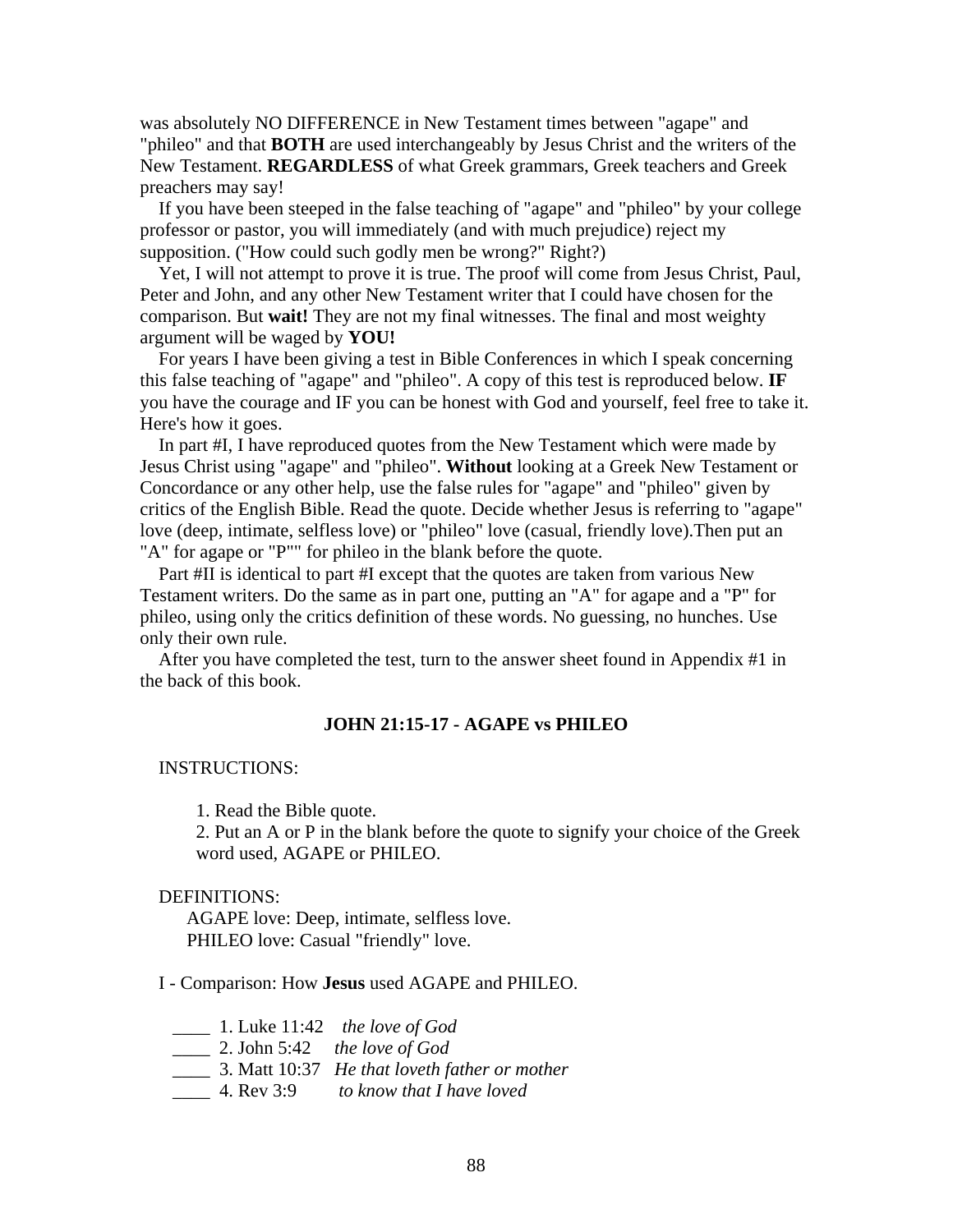\_\_\_\_ 5. Rev 3:19 *As many as I love* \_\_\_\_ 6. Matt 23:6 *love the uppermost rooms* \_\_\_\_ 7. John 12:25 *He that loveth his life* \_\_\_\_ 8. Luke 11:43 *ye love the uppermost seats* \_\_\_\_ 9. John 5:20 *the Father loveth the Son*

\_\_\_\_10. John 16:27 *the Father Himself loveth you,* 

*because ye have loved me*

| II - Comparison: How other New Testament writers used | AGAPE and |
|-------------------------------------------------------|-----------|
| PHILEO.                                               |           |

| 1. II Tim 3:4    | of pleasures more than of God      |
|------------------|------------------------------------|
| 2. John 11:5     | Jesus loved Martha,                |
| 3. John 20:2     | the other disciples whom Jesus     |
| loved            |                                    |
| 4. I Cor 16:22   | If any man love not the Lord       |
| 5. Rom 5:8       | But God commendeth his love        |
| 6. I Cor 16:24   | My love be with you all            |
| 7. II Tim 1:7    | of power, and of love, and         |
| 8. Rom 12: 10    | one to another with brotherly love |
| 9. II Thes 3:12  | abound in love one toward          |
| another          |                                    |
| 10. Titus 2:4    | women to be sober, to love their   |
| husbands         |                                    |
| 11. Eph 5:28     | So ought men to love their wives   |
| 12. I Peter 2:17 | Love the brotherhood               |
| 13. Heb 13:1     | Let brotherly love continue        |
| 14. Titus 3:4    | and love of God our Saviour        |
| 15. I John 2:5   | in him verily is the love of God   |
| norfootad        |                                    |

*perfected*

 If you have taken the test and if you have been **honest**, you have found that the **TRUTH** of the matter is that neither Jesus nor any of the New Testament writers acknowledged the false rule foisted on us by heady and high-minded Bible critics.

 Thus we see that this little "nugget" is made only of "FOOL'S GOLD" and has never **really** existed except in the deluded minds of men.

Who will you believe? Jesus Christ or your Greek professor?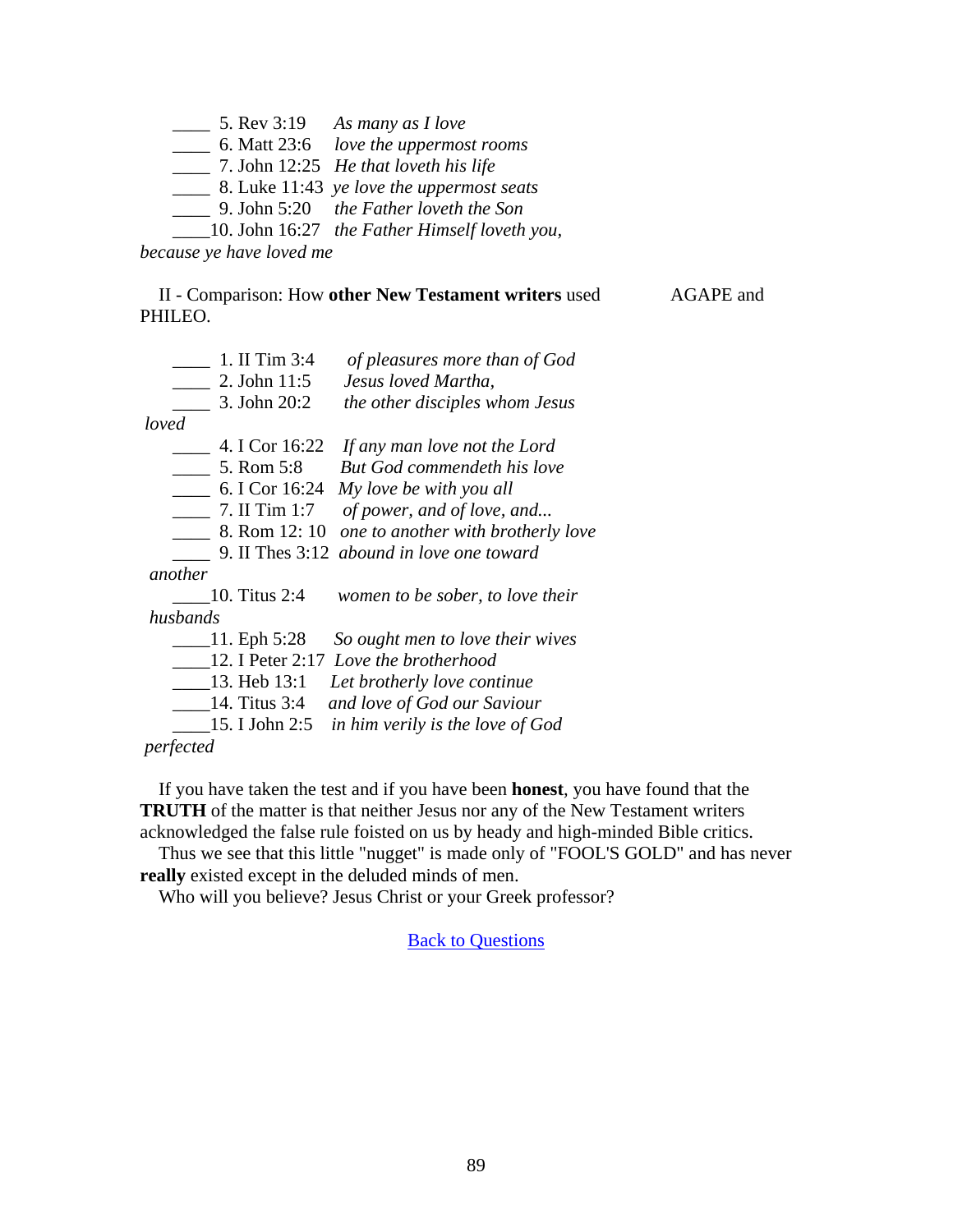**QUESTION:** The Textus Receptus didn't appear until 1633 so how can the King James Bible, which was translated in 1611, be translated from it?

#### **ANSWER: Wrong.**

**EXPLANATION:** The Greek text which was used for the translation of the King James Bible extends back through history to the pens of Moses, David, Paul, John and the other inspired writers. Throughout history it has been known by a variety of names. Over the years the Greek text of the New Testament was collated by a number of different editors. The most famous of these being Desiderius Erasmus, Theodore Beza, Robert Stephanus and the Elzevir brothers, Abraham and Bonaventure.

 Erasmus published five editions of the New Testament. The first in 1516 was followed by another in 1519 which was used by Martin Luther for his historic and earth shaking German translation. His third, fourth, and fifth followed in 1522, 1527 and 1535. Erasmus' work was magnificent and set the standard for centuries (sic) to come.

 Robert Stephanus published four editions, dating from 1546 through 1549, 1550 and lastly 1551.

 Theodore Beza published several editions of the Greek New Testament. Four were published in 1565, 1582, 1588 and 1598. These were printed in folio, meaning a sheet of paper was folded over once, thus producing four separate pages of the book. He also published five octavo editions, these dates being; 1565, 1567, 1580, 1590 and 1604. "Octavo" means that one printed sheet folded in such a way as to produce eight separate pages of the text. Books printed in this manner tended to have a smaller page size than folio works, but sometimes led to the need of a work being printed in two or more volumes. It is Beza's edition of 1598 and Stephanus edition of 1550 and 1551 which were used as the primary sources by the King James translators.

 Some years later, the Elzevir brothers published three editions of the Greek New Testament. The dates being; 1624, 1633 and 1641. They followed closely the work of Beza, who in turn had followed the standard set by Erasmus. In the preface to their edition of 1633 they coined a phrase which was to become so popular as to be retrofitted to texts which preceded it by many years. They stated in Latin "textum ergo babes, nunc ab omnibus receptum..." ei "According to the text now held from the volume **received...**" Thus the title "Textus Receptus" or "Received Text" was born.

 So we see that, even though the name "Textus Receptus" was coined twenty-two years after the Authorized Version was translated, it has become synonymous with the true Greek Text originating in Antioch.

 (For your convenience, Appendix #2 in the back of this book lists the many names used to describe both the Antiochian and Alexandrian texts.)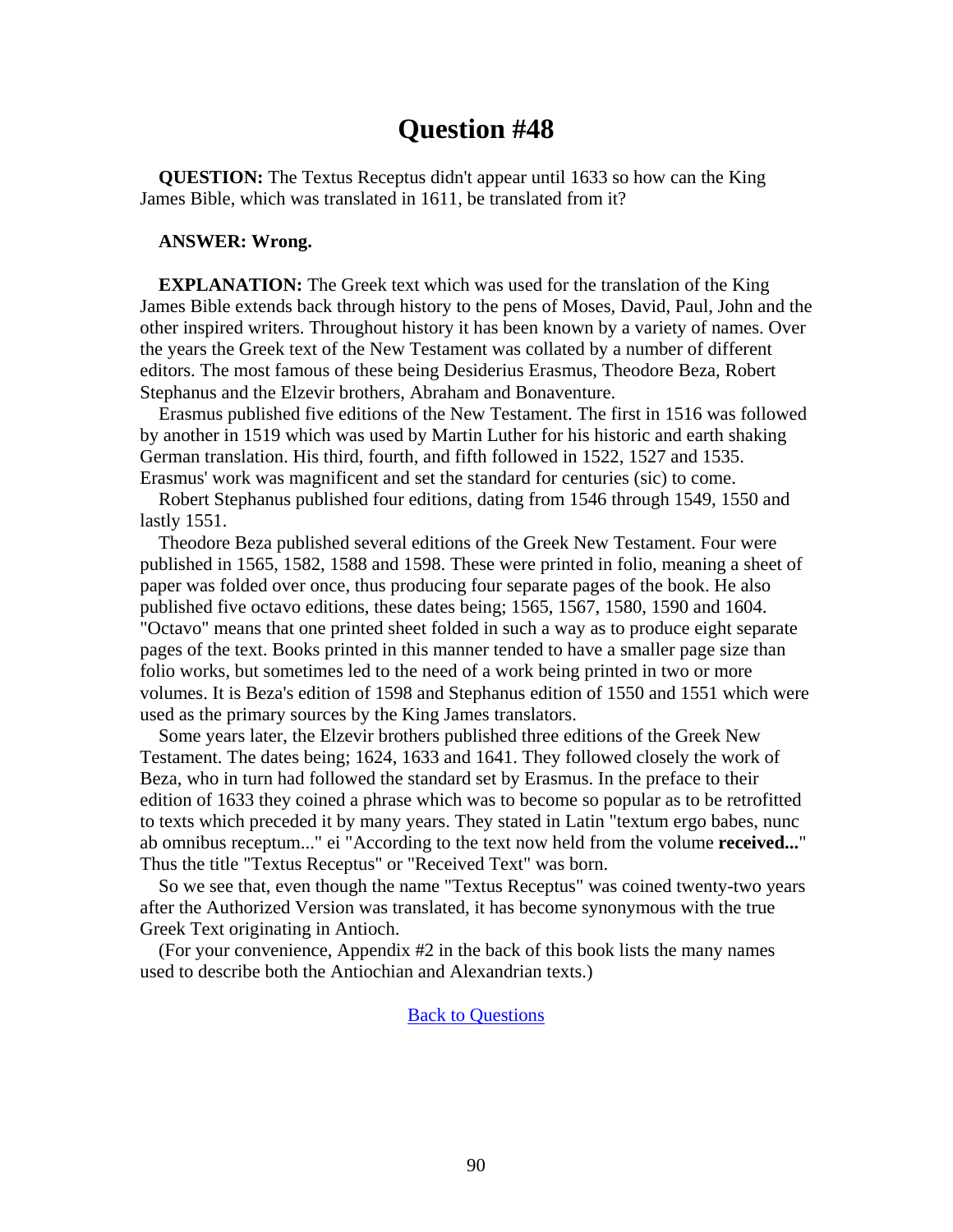**QUESTION:** Is it true that the King James translators were nothing but a bunch of Episcopalian baby sprinklers?

**ANSWER:** No.

 **EXPLANATION:** The company of men who did the translating of the Authorized Version was made up of Bible believing men from both the Anglican and Puritan churches. Their character and qualifications have been attested earlier.

 Such a statement as, "The King James translators were nothing but a bunch of Episcopalian baby sprinklers," is one of those statements which is sadly not based on fact nor conviction. It is made with the hope of character assassination and an ultimate hope of overthrowing the authority of the King James Bible in the minds of believers.

 It might be beneficial at this point to note what the King James translators were NOT. They were not adulterers, as David. Nor were they murderers as Moses and David. Nor had any of them sacrificed any of their children to Chemosh or Molech as Solomon had

in I Kings 11. Nor had they vehemently denied the Lord as Peter.

 These short comings are not pointed out to bring disrespect on any of the writers of scripture. But are noted so that we should be a little more gracious in our description of the men whom God has chosen to use.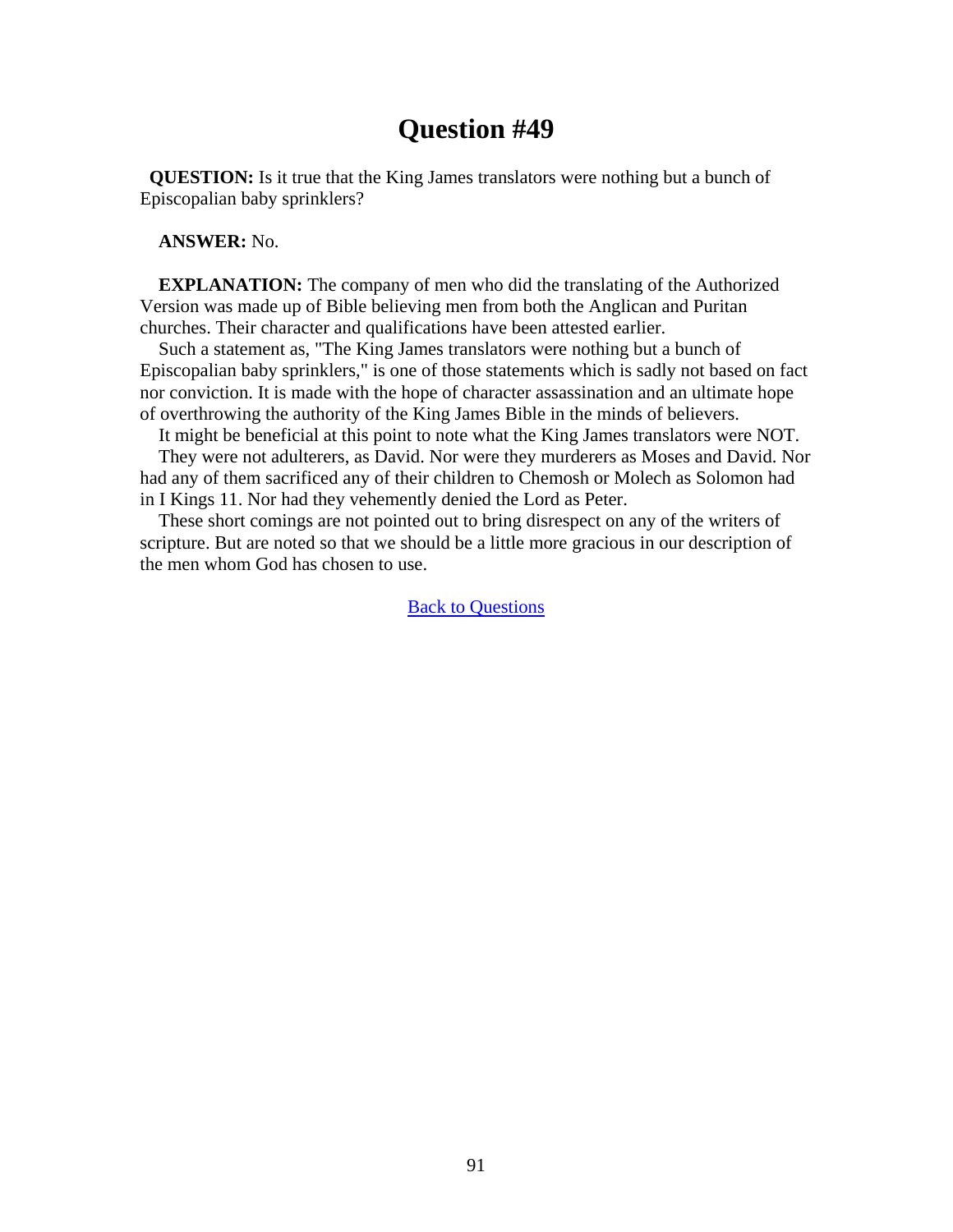**QUESTION:** Believing that the King James Bible is the perfect Word of God is contrary to the stand that my "Alma Mater" takes. What should I do?

 **ANSWER:** You should be loyal to God, Who **SHOULD** be a little higher on your "loyalty list" than your college.

 **EXPLANATION:** First, let's get it straight. You **do not have an "Alma Mater."** The term "Alma Mater" results from the combination of the Hebrew word for "virgin" (almah) and the Greek word for "mother" (meter). Thus when you speak of your "Alma Mater" you refer to your "Virgin Mother," a terminology which we fairly say can only be used by Jesus Christ. Thus, although we may have to use the more lengthy description "the college I attended" or just "my college," we show much more respect for Jesus Christ than to go around claiming that we have a "Virgin Mother" **also.**

 Secondly, you should appreciate the time, trouble and effort that your college went through to educate you. Education does not happen by accident, thus you should be appreciative of what was done on your behalf.

 Thirdly, "appreciation" taken into consideration, you do not owe your **SOUL** to your college as you do to Jesus Christ. Therefore you need not be "eternally grateful" to it in such a humiliating manner that you are not allowed to control your own convictions once you graduate.

 The receipt of "Dear Preacher Boy" letters from the college President designed to pressure and intimidate you into "towing the college line" should carry no more weight than the 3rd class "Dear Occupant" mail which we all receive.

 Jesus said, "The truth shall make you **FREE**" and any school which is constantly reminding you of your "debt" to them for "all we've done for you" is **not** interested in your freedom, but your slavery. You needn't feel any guilt in "respectfully" disregarding both their request and the claims.

 Furthermore, if you went to a school where you paid your tuition, your room and board, and the other associated costs of your education, then you are totally free of any so called "debt" to your school. You may wholeheartedly **appreciate** the "sacrifice, vision, dedication, etc." of your school and its leaders, but your **DEBT** to it ended when you made your final tuition payment. Your degree was not given to you as a gift to show their benevolence. It was **EARNED** by your academic efforts and **PAID FOR** by your cold cash, not to mention a little "sacrifice, vision and dedication" of your own.

 Your college did not give you your degree because it thought that it would be a "nice" gesture. They gave it to you because **they could not refuse to.** You had EARNED it by fulfilling the requirements that they demanded. Including paying your bill. (**Plus interest** in some cases.)

 Thus if you find that the perfect Bible that your school **spoke of** really does exist, and you fear being alienated from your college and its "alumni", (Greek - "enlightened ones"?) then you should remember that your debt to Jesus Christ is REAL while your "debt" to your college is only imagined.

Which do you prefer to be alienated from, Jesus Christ or your college? They are **NOT**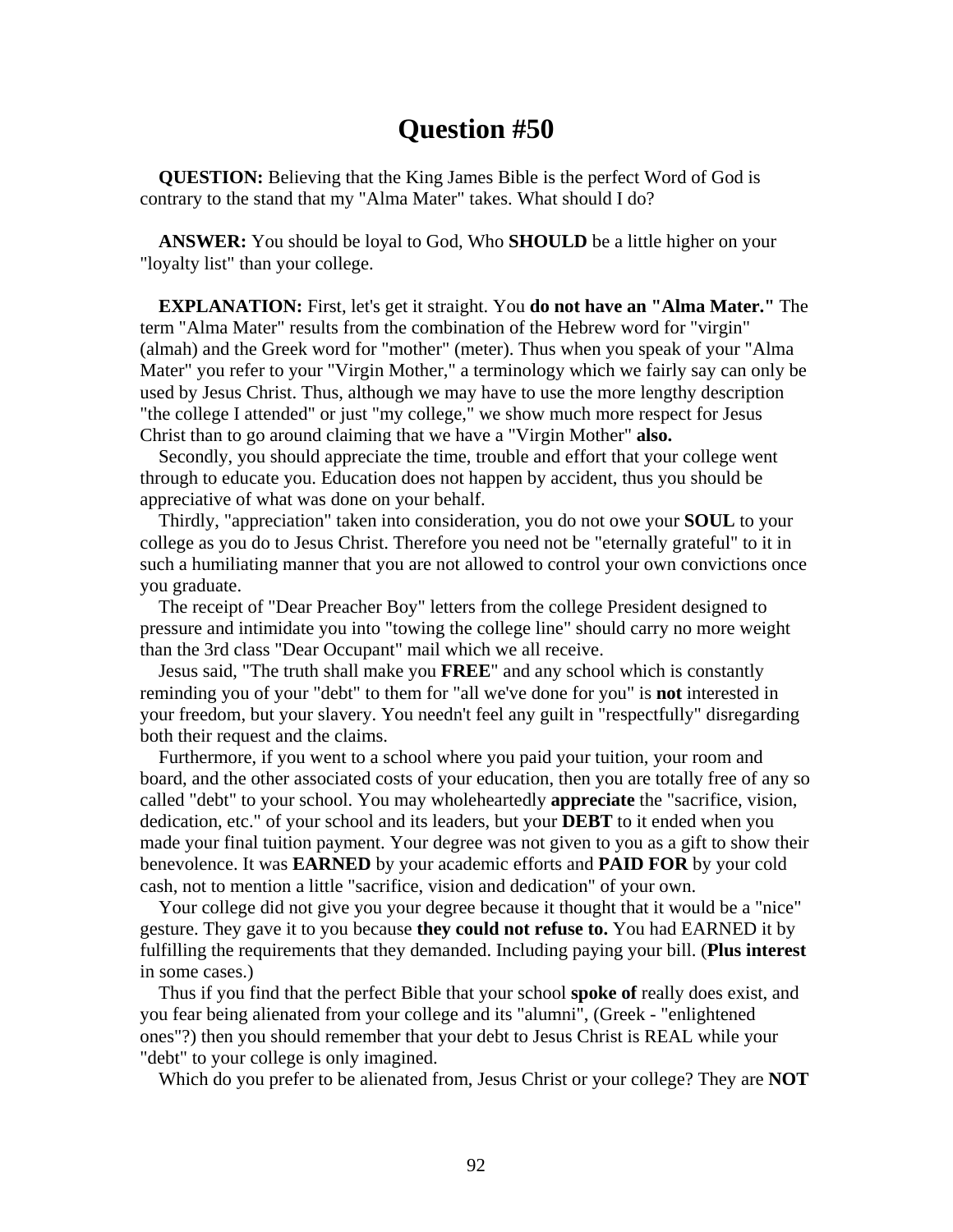one in the same. John 8:32.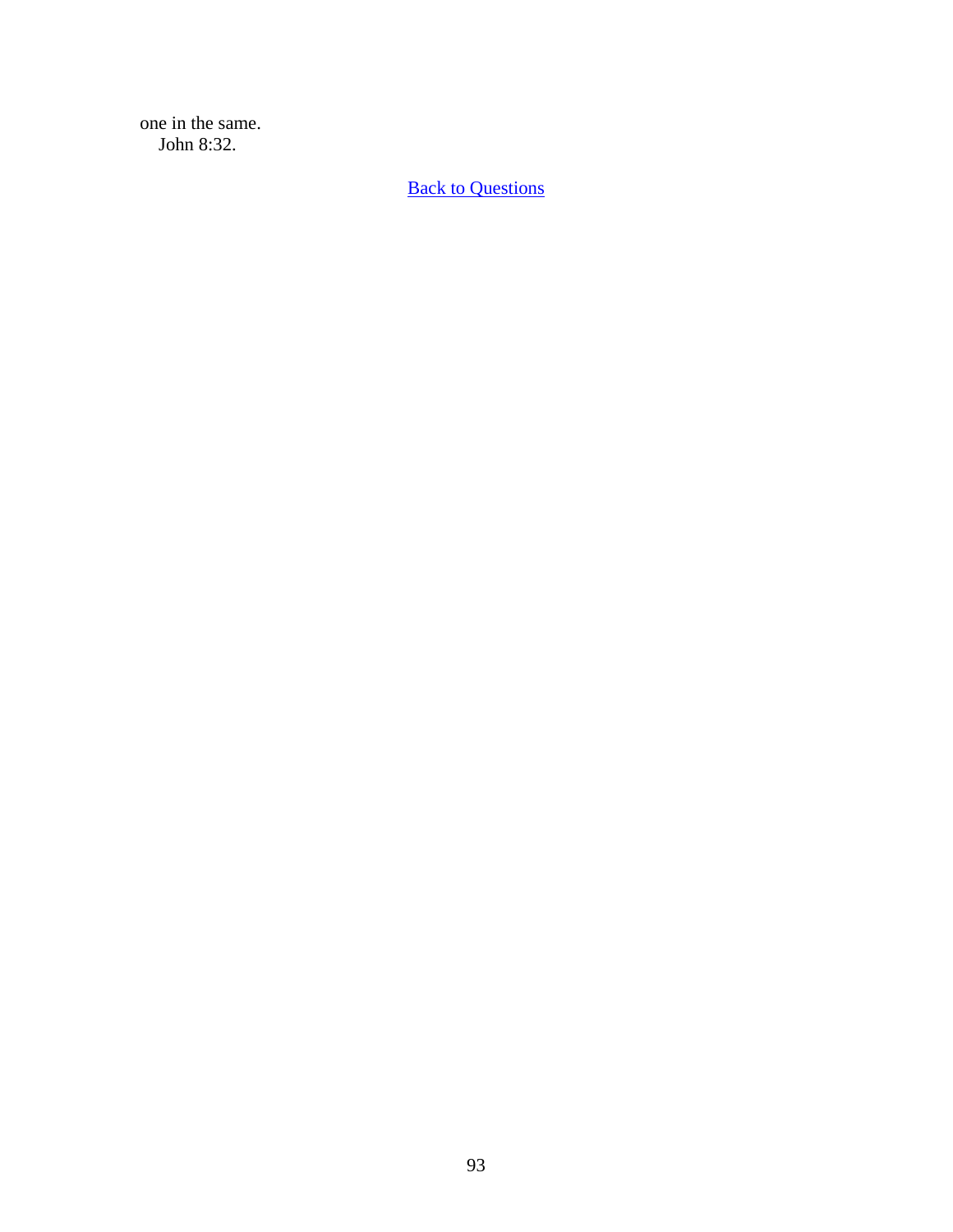**QUESTION:** Isn't it "Progressive Revelation" to believe that the King James Bible is to be trusted more than the originals?

#### **ANSWER:** No.

 **EXPLANATION:** The term "Progressive Revelation" is another one of those tactics used by Bible critics to intimidate Bible believers into surrendering their faith in God's perfect Bible.

 Their argument is: "Inspiration ended with the original autographs, therefore to believe that a mere translation can reveal more than the originals is to believe in a 'new' revelation, which is called Progressive Revelation."

 Is there such a thing as "Progressive Revelation?" Of course, we cannot afford to settle the matter on the weight of prejudice, opinion or "conviction." Only our **"final authority** can officially dictate what is or is not proper to believe.

 The obvious question then is: "Is there an example of 'Progressive Revelation' in the Bible?" The answer is: "No, there are at least two."

 Moses, in the book of Exodus, goes before Pharaoh to demand the release of the children of Israel. He performs signs and wonders to prove that he truly represents God. Early in the contest Pharaoh's magicians endeavor to match Moses "miracle for miracle." (Exodus 7:11, 12, 22 and 8:7). We know that Pharaoh's principal two magicians were Jannes and Jambres. **BUT**, those two names are not found **anywhere** in the forty-eight chapters of the book of Exodus. Neither are they named anywhere in any one of the thirty-nine books of the Old Testament. **In fact,** their names are not **revealed** ("revelation") until some fifteen centuries later. Could we not call that "Progressive Revelation?"

 Next let us look to I Kings 17:1. In this Old Testament verse we find that Elijah prophesies that "there shall not be dew nor rain these years, but according to my word." In I Kings 18:41 "according to his word" Elijah lifts the three and one-half year drought from Israel. But wait. Did I say "three and one-half year" drought? Nowhere in I Kings is the length of time of the drought mentioned. In fact, we don't learn the length of Elijah's drought until Jesus tells us in Luke 4:25 that it was "three years and six months." (This information is repeated in James 5:17). Once again we see that one portion of an occurrence is recorded in the Old Testament while the remainder of the information is revealed centuries later in the New Testament. Rather "progressive." Wouldn't you say?

So we see that the Bible the critic's "boogyman" is indeed a **Bible** teaching.

 By the way, if you want to know what kind of rock Moses smote in Exodus 17:6, **don't** look for the answer in Exodus. Read Psalm 114.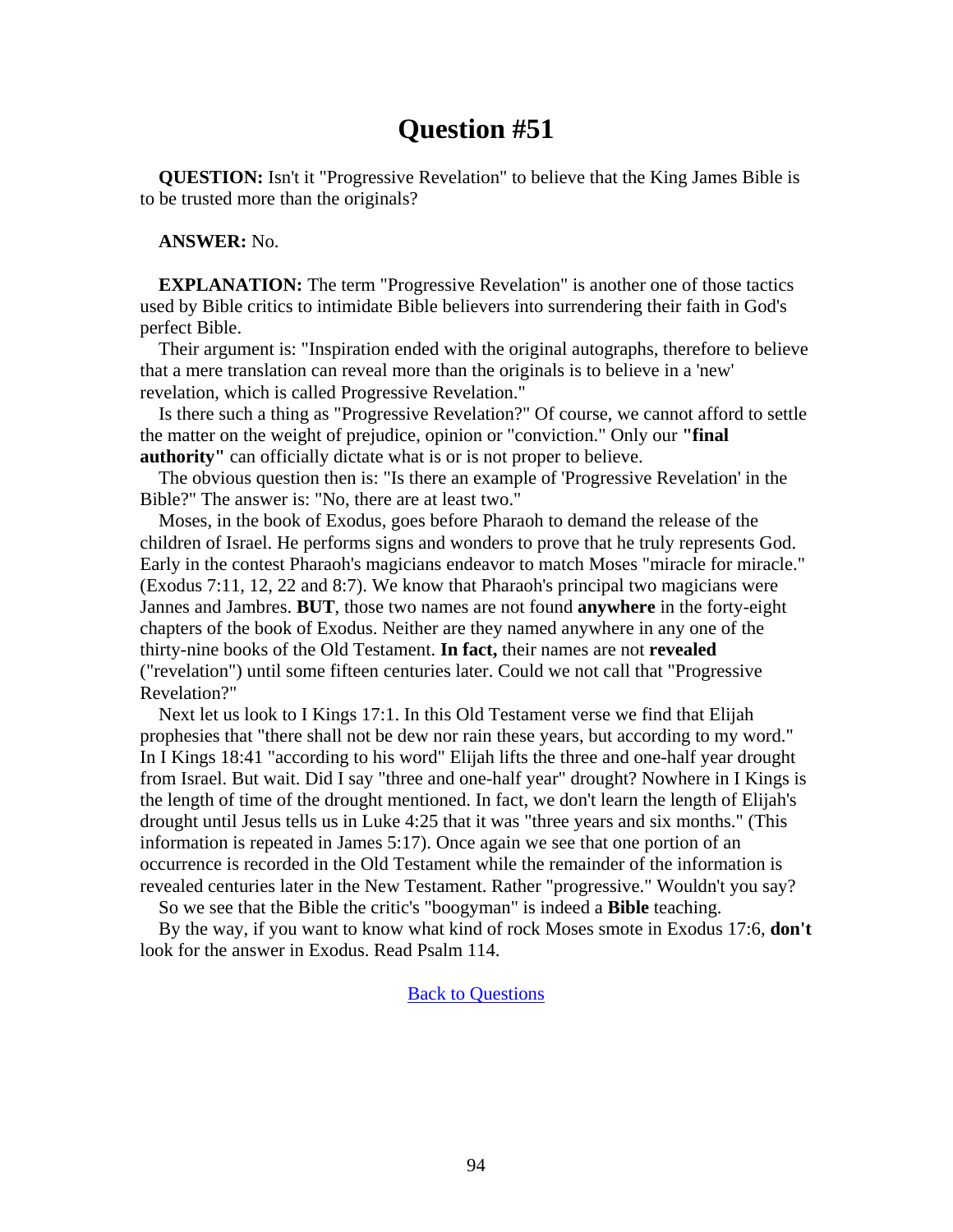**QUESTION:** I've been told that believing that the King James Bible is the perfect word of God is not the "historic position." Is this true?

 **ANSWER:** The "historic" position is to accept Scripture as infallible and deplore anyone who tries to alter it.

 **EXPLANATION:** One of the arguments that the Roman Catholic Church uses in making its claim as the "true" church is the authority of "tradition." The Roman Catholic Church claims that tradition is equal with Scripture. This became official church dogma in 1545 at the Council of Trent. At this council, tradition was elevated to a place of equal authority with Scripture. Then the council officially cursed anyone who did not accept its tenets.

 Unfortunately, "fundamental" Bible correctors have the same innate Roman Catholic tendency to resort to the "authority" of tradition. Strangely enough they do it for the very same reason. Usurping authority over Scripture. Of course, the fundamental Bible corrector realizes that the moment he uses the word "tradition" from his pulpit that "alarms" will sound in the heads of his congregation. So he shrewdly resorts to a "translation." Instead of saying "tradition " he says "the historic fundamental position is..." and completely fools his audience. What is a "historic position?" It is a **tradition** of course.

 Therefore, when you hear someone flee to the feeble argument that "believing the King James Bible is perfect is not the historic fundamental position", **BEWARE.** You have just run into a person who is Roman Catholic **in spirit.** If you doubt this, disagree with him and see if he doesn't curse you.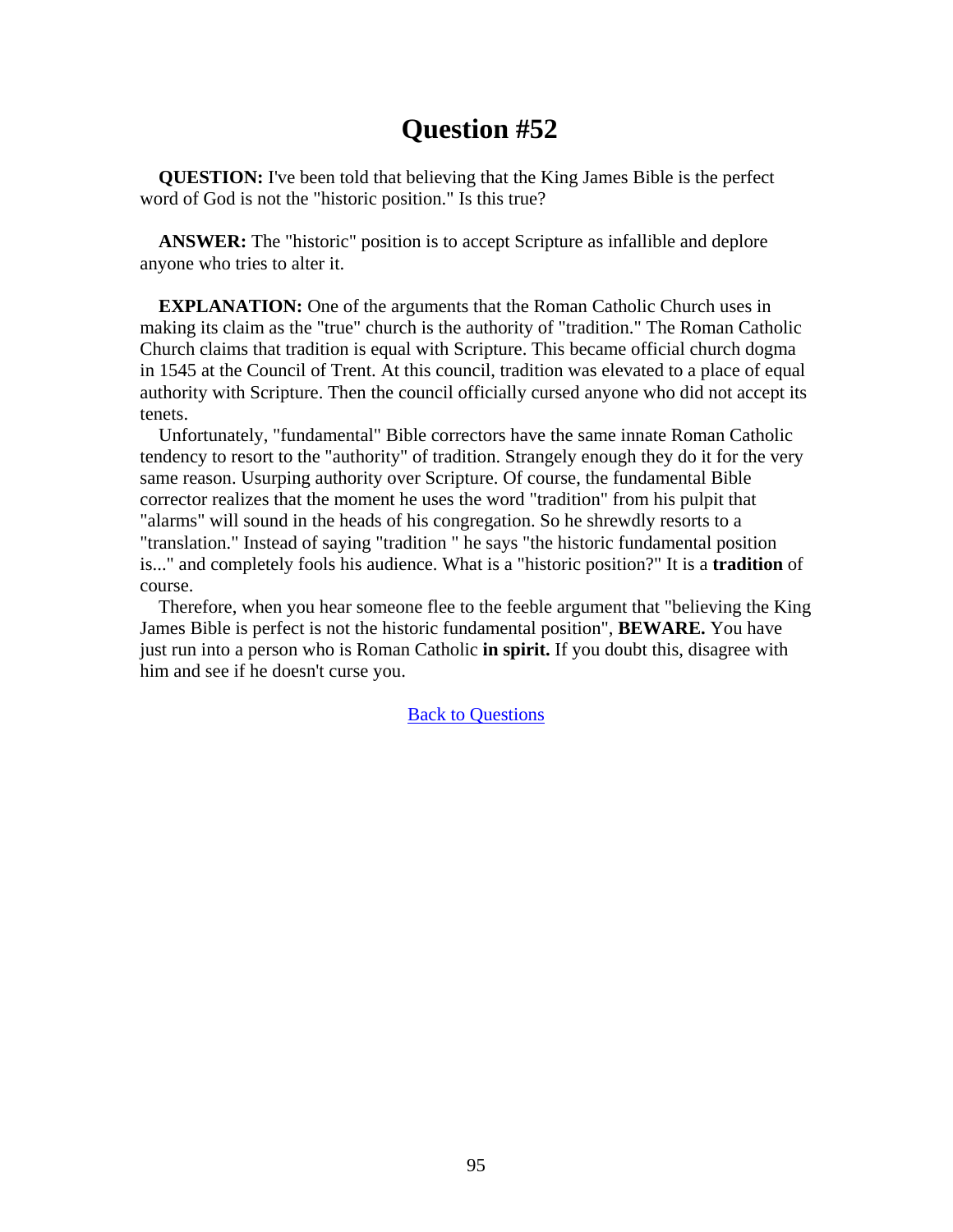**QUESTION:** Should we make an issue of Bible translations?

**ANSWER:** Only if you believe anything **out** of it.

 **EXPLANATION:** Many Christians attempt to evade the issue of whether of not there really **is** a **perfect** Bible (as they are told from the pulpit) by piously hiding behind the statement, "I don't make an issue of Bible translations."

 It is perfectly acceptable to assume such a position as long as you are **consistent** in your stand... or lack of it.

 In other words, if the issue of a **perfect Bible** is a "non-issue" with you, then to be **consistent,** neither should be ANY of the following:

- 1. The virgin birth of Jesus Christ. *Isa 7:14*
- 2. The deity of Jesus Christ. *I John 5:5*
- 3. The substitutionary death for sins made by Jesus Christ. *Romans 5:8*
- 4. The bodily resurrection of Jesus Christ. *I Cor 15:4*
- 5. Salvation by grace alone without works. *Eph 2:8, 9*
- 6. The Pre-millennial return of Jesus Christ. *I Thess 4*
- 7. The existence of a literal Heaven. *John 3:13*
- 8. The existence of a literal Hell. *Mark 9:42-44*
- 9. The acceptance of Creation over the theory of evolution. *Gen 1:7*

 This is by no means a comprehensive list of convictions held by those who call themselves "Fundamentalists." Yet every one is taken **from the Bible.** How on earth can a thinking, rational person make an issue or have a conviction on something that they have taken **out** of the Bible, but see "no issue" concerning the perfection of the Book on which they base their every issue? IF the Bible has mistakes in it, then how can we be sure that it is correct in those passages on which we base our convictions?

 Some may say, "I accept the Bible where it is accurately translated." Fine! **THAT** is the statement of faith of every **Mormon** in the world! **WHO** is to judge just **where** the Bible is "accurately translated?"

 No, it is impossible to make "any issue" over even **one** doctrine from the Bible and claim not to make an "issue" over the Bible itself.

 Why then do people make such a statement? Basically, it is out of fear of the consequences of such a stand. They are afraid of the rejection of their friends, family, and fellow-workers.

How bold for the truth are you?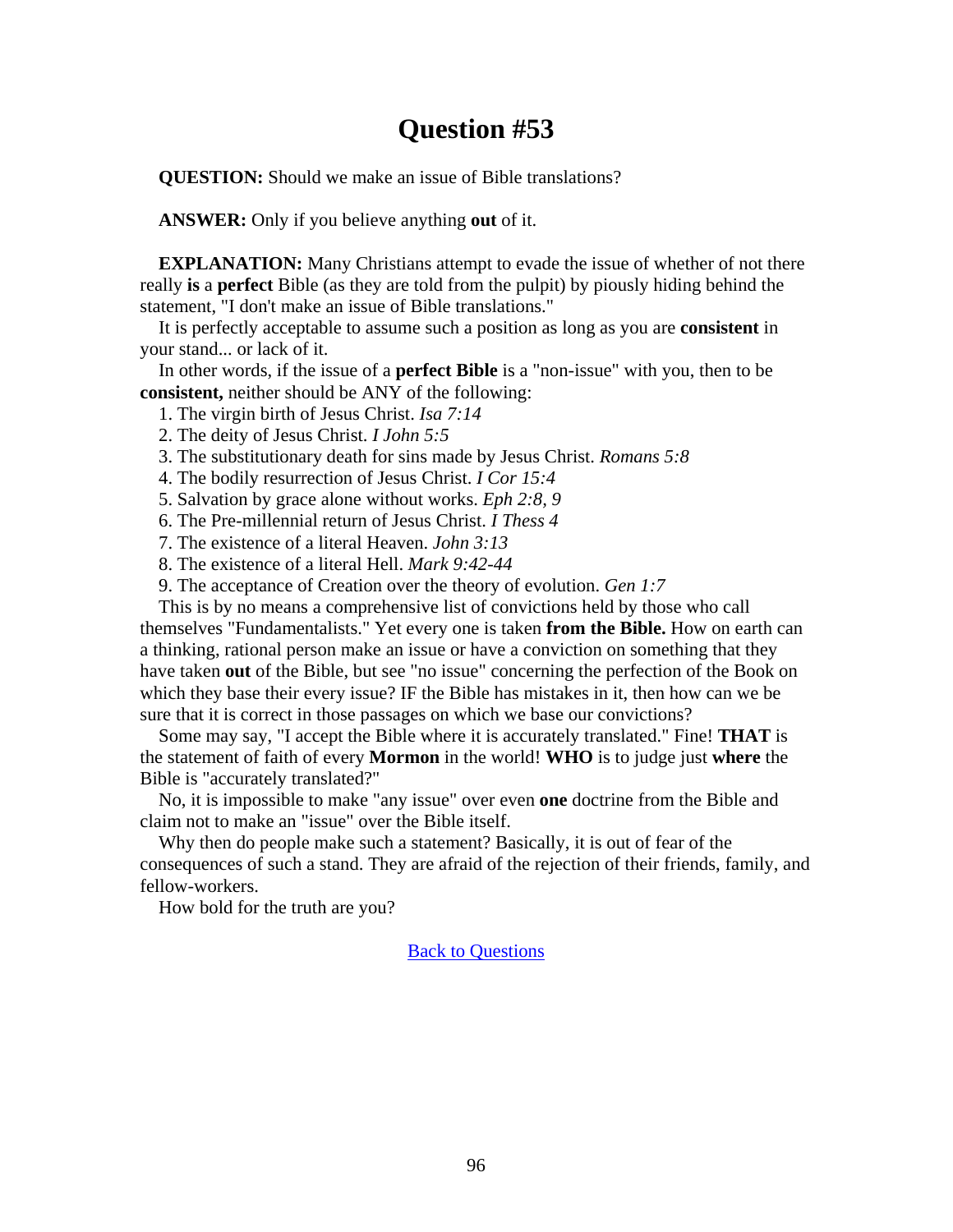**QUESTION:** Shouldn't we respect the education of our many "Drs." in the issue of the Bible?

**ANSWER:** Yes. **IF** there is any education associated with their degree.

**EXPLANATION:** Today's Christianity proliferates with "Doctors." It has often been joked that, "There are so many Doctors that you'd think God was sick."

There are only two types of Doctor's degrees. Earned and Honorary.

 An **earned** doctorate is an educational degree. It is bestowed on a graduate by his college or university upon his fulfillment of that school's requirements for such a degree. This involves certain academic achievements and acknowledges the graduate's mastery of a broad field of knowledge. Some common earned degrees are:

M.D. Doctor of Medicine

Ph.D. Doctor of Philosophy

Th.D. Doctor of Theology

Ed.D. Doctor of Education

 An **honorary** doctorate is just that. It is bestowed upon the recipient by some college or university as a way of honoring him or her for some outstanding merit, or service to that school. It must be remembered though that an honorary degree **cannot** bestow an "instant" expertise in the area named, any more than bestowing a degree on Dorothy's Scare Crow" gave him a brain. The recipient of an honorary degree would know no more about Bible manuscripts **after** he received his degree than **before** he did. It is an **honor** only, not an academic degree. (No one would wish to be operated on by a surgeon with an "honorary" degree.) Their opinion on Bible questions certainly wouldn't outweigh the findings of an earned degree. Or even of someone who holds **no** degree but has thoroughly investigated all of the available evidence. Academically, an honorary doctorate is like an "honorary black belt" in karate. Wear it around the house, but don't try to **use** it or you'll get killed!

Some common honorary degrees are:

 D.D. Doctor of Divinity D.Mus. Doctor of Music D.Sc. Doctor of Science L.H.D. Doctor of Human Letters Lit.D. Doctor of Literature (or D.Lit.) L.L.D. Doctor of Laws Litt.D. Doctor of Letters

 Both types of degrees have their place. The honorary degree is very much a badge of merit, and should be respected as just that. An honor bestowed upon the individual for his meritorious deeds performed for Christ or his school.

 The earned degree is an academic title and stands on the merit of the education that it represents.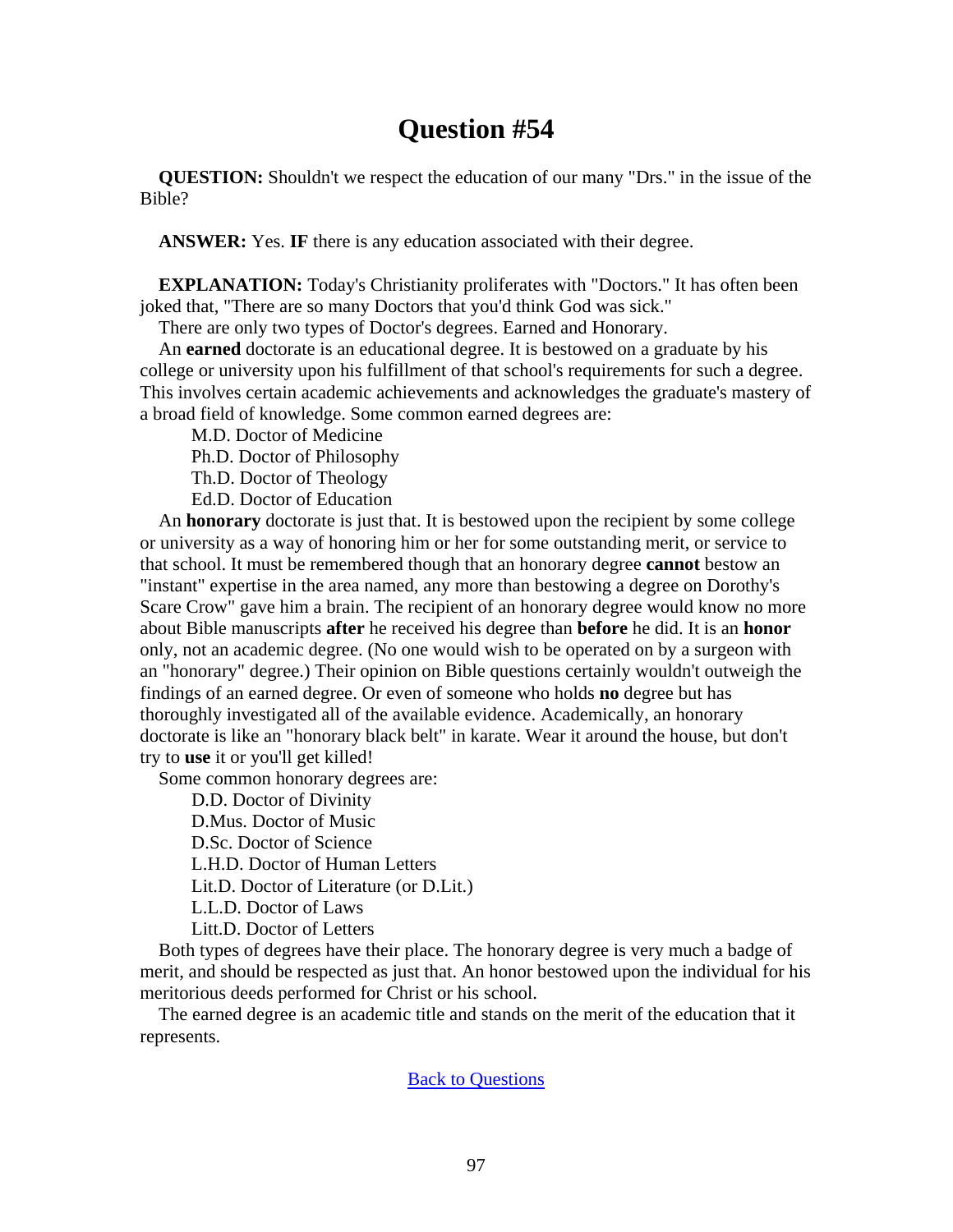**QUESTION:** Shouldn't we emphasize love for Jesus Christ rather than squabbling over Bible translations?

 **ANSWER:** There is no better way to emphasize our love for Jesus Christ than to jealously and zealously guard His word.

**EXPLANATION:** You can show your "love" for the Lord Jesus Christ in two ways.

 1. Any method that **YOU** deem as sincere and valid in your own sight. (See Lev. 10: 1- 3)

 2. You can endeavor to keep Christ's **Scriptural** admonitions as strictly as possible. (This tends to be a **lifetime** endeavor.)

 In John 14:23 one of the identifying marks of anyone who **loves** Him is that they will "keep my **words**."

 You may say, "That just means to keep the things that He said to do." BUT, the fact is that no "**love**" is required to keep these sayings as evidenced in John 8:51 and 52. **Love** is required to keep His "words."

 Again an argument may be made that, "That just referred to the original Greek." But alas, such a statement only leads you into a deeper more deadly trap. The following **Scriptural** example will explain.

 In the book of Jonah, it is recorded that Jonah, while running from God, is swallowed by "a great fish." (Jonah 1:17)

 In Matthew 12:40 the "great fish" is identified by Jesus Christ as a "whale." (We are not arguing genetics here, we are arguing the value of Christ's "w-o-r-d-s.")

 Strangely, at this very scripture, those who claim to be able to "love" Christ and correct His Bible steal the **words** right out of His mouth.

 Every new translation changes **Jesus** word "whale" to "fish." This is done because they learned in their seventh grade Biology class that "a whale is not a fish." Faced not only with a Bible that has a seeming contradiction (not with itself but with their 7th grade Biology teacher) but also with a Saviour who is so uninformed and uneducated as to not **know** that "a whale is not a fish," they panic. They rush to Matthew 12:40 and remove the word "whale" from both the Bible (their "authority in all matters of faith and practice") and from Jesus' lips (their "Lord" and Saviour.)

 The Greek word used for "whale" in Matthew 12:40 is "ketos." The Greek word for "fish" is "ichthus." They are **NOT** the same. Jesus used the Greek word "ichthus" in several places in Scripture, such as: Matthew 7:10 and 17:28. Certainly He could have used it in Matthew 12:40 if He so desired.

The fundamental Bible "enhancer" overlooks two monumental Scriptural truthes.

 First he overlooks the fact that Jonah was swallowed by a "great fish" that was specially "**prepared**" by **God**. It should be noted here that Adam gave names to all living creatures but **one. God** gave whales their name in Genesis 1:21 BEFORE Adam named the rest of creation in Genesis 2:19,20. That means the whale had a "predestination" (Gen. 1:21) and a "predestination" (Jonah 1:17) from the **foundation** of the earth. **NOT** something even a Bible corrector should take lightly.

The second truth ignored by God's little "helper" is that by changing " whale " to " fish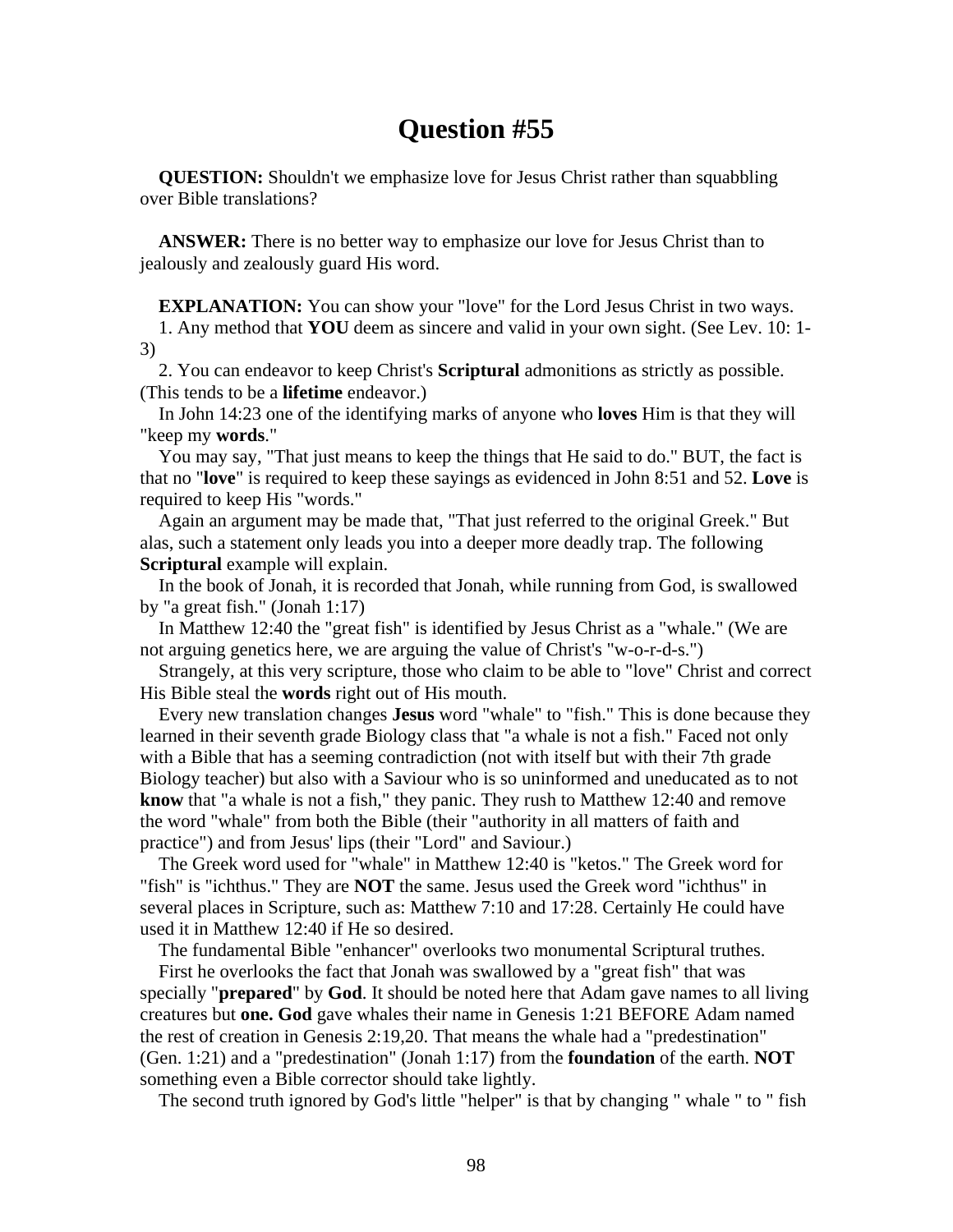" in Jesus' statement of Matthew 12:40 he is guilty of breaking Jesus' admonition of John 14:23 to "keep my w-o-r-d-s." ("Correcting" the Bible is like "treading" quicksand. The harder you kick, the faster you sink.)

 Thus the authors of the New American Standard Version, the New International Version, the New King James Version and the rest of the new translations are not only wrong in their translation of "ketos" but in their defiance of Jesus' mandate of John 14:23.

 So, when Jesus says one thing (whale) and your Pastor, parent, or professor says another (fish) you are bound by **LOVE** for Christ to reject man's opinion and embrace and defend Jesus' w-o-r-d-s.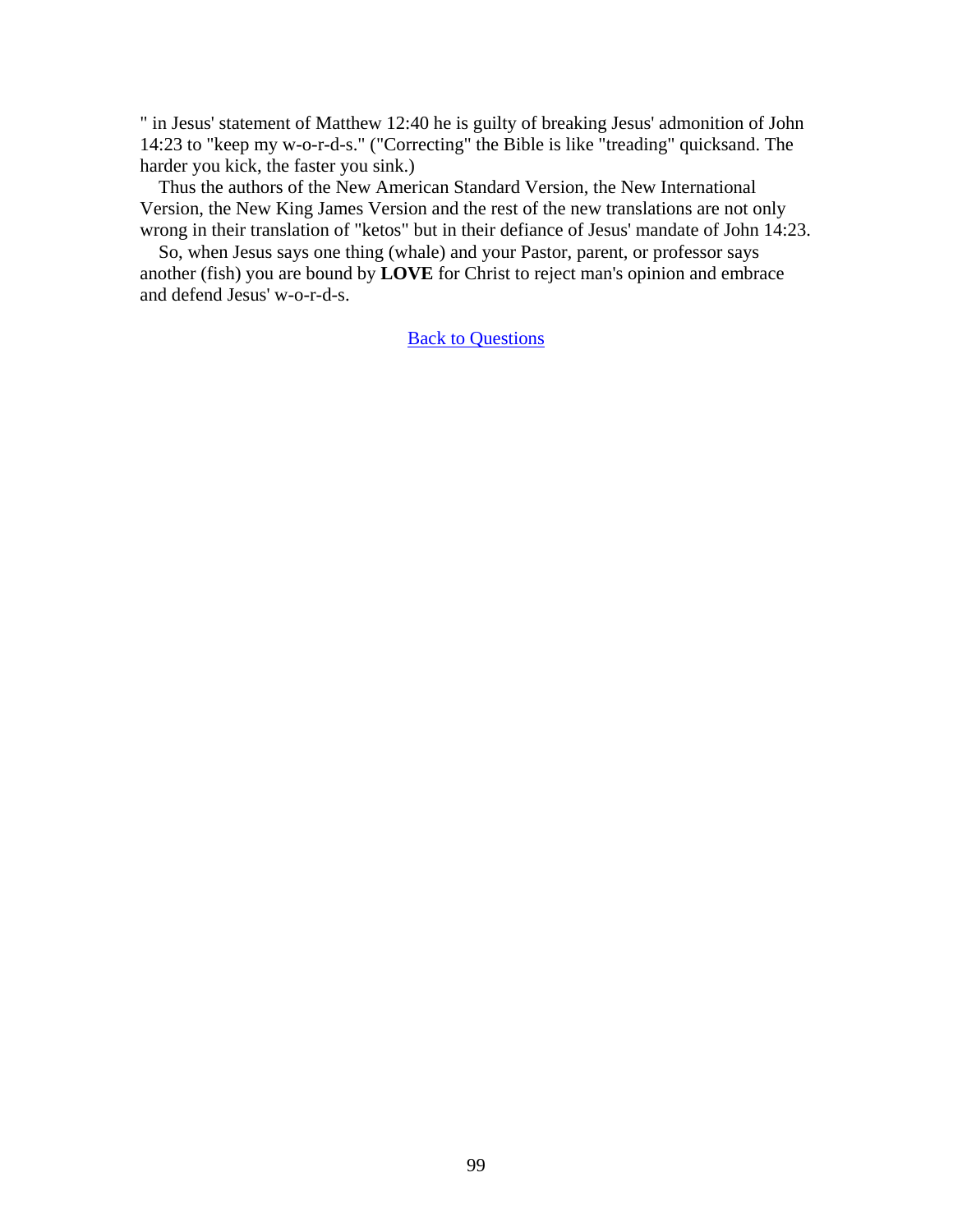**QUESTION:** What should I do where my Bible and my Greek Lexicon contradict?

**ANSWER:** Throw out the Lexicon.

 **EXPLANATION:** Oftimes a critic of God's Bible will point to a Lexicon or Greek grammar book for authority in an effort to prove that a word has been mistranslated in the Bible. This is rather foolhardy, and flies in the face of their purported claim to accept the **Bible** as their final authority in all matters of faith and practice.

 It must be remembered that God **never** claimed that He would provide us with a perfect lexicon or an inerrant Greek grammar. He said that He would provide us with a perfect **Bible.**

 Thus, on the weight of our own acceptance of the Bible as our "final authority in all matters of **faith** and **practice**" we must all accept its rendering of the Greek as more accurate and authoritative than the **opinion** of the fallible human authors of our Greek study guides.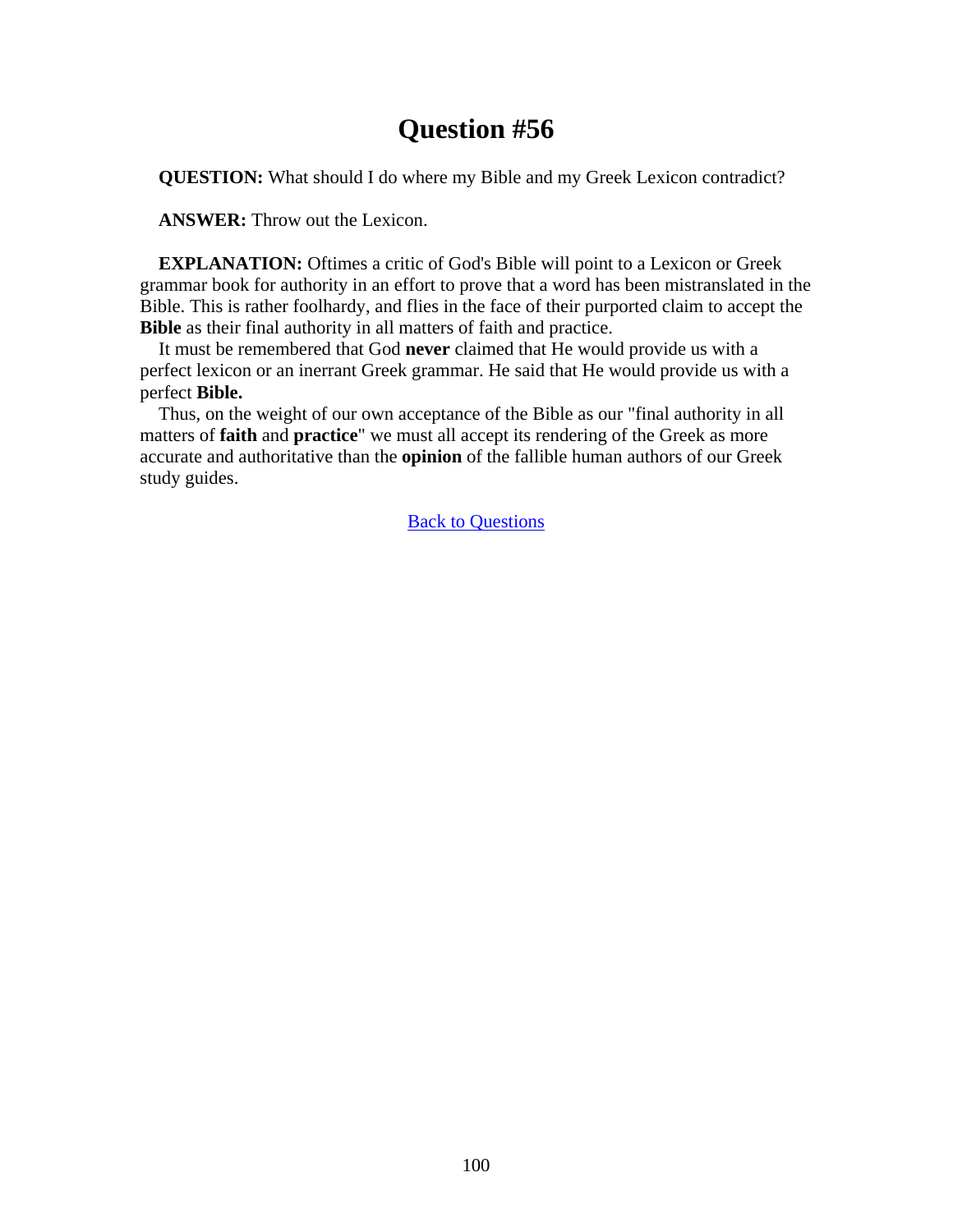**QUESTION:** Was Erasmus, the editor of the Textus Receptus, a "good" Roman Catholic?

 **ANSWER:** Erasmus, who edited the Greek text which was later to be known as the Textus Receptus, was an embarrassment to the pope and a poor example of a "good" Roman Catholic.

 **EXPLANATION:** Desiderius Erasmus was born in 1466 and died in 1536 at the age of seventy. This was no mean feat during the days when the plagues, coupled with primeval medical practices, worked together to limit the average age of a man's life to approximately 35-40 years.

 Both of his parents fell victim to that same plague while Erasmus was just a lad. He and his brother were then placed in the care of an uncle who promptly sent them off to a monastery just to be rid of them. Thus Erasmus's destiny was sealed long before he could ever have a say in the matter.

 Young Erasmus became well known for his charm, urbanity and wit, and was in possession of an obviously above average intellect. He was later to choose to be an Augustinian on the sole attribute that they were known to have the finest of libraries.

 His behavior was somewhat bizarre by Augustinian standards. He refused to keep vigils, never hesitated to eat meat on Fridays, and though ordained, chose never to function as a priest. The Roman Church had captured his body, but quite apparently his mind and heart were still unfettered.

He is known to history as one of the most prolific writers of all times.

 Erasmus was a constant and verbal opponent of the many excesses of his church. He berated the papacy, the priesthood and the over indulgences of the monks. He stated that the monks would not touch money, but that they were not so scrupulous concerning wine and women. He constantly attacked clerical concubinage and the cruelty with which the Roman Catholic Church dealt with so called "heretics." He is even credited with saving a man from the Inquisition.

 One of his many writings consisted of a tract entitled "Against the Barbarians" which was directed against the overt wickedness of the Roman Catholic Church.

 He was a constant critic of Pope Julius and the papal monarchy. He often compared the crusade leading Pope Julius to Julius Caesar. He is quoted as saying, "How truly is Julius playing the part of Julius." He also stated, "This monarchy of the Roman pontiff is the pest of Christendom." He advised the church to "get rid of the Roman See." When a scathing satire, in which Pope Julius was portrayed as going to Hell, written in anonymity was circulated, it was fairly common knowledge that its author was Erasmus.

 He was offered a bishopric in hopes that it would silence his criticism. He rejected the bribe flat.

 Erasmus published five editions of the New Testament in Greek. They were brought out successively in 1516, 1519, 1522, 1527 and 1535. His first two editions did not contain I John 5:7 although the reading had been found in many non-Greek texts dating back as early as 150 A.D. Erasmus desired to include the verse but knew the conflict that would rage if he did so without at least one Greek manuscript for authority. Following the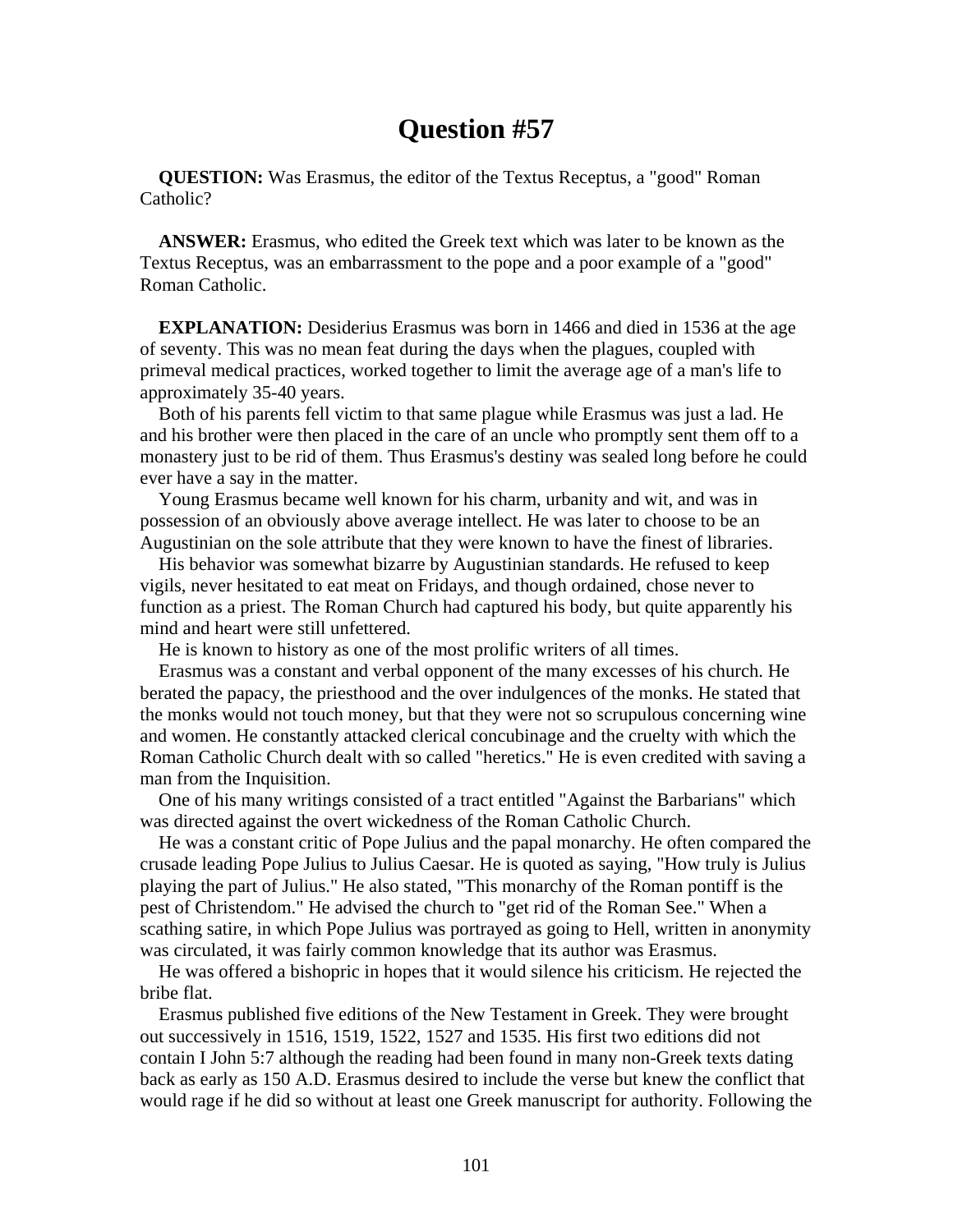publication of his second edition, which like his first consisted of both the Greek New Testament and his own Latin translation, he said that he would include I John 5:7 in his next edition if just **one** Greek manuscript could be found which contained it. Opponents of the reading today erringly charge that the two manuscripts found had been specially produced just to oblige Erasmus's request, but this charge has never been validated and was not held at the time of Erasmus's work.

 The Roman Catholic Church criticized his works for his refusal to use Jerome's Latin translation, a translation that he said was inaccurate. He opposed Jerome's translation in two vital areas.

 He detected that the Greek text had been corrupted as early as the fourth century. He knew that Jerome's translation had been based solely on the Alexandrian manuscript, Vaticanus, written itself early in the fourth century.

 He also differed with Jerome on the translation of certain passages which were vital to the claimed authority of the Roman Catholic Church.

 Jerome rendered Matthew 4:17 thus: "Do penance, for the kingdom of Heaven is at hand."

Erasmus differed with: "Be penitent for the kingdom of heaven is at hand."

 Erasmus was also a staunch defender of both Mark 16:9-21 and John 8:1-12. Zeal which our modern day scholars cannot seem to find.

 Possibly Erasmus's greatest gift to mankind was his attitude toward the common man. In the rigidly "classed" society in which he lived, he was an indefatigable advocate of putting the Scripture in the hands of the common man. While Jerome's Latin had been translated at the bidding of the Roman hierarchy, Erasmus translated his Latin with the express purpose of putting it into the hands of the common people of his day. A practice that the Roman Catholic Church knew could be dangerous to its plan to control the masses.

 Erasmus is quoted as saying, "Do you think that the Scriptures are fit only for the perfumed?" "I venture to think that anyone who reads my translation at home will profit thereby." He boldly stated that he longed to see the Bible in the hands of "the farmer, the tailor, the traveler and the Turk." Later, to the astonishment of his upper classed colleagues, he added "the masons, the prostitutes and the pimps" to that declaration.

 Knowing his desire to see the Bible in the hands of God's common people, it seems not so surprising that God was to use his Greek text for the basis of the English Bible that was translated with the common man in mind, the King James Bible.

 It has been said that "Erasmus laid the egg that Luther hatched." There is probably far more truth to this statement than can be casually discerned. For the reformers were armed with Erasmus's Bible, his writings and his attitude of resistance to Roman Catholic intimidation. Of Luther he said, "I favor Luther as much as I can, even if my cause is everywhere linked with his." He wrote several letters on Luther's behalf, and wholeheartedly agreed with him that salvation was entirely by grace, not works.

 He refused pressure by his Roman Catholic superiors to denounce Luther as a heretic. If Erasmus had turned the power of his pen on Luther, it would undoubtedly have caused far more damage than the powerless threats of the pope and his imps were able to do. As it is, only his disagreement with Luther's doctrine of predestination ever prompted him to criticize the Reformer with pen and ink.

Erasmus's greatest point of dissension with the Roman Church was over its doctrine of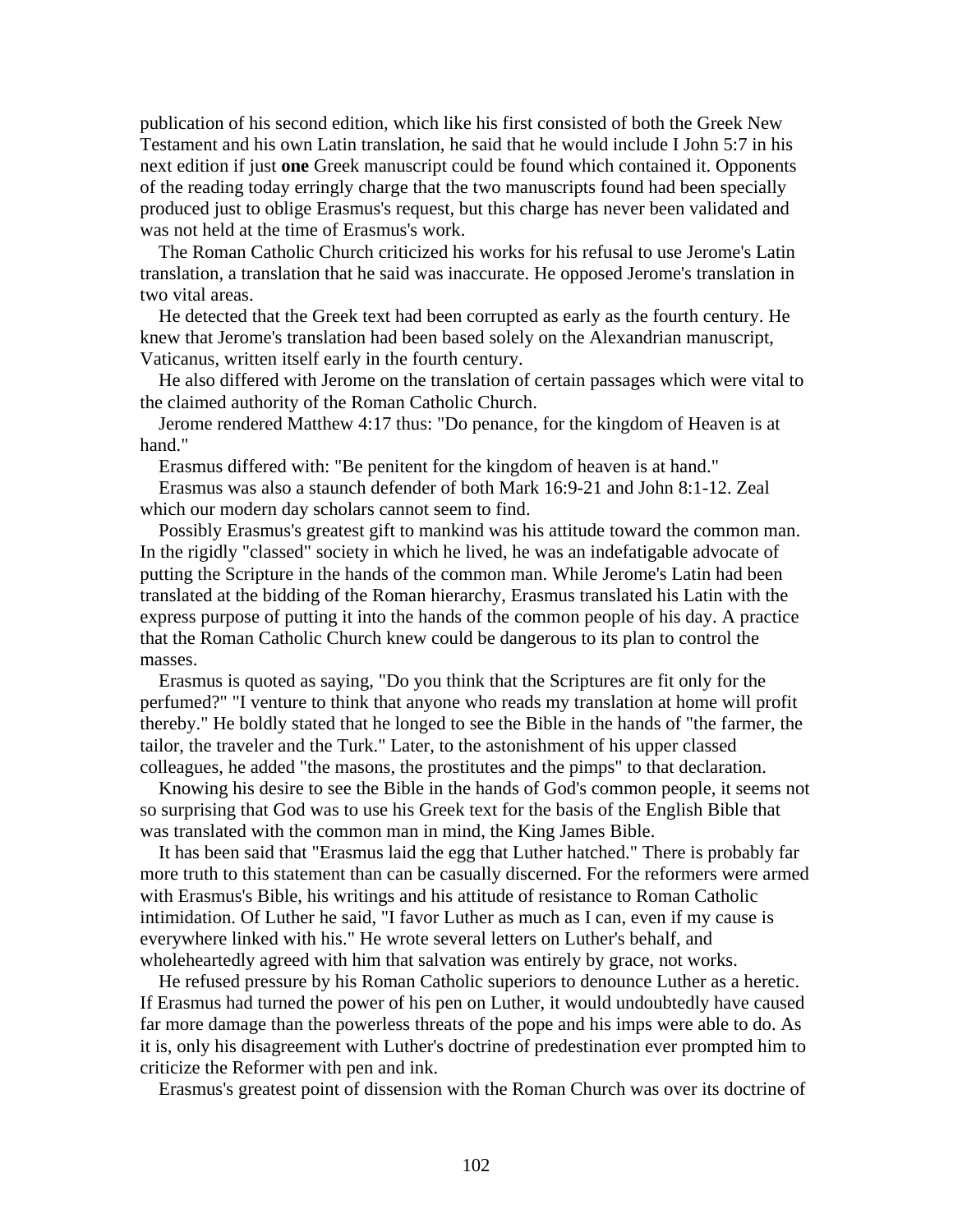salvation through works and the tenets of the church.

 He taught that salvation was a personal matter between the individual and God and was by faith alone. Of the Roman system of salvation he complained, "Aristotle is so in vogue that there is scarcely time in the churches to interpret the gospel." And what was "the gospel" to which Erasmus referred? We will let him speak for himself.

 "Our hope is in the mercy of God and the merits of Christ." Of Jesus Christ he stated, "He ... nailed our sins to the cross, sealed our redemption with his blood. " He boldly stated that no rites of the Church were necessary for an individual's salvation. "The way to enter paradise," he said, "is the way of the penitent thief, say simply, Thy will be done. The world to me is crucified and I to the world."

 Concerning the most biblical sect of his time, the Anabaptists, he reserved a great deal of respect. He mentioned them as early as 1523 even though he himself was often called the "only Anabaptist of the 16th century." He stated that the Anabaptists that he was familiar with called themselves "Baptists." (Ironically, Erasmus was also the **FIRST** person to use the term "fundamental.")

 So we see that when Erasmus died on July 11, 1536, he had led a life that could hardly be construed to be an example of what could be considered a "good Catholic."

 But perhaps the greatest compliment, though veiled, that Erasmus's independent nature ever received came in 1559, twenty-three years after his death. That is when Pope Paul IV put Erasmus's writings on the "Index" of books, forbidden to be read by Roman Catholics.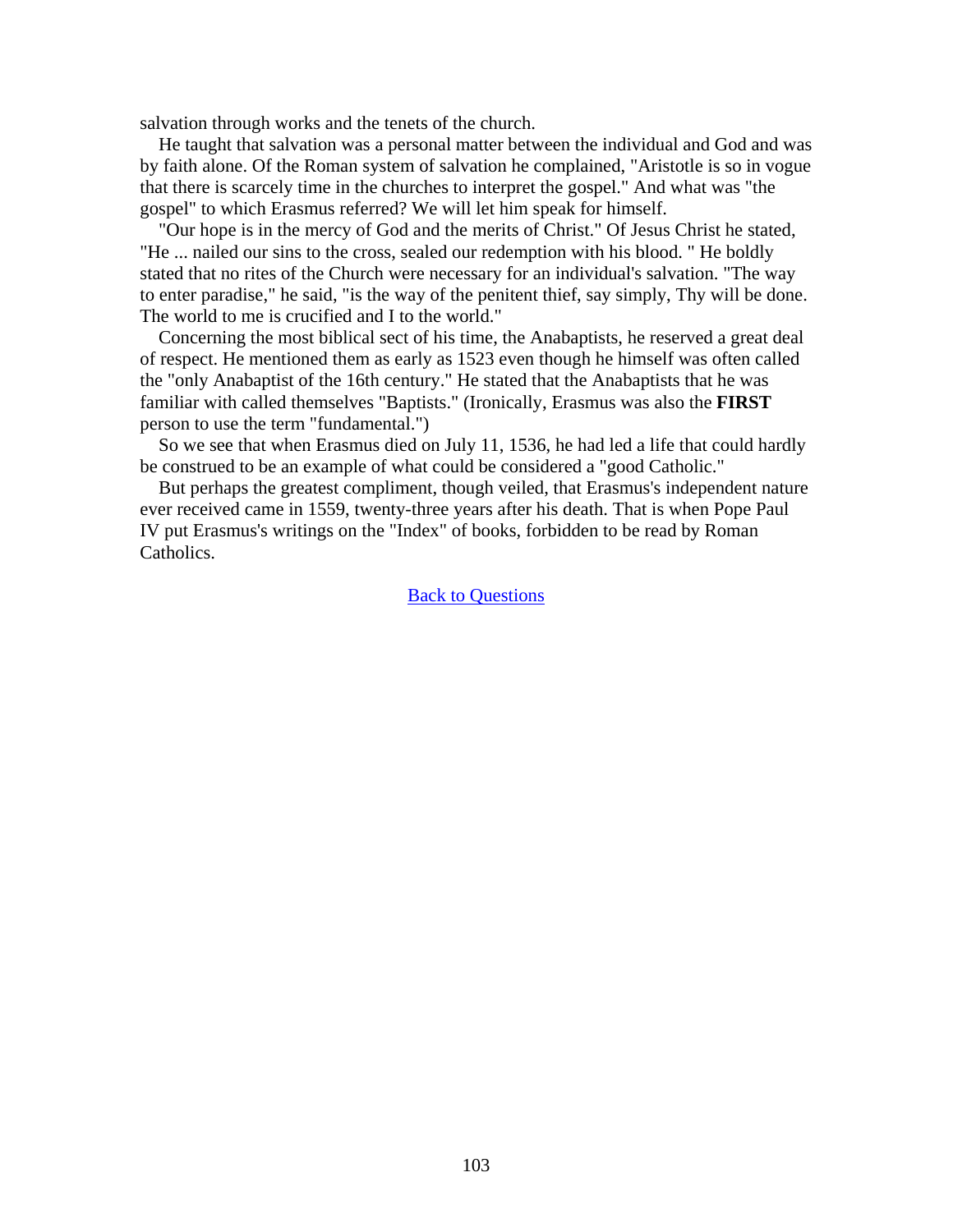**QUESTION:** How many mistakes are there in the King James Bible?

**ANSWER:** None.

**EXPLANATION:** None.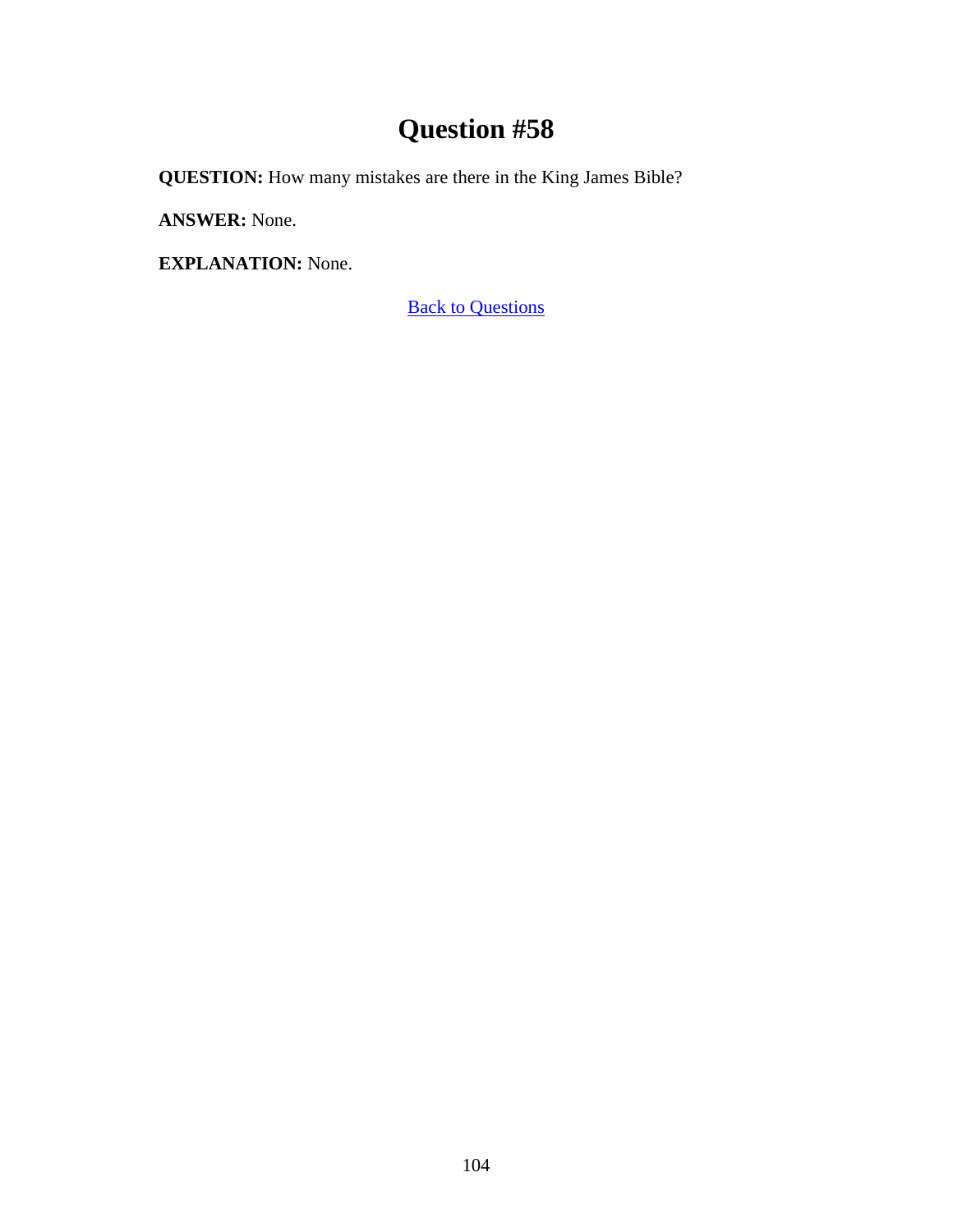**QUESTION:** I want to be successful in my circle of friends. A stand for the King James Bible would be a detriment to my future promotion. What should I do?

 **ANSWER:** Either stand for God's Bible and trust **HIM** to promote you, or sell out your integrity and grovel for your peers as a dog does for a bone. The choice is yours.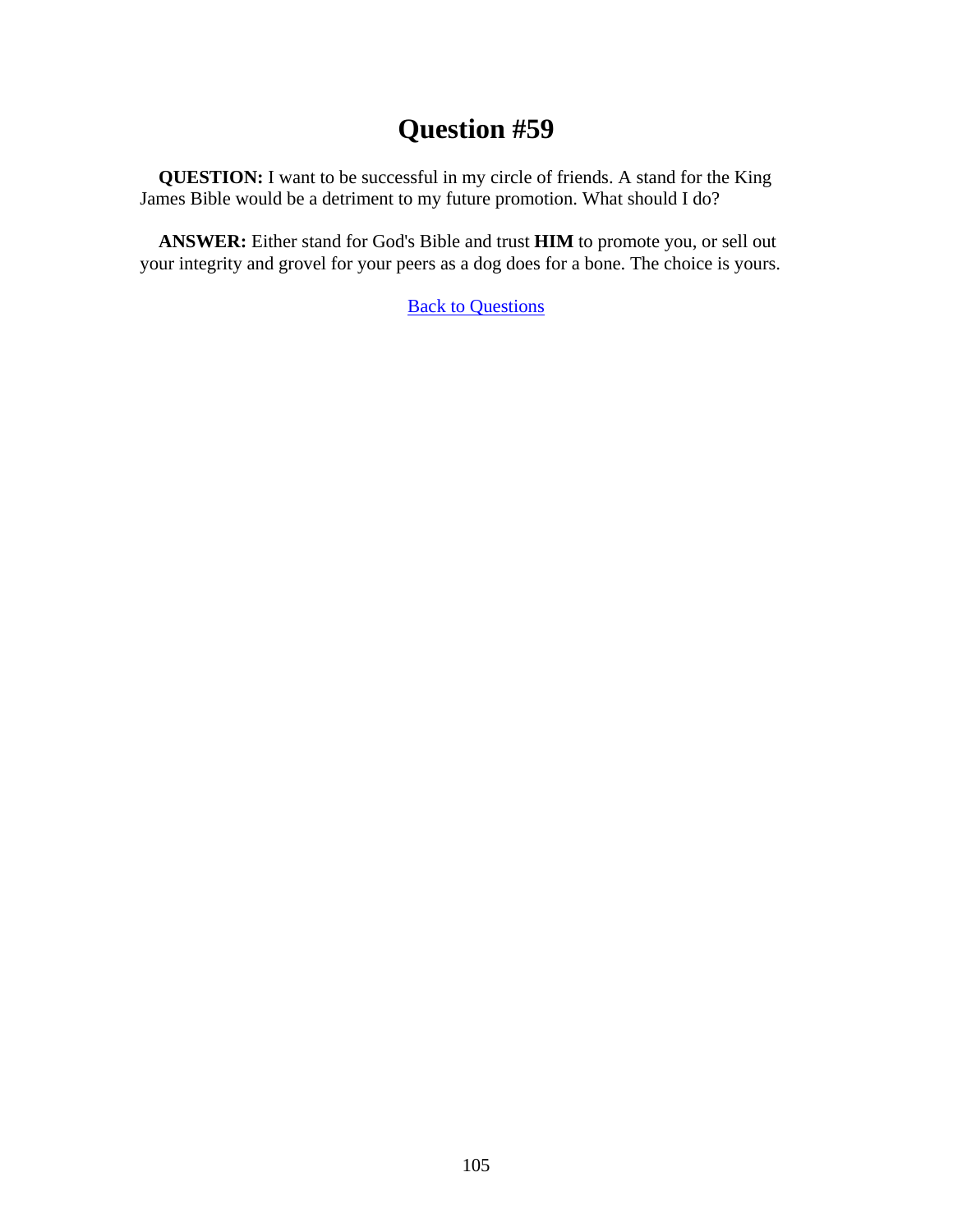**QUESTION:** What about a contradiction that can't be successfully explained?

**ANSWER:** You will have to accept the perfection of the Authorized Version by faith.

**EXPLANATION:** Many years ago the phone in my kitchen rang. On the line was a young man who was a student in a class I was teaching in a nearby Bible College.

 He said that his pastor had showed him a contradiction in the King James Bible. (Great "man of faith.") He asked if I could explain it. As he began to tell me the contradiction, I , being familiar with the argument, finished quoting it.

"Oh, you know about it then?" he asked.

"Sure," I replied.

"What's the answer?" he urged expectantly.

 "I don't know," I answered, knowing what I had just done to his faith in me. (In me, that is.)

I explained my reply to him as I will now explain it to you.

**NO ONE** can have **ALL** of the answers. There are two reasons for this.

 First, if I or any other defender of the Authorized Version had **ALL** of the answers, we would be GOD. But there are innumerable differences between our infinite GOD and His finite creatures. Thus, although some can have many answers, and a few can have a great many answers, **no one** can have **ALL** of the answers.

 Second, and most importantly, if we could get ALL of our questions answered then concerning the Bible issue, we would be walking by **sight** not by **faith.** (Hebrews 11:6, II Corinthians 5:7)

 I believe there will **always** have to be **some** questions which remain unexplainable by our human reason. This would make our **FINAL** judgment on the infallibility of the Bible contingent on the reliability of God's statements such as Psalm 12:6,7 and Matthew 24:35 instead of the education and intellect of our favorite "defenders of the faith."

 Of course, the proponent of the Authorized Version feels a little vulnerable with this conclusion. Knowing that our antagonists will be quick to exploit what they perceive as a hole in our armor. **BUT** a resort to "faith" as our final and "last ditch" defense is **not** as inconsistent or precarious as it first might seem.

 Not inconsistent, because, as previously stated, God would rather we have faith in Him in the face of the unexplainable, as so many of the Old and New Testament saints have exhibited, than to have faith in our own **human** ability to "find an answer" concerning difficult passages.

 It is certainly not precarious in that it **does not** leave us at the mercy of our vindictive opponents. For believing in the perfection of a Book which **we can hold in our hands** is surely not as vulnerable as a **professed faith** in the perfection of some **lost originals.**

 The reason most critics are so vehement about the infallibility of the originals is because they know that the originals can NEVER be produced, so their **faith** can never be tried or upended.

 We are willing, on the other hand, to take the abuse from our "self conceited brethren" and give answers for our reasonable faith in a **tangible** Book rather than in an **idealistic** original. We need not apologize. [Back to Questions](#page-2-0)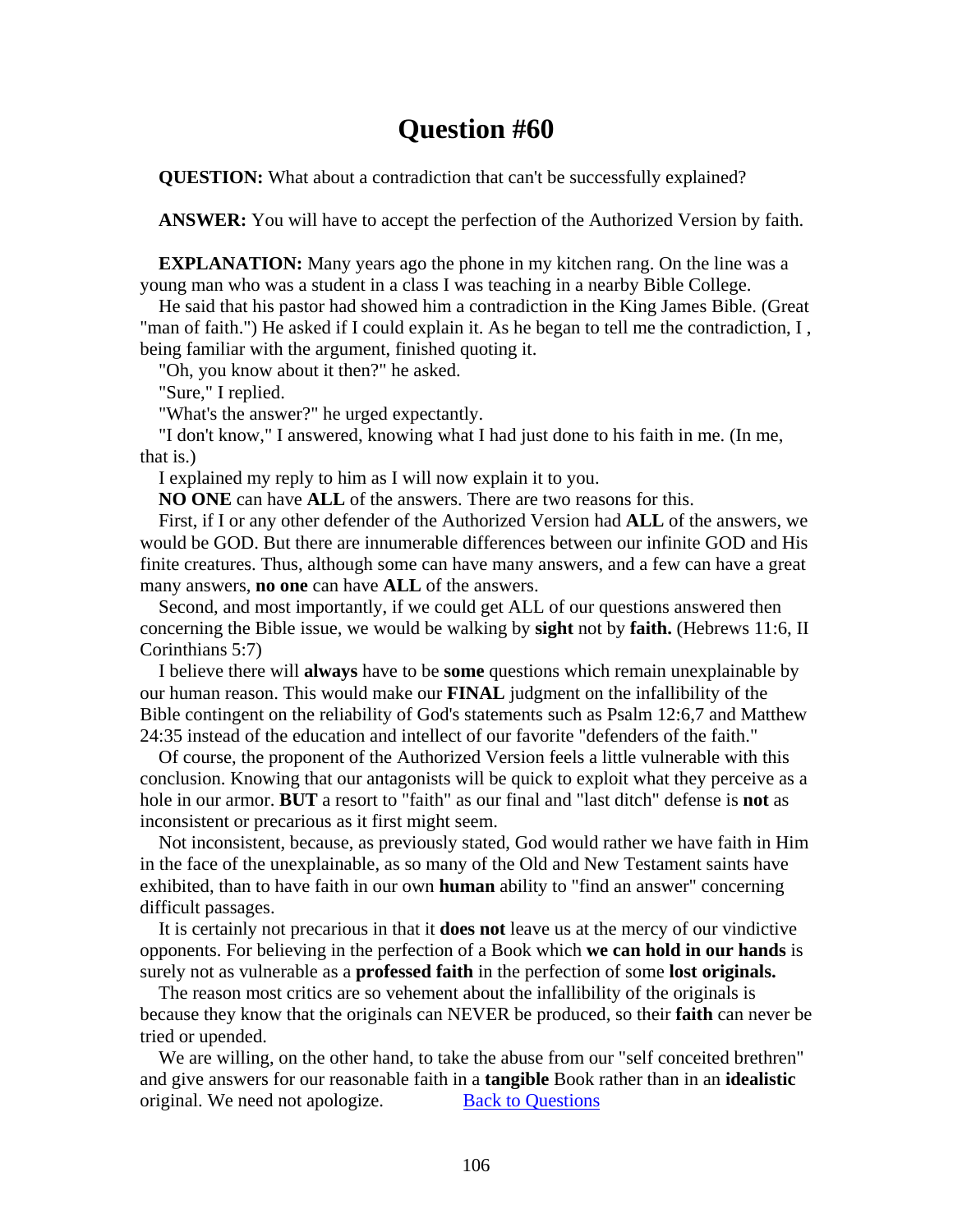**QUESTION:** What if there really ARE mistakes in the King James Bible?

 **ANSWER:** Then it's up to YOU to find the Book that God was talking about in Psalm 12:6,7 and Jesus was talking about in Matthew 24:35.

 **EXPLANATION:** I learned a great lesson in the late 1960's. I watched on television as riotous hippies burned down the Bank of America offices. Other rioters razed entire neighborhoods to the chant of "Burn, Baby, Burn." The hippies' claim was that they had to burn this country to the ground in order to build a new one. And **THAT** is what I learned: ANY hippie can **burn down** a building, but I've **NEVER** seen even **one** building that a hippie built.

 The cruel truth is that when you become a rebel against authority, such as the hippies were, you become an EXPERT in the art of destruction (II Peter 2:9-15). A life committed to destroying is difficult to reverse. Thus, hippies know how to **destroy** buildings **which were built by others**. But they cannot **build** anything in a **productive** manner that **improves** on what they destroyed.

 This rebellious hatred for AUTHORITY is also manifested in the rabid attacks on the Holy Bible by self-proclaimed scholars. They can wax eloquent in their destructive criticism of God's perfect Book. Then after reducing it to ashes in the hearts and minds of students and church members, are **unable** to replace it with anything that even compares with the divine writings they have so viciously attacked.

 If you have been convinced by some spiritual hippie that the King James Bible has mistakes in it, then I suggest you ask them to **REPLACE** it with a Bible that is **perfect.**

 They may point to the New International Version, or New American Standard Version, or New King James Version as a "better translation." But no one will **DARE** to claim that any of these are the Bible referred to in Psalm 12:6,7 or Matthew 24:35.

 If you press the issue they will most likely run you through the brambles and briers of the claim that God's Word is found only in "the Greek." But the **fact** is that their very limited knowledge of the original languages leaves them unable to read, study or preach from either Hebrew or Greek. Even if they COULD translate either the Textus Receptus or the local Egyptian text of Alexandria literally, they would be forced to admit that there are readings in both that they cannot accept as infallible.

 The **FACT** is, that, like their hippie counterparts of the late 1960's they find themselves standing on a pile of smoldering ruins, without any ability whatsoever to rebuild even an outhouse, let alone render a perfect Bible.

 No, if you have been convinced by someone that the King James Bible has errors **IN SPITE** of the facts, then you have accepted that thesis for only one reason; your love for and loyalty to the Bible's antagonist. The critic is your father, brother, pastor, youth director, college professor, or just someone you love too much to confront or withstand on the Bible issue.

 So, if you have been convinced by someone that the Authorized Version has mistakes in it, you should toss your King James Bible into the wastebasket **on top of** your NIV, NASV, NKJV and both of the Greek texts. Then go to that person, fall on your knees,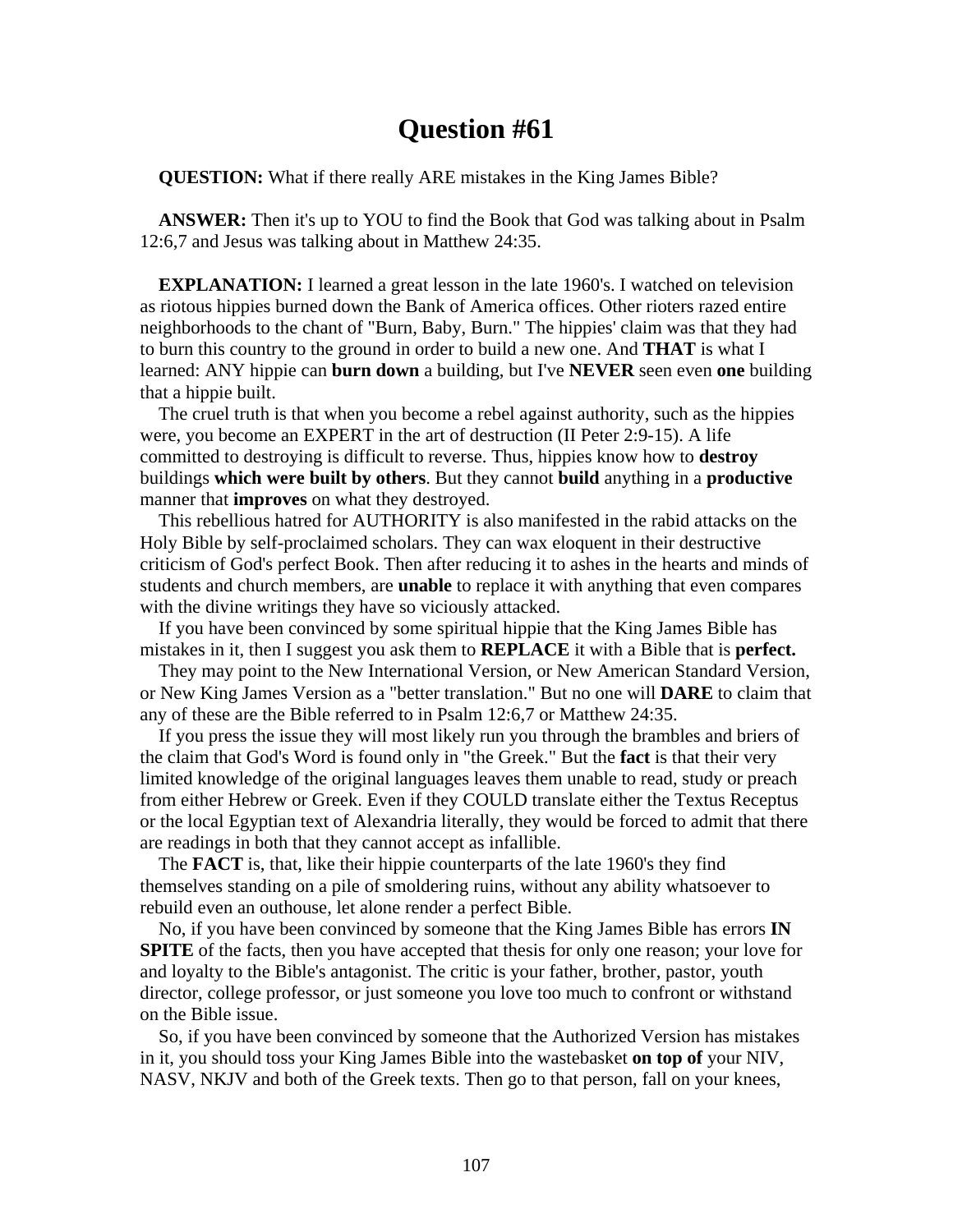kiss their ring and say, "Lord, what wilt thou have me to do?" But remember one thing: Your God is a **REBELLIOUS HIPPIE!**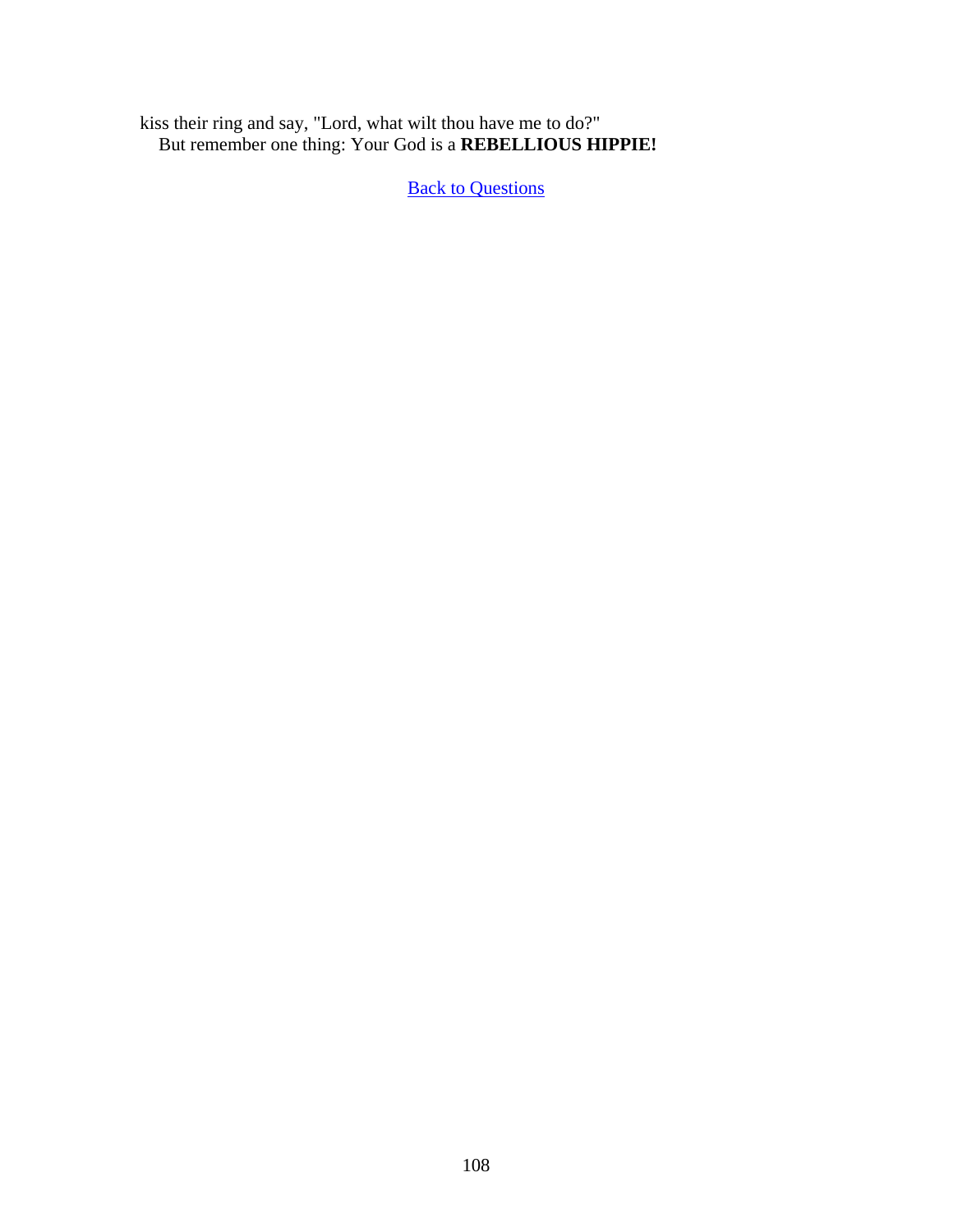# **Appendix #1**

### **JOHN 21:15-17 - AGAPE vs PHILEO**

## I - Comparison: How **Jesus** used AGAPE and PHILEO.

- **A** 1. Luke 11:42 *the love of God*
- **A** 2. John 5:42 *the love of God*
- **P** 3. Matt 10:37 *He that loveth father or mother*
- **A** 4. Rev 3:9 *to know that I have loved*
- **P** 5. Rev 3:19 *As many as I love*
- **P** 6. Matt 23:6 *love the uppermost rooms*
- **P** 7. John 12:25 *He that loveth his life*
- **A** 8. Luke 11:43 *ye love the uppermost seats*
- **P** 9. John 5:20 *the Father loveth the Son*
- **P** 10. John 16:27 *the Father Himself loveth you, because ye have loved me*

### II - Comparison: How **other New Testament writers** used AGAPE and PHILEO.

| P            | 1. II Tim $3:4$         | of pleasures more than of God             |      |
|--------------|-------------------------|-------------------------------------------|------|
| A            | 2. John $11:5$          | Jesus loved Martha                        |      |
| ${\bf P}$    | 3. John 20:2            | the other disciples whom Jesus            |      |
|              |                         | loved                                     |      |
| P            | 4. I Cor 16:22          | If any man love not the Lord              |      |
| A            | 5. Rom 5:8              | <b>But God commendeth his love</b>        |      |
| $\mathbf{A}$ | 6. I Cor 16:24          | My love be with you all                   |      |
| A            | 7. II Tim 1:7           | of power, and of love, and                |      |
| P            | 8. Rom 12: 10           | one to another with brotherly             | love |
| A            |                         | 9. II Thes 3:12 abound in love one toward |      |
|              |                         | another                                   |      |
| P            | 10. Titus 2:4           | women to be sober, to love their          |      |
|              |                         | husbands                                  |      |
| ${\bf A}$    | 11. Eph $5:28$          | So ought men to love their wives          |      |
| $\mathbf{A}$ | 12. I Peter 2:17        | Love the brotherhood                      |      |
| P            | 13. Heb 13:1            | Let brotherly love continue               |      |
| P            | 14. Titus 3:4           | and love of God our Saviour               |      |
|              | <b>A</b> 15. I John 2:5 | in him verily is the love of God          |      |
|              |                         | perfected                                 |      |
|              |                         |                                           |      |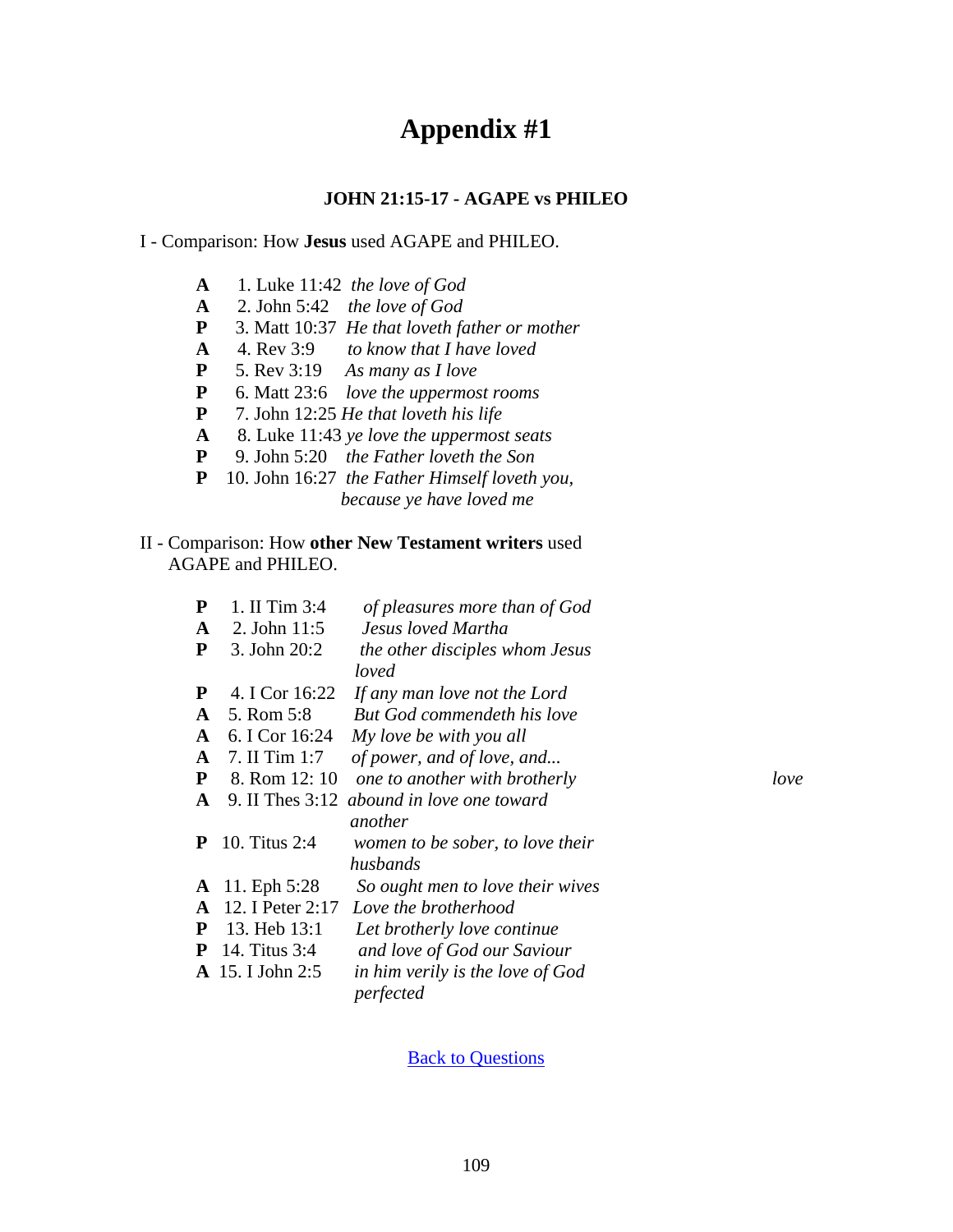# **Question #62**

 **QUESTION:** I'm convinced that the King James Bible is the infallible Word of God. Now what should I do?

**ANSWER:** Act like you believe it.

**EXPLANATION:** If you REALLY believe that the Bible (AV 1611) is the infallible, perfect word of God, you will first begin to READ IT. There is no excuse for any Christian to **NOT** be reading the Bible through from cover to cover. Why do you think He gave it to you?

 Put away all of the other versions, all your commentaries, all of your "study helps" and simply read God's Book. **Remember** the **Author** resides within you (I Corinthians 6:19, 20) so He **should** be able to help you to understand it.

 Start your reading with the Gospel of John and read to the end of the New Testament. Read at least ten pages a day. **That's not too much to ask!** God has gone to **a lot** of trouble to put that Book in your hand. You can go to a **little** trouble to put it in your heart. After finishing Revelation, go to Genesis and read to John. **THAT'S ONCE!** Now start again! Read it every day that you are alive until the Lord comes back.

 **Beware!** There will be days that you read and don't feel like you "got" anything. There will be days when the reading seems "dry" such as the first nine chapters of I Chronicles. There **will** be days when you are extremely busy. There **will** be whole passages that you don't understand. **NONE** of these circumstances are valid reasons to quit reading. If you can continue to read ten pages a day under the conditions mentioned above, you will have passed one of the greatest tests of character known to man.

 Remember. Besides the dry days, you **will** have days when that Book gently settles your heart and mind. You **will** have days when you will learn new truths. And perhaps most importantly, you will get to **know** your God and Saviour in a most personal way.

 Secondly, you don't need to go on a rampage against your preacher, teachers or friends who don't believe it. Having read this book you should be equipped to answer most of their protests with grace. You may want to secure another copy to pass along to them. But REMEMBER - this is a **HEART** matter, not a head matter. Their final acceptance will rely on whether they, or you for that matter, can find it within themselves to **humble** themselves and accept God's Book as perfect. It will be a high pressure decision, but will depend on which they choose to be more loyal to. Their Saviour and God, or their friends and school.

 If you are a preacher, you will have to remove those little so called "nuggets" from the imperfect Greek. You will find that building your people's confidence in God's perfect Bible and encouraging them to read it will be much more gratifying for both you and them. Remember, a congregation that is "in their Bibles" and reading it, is no threat to a pastor who is "in **his** Bible" and reading it.

 If you have a friend, a professor or pastor who changes the Bible whom you love and respect dearly, **continue** to love and respect them. But when they "correct" or attack God's Book simply discount it from their message. Some may reject you. Some may put pressure on you. Remember. To have to admit that they have been "wrong all those years" is extremely difficult for the heart to accept. If they finally reject the Book they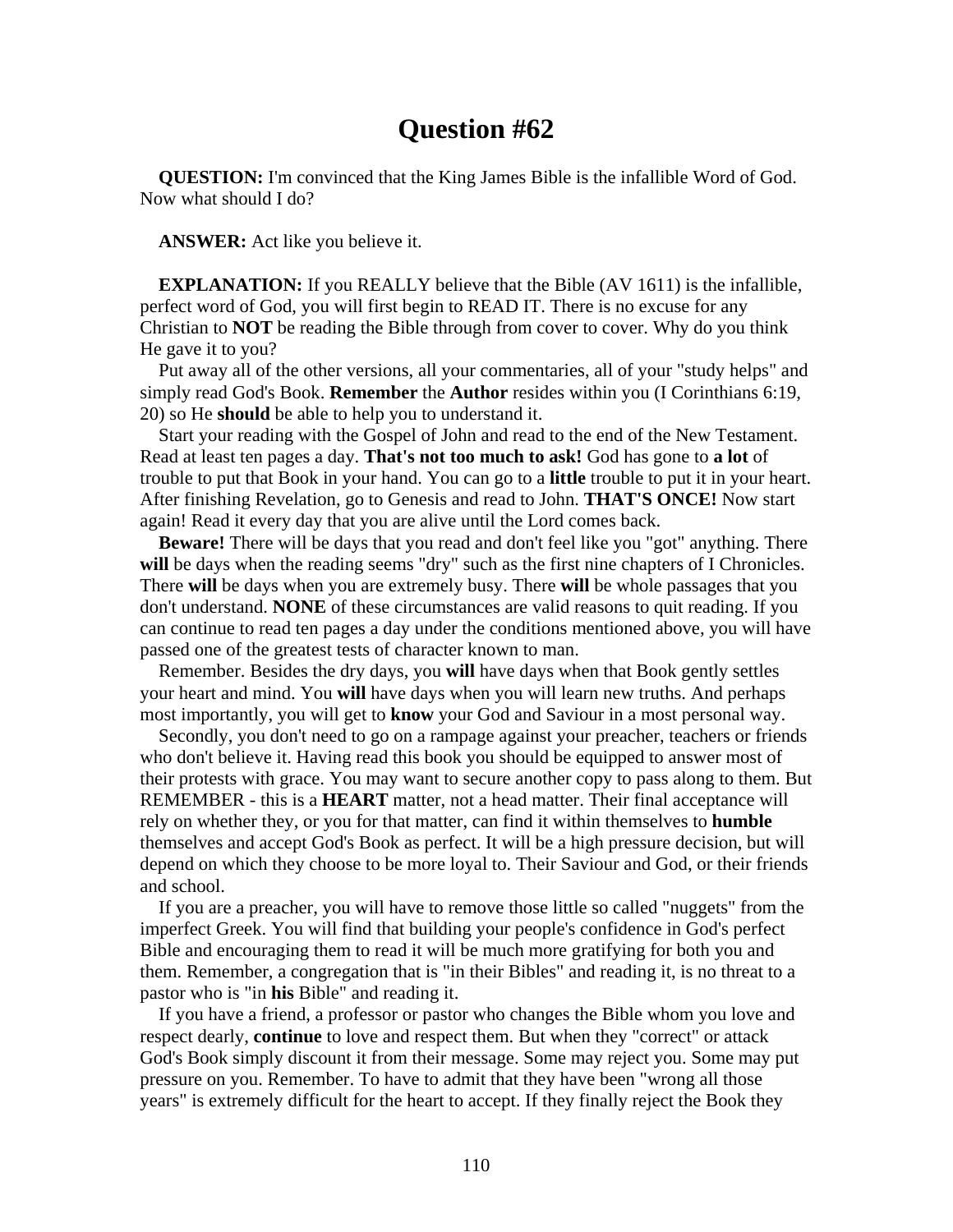will also finally reject you. Continue to love them, but don't let your love/respect allow you to compromise God's Truth. Don't forget that we owe **Him** far more than any man. Now, get busy reading your perfect Bible!